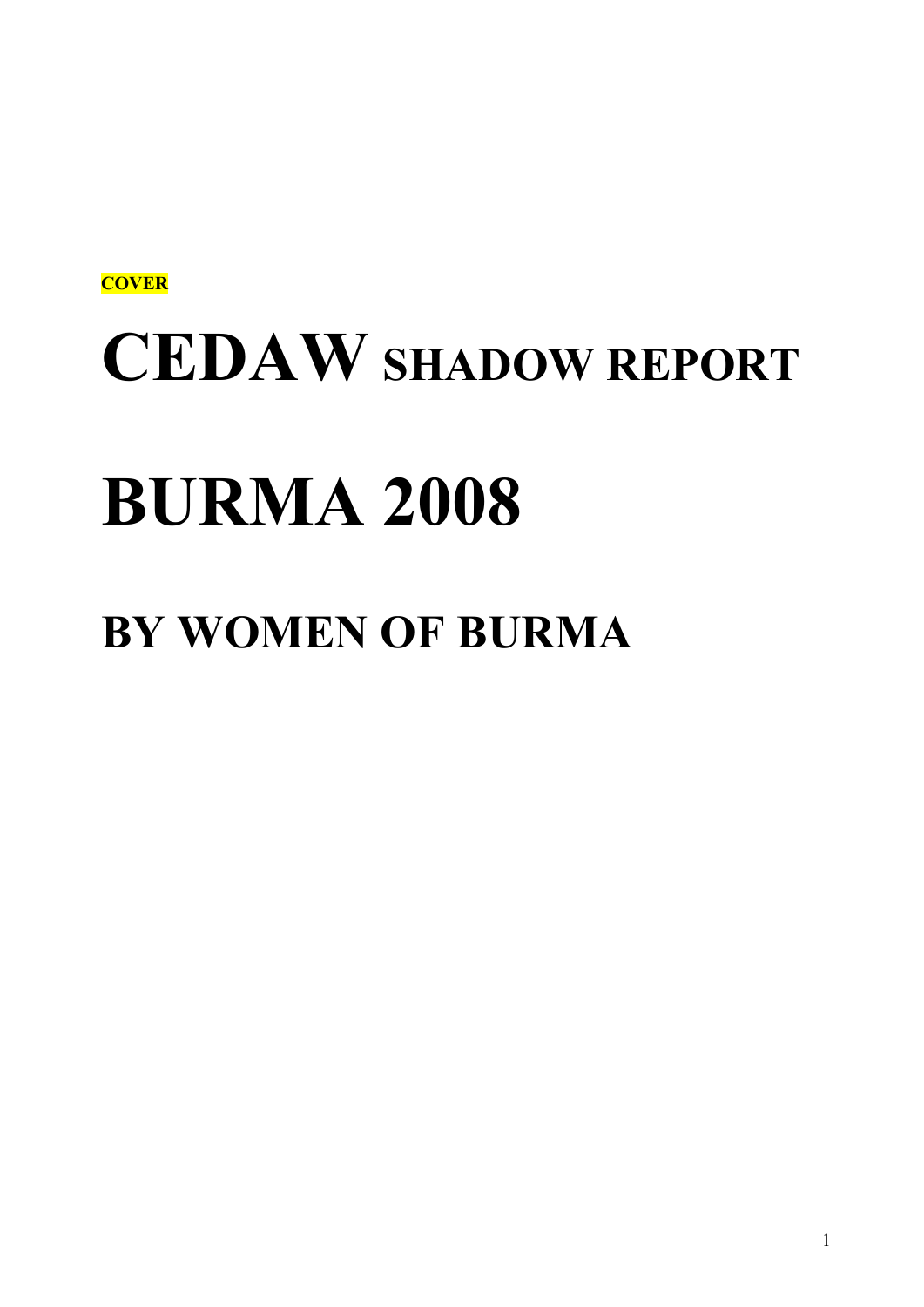| <b>CONTENTS</b>                                                                                |                                                                                                                                             | Page                             |  |  |  |
|------------------------------------------------------------------------------------------------|---------------------------------------------------------------------------------------------------------------------------------------------|----------------------------------|--|--|--|
| Acknowledgements                                                                               |                                                                                                                                             | 3                                |  |  |  |
| <b>Acronyms</b>                                                                                |                                                                                                                                             | 4                                |  |  |  |
| <b>Executive summary</b>                                                                       |                                                                                                                                             | $\tau$                           |  |  |  |
| <b>Introduction</b>                                                                            |                                                                                                                                             | 10                               |  |  |  |
|                                                                                                | Article $1-5$ : Definition of Discrimination, Law, Policy and Measures to<br>Implement the CEDAW Convention & Sex roles and Stereotyping 18 |                                  |  |  |  |
| <b>Article 6</b><br>Article 10 : Education<br>Article 12 : Health<br><b>GR19</b>               | : Trafficking<br>Article 14 : Rural Women<br>: Violence Against Women                                                                       | 31<br>41<br>51<br>60<br>67       |  |  |  |
| Conclusion                                                                                     |                                                                                                                                             | 82                               |  |  |  |
| <b>Annexes</b>                                                                                 |                                                                                                                                             |                                  |  |  |  |
| <b>Annex 1</b><br><b>Annex 2</b><br>Annex <sub>3</sub><br><b>Annex 4</b><br>Annex 5<br>Annex 6 |                                                                                                                                             | 83<br>83<br>84<br>85<br>86<br>87 |  |  |  |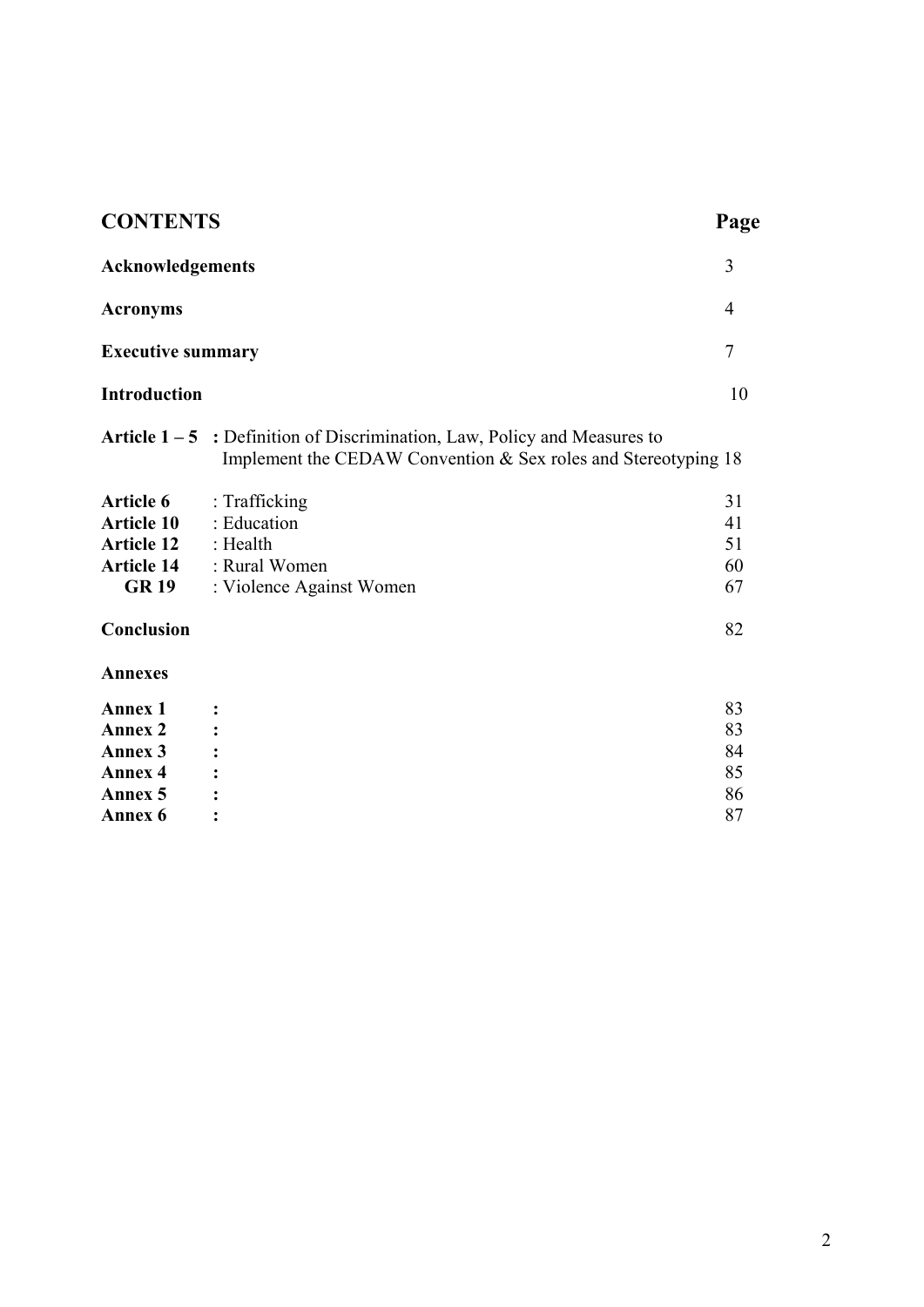

#### **Women's League of Burma**

The Women's League of Burma (WLB) is an umbrella organisation comprising 12 women's organisations of different ethnic backgrounds from Burma. WLB was founded on 9th December, 1999. Its mission is to work for women's empowerment and advancement of the status of women, and to work for the increased participation of women in all spheres of society in the democracy movement, and in peace and national reconciliation processes through capacity building, advocacy, research and documentation.

#### **Aims**

- To work for the empowerment and development of women.
- To encourage women's participation in decision-making in all spheres of life.
- To enable women to participate effectively in the movement for peace, democracy and national reconciliation.

By working together, and encouraging cooperation between the different groups, the Women's League of Burma hopes to build trust, solidarity and mutual understanding among women of all nationalities in Burma. The 12 member organisations are listed on the inside back cover of this report.

Contact address:

Women's League of Burma (WLB) P O Box 413, G P O Chiang Mai 50000 Thailand wlb@womenofburma.org www.womenofburma.org

#### **ACKNOWLEDGEMENTS**

We would like to thank all the individuals and organizations who assisted us with valuable input in the process of producing this CEDAW shadow report, including Amarsanaa Darisuren, Nalini Singh and Usa Lerdsrisuntad. We are also grateful to Brenda Bleak, Pippa Curwen and Dr.V. Suwanvanichkij from the Center for Public Health and Human Rights, Johns Hopkins Bloomberg School of Public Health, for taking time out of their tight schedules to give technical assistance.

Special thanks are extended to the Danish Burma Committee (DBC) through the Nation Reconciliation Programme (NRP) and Inter Pares through the Burma Relief Centre (BRC) for their financial support for this project of the CEDAW Shadow Report Process of the women of Burma initiated and facilitated by the Women's League of Burma.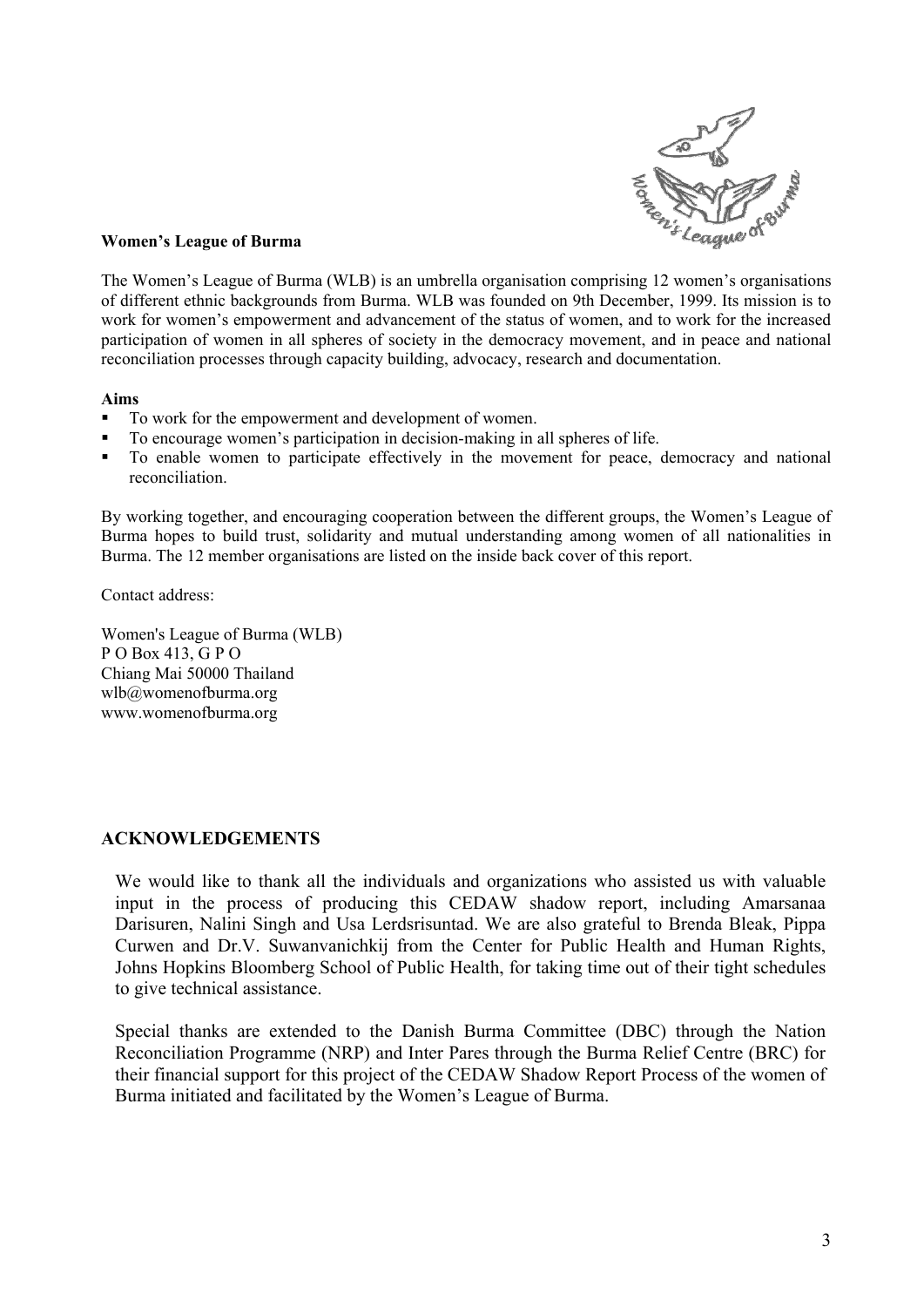#### **ACRONYMS**

| AASYC         | All Arakan Students' and Youth Congress                                    |
|---------------|----------------------------------------------------------------------------|
| <b>ABFSU</b>  | All Burma Federation of Student Unions                                     |
| <b>ARV</b>    | Antiretroviral drugs                                                       |
| <b>ASEAN</b>  | <b>Association of Southeast Asian Nations</b>                              |
| <b>BMA</b>    | <b>Burma Medical Association</b>                                           |
| <b>BPFA:</b>  | Beijing Platform for Action                                                |
| <b>BPHWT</b>  | Back Pack Health Worker Team                                               |
| <b>BRW</b>    | Burma Rivers Watch                                                         |
| <b>BWU</b>    | Burmese Women's Union                                                      |
| <b>CAPS</b>   | Continuous Assessment and Progression System                               |
| <b>CBO</b>    | Community-based organization                                               |
| CEDAW:        | Convention on the Elimination of All Forms of Discrimination against Women |
| <b>DVB</b>    | Democratic Voice of Burma                                                  |
| <b>ECDF</b>   | Ethnic Community Development Forum of Burma                                |
| <b>EFA</b>    | <b>Education For All</b>                                                   |
| <b>GDP</b>    | <b>Gross Domestic Product</b>                                              |
| <b>GONGO</b>  | Government- Organized Non Government Organization                          |
| <b>HREIB</b>  | Human Rights Education Institute of Burma                                  |
| <b>GR</b>     | General Recommendation                                                     |
| <b>HURFOM</b> | Human Rights Foundation of Monland (Burma)                                 |
| <b>IB</b>     | <b>Infantry Battalion</b>                                                  |
| <b>ICAAP</b>  | International Congress on Aids in Asia and Pacific                         |
| <b>ICC</b>    | <b>International Criminal Court</b>                                        |
| <b>ICRC</b>   | International Committee of the Red Cross                                   |
| ID            | Identity                                                                   |
| <b>IDP</b>    | Internally displaced person                                                |
| <b>IDR</b>    | Information, Documentation and Research Department                         |
| <b>KDHW</b>   | Karen Department of Health and Welfare                                     |
| <b>KDNG</b>   | Kachin Development Networking Group                                        |
| <b>KDRG</b>   | Karenni Development Research Group                                         |
| <b>KIO</b>    | Kachin Independence Organization                                           |
| <b>KNWO</b>   | Karenni National Women's Organization                                      |
| <b>KORD</b>   | Karen Office of Relief and Development                                     |
| <b>KSWDC</b>  | Karenni Social Warfare and Development Centre                              |
| <b>KWAT</b>   | Kachin Women's Association Thailand                                        |
| <b>KWHRO</b>  | Kuki Women's Human Rights Organization                                     |
| <b>KWO</b>    | Karen Women's Organization                                                 |
| <b>KyWU</b>   | Kayan Women's Union                                                        |
| <b>LIB</b>    | <b>Light Infantry Battalion</b>                                            |
| <b>LNDO</b>   | Lahu National Development Organization                                     |
| <b>LWO</b>    | Lahu Women's Organization                                                  |
| Mg            | Maung ("brother;" sometimes used as part of a man's name)                  |
| <b>MMCWA</b>  | Myanmar Maternal and Child Welfare Association                             |
| <b>MNCWA</b>  | Myanmar National Committee for Women's Affairs                             |
| <b>MNHC</b>   | Mon National Health Committee                                              |
| MoU           | Memorandum of understanding                                                |
| <b>MRDC</b>   | Mon Relief and Development Committee                                       |
| <b>MSWRR</b>  | Ministry of Social Welfare, Relief and Resettlement                        |
| <b>MTC</b>    | Mae Tao Clinic                                                             |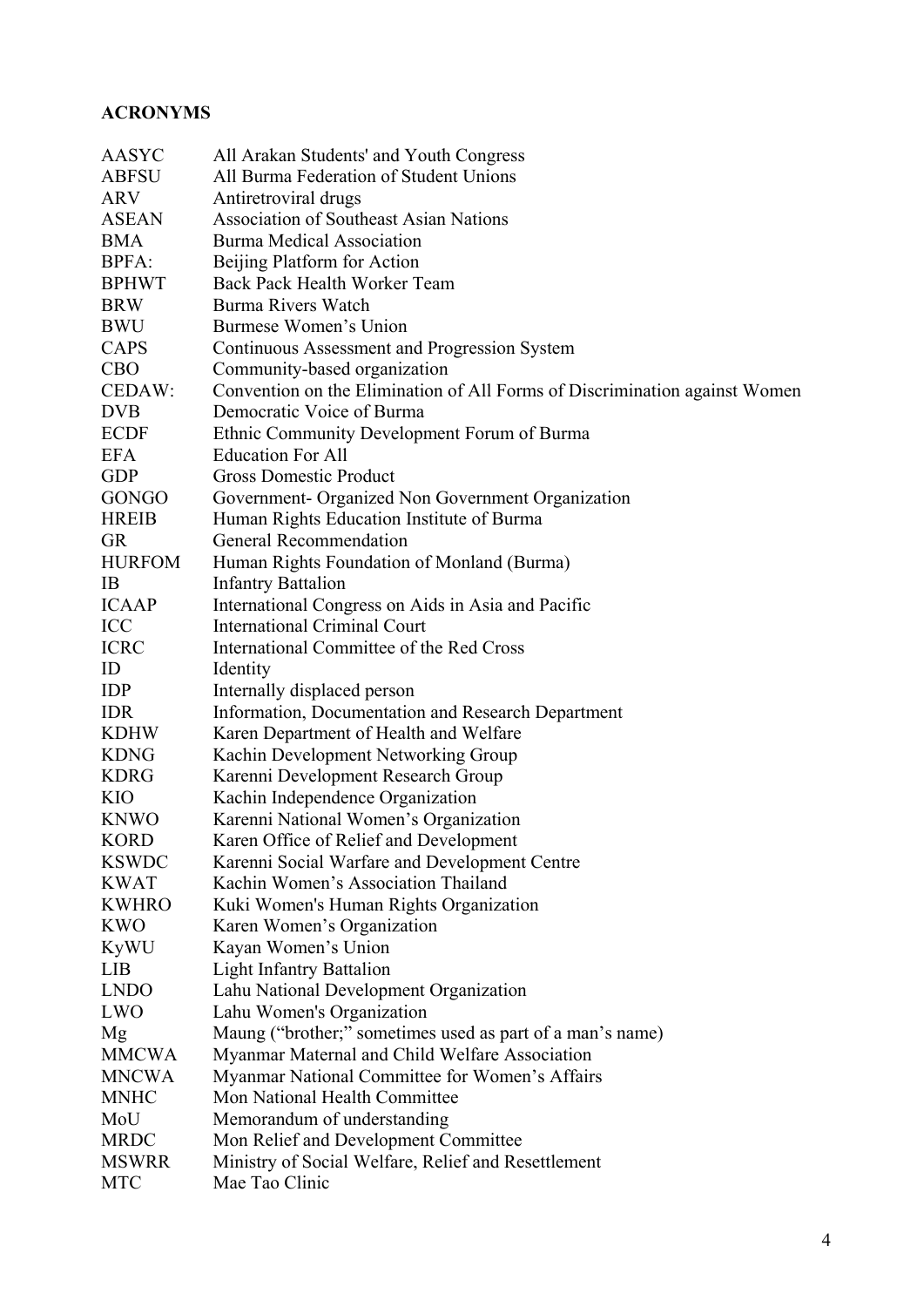| <b>MWAF</b>    | Myanmar Women's Affairs Federation                                   |
|----------------|----------------------------------------------------------------------|
| <b>MWO</b>     | Mon Women's Organization                                             |
| <b>MYPO</b>    | Mon Youth Progressive Organization                                   |
| <b>NCGUB</b>   | National Coalition Government of the Union of Burma                  |
| <b>NGO</b>     | Non-Governmental Organisation                                        |
| <b>NHEC</b>    | National Health and Education Committee                              |
| <b>NLD</b>     | National League for Democracy                                        |
| $NLD$ (LA)     | National League for Democracy (Liberated Area)                       |
| <b>NYF</b>     | Nationalities Youth Forum                                            |
| <b>OMWO</b>    | Overseas Mon Women's Organization (OMWO)                             |
| <b>PWO</b>     | Palaung Women's Organization                                         |
| <b>PWU</b>     | Pa-O Women's Union                                                   |
| <b>PYNG</b>    | Palaung Youth Network Group                                          |
| <b>RWU</b>     | Rakhaing Women's Union                                               |
| <b>SCOEWBA</b> | Save and Care Organisation for Ethnic Women at Border Areas          |
| <b>SGM</b>     | <b>Shwe Gas Movement</b>                                             |
| <b>SHRF</b>    | Shan Human Rights Foundation                                         |
| <b>SLORC</b>   | State Law & Order Restoration Council (now SPDC)                     |
| <b>SPDC</b>    | <b>State Peace and Development Council</b>                           |
| <b>SRDC</b>    | Shan Relief and Development Committee                                |
| <b>SWAN</b>    | Shan Women's Action Network                                          |
| <b>TWU</b>     | Tavoy Women's Union                                                  |
| <b>UN</b>      | <b>United Nations</b>                                                |
| <b>UNAIDS</b>  | The Joint United Nations Programme on HIV/AIDS                       |
| <b>UNDP</b>    | <b>United Nation Development Programme</b>                           |
| <b>UNDP</b>    | The United Nation Development Programme                              |
| <b>UNESCO</b>  | The United Nations Educational, Scientific and Cultural Organization |
| <b>UNIAP</b>   | The United Nations Inter-Agency Project on Human Trafficking         |
| <b>UNICEF</b>  | The United Nations Children's Fund                                   |
| <b>UNIFEM</b>  | The United Nations Development Fund for Women                        |
| <b>UNPFA</b>   | The United Nations Population Fund                                   |
| <b>USD</b>     | United States dollar                                                 |
| <b>USDA</b>    | Union Solidarity and Development Association                         |
| <b>VAW</b>     | Violence Against Women                                               |
| <b>WCRP</b>    | Women and Child Rights Program                                       |
| <b>WHO</b>     | World Health Organization                                            |
| <b>WLB</b>     | Women's League of Burma                                              |
| <b>WLC</b>     | Women's League of Chinland                                           |
| <b>WRWAB</b>   | Women's Rights and Welfare Association of Burma                      |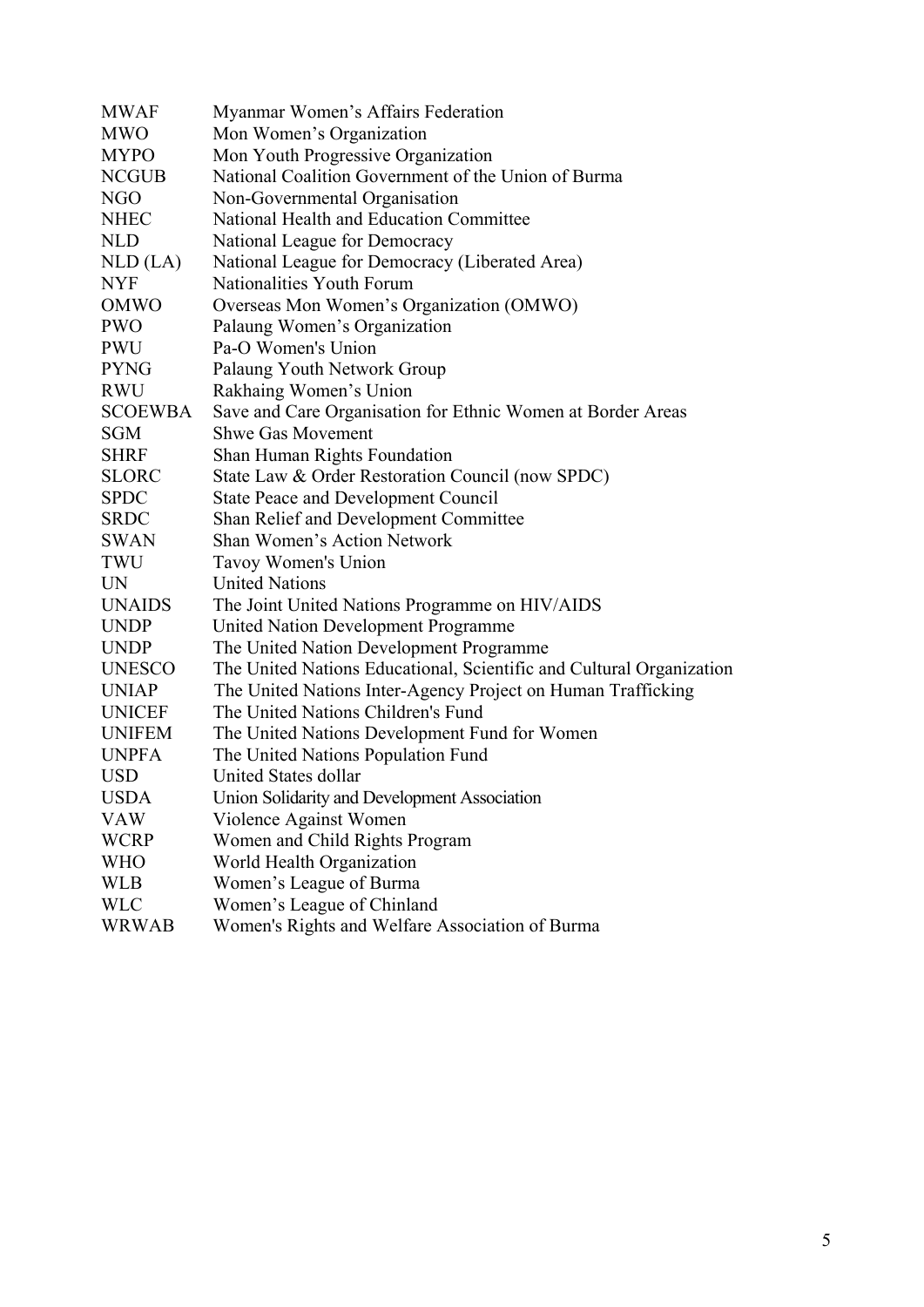## **MAP OF BURMA : STATES & DIVISIONS**

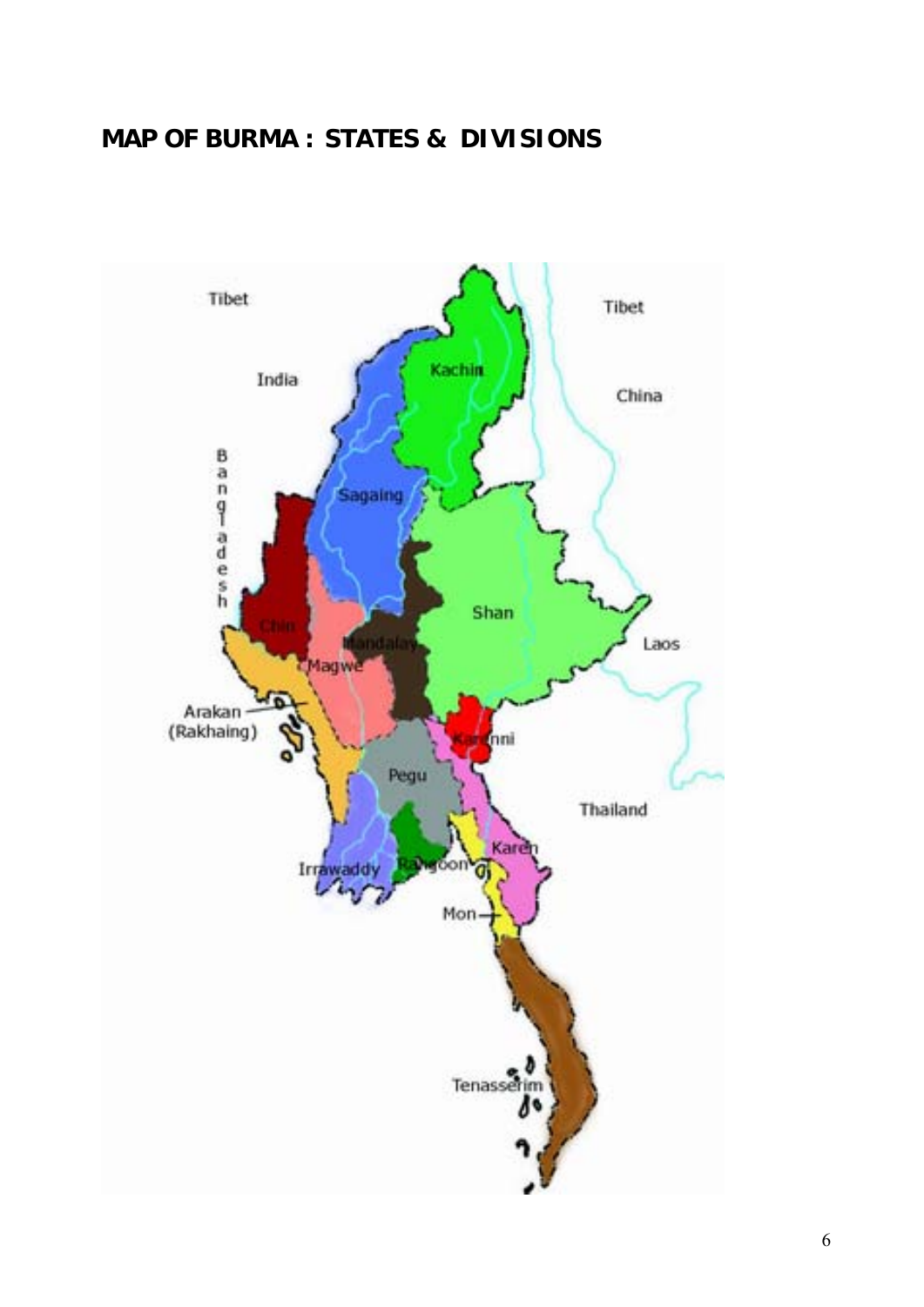#### **EXECUTIVE SUMMARY**

The Burmese military regime (State Peace and Development Council or SPDC) signed CEDAW in 1997. Its initial report to the CEDAW Committee in 1999 was reviewed at the 22<sup>nd</sup> CEDAW Session. The delegation was headed by a man. In 2007, the SPDC sent its combined second and third periodical report

#### **Definition of Discrimination, Law, Policy and Measures to Implement the CEDAW Convention (Articles 1, 2 and 3)**

There is no evidence in its 2007 report that the SPDC understands the definition of gender discrimination and the purpose of the CEDAW. The SPDC asserts that discrimination does not occur in Burma, because women are possessed of full rights from before birth. Its continuing refusal to recognize the serious and systemic gender discrimination occurring within the country makes highly unlikely that the SPDC will enact, in good faith, programs and policies capable of eliminating discrimination and promoting women's equality.

Women in Burma do not enjoy an effective constitutional guarantee of substantive equality. The regime's recently approved constitutional provisions not only fail to effectively promote gender equality, but guarantee that the armed forces, an almost exclusively male institution, will control a quarter of seats in the lower and upper houses of the legislature. At the same time, the SPDC has failed to introduce temporary special measures that would assist women in realizing equality.

There is no indication that the country's laws have been revised to address direct and indirect discrimination or that the CEDAW and its principles have been incorporated into domestic legislation. In terms of family law, there is a plethora of customary laws still utilized by Burman and non-Burman ethnic groups concerning marriage, adoption, property ownership and inheritance rights. Many of these laws emphasize women's roles as child-bearers and homemakers while giving men greater economic and decision-making power in domestic affairs

The institutional mechanisms for addressing gender discrimination in Burma are extremely limited. The national women's machinery is comprised of regime's organized NGOs (GONGOs), whose leaders are wives of SPDC commanders. They are forced to promote the regime's policies, and are prevented from taking a rights- or empowerment-based approach.

#### **Sex Roles and Stereotyping (Article 5)**

The SPDC report makes clear that the regime has little understanding of destructive social stereotyping. Its public messages promoting traditional values consistently and actively reinforce women's inferior position in Burmese society, depicting women's abilities as limited and their activities as accordingly curtailed. *Hiri* and *ottapa* (moral shame and moral fear of repercussions), terms cited in the SPDC's report as cultural obligations of Burmese women, are considered in Theravada Buddhism to be the "twin guardians" of morality. Normally, in Buddhist teachings, these precepts apply equally to men and women, but in the SPDC's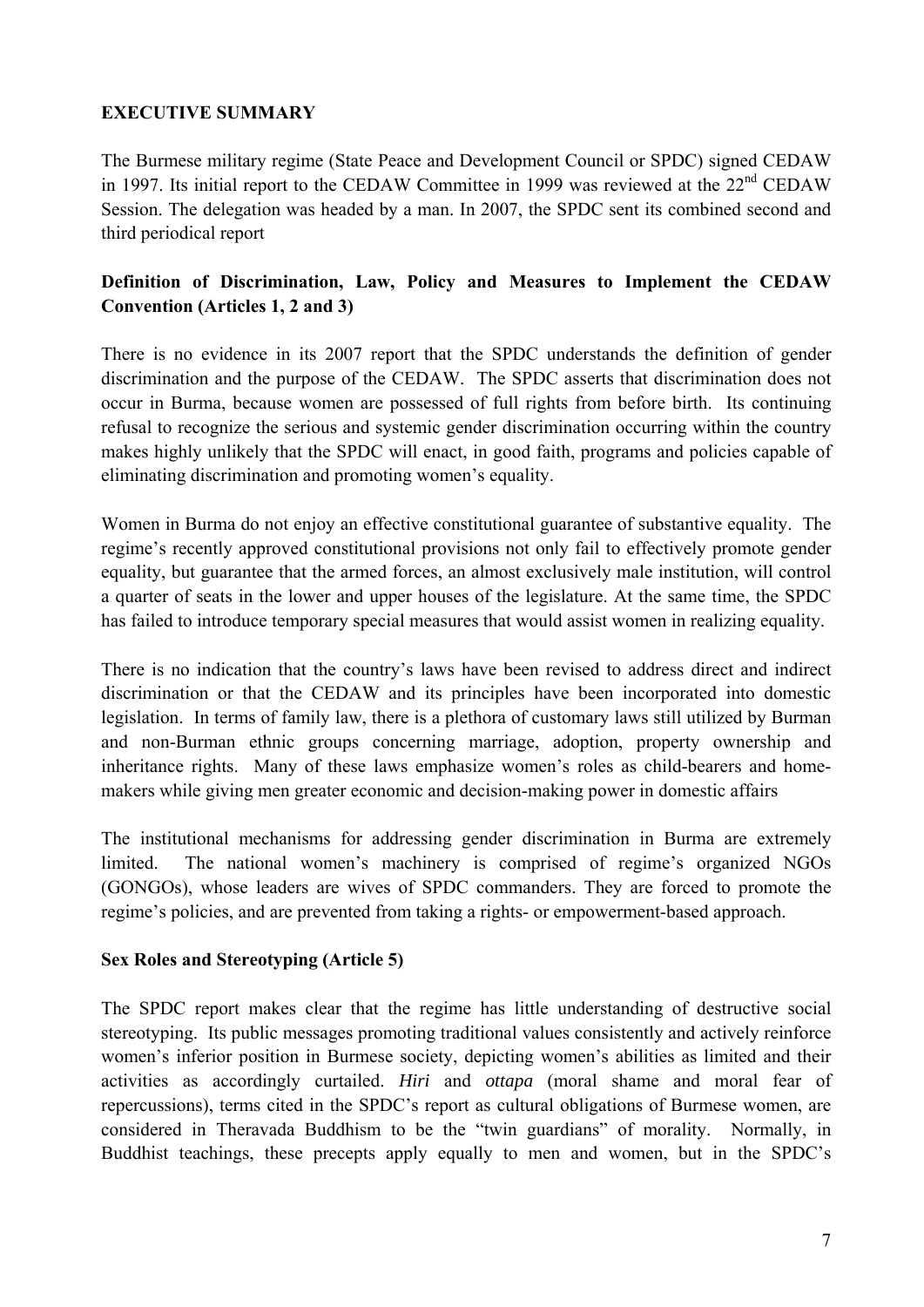messaging, they have been used in inculcate images of the ideal "good woman" who is modest in her deportment and obedient in serving her husband and relatives.

The face of public life in Burma is male, in large part because the culture of Burma today is profoundly militarized. The military presence pervades every village, town and city, every branch and level of its administration, and every situation involving power and status.

#### **Trafficking (Article 6)**

The SPDC's policies, namely economic mismanagement, prioritization of military expenditure, and neglect of social services, have caused increasing migration, which, together with state restrictions on movement and access to information, has led to an increase in trafficking of women and girls from Burma. Instead of addressing these root causes of the trafficking problem, the SPDC has introduced measures that have placed more restrictions on the movement of women and girls, and led to increased extortion and unjust arrests by local authorities. Innocent people have been arrested on false trafficking charges, particularly after the enactment of the new 2005 Anti-Trafficking Law.

#### **Education (Article 10)**

The education sector has been seriously neglected by the state, with education funding amounting to only 1.3% of the GDP. There is a serious shortage of schools, trained teachers, and educational supplies, particularly in rural and conflict-affected areas; and corruption has become rife among teachers. While education standards have declined, school costs have risen sharply, causing a high drop-out rate. Owing to prevalent gender attitudes, sons' education is prioritized over daughters', and girls commonly leave school to help support their families, or do part-time jobs while studying.

While the SPDC has been neglecting the education needs of the general public, they have been investing in their own military educational institutions, thereby creating an educational system that privileges military personnel. The regime has also used the school system as a tool to maintain power. Teachers are indoctrinated to be loyal to the state, and prevent and suppress student unrest. The sschool curriculum has also been developed to instil acceptance of the military system.

#### **Health (Article 12)**

Similarly, the health sector is grossly under funded by the state, receiving under 3% of the national budget. The state health care system in Burma is almost non-existent, and there is an acute shortage of medicine, medical facilities and supplies, and very few trained health staff. Today, deaths from infectious diseases, malnutrition, and maternal causes continue to prematurely claim the lives of many Burmese, deaths that are largely preventable. Women and children are bearing the brunt of the collapse of the health system, especially in the conflict zones of eastern Burma, where almost a quarter of children will die before age five, and one in twelve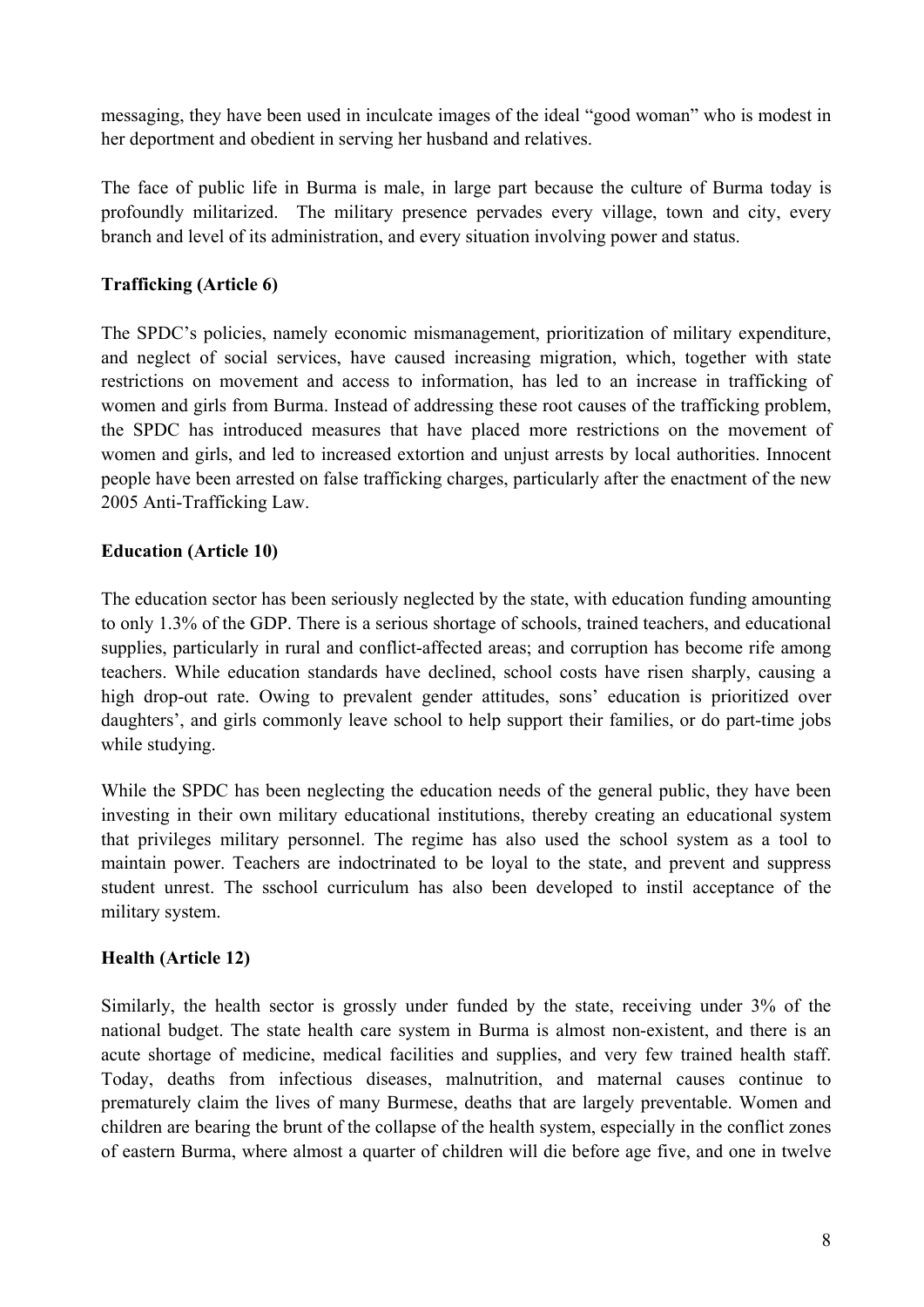women will lose her life as a result of pregnancy-related causes; these health indicators are amongst the worst in the world.

Despite UNAIDS describing the HIV/AIDS situation in Burma as "one of the most serious epidemics in Southeast Asia", the regime has failed to commit significant resources to addressing the epidemic, and most glaringly, failed to submit a country progress report to the High-Level Meeting of the UN General Assembly Special Session on HIV/AIDS, held on 10-11 June 2008.

The SPDC has imposed increasing restrictions on UN agencies and international NGOs working inside Burma. Community health initiatives have also been shut down or severely curtailed. In their place, the regime has mobilized GONGOs to provide social services, largely for publicity purposes. These organizations include groups such as the Myanmar Women's Affairs Federation (MWAF), the Myanmar Maternal and Child Welfare Association (MMCWA), and the Union Solidarity and Development Association (USDA).

#### **Rural women (Article 14)**

Rural populations in Burma, particularly women and girls, continue to suffer from extreme poverty, because of the regime's prioritization of military expansion, exploitation of natural resources for short-term profit, and coercive agricultural policies. There has been increased confiscation of land for military bases and income-generation projects, and continued use of civilians as forced labour to build and maintain the bases. Resource extraction is being conducted without proper environmental and safety regulations and with no benefit for local peoples. The regime's authoritarian agricultural policies, including forcing people nationwide to plant *Jatropha curcas* for biofuel production, have caused widespread hardship and food insecurity. State drug eradication programs, involving the banning of opium growing without substitution of sustainable alternatives, have also led to large-scale food shortages and migration.

The systematic violation of human rights, including gender-based violence, by the SPDC in the rural ethnic areas, have driven many people to become internally displaced, or to flee as refugees and undocumented migrant workers to neighbouring countries.

#### **General Recommendation 19: Violence Against Women**

Women in Burma are facing violence at every level, not only because of historical gender discrimination, but as a direct result of military rule and the lack of rule of law. They are suffering from violence committed by family members, by the community and in particular by the State, without recourse to redress. Because of the regime's failure to acknowledge discrimination and violence against women, there is now a climate of impunity for military rape; people in authority, particular in the SPDC army, routinely commit discriminatory and violent acts without remorse. There is mounting evidence of military rape against women and girls, particularly those in ethnic areas. In order to cover up their crimes, SPDC personnel use threats, intimidation and punishment to obtain false testimonies and statements from local community members, witnesses and even rape survivors. People are commonly threatened not to talk to outsiders, including personnel from UN agencies. ■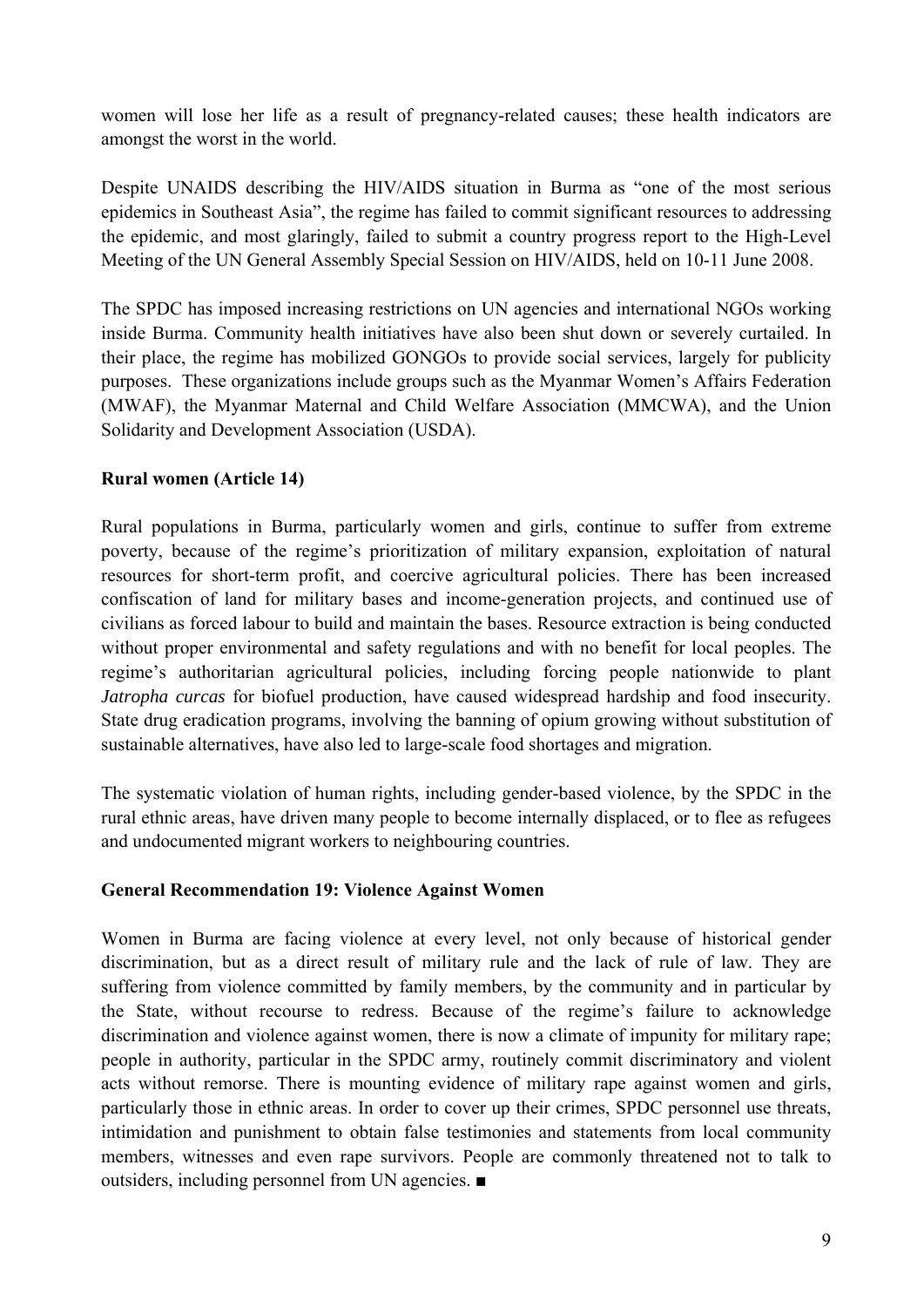### **Introduction**

#### **Country profile**

| <b>Population:</b>                                                                           | 54 million<br><b>Ethnic groups:</b> 8 major - Burman, Chin, Kachin,<br>Karen, Karenni, Mon, Rakhine, Shan. |  |  |  |  |  |
|----------------------------------------------------------------------------------------------|------------------------------------------------------------------------------------------------------------|--|--|--|--|--|
| Government Type: Military junta.                                                             |                                                                                                            |  |  |  |  |  |
|                                                                                              | Civil War: Ongoing since 1948                                                                              |  |  |  |  |  |
| <b>Major languages:</b> Burmese, ethnic languages                                            |                                                                                                            |  |  |  |  |  |
| Major religions: Buddhism, Christianity, Islam<br><b>UN Country Status: LDC (Since 1987)</b> |                                                                                                            |  |  |  |  |  |
| <b>Main income for SPDC:</b> Natural gas, Hydropower,                                        |                                                                                                            |  |  |  |  |  |
| Timber, Minerals, Gems                                                                       |                                                                                                            |  |  |  |  |  |

#### *Refugees*

- More than **450,000** refugees from Burma in neighbouring countries: Bangladesh, India and Thailand
- Approximately **140,000** refugees living in the recognized camps in Thailand

*Internally Displaced People***:** About **600,000** persons

#### **Peoples of Burma**

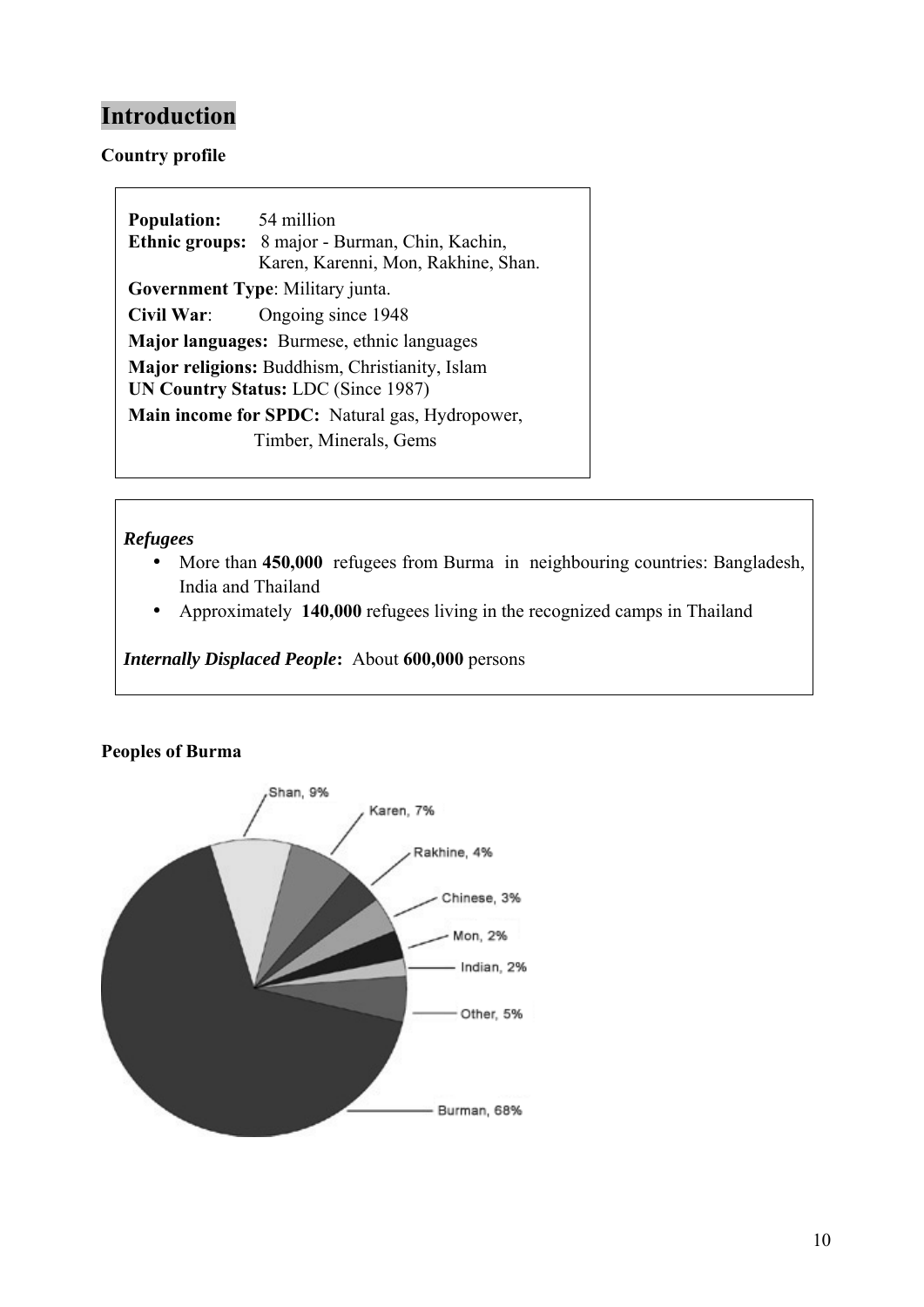#### **Burma's world ranking**

- Military manpower rank (by number of active troops): **No 10** in the world
- **Largest** user of child soldiers in the world
- **Biggest** user of forced labor in the world
- **Second largest** producer of opium in the world
- **One of the 50** poorest countries in the world<sup>1</sup>
- **Corruption ranking: <b>no. 179** (bottom place)<sup>2</sup>
- Overall health performance: **190 out of 191** countries<sup>3</sup>.
- Implementation of Education For All: **94 out of 129** countries

 **Burma chronology** (*up to May 2008)*

| 1885         | Britain's colonization of Burma proper                                           |
|--------------|----------------------------------------------------------------------------------|
| 12 Feb 1947  | Signing of Pang Long Agreement (between Burmese leader                           |
|              | Aung San and ethnic Shan, Kachin and Chin leaders, agreeing to                   |
|              | cooperate to demand independence for Burma)                                      |
| 19 July 1947 | Aung San was assassinated along with                                             |
| Sept 1947    | Federal Constitution ratified, granting Karenni and Shan the                     |
|              | right to secede after a decade of independence.                                  |
| 4 Jan 1948   | Burma regained independence; civil war broke out shortly                         |
|              | afterwards; over the years, various ethnic groups took up arms to                |
|              | fight the central government                                                     |
| 2 March 1962 | The army seized power in a coup, ending Burma's period of                        |
|              | democracy; a series of military regimes have ruled until today                   |
| 1962-1988    | Military-led "Burmese Way to Socialism" bankrupted the<br>country                |
| 1987         | Burma became LDC (one of world's Least Developed Countries)                      |
| 1988         | Nationwide student-led pro-democracy uprising                                    |
| 18 Sept 1988 | Regime, renaming itself the State Law and Order Restoration                      |
|              | Council (SLORC), regained power with a brutal crackdown on                       |
|              | peaceful demonstrators                                                           |
| May 1990     | Regime held general election; National League for Democracy                      |
|              | (NLD) won more than 80% of vote, but regime has refused to                       |
|              | honour results of election until now                                             |
| Post 1990    | Many elected MPs arrested, imprisoned, forced to resign; some<br>fled into exile |
| 1992         |                                                                                  |
|              | Regime started process of "National Convention" to draft new                     |
|              | constitution, to solidify military power                                         |
| 1995         | NLD began boycott of National Convention                                         |
| 1997         | SLORC renamed itself the State Peace and Development Council                     |
|              | (SPDC)                                                                           |

<sup>&</sup>lt;sup>1</sup> http://hdrstats.undp.org/countries/country\_fact\_sheets/cty\_fs\_MMR.html

<sup>&</sup>lt;sup>2</sup> Source: *Transparency International's 2007 Corruptions Perceptions Index.*<br><sup>3</sup> 2000 WIJO report

 $3$  2000 WHO report.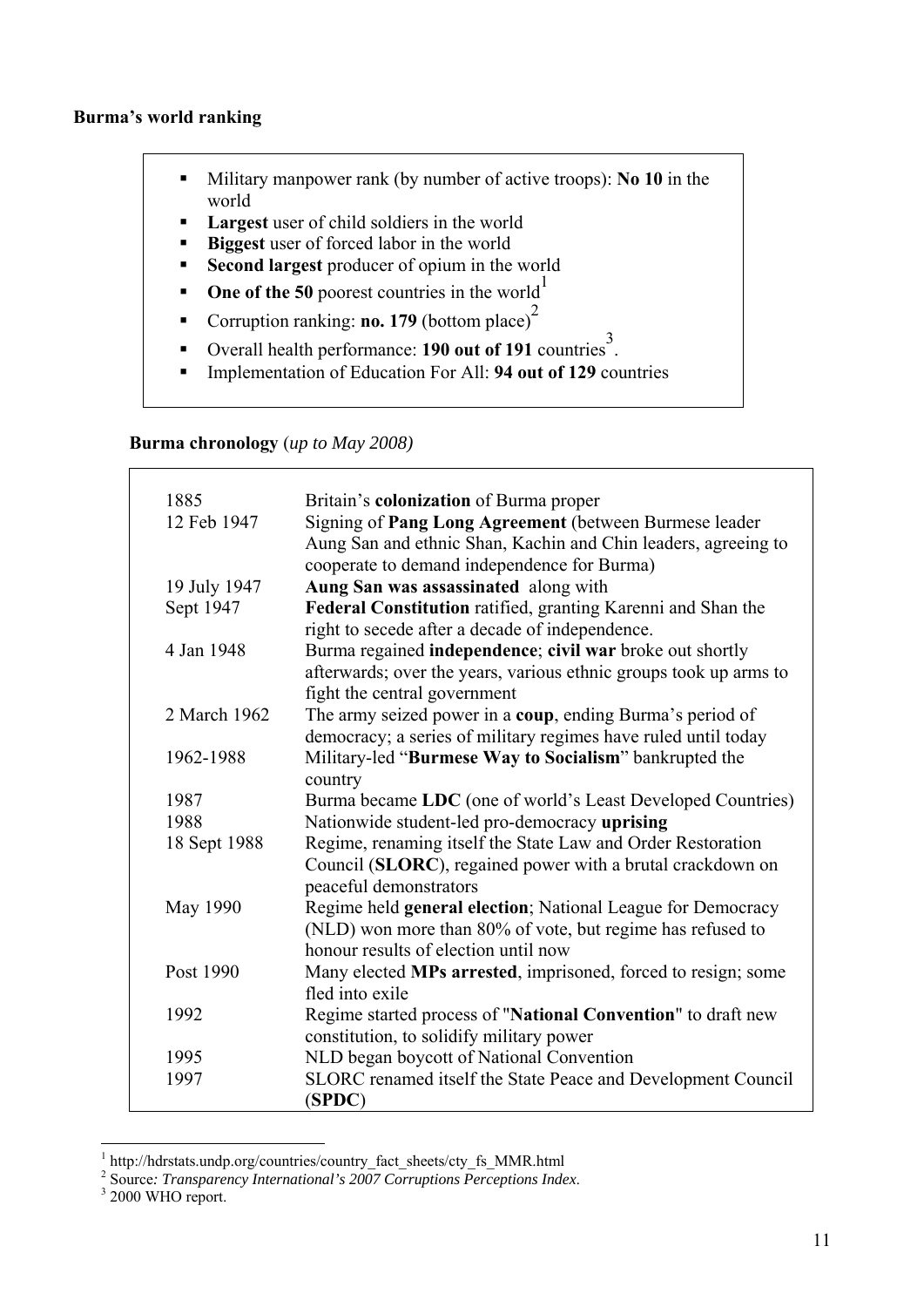| 30 May 2003 | Aung San Suu Kyi attacked by members of USDA (regime's        |
|-------------|---------------------------------------------------------------|
|             | proxy organization)                                           |
| Jan 2004    | Regime announced <b>7-Step Road-Map</b> to "Disciplined"      |
|             | Democracy"                                                    |
| Aug 2007    | "88 Generation" activists demonstrated against oil price hike |
| Sept 2007   | <b>Saffron Revolution</b>                                     |
| Feb 2008    | Regime announced referendum to endorse their own constitution |
|             | in May                                                        |
| 2 May 2008  | Cyclone Nargis, killing over 130,000 and affecting nearly two |
|             | and a half million people                                     |
|             | People forced to vote in referendum throughout Burma except   |
|             | cyclone-hit regions                                           |
|             | Referendum in cyclone-hit area                                |
|             |                                                               |
|             | 10 May 2008<br>24 May 2008                                    |

#### **Political context**

A succession of military regimes has ruled Burma since 1962. The current junta is called the State Peace and Development Council (SPDC). This illegitimate government and its associates exercise total control over all sectors in the country.

Civil war has been going on for more than 60 years. Continued military offensives in the ethnic areas, together with a range of systematic human rights abuses against civilians, from forced labour to killing, torture and rape, have driven people from the lands where they have been living for generations, to become internally displaced, or refugees or migrants in neighbouring countries: Thailand, India, China and Bangladesh.

While the regime claims to have pacified the country through its policy of forging cease-fire agreements with resistance groups<sup>4</sup>, there has been no resolution of the political issues underlying the conflict. In recent years, the cease-fire groups have been pressured to lay down their arms while the regime is equipping its army with more and more sophisticated weapons supplied mainly by China, Russia and India.<sup>5</sup>

| Size of SPDC Army: 6                             |                |
|--------------------------------------------------|----------------|
| <b>Total armed forces:</b>                       | 492,000        |
| <b>Active troops:</b>                            | 492,000        |
| Paramilitary:                                    | 72,000         |
| <b>Expenditures (USD)</b>                        | \$7.07 billion |
| (estimated for Fiscal Year $2005$ ) <sup>7</sup> |                |

During the last general election in 1990, the National League for Democracy led by Aung San Suu Kyi<sup>8</sup> won more than 80% of the vote, but the regime refused to honour the result. Instead, it

The regime regularly cites 17 groups that have signed cease–fire agreements since 1989.

<sup>&</sup>lt;sup>5</sup> Because of excessive military expenditure and economic mismanagement, Burma has become one of the 50 poorest countries in the world. Yet the generals have built a luxurious new capital, Naypyidaw.

<sup>6</sup> http://en.wikipedia.org/wiki/Tatmadaw

<sup>7</sup> http://www.comw.org/cmp/fulltext/0606cordesman.pdf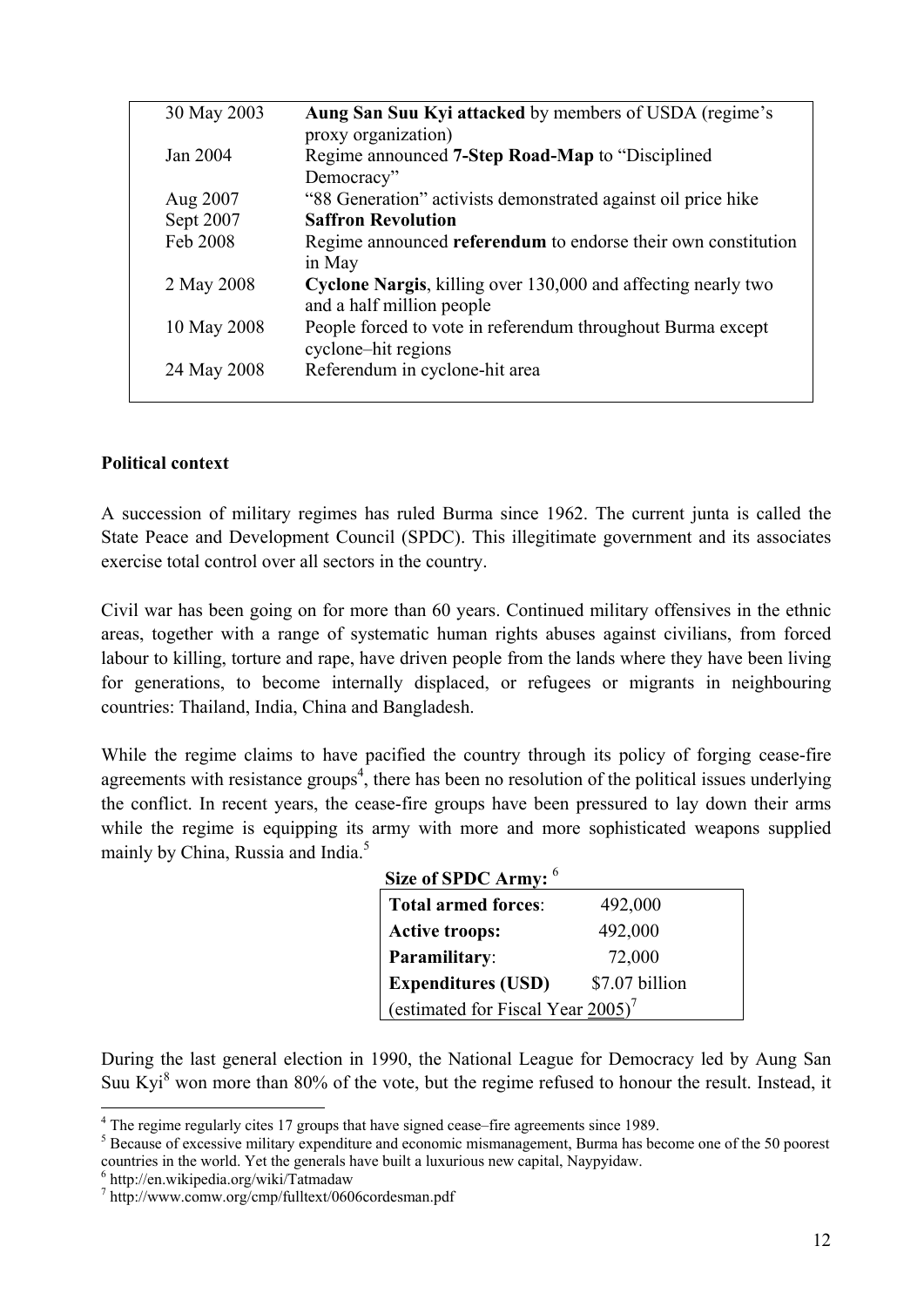harassed and restricted the winning parties, and many elected MPs were put in jail. Some have died in detention, and some have fled Burma.

Political oppression is continuing to this day inside Burma. People are not only denied their basic human rights, but are arrested, detained and imprisoned for expressing their political beliefs. Currently there are 2,052 political prisoners in Burma, including elected ethnic MPs. Moreover, the regime has set up its own support groups, namely the Union Solidarity Development Association (USDA) and Swan Arr Shin to assault dissenters nationwide. It was members of these organizations who attacked and tried to kill Daw Aung San Suu Kyi on May 30, 2003.

# **Systematic human rights abuses committed by the regime's troops**<sup>9</sup>

• forced labour • forced relocation • confiscation of lands and crops arbitrary arrest and detention • extrajudicial killing **torture** • rape

#### **Crackdown on the Saffron Revolution**

The extent of the regime's barbarism against its own people was evident during the Saffron Revolution in September 2007, when they assaulted and killed peacefully protesting monks. The junta's proxy organization, the Union Solidarity and Development Association, and 'special riot police' were authorised to commit gender based violence against women protestors and harass them with impunity during demonstrations in Rangoon. Women peacefully marching were severely beaten, punched, slapped, verbally abused and had their clothes torn, and their sarongs were violently and deliberately pulled off. When the regime cracked down on the protests, at least 19 women disappeared, and 131 women protestors, including 6 nuns were arrested, and prominent women activists went into hiding. The regime has been tracking them down and arresting them. The authorities have also arrested wives, parents, sisters, brothers, relatives of protestors in order to make activists on the run surrender, and this has caused increased mental torment. Those arrested were tortured and abused $10$ .

#### **Aftermath of Cyclone Nargis**

Since Cyclone Nargis on May 2, 2008, the regime has not only blocked international and local donors from giving aid, but also arrested local people for leading local aid efforts and speaking out about the aid blockage. Instead of making every effort to assist the victims of Nargis, the

 $\frac{1}{8}$ Aung San Suu Kyi has been under house arrest for more than 13 years since 1989.

<sup>9</sup> *Documented in numerous reports by international human rights organisations and the UN, including in Amnesty International and Human Rights Watch thematic reports released annually.* 

<sup>10</sup> See details in *Courage to Resist*, a report by the Women's League of Burma, November 2007.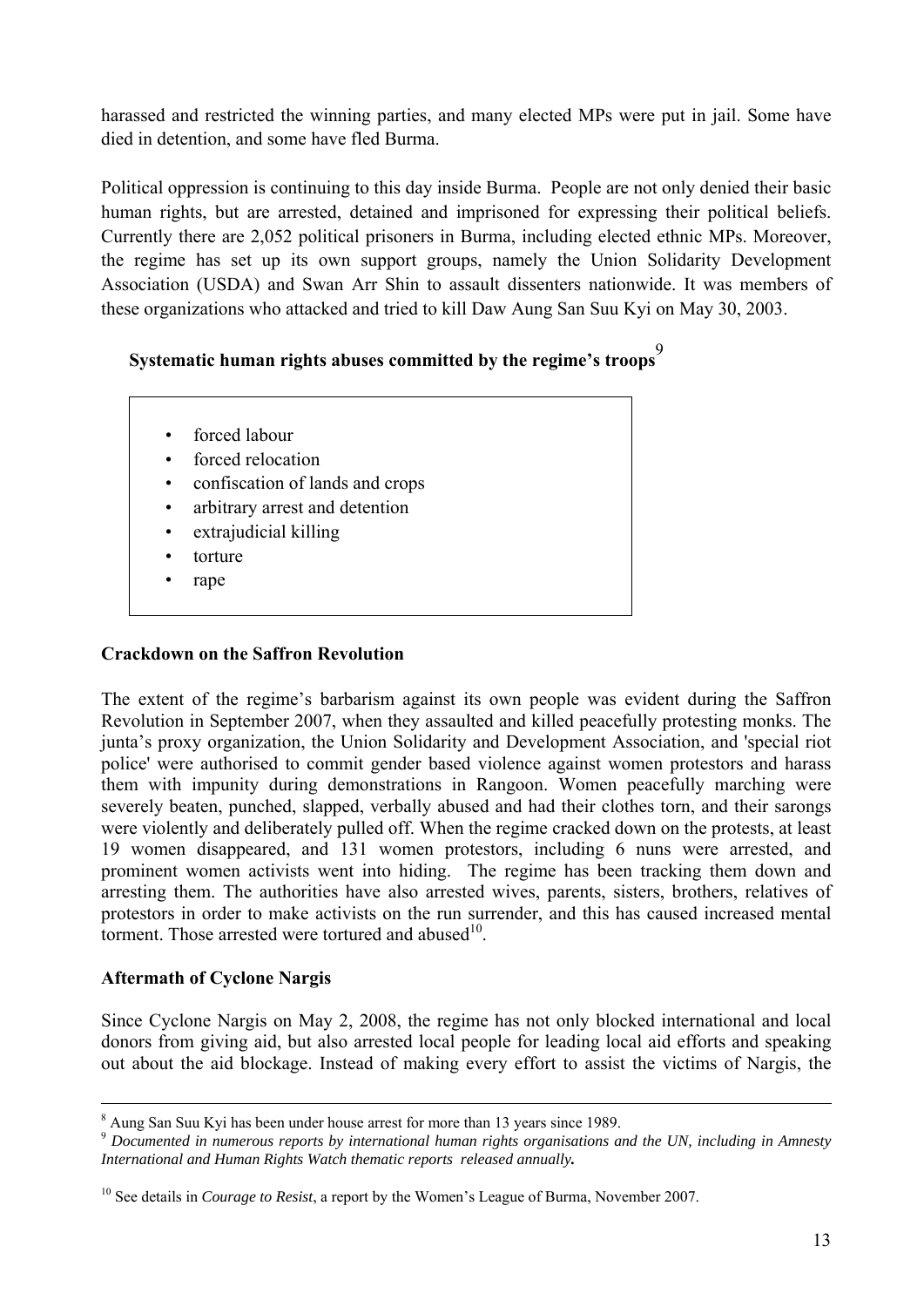regime went ahead with their plans for their sham referendum on May 10, 2008, forcing people to endorse their own constitution. Women and children are the most vulnerable of the cycloneaffected populations. Many are suffering psychological trauma from losing their family members. There are approximately 35,000 pregnant women at extreme risk due to poor nutrition and lack of safe delivery options. More than 100 women in the affected areas are giving birth every day.

#### **SPDC and CEDAW**

SPDC signed CEDAW in 1997. Its initial report to the CEDAW Committee was in 1999, and was reviewed at the  $22^{nd}$  Session. The delegation was headed by a man. In 2007, it sent a combined second and third periodical report. Notably, in both reports SPDC claimed that existing laws and social practices of the country were compatible with the Convention, and the country's successive constitutions had included provisions for women's rights and equality, and that women had legal equality with men in the political, economic, administrative and social spheres.

Such claims are not new. Since 1995, when the regime began its international engagement with women's affairs at the Beijing Conference, it has frequently boasted about the elevated status of women and long-established gender equality in Burma.

#### **SPDC's statements on the status of women**

- Since the inception of Myanmar civilization 2000 years ago, there has been historical evidence that Myanmar women and men did enjoy equal rights  $11$
- In Myanmar, women legally enjoy equal rights as men in political, economic, administrative and social sphere.<sup>12</sup>
- In the Union of Myanmar, women enjoy equality with men as an inherent right.<sup>13</sup>
- The status of women in Myanmar remains to be among the highest in the world.  $[sic]$ <sup>14</sup>

#### **Women of Burma and the CEDAW process**

Women's groups from Burma have been raising awareness about the situation of women in Burma, and addressing women's issues for years at regional and international fora. This process has become more focused since the formation of the umbrella women's group, the Women's League of Burma (WLB) in 1999. Even while the WLB was being formed in September 1999, member groups were working to collectively produce a shadow CEDAW report. A Shadow Report Writing Committee (SRWC) was set up with representatives from five women's organizations<sup>15</sup> on the Thai–Burma border, and three individuals. The report, which was produced in four months, focused on the problems faced by women and girls in rural areas,

<sup>&</sup>lt;sup>11</sup> Source: Statement by SPDC's leader of the Delegation, Major- General Soe Myint at the Fourth World Conference on Women, 1995.

<sup>&</sup>lt;sup>12</sup> Source: Statement by SPDC's leader of the delegation to the 22<sup>nd</sup> Session of the UN Committee on CEDAW on January 21, 2000.

<sup>&</sup>lt;sup>13</sup> Source: SPDC 's response to Beijing Plus 5 questionnaire.

<sup>&</sup>lt;sup>14</sup> Source: SPDC's oral statement on Item 12 at the  $60<sup>th</sup>$  Session of UNHCR.<br><sup>15</sup> BWU, KWO, KNWO, SWAN and TWU.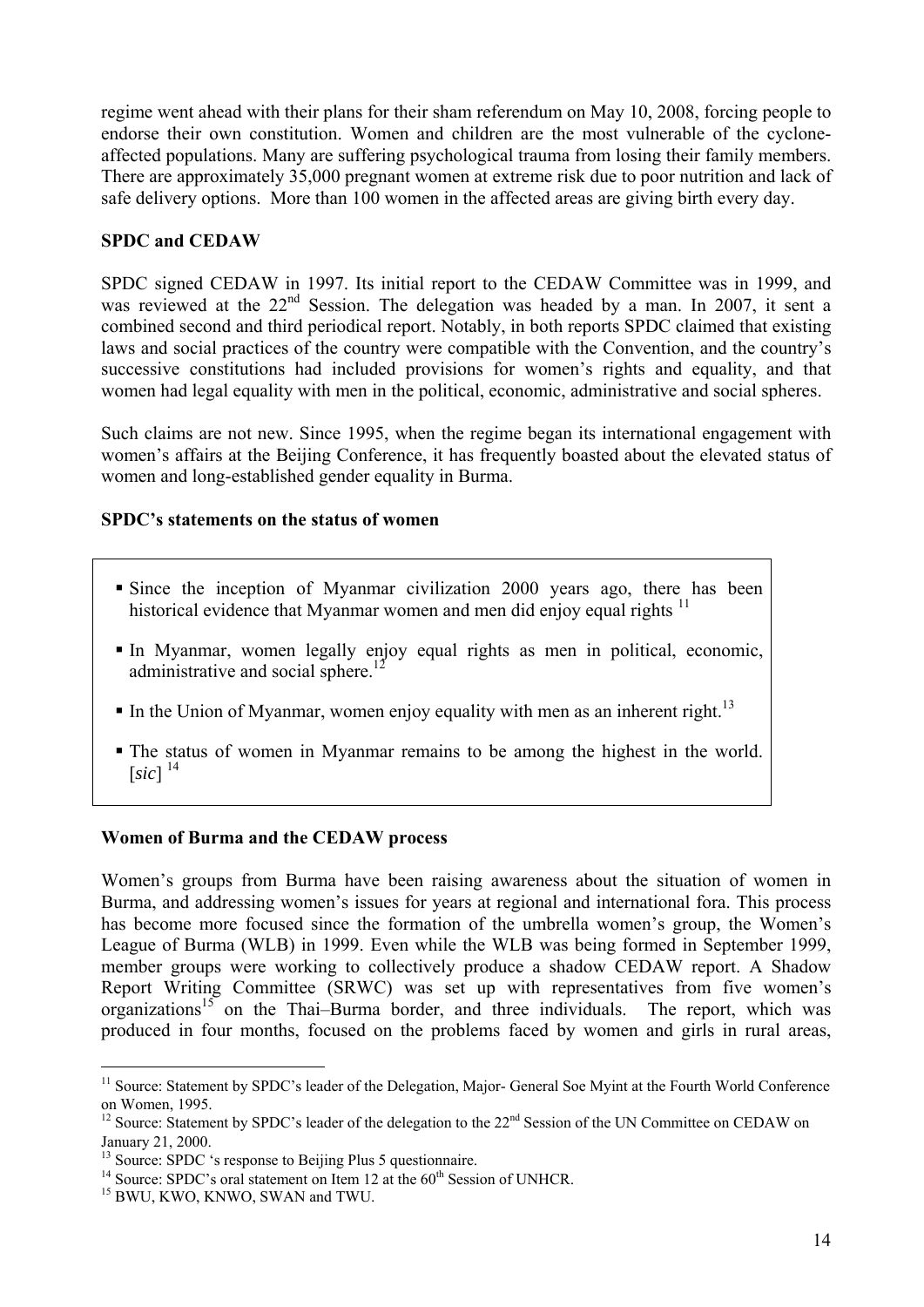including ethnic lands, as a result of armed conflict. Five representatives from women's groups, along with representative from the NCGUB's Women's Affairs Department <sup>16</sup> attended the 22<sup>nd</sup> CEDAW Session, and submitted the report to the Committee. At the same sessions, the representatives from women's groups of Burma had a chance to have a dialogue with CEDAW Committee members, and prepared critical issues and questions for the committee members at the session.

This was the very first international advocacy initiative carried out collectively by women from Burma. Since this time the WLB, with the collaboration of networks at local and regional and international levels, has been continuing its international advocacy, exposing the systematic human rights violations being committed by the military regime, including various forms of sexual violence against women and girls.

#### **Methodology:**

Since 2000, WLB has been participating in the Beijing Process, WCAR process and various UN forums<sup>17</sup>, and carrying out international lobby work. Lessons learned from these processes by participating organizations have been very valuable.

WLB initiated the most recent CEDAW shadow process from mid-2007 by sending WLB representatives to a strategic training workshop organized by IWRAW-AP (*International Women's Rights Action Watch – Asia Pacific*) in Jakarta, Indonesia. In November 2007, SPDC sent a combined periodic report (2004-2008) to the CEDAW Committee as a State party. Since then WLB has been facilitating the shadow reporting process for women of Burma.

In January 2008, WLB held a one-day consultation workshop for women's groups to gather a *List of critical issues and questions for the Committee.*18 This was followed by a four-day workshop in which the participants<sup>19</sup> learnt about CEDAW concepts, what information to put into a CEDAW shadow report and how to collect the information, and most importantly, a concrete workplan and timeline was drawn up for the whole CEDAW shadow report process.

A CEDAW working team was also formed<sup>20</sup> to coordinate and communicate with participating women's groups and other civil society groups along Burma's borders. Each participating group has assigned one person as a focal point, for communication between their mother organization and the CEDAW working team (core group).

The working team has held a number of consultation meetings among Burma civil society groups/networks through the *CACT (Campaign Action Coordinating Team)*21.

Groups along all Burma's borders have sent in their data, collected through different methods including interviews and discussion sessions. Members of the working team have also done literature research via internet and existing reports, and also translated data from ethnic languages to English.

<sup>&</sup>lt;sup>16</sup> The CEDAW shadow report project was jointly conducted by women's organizations of Burma and the Women's Affairs Department of the NCGUB.<br><sup>17</sup> UNCSW, UNCHR, UNPFIP, UNGA, UNHCR – Excom, UNSCR lobby week.

 $^{18}$  http://www2.ohchr.org/english/bodies/cedaw/docs/ngos/WLB\_Myanmar.pdf.<br> $^{19}$  Participants were from WLB member organizations and network organizations along all Burma's borders.

 $20$  See Annex 7.

<sup>&</sup>lt;sup>21</sup> A coordination team of grass-roots organizations working on various issues, including the environment and sustainable development.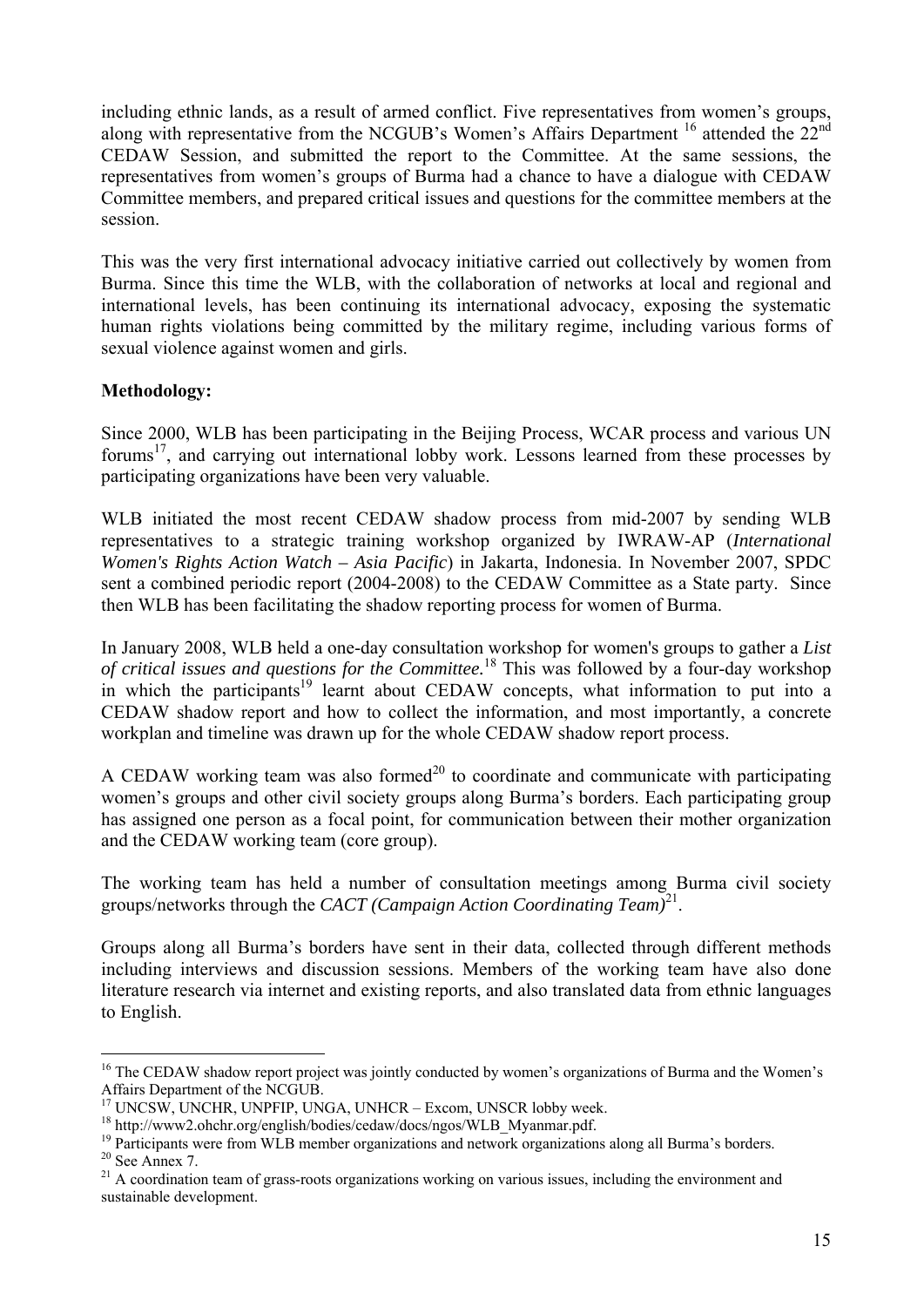The experience of participating in the training workshop "*From Global To Local: Orientation on the CEDAW Convention*" organized by IWRAW Asia-Pacific<sup>22</sup>, and observing the countries' review on the CEDAW session were valuable to the process, and will also be very useful for developing WLB strategies before, during and after the Burma review in October 2008.

Due to limitations of time and human resources, women's groups were only able to compile the following sections.

- Article 1-5: Definition of Discrimination, Law, Policy and Measures to Implement the CEDAW Convention, & Sex roles and Stereotyping
- Article 6: Trafficking
- Article 10: Education
- Article 12: Health
- Article 14: Rural women
- GR 19 : Violence Against Women

#### **List of participating organizations:**

- Women's League of Burma ( WLB)
	- *Members* 
		- Burmese Women's Union (BWU)
		- Kachin Women's Association Thailand (KWAT)
		- Karen Women's Organization (KWO)
		- Karenni National Women's Organization (KNWO)
		- Kuki Women's Human Rights Organization (KWHRO)
		- Lahu Women's Organization (LWO)
		- Palaung Women's Organization (PWO)
		- Pa-O Women's Union (PWU)
		- Rakhaing Women's Union (RWU)
		- Shan Women's Action Network (SWAN)
		- Tavoy Women's Union (TWU)
		- Women's Rights & Welfare Association of Burma (WRWAB)
	- Women's League of Chinland ( WLC)
	- Woman and Child Rights Project (Southern Burma), Human Rights Foundation of Monland (Burma) : (WCRP) - HRFOMB
	- Mon Women's Organization (MWO)
	- Overseas Mon Women's Organization (OMWO)
	- Mon National Health Committee (MNHC)
	- Kayan Women's Union (KyWU)
	- NLD ( LA) Women's Branch
	- Back Pack Health Worker Team ( BPHWT)
	- Burma Medical Association ( BMA)
	- Mae Tao Clinic
	- All Burma Federation of Student Union ( ABFSU)
	- National Health and Education Committee (NHEC)
	- Human Rights Education Institute of Burma (HREIB)

<sup>22</sup> http://www.iwraw-ap.org/news.htm.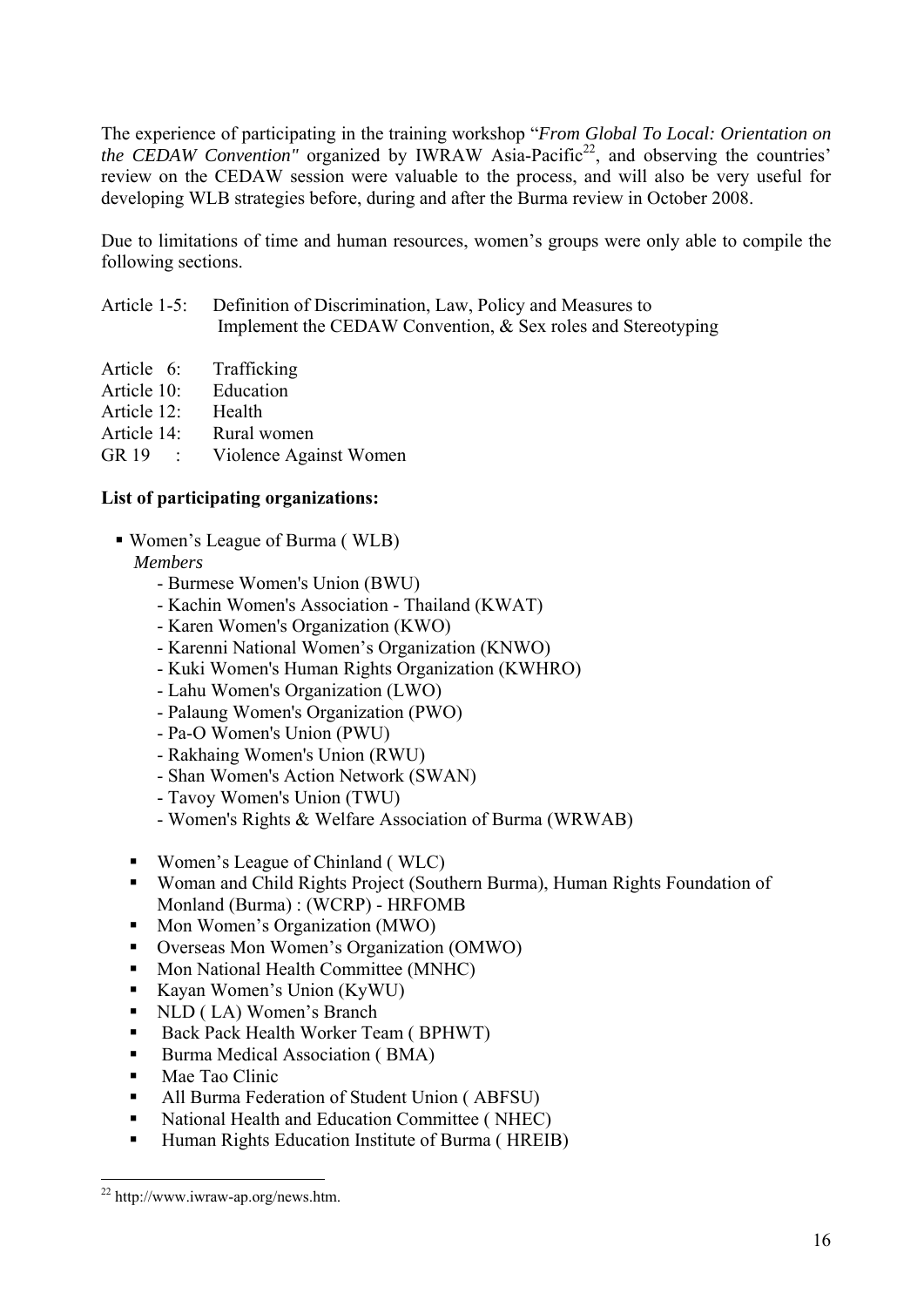- All Arakan Students' and Youths' Congress (AASYC)
- Burma Rivers Watch (BRW)
- **Ethnic Community Development Forum of Burma (ECDF)**
- Kachin Development Networking Group (KDNG)
- Karen Office of Relief and Development (KORD)
- Karen Department of Health and Welfare **(**KDHW)
- Karenni Development Research Group (KDRG)
- Karenni Social Warfare and Development Centre (KSWDC)
- Lahu National Development Organization(LNDO)
- Mon Relief and Development Committee (MRDC)
- Mon Youth Progressive Organization (MYPO)
- Mon Local Group
- Nationalities Youth Forum (NYF)
- Palaung Youth Network Group (PYNG)
- **Salween Watch**
- Shan Relief and Development Committee (SRDC)
- Shan Sapawa Environmental Organization
- Shwe Gas Movement (SGM)
- **•** Yoma News Agency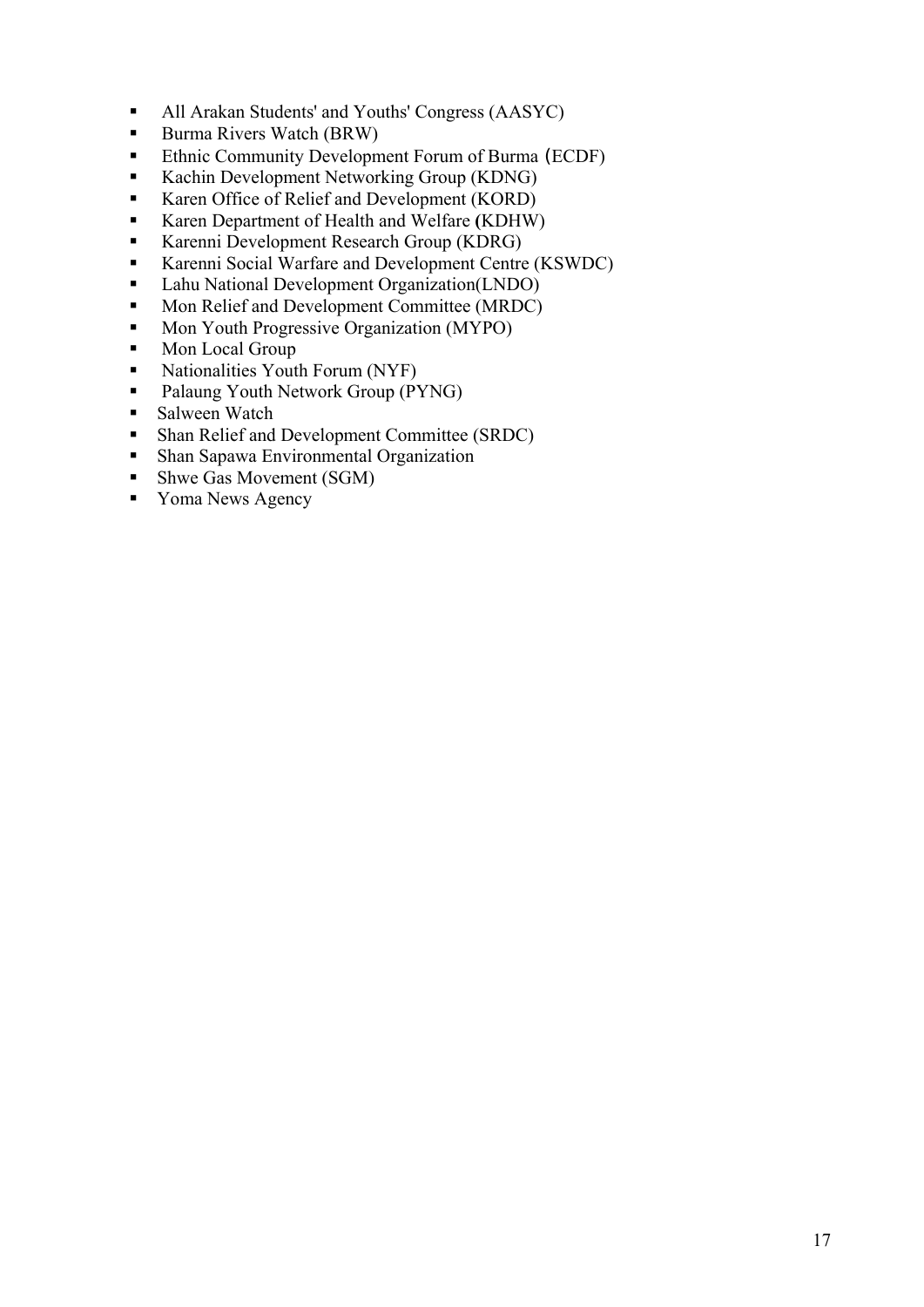#### **Article 1: The Definition of Discrimination**

Under article 1 of the CEDAW, gender discrimination encompasses both explicit, formal discrimination and substantive discrimination, or discrimination in effect arising from facially neutral laws, policies and actions. The definition emphasizes that discrimination is prohibited whether its authors are state or private actors.

There is no evidence in its report that the SPDC understands this definition or the purpose of the Convention. As was the case in its initial report, in its combined second and third periodic reports, the SPDC asserts that discrimination does not occur in Burma, because women are possessed of full rights from before birth. Its continuing refusal to recognize the serious and systemic gender discrimination occurring within the country makes highly unlikely that the SPDC will enact, in good faith, programs and policies capable of eliminating discrimination and promoting women's equality. Until the SPDC acknowledges that women do not enjoy equality with men and that concrete steps must be taken to change that, it will remain incapable of appreciating and complying with its Convention obligations.

The absence of relevant disaggregated data on the situation of women in Burma continues to pose a problem for understanding and seriously addressing gender discrimination. Civil war and exceedingly weak physical and administrative infrastructure impede comprehensive data collection, particularly in rural areas, and hinder prospects of real change for the majority of the country's women.

SPDC propaganda is replete with references to "destructive foreign influences." These references are designed to repel international criticism, to combat notions of democratic rule and to attack Aung San Suu Kyi, who is described as a "foreigner," although she is the daughter of the national hero credited with bringing about Burma's independence. They betray a xenophobic tendency that was amply demonstrated to the world in the aftermath of Cyclone Nargis, when the regime prevented badly needed foreign aid from entering the country and reaching victims. With the SPDC's habitual resistance to outside ideas and its insistence on its own rectitude and selfsufficiency, it is questionable how sincere its commitment to an international human rights convention like the CEDAW really is.

While the SPDC pays lip service to the CEDAW principles, its actions belie a true commitment to the spirit of the Convention. There is no indication that recommendations made by the  $22<sup>nd</sup>$ CEDAW Committee in response to the country's initial report, were acted upon, distributed or publicized in any way.

#### **No Constitutional Guarantee of Equality**

Women in Burma do not enjoy an effective constitutional guarantee of substantive equality. From a gender perspective, both the constitutional drafting process and the substance of the recently approved constitutional provisions are deeply flawed.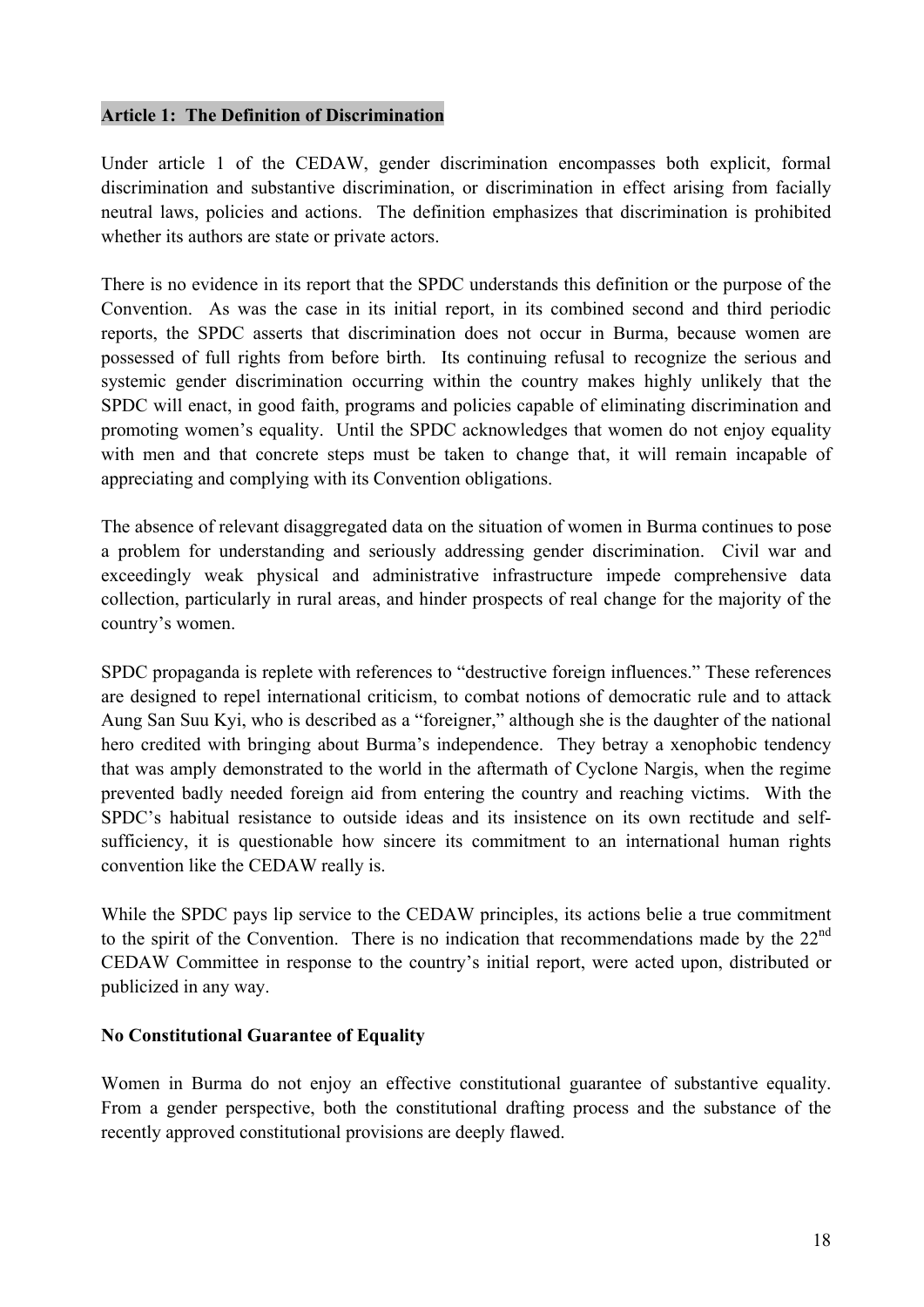Starting in 1993 and ending in 2007, the National Convention engaged delegates hand-picked by the SPDC in an exercise to draft a new constitution for Burma. Members of independent political parties including Aung San Suu Kyi's National League for Democracy either were not invited or boycotted the proceedings. As the SPDC notes in its own report, only 6.2% of the delegates were women, even though women comprise over 50% of Burma's population, meaning that women were grossly underrepresented as delegates. Those members of women's organizations who were allowed to participate had close ties with the ruling SPDC. Furthermore, severe restrictions limited *all* delegates' opportunities to put forward, comment on, or debate the constitutional provisions, which were drafted by the SPDC.<sup>23</sup> As a result of both women's under-inclusion in the process and the limitations on their participation during the Convention, the women of Burma have not had meaningful input into the country's most fundamental legal document.

In terms of substance, the provisions of the *Fundamental Principles and Detailed Basic Principles*, the precursor to the Constitution, do not effectively promote gender equality. <sup>24</sup> Several sections of the *Fundamental Principles* address equality. Chapter 1, s. 10(a) says, "every citizen shall enjoy rights of equality." Chapter 8, s. 3 guarantees every citizen, "equal rights before the law and ... equal protection," and s. 4 adds, "(T)he State shall not discriminate against or in favor of any citizen based on (enumerated grounds including) sex." However, these provisions are extremely vague and do not prescribe specific state action to promote equality or prevent discrimination from occurring. Given the SPDC's record of contravening human rights norms, a more detailed and complete gender equality provision is required to ensure that the Constitution's guarantees are substantive and not merely formal.

Another issue of concern is that rights are accorded only to citizens. Citizenship laws require that at least one parent must be recognized as a citizen to pass on citizenship. In some areas that have been cut off from central administrative control by armed conflict or lack of infrastructure, official record keeping is extremely poor. Even if the Constitution's equality provisions were given more teeth, the restrictions limiting enjoyment of rights provisions to citizens could disadvantage women who may not be recognized as citizens for political reasons.

Furthermore, provisions guaranteeing equality are contradicted by other provisions. In particular, Chapter 8, s. 7 of the *Fundamental Principles* specifies, "Mothers, children and expectant mothers shall enjoy rights as prescribed by law," reinforcing an official view of women in traditional roles as mothers, and seemingly authorizing differential treatment of them. Even more problematically, s. 8 provides that there shall be no discrimination in government appointments, but that "nothing in this section shall prevent appointment of men to the positions that are naturally suitable for men." These provisions indicate that the guarantee of gender equality is

 $^{23}$  In order to restrict debate at the National Convention, the SPDC enacted *Law 5/96*, which provides for up to 20 years imprisonment for anyone found guilty of expressing opinions which disrupt the stability of the state, or "undermine, belittle and make people misunderstand the functions being carried out by the National Convention."

<sup>&</sup>lt;sup>24</sup> For ease of reference, citations here are to the *Fundamental Principles and Detailed Basic Principles*, (hereinafter *Fundamental Principles*), the document produced by the National Convention, which is available in English. This is the basis for the Constitution, which was drafted by a separate committee and which differs in format but not in substance. See Susan H. Williams, *Gender Analysis of the SPDC's "Fundamental Principles and Detailed Basic Principles,"* Prepared for the Women's League of Burma, May 25, 2008 (hereinafter Williams).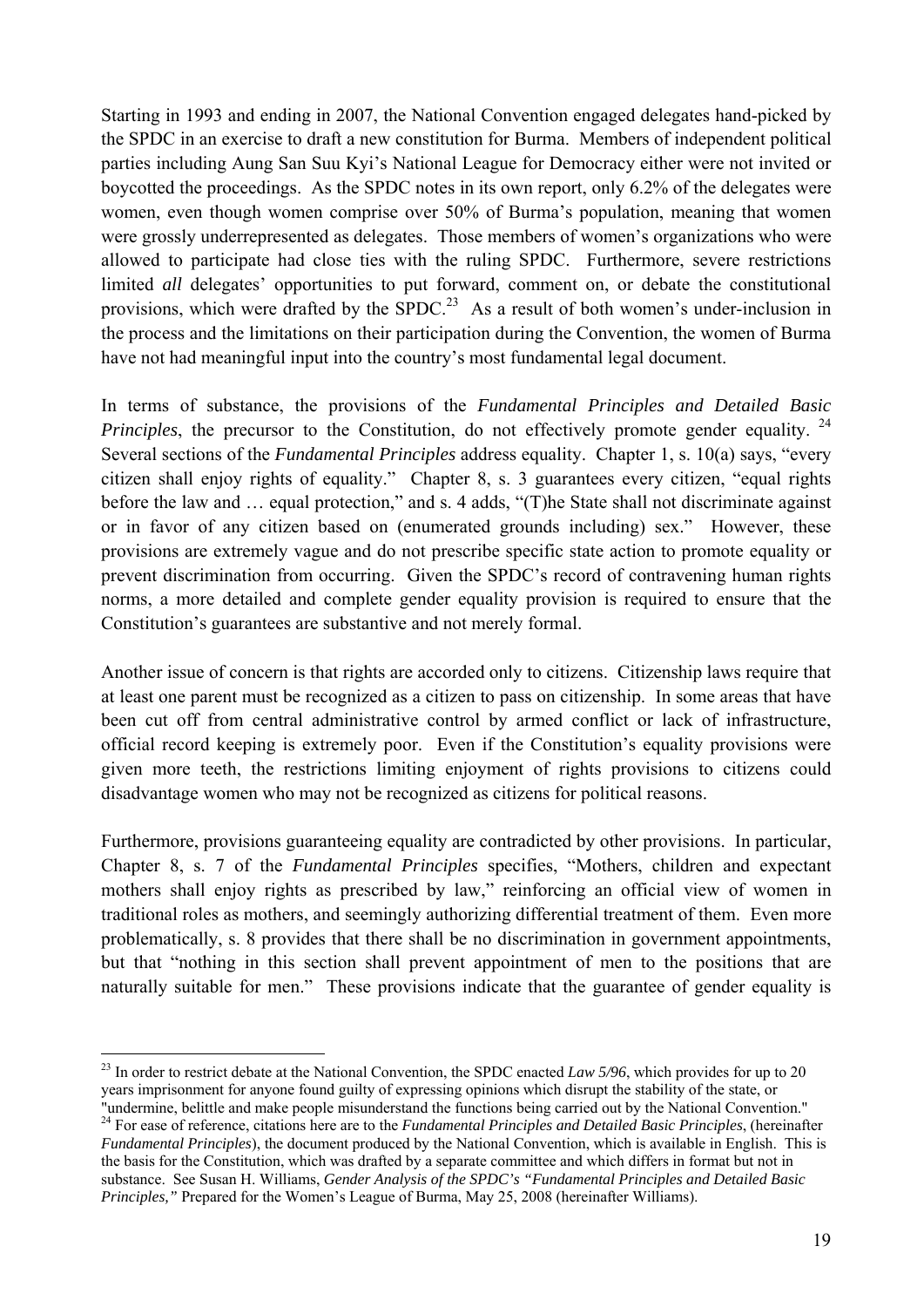hollow, as nothing in the Constitution protects women from discrimination as long as traditional stereotypes prevail.

Perhaps most significantly for women's equality, the Constitution cements the position of the military in government, guaranteeing that the armed forces will control a quarter of seats in the lower and upper houses of the legislature (the *Pyidaungsu Hluttaw* and *Amyotha Hluttaw*, respectively).<sup>25</sup> With women virtually excluded from military service, this effectively means that even under democratic rule, women are barred from one fourth of all legislative positions. The military will also have power to choose the President and Minister of Defense and will be given complete oversight of its own operations, including administration of martial courts, resulting in probable impunity for armed forces members.<sup>26</sup> During a State of Emergency, the Constitution also authorizes the Defense Services Commander to assume control as head of state and suspend the exercise of fundamental rights, with impunity for the armed forces for "legitimate" actions during this time.<sup>27</sup> The provisions regarding qualifications for President are understood to be aimed directly at prohibiting Aung San Suu Kyi from holding office by requiring candidates have no immediate relatives who are citizens of other countries.<sup>28</sup>

On May 10, 2008, days after Cyclone Nargis devastated Burma, the SPDC pushed ahead with its referendum on a new national constitution. In most areas, voters were commanded to deposit pre-marked ballots approving the Constitution in ballot boxes or face repercussions.<sup>29</sup> Not surprisingly, the vote passed with 93% in favor of the new Constitution.

#### **Article 2 – Elimination of Discrimination through Law and Policy Measures**

Article 2 enjoins the government to create policies that will eliminate discrimination. Although the SPDC has enacted a series of five-year National Plans for economic and rural development, gender equality has not figured in any of them. There is no evidence the SPDC has considered the effects of its programs on women, especially rural women disproportionately affected by poverty and militarization.

There are no national policies aimed at promoting human rights or combating discrimination generally. As noted previously, the Burmese military junta is recognized as one of the most brutal and repressive regimes in the world and has been sanctioned annually since 1992 in resolutions by the UN General Assembly and by the country's Special Rapporteur reporting under the 1235 provision. 2007 was a signal year for human rights abuses, with mass protests in September halted by a military crackdown that left thousands detained and scores dead, including one foreign journalist.

#### **No Laws Addressing Discrimination**

<sup>25</sup> See Chapters 1 and 4 of the *Fundamental Principles*. 26 Williams, p. 4.

<sup>&</sup>lt;sup>26</sup> Williams, p. 4.<br><sup>27</sup> See *Fundamental Principles*, Chapter 11, s. 9(a).<br><sup>27</sup> See *Fundamental Principles*, Chapter 11, s. 9(a).<br><sup>28</sup> Aung San Suu Kyi's husband, Michael Aris, was English, and her children are British 10 May 2008, online: http://www.irrawaddy.org/article.php?art\_id=11923, accessed 22 August 2008.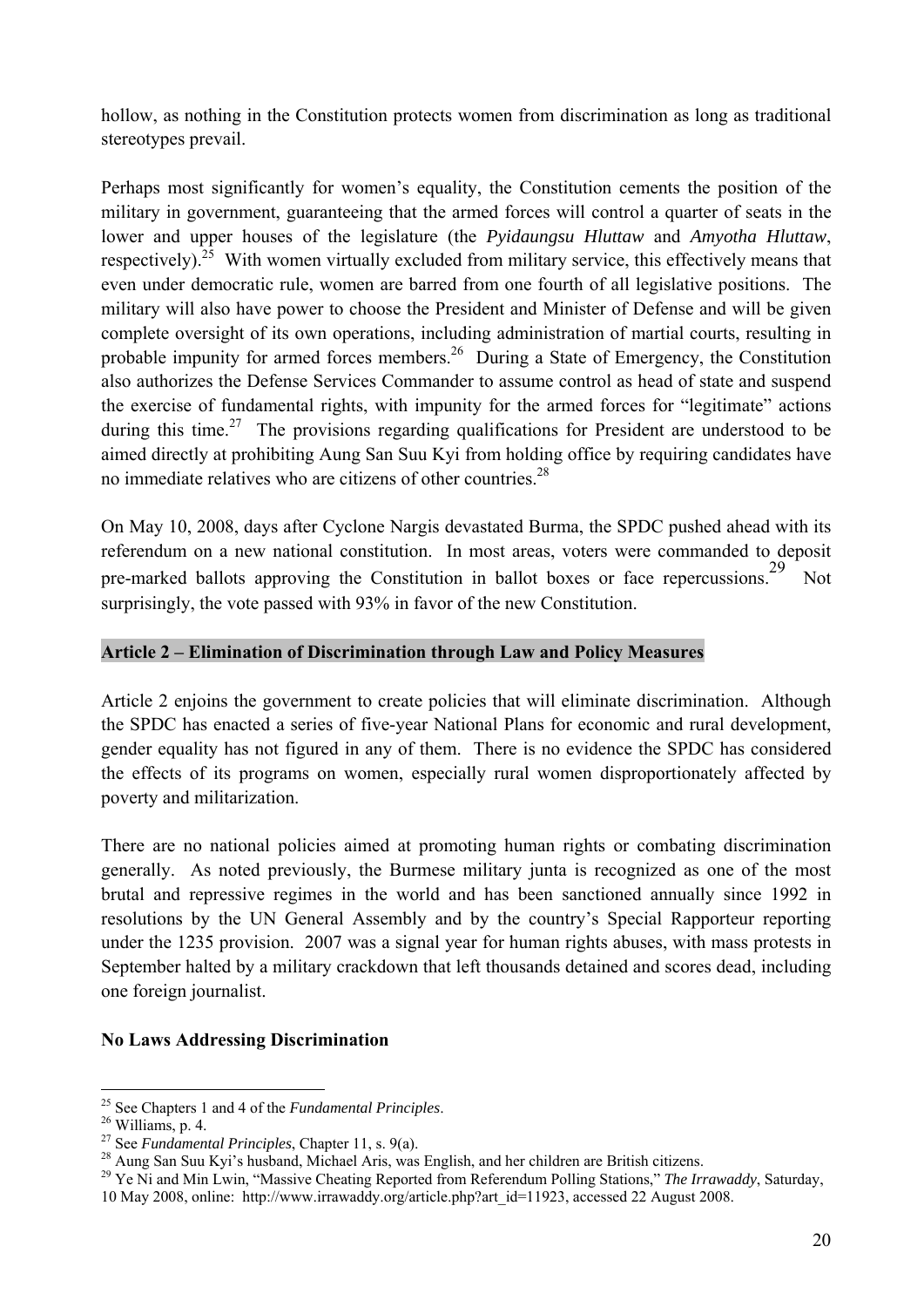There is no indication that the country's laws have been revised to address direct and indirect discrimination or that the CEDAW and its principles have been incorporated into domestic legislation. In the realm of criminal law, no specific laws exist to address domestic violence, and the only laws concerning sexual and gender-based violence are sections of the *Penal Code* (1860), unrevised since the country gained independence from British colonial rule.

In terms of family law, there is a plethora of customary laws still utilized by Burman and non-Burman ethnic groups concerning marriage, adoption, property ownership and inheritance rights. Many of these laws emphasize women's roles as child-bearers and home-makers while giving men greater economic and decision-making power in domestic affairs. For example, one woman interviewed for this report explained that according to Palaung traditions still followed in rural areas of Shan State, when a man dies, his property goes to his male relatives rather than his wife; and in the case of divorce, a woman loses all jointly held property.<sup>30</sup> There have been no attempts to harmonize these various customary laws with the country's codified law, including the various religious acts regarding marriage, or to ensure that their provisions to not conflict with the CEDAW.

#### **Inheritance :** *Interview with a Palaung woman aged 28 in August 2008*

*In most rural areas in the Palaung culture, men inherit all property from parents. It is commonly expected that women and girls will be taken care of by their husbands when they get married.* 

*Only the husband can make a decision about selling any family property, such as houses, land or tea plantations. Men, as head of the household in Palaung culture, make decisions for everything, including passing on any inheritance to children.* 

*If the husband dies, the property only goes to the sons in the family. If there are only daughters in the family, all the property goes to the uncles (the father's brothers), not to the girls.* 

*Moreover, women have to leave the house if they get divorced, and the property will remain with the husband. In addition, children have to be left in the custody of the father.* 

A number of laws perpetuate differential treatment of women on the premise that women require protection. As a part of its program to eliminate trafficking in women, in 1997, the SPDC enacted travel restrictions prohibiting women under 25 from traveling in border regions or crossing the national border without a guardian.<sup>31</sup> These restrictions remain in place. It has also become more difficult and more expensive for women to get passports. In addition to these laws

<sup>&</sup>lt;sup>30</sup> Interview with 28-year old Palaung woman from Naam Hsan Township, Shan State, August 2008. Interviewee's name withheld to protect her identity.

 $31$ While the name of this provision is unknown, the SPDC has referred to it in papers at conferences on trafficking. See full text in *Annex 1*. Source: "Trafficking in women: A Myanmar Perspective" a paper by SPDC at the Regional Conference on Illegal Labor Movements: The Case of Trafficking in Women and Children, 25-28 November 1997, Bangkok, Thailand.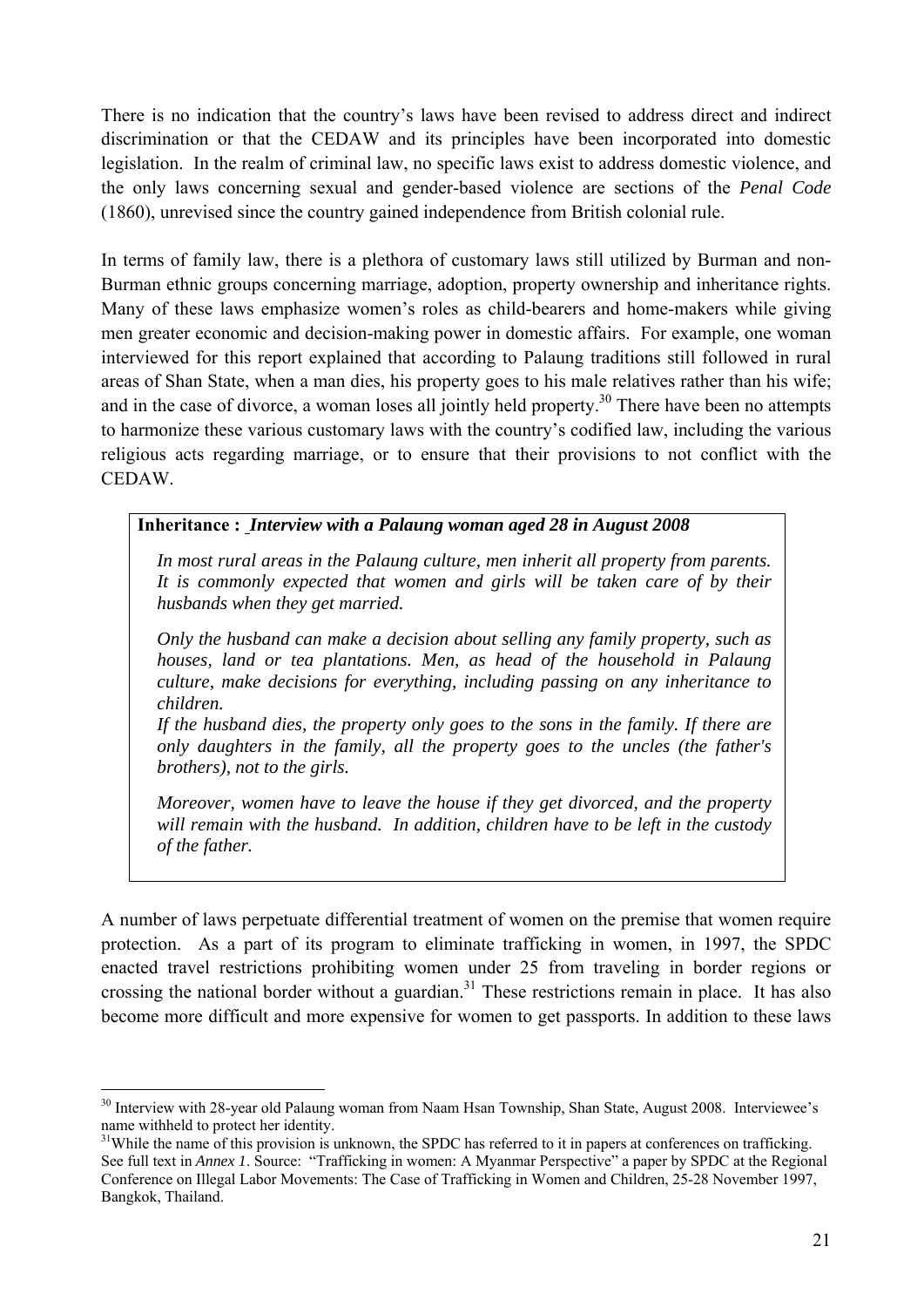limiting freedom of movement, laws criminalizing abortion<sup>32</sup> except when undertaken to save the mother's life prevent women from exercising their rights to reproductive choice.

#### **No Rule of Law and No Access to Justice**

In terms of the practical application of the law, because the judiciary does not enjoy independence from the military regime, particularly in criminal trials involving political issues, the Burmese justice system has been described as another tool of military repression. The degree to which the courts effectively function and are used to adjudicate civil disputes is unknown.<sup>33</sup> With no rule of law and systemic corruption in all branches of the regime's administration, including the judiciary, it is frequently said that those who have money and connections can achieve any legal result they desire. Although some lawyers may offer *pro bono* services, there is no known system of legal aid for those unable to afford legal representation either criminal or civil matters.

Human rights complainants as a whole are unable to access justice in Burma. As will be discussed in greater detail below, women who experience sexual and gender-based violence, particularly those who have been raped by military personnel or officials, have little recourse to complaints procedures or legal remedies. The SPDC's failure to prosecute gender-based crimes has created a culture of impunity that fosters violence against women.

Human rights defenders face frequent harassment in Burma and have been arrested for bringing complaints forward. Su Su Nway, a well known labor and human rights activist, was sentenced to eight months in prison in 2005 for "harassing" local officials after she successfully sued the SPDC under its own law prohibiting the use of forced labor.<sup>34</sup> Aye Myint, a lawyer who attempted to bring several forced labor claims to court on behalf of farmers was jailed repeatedly between 2003 and 2006 for providing "false information" to the International Labor Organization and had his license to practice law suspended.<sup>35</sup> Both these human rights defenders attempted to use mechanisms that had been explicitly established with the acquiescence of the Burmese authorities. While these cases do not concern gender discrimination, they exemplify the difficulties encountered by those seeking legal accountability for abuses perpetrated by members of the military regime.

Given the systematic nature of human rights abuses by the state itself, it is not surprising that there is no separate regime of anti-discrimination legislation and no national human rights institutions to deal with human rights violations by private actors. There is no human rights

<u>.</u>

<sup>&</sup>lt;sup>32</sup> See *Penal Code* (1860), s. 312.<br><sup>33</sup> Burma is nominally a common law country, however, its jurisprudence is difficult to access and it is unknown how

much the principle of *stare decisis* is followed.<br><sup>34</sup> Amnesty International, "*Fear of torture or ill treatment/health concern*," AI Index: ASA 16/040/2007, 16 November 2007, online: http://www.amnesty.org/es/library/asset/ASA16/040/2007/en/dom-ASA160402007en.pdf, accessed 22 August 2008. While she was released after serving her sentence in 2006, she was rearrested in 2007 for taking part in peaceful pro-democracy demonstrations. In 2006, Su Su Nway was awarded the John Humphrey Freedom Award by Rights and Democracy, a Canadian organization.

<sup>&</sup>lt;sup>35</sup> Institut des Droits de L'homme des Avocats Europeens, "Lawyer U Aye Myint (Burma) Ludovic Trarieux Human Rights Prize 2008," online: http://www.idhae.org/uk-page3.callplt2008.htm, accessed 22 August 2008.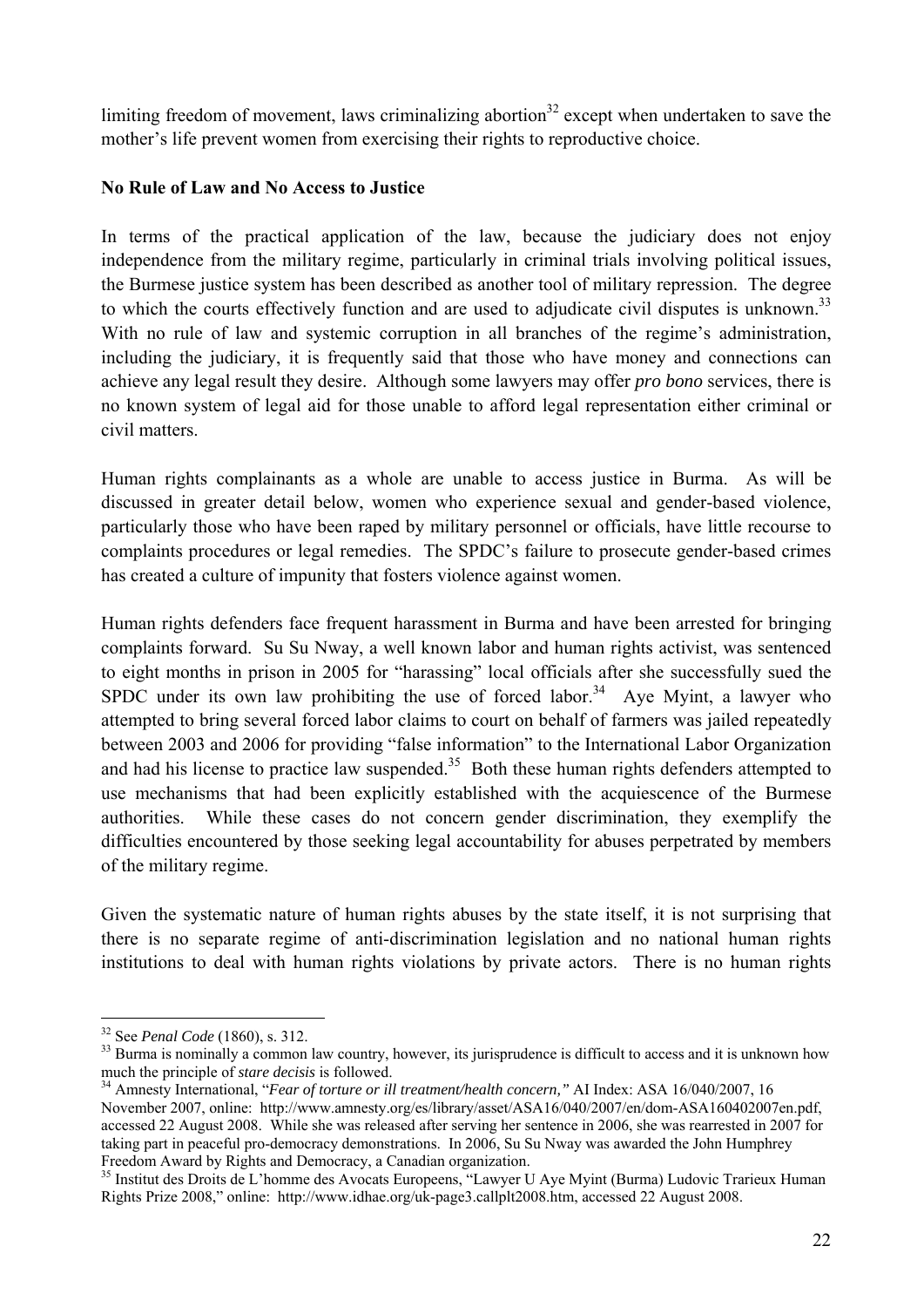jurisprudence and no legal record that the CEDAW has ever been considered or applied by the domestic courts.

#### **Article 3: Actions to Advance Equality and Guarantee Fundamental Rights and Freedoms**

#### **National Machinery for Advancing Women's Equality**

The institutional mechanisms for addressing gender discrimination in Burma are extremely limited. The Ministry of Social Welfare, Relief and Resettlement (MSWRR) is the national focal point for women's affairs, putting senior members of the military in charge of managing programs for women's advancement and empowerment. The Minister of Social Welfare, Relief and Resettlement is Major-General Maung Maung Swe. Deputy Minister Major-General Kyaw Myint has represented the country's policy and programs for women's advancement at international meetings such as the 2006 East Asian Gender Equality Ministerial Meeting. The MSWRR is also officially responsible for cyclone relief and collaboration with international organizations distributing aid to those affected. It is unknown what of the MSWRR's limited resources have been or are currently allocated to women's affairs.

While the relationship between the MSWRR, the Myanmar National Committee for Women's Affairs (MNCWA), and the Myanmar Women's Affairs Federation (MWAF) is unclear in the SPDC report, the three are closely linked. The MNCWA was formed as a national committee in 1996 specifically to enact the state's commitments to the Beijing Platform for Action. The MSWRR oversees the work of the MNCWA. The MNCWA has been nominally tasked with following up on CEDAW compliance, but it does not monitor the activities of other state bodies or function as a women's commission. During the late 1990s, the MNCWA identified a number of focus areas for national programs; however, it appears to have enacted few, if any, programs to address needs in these areas. Most of the activities of the MNCWA predate 2001.

In 2003, the MNCWA initiated the formation of the MWAF, according to the MWAF's promotional information, because the Committee found itself unable to reach women at the grassroots, particularly in rural areas. The MWAF can be considered the successor to the MNCWA, as key personnel have been active in both organizations and the MWAF appears to have taken over active implementation of programs for women.

#### **Involvement of NGOs**

The MWAF is clearly a government-organized NGO (GONGO), rather than an independent or community-based group. One young woman from Shan State interviewed for this report said that like other students, she had been forced to join the MWAF while in school or face the probability of problems in her daily life, and that when she moved to a different school, her name was registered with the MWAF a second time.<sup>36</sup> The MWAF's website<sup>37</sup> provides no information

<sup>1</sup> <sup>36</sup> Interview with a 24 year-old Kachin woman from Shan State, July 2008. Interviewee's name withheld to protect her identity.

<sup>&</sup>lt;sup>37</sup> Myanmar Women's Affairs Committee, online: http://www.mwaf.org.mm/, accessed 22 August 2008.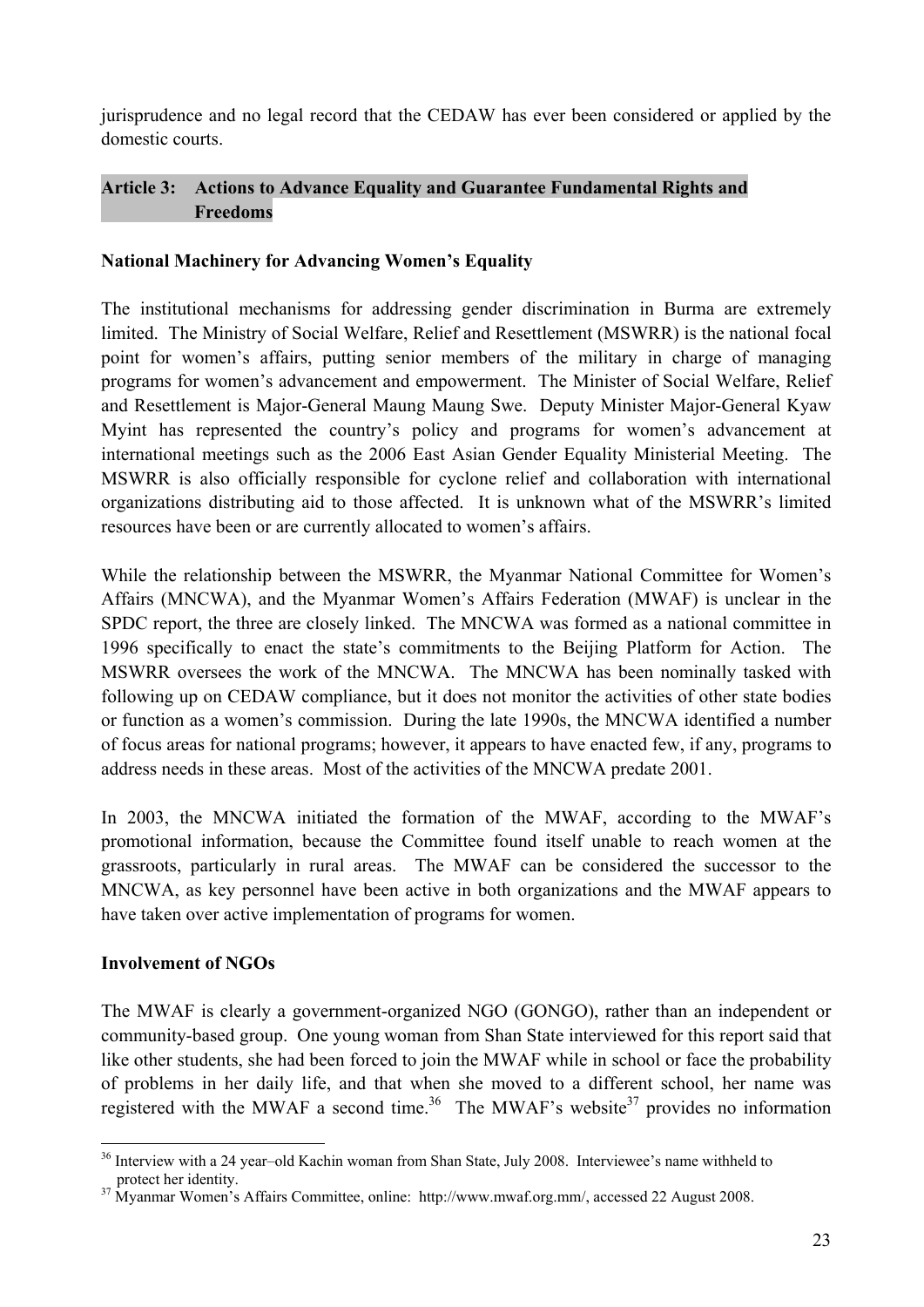about procedures for electing or appointing its own executive, however, it is generally understood that executive positions are not merit-based, as the members of the MWAF leadership from the national to the village level are wives of SPDC commanders, with the wife of the current SPDC Prime Minister serving as the MWAF President. (See chart below)

#### **Leadership of MWAF**

#### **MWAF Honorary Patrons:**

*Daw Kyaing Kyaing:* Wife of Chairman of State Peace and Development Council Commander-in-Chief of Defense Services Senior General Than Shwe

*Daw Mya Mya San:* Wife of Vice-Chairman of State Peace and Development Council Deputy Commander-in-Chief of Defense Services Commander-in-Chief (Army) Vice-Senior General Maung Aye

*Daw Khin Lay Thet*: Wife of Member of the State Peace and Development Council General Thura Shwe Mann

#### **President of MWAF:**

#### **2007 to present:**

*President:* Daw Khin Khin Win: Wife of Prime Minister General Thein Sein

*Vice-President*: Daw Khin Thet Htay: Wife of Lt- General Myint Swe, & the chief of the Bureau of Special Operations 5 (BSO-5), Minister of Defence

#### **2005 – 2007:**

*President:* Daw Than Than Nwe: Wife of Prime Minister General Soe Win (deceased)

#### **Dec 2003 – Oct 2005**

*President:* Dr. Daw Khin Win Shwe: Wife of Prime Minister General Khin Nyunt (removed from office in 2005 on charges of corruption)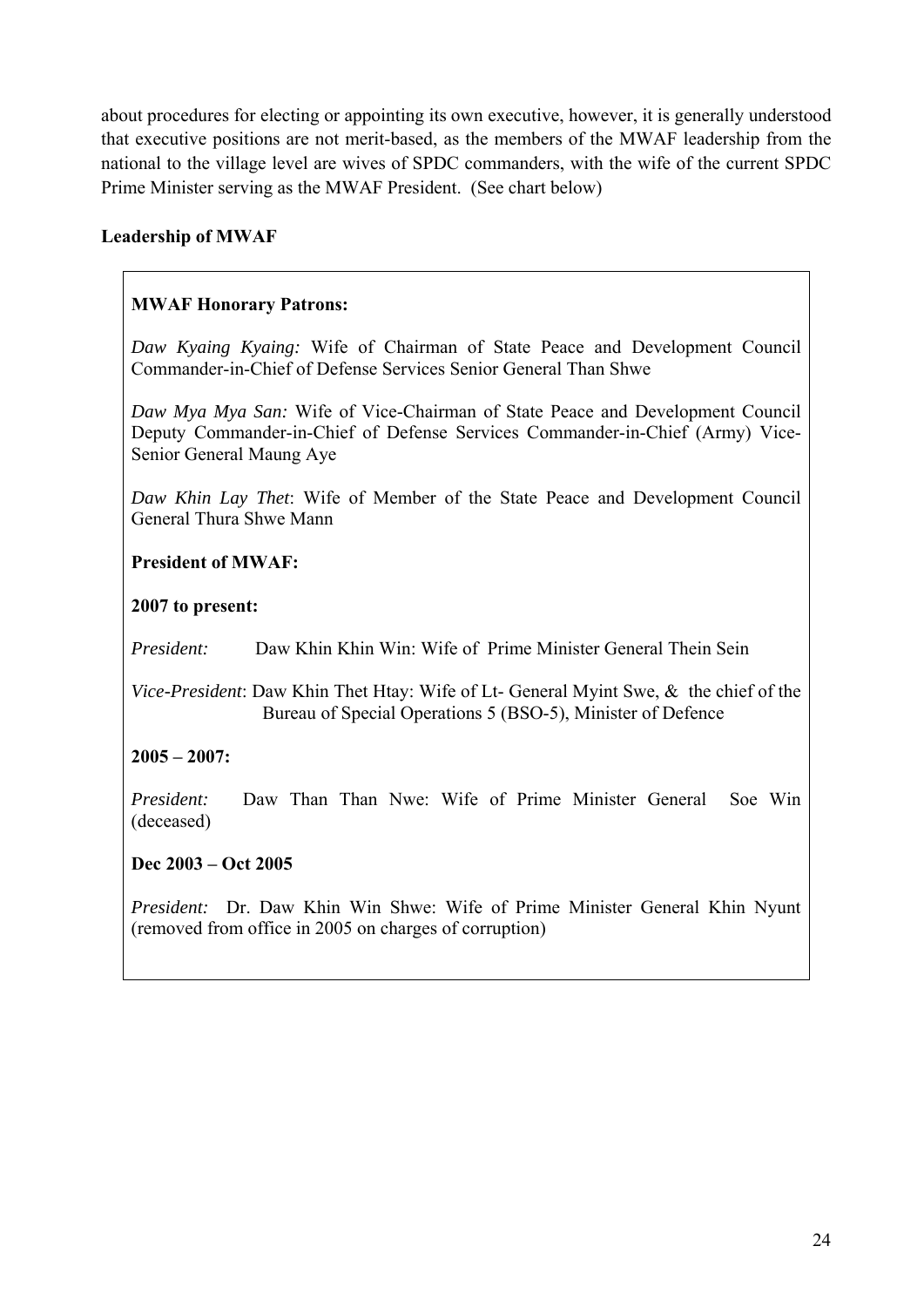#### **MWAF Honorary Patron Daw Kyaing Kyaing attends ceremony to commemorate Myanmar Women's Day**



The MWAF functions as a mouthpiece for the SPDC. The MWAF website devotes almost no space or information to women's equality issues, but the organization's home page contains attacks on Aung San Suu Kyi and the International Labor Organization and a position paper arguing against UN Security Council intervention in Burma. In 2005, the MWAF demanded that the SPDC leadership extend Aung San Suu Kyi's term of detention and organized rallies around the country condemning her and asking her to leave Burma.<sup>38</sup> The MWAF has also made statements criticizing democracy-seeking organizations and women's groups based along the country's borders.

Likewise, the Myanmar Maternal and Child Welfare Association, the Myanmar Women Entrepreneurs Association, and the Myanmar Women's Sports Federation are GONGOs whose leadership is composed of privileged women with close connections to the military regime, who often benefit from their positions. They cannot be said to understand or represent the concerns of average women in Burma. A woman interviewed for this report from an area of Rangoon complained that in managing a state micro-credit program, the MMCWA is charging women interest on loans at the same rate as moneylenders, while individual members pocket the profits from the interest.39

<sup>&</sup>lt;sup>38</sup> "Women's group calls for Suu Kyi's continued detention, Myanmar's state media reports," Associated Press, July  $\frac{5}{39}$ ,  $\frac{2005}{\text{Intary}}$ 

Interview with a 47-year old Burman woman from San Chaung, conducted by the NLD-LA, 2008. Interviewee's name withheld to protect her identity.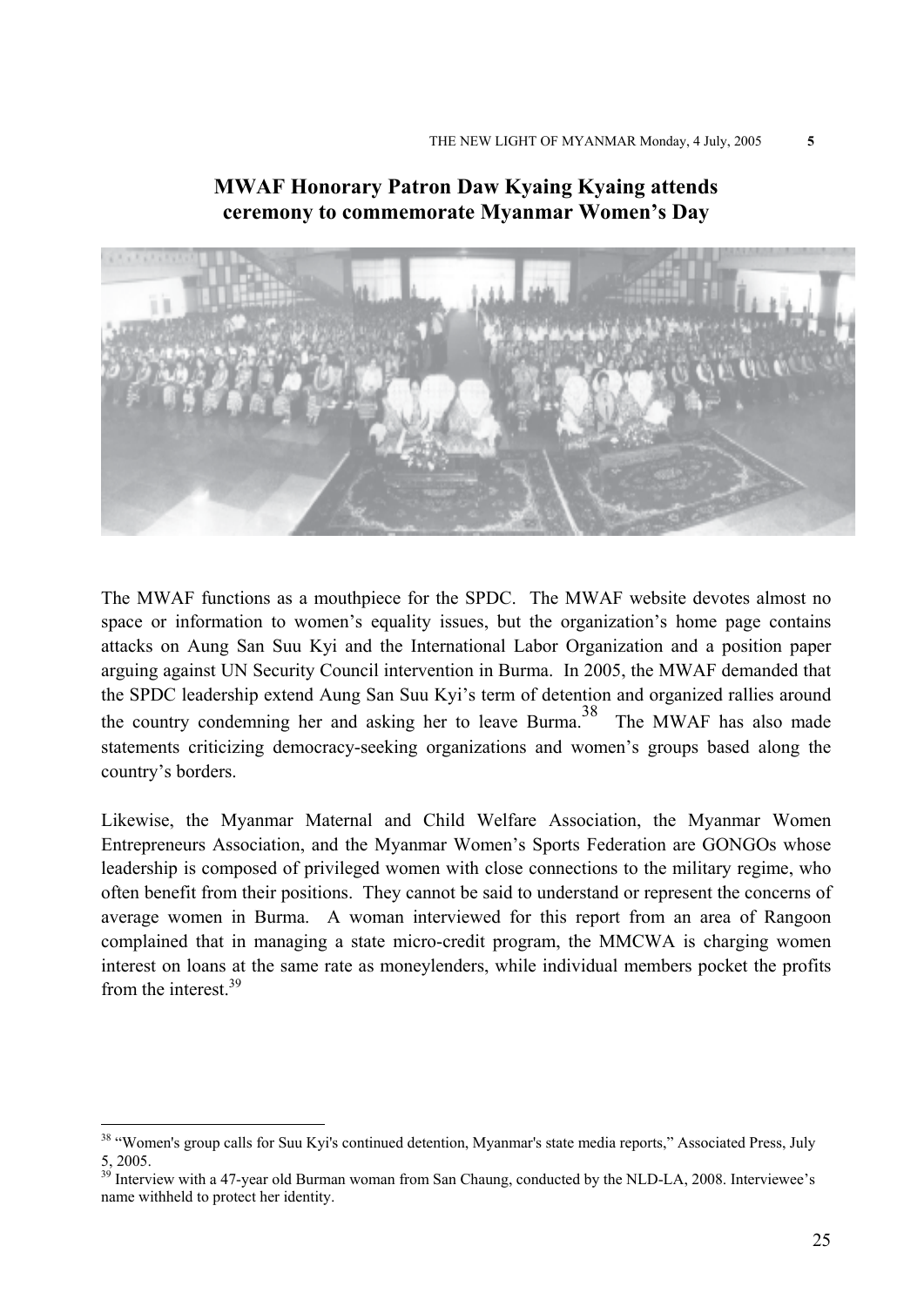#### **Abuse of power by MMCWA in micro-finance scheme**

#### *Interview with a 47-year-old woman from San Chaung Township*

*In our area, the Myanmar Maternal and Child Welfare Association (MMCWA) is running a lending business collecting interest on loans they give to members. A member can get a loan for 30,000 Kyat40 (25 USD) per person in her family, according to her household registration list. She has to sign an agreement and also has to give her household registration and 5,000 Kyat from the loan as a deposit. The daily interest rate for 2 months is 20 Kyat for every 1,000 Kyat (i.e. 600 Kyat per day for a loan of 30,000 Kyat).* 

*When money is lent, people in the section have to attend a meeting, and a military officer, with a position as high as Major comes and gives speeches the whole day. The allocated loan money is transferred to the "organizer", who takes responsibility to give loans to people in the designated area: e.g. a block or a ward. She goes round every day to collect the interest from door to door. She doesn't leave the house until she gets the interest. It is said that the rate should be 2 Kyat per 1,000 Kyat, but in practice it is 20 Kyat. This has pushed those who took the loans into a difficult situation. They had thought that these loans were nearly free of charge and could help them to do some business. However, they have then realized that it is no different from the practice of private money-lenders. The MMCWA woman threatens to arrest those who cannot pay daily interest, and does not listen to appeals from women to pay later. For fear of arrest, and to escape such intimidation, some women have had to run away as they could not pay even the daily interest. Currently, Daw Khin Thant Shwe is the MWMCA woman responsible for giving loans out at Wai Lu Won Quarter, in San Chaung Township, Rangoon. Although she is in charge of the MMCWA of the township, she does nothing related to the MMCWA work, but simply collects all the interest and puts it into her pocket.*

Only GONGOs such as the MWAF have been involved in the SPDC's women's affairs programs. Although there is a growing number of community-based organizations in Burma that are not affiliated with international NGOs, they are closely scrutinized, and organizers and workers risk arrest under the *Unlawful Associations Act* (1957) if they are seen by authorities to be exceeding their mandate. As an example, various private donors, including well-known male comedian and writer Zargana and two female associates, Ni Moe Hlaing and Ein Khine Oo, were arrested in June 2008 for delivering relief to cyclone victims. $41$ 

#### **Programs for Women**

1

There is no public information about whether the MNCWA continues to meet regularly or receive a budget for programming aimed at achieving gender equity. State programs are enacted primarily by the MWAF, which does not take a rights- or empowerment-based approach.

 $40$  Kyat is the Burmese currency. In 2008, the daily minimum wage was 500 kyat and the US State Department estimated that the average worker made 500 – 1000 kyat per day. See US Department of State, *Burma: 2008 Investment Climate*, online: http://www.state.gov/e/eeb/ifd/2008/100832.htm, accessed 22 August 2008.<br><sup>41</sup> International PEN, "Myanmar: Comedian and Poet Zargana Arrested," June 9, 2008, online:

http://www.internationalpen.org.uk/go/news/myanmar-comedian-and-poet-zargana-arrested, accessed 22 August 2008; Saw Yan Naing, "Regime Steps up Crackdown on Private Cyclone Relief Efforts," *Irrawaddy*, June 18, 2008, online: http://www.irrawaddy.org/article.php?art\_id=12822, accessed 22 August 2008.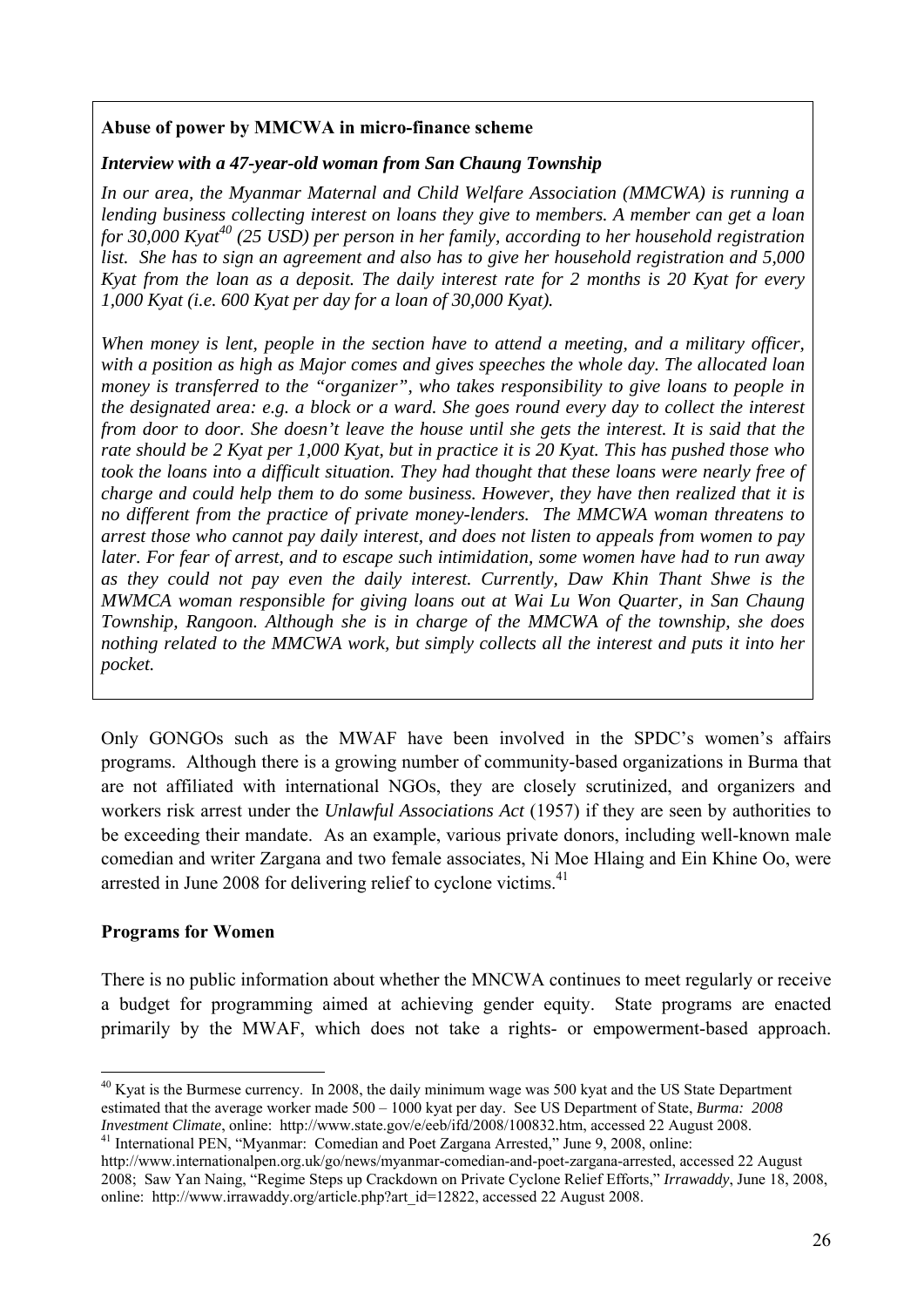Prominent organizational activities on the MWAF web page include speeches, donations to communities and monasteries, traditional dance ceremonies and membership drives. The SPDC shadow report places considerable weight regarding its implementation of CEDAW on training programs conducted by the MWAF, though there is little information available about the content, geographic scope, or efficacy of these trainings. Most of these trainings appear to focus on providing women with income generating skills such as tailoring and handlooming, activities traditionally considered "women's work." A Karenni woman who attended a three-month MWAF sewing course said that the students did not learn anything as the training was put on primarily as a show piece for touring officials.<sup>42</sup> She and other grassroots members of the organization were told they had to attend and pay 60,000 Kyat for the training, even though the MWAF claimed it delivered the program for free.

Experience suggests that any trainings delivered by the SPDC and associated GONGOs will be inaccurate in terms of the information they present about human rights and used to promote the junta's propaganda rather than raise awareness. A general human rights module in Burmese has been incorporated into the  $8<sup>th</sup>$  and  $9<sup>th</sup>$  standard national school curriculum to provide basic information about the *Universal Declaration of Human Rights*, but teachers have complained that it is misleading, devoting considerable space to the regime's proposed "Roadmap to Democracy," and mistranslating the term "human rights" as "human opportunities." The training manual lists the duties of citizens, but does not describe concomitant restrictions on the state's actions to guarantee individual freedoms or positive obligations on the state to foster the realization of rights. The curriculum also does not explicitly address gender discrimination.

More significant than what the SPDC has said it is doing is what it has not planned to do. The SPDC has taken no action to ensure that perpetrators of military rape are prosecuted. It has not enacted any public awareness-raising programs to counter violence against women generally or to provide appropriate services to survivors of rape and domestic violence. No gender awareness training has been proposed for state officials. In 2002-2003, Australian lawyers provided smallscale training to members of the police force and judiciary on human rights; however, the organizers ended the trainings abruptly after the Depayin massacre outside Mandalay in May 2003, when at least 70 National League for Democracy supporters were killed, allegedly by SPDC agents.<sup>43</sup> The SPDC has not delivered literacy training, educational or other programs geared specifically towards the needs of women in rural areas. Its anti-trafficking program has been widely criticized as ineffective window-dressing which does not deal with the factors prompting women to leave Burma.

#### **Article 4 –Temporary Special Measures to Accelerate Achievement of Equality**

As noted above, the *Fundamental Principles* of the new Constitution include provisions that effectively exclude women from public office. Thus, far from introducing temporary special

<sup>&</sup>lt;sup>42</sup> Interview with 22-year old Karenni woman from Karenni State, July 2008. Interviewee's name withheld to protect her identity.

<sup>43</sup> *Preliminary Report of the Ad Hoc Commission on the Depayin Massacre,* July 24, 2003, online:

http://www.burmalibrary.org/docs/Depayin\_Massacre.pdf, accessed 22 August 2008.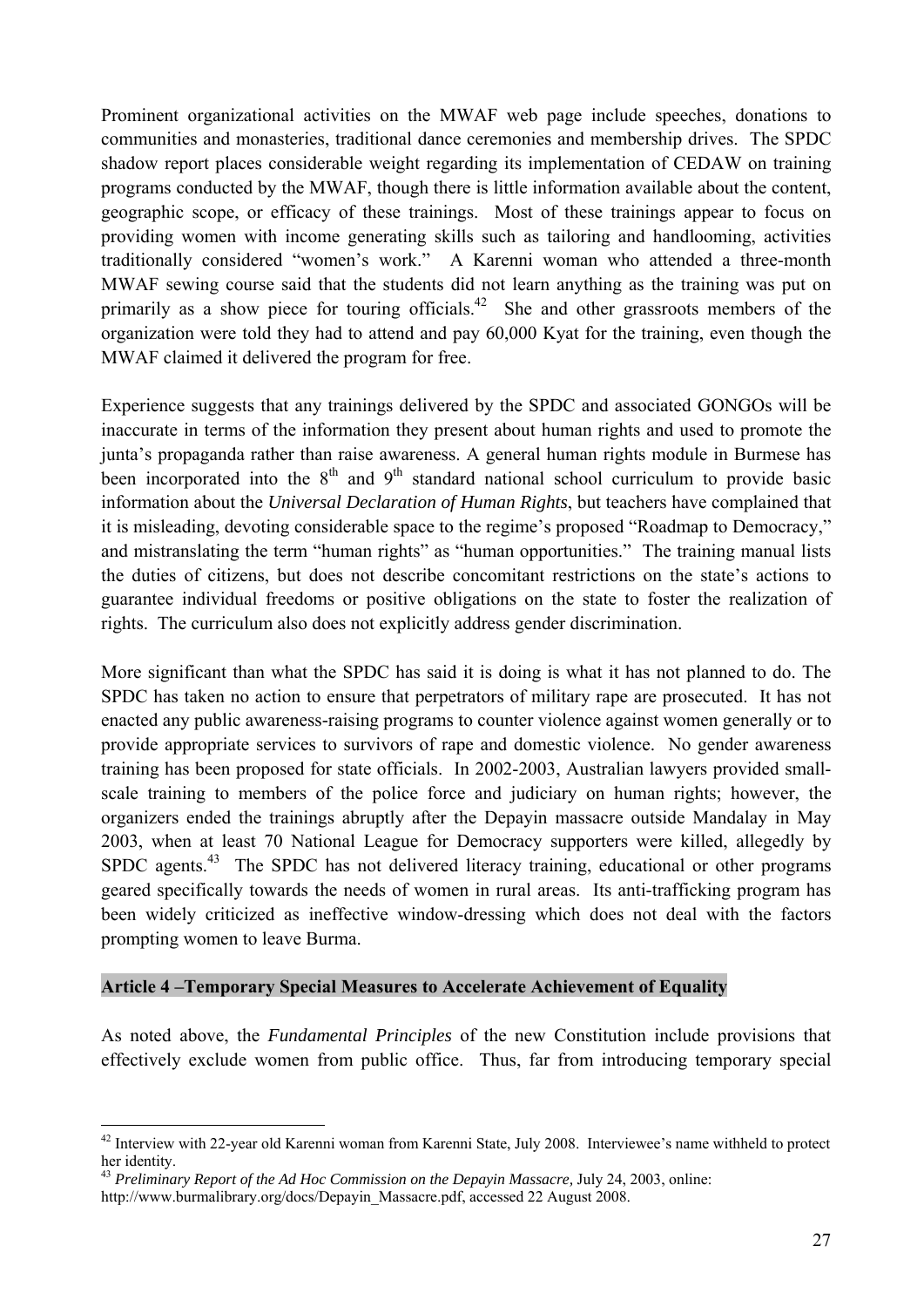measures that would assist women in realizing equality, the government, via the provisions of its constitution, is guaranteeing their exclusion.

Even during the 1990 election, women ran for and won only a handful of the 485 seats in the legislature (*Pyitthu Hluttaw*), making up 3% of the successful candidates. There is ample reason to believe that until positive steps are taken not just to encourage women to run for public office, but to make a place for them, women's representation will not increase.

Given the patriarchal nature of Burmese society and the history of under-representation of women in public life, appropriate special measures are urgently needed to increase women's presence to a minimum of 30% of the legislative, executive and judicial branches of military government. If the SPDC is genuine about transitioning to a multi-party democracy, a quota system could be most successfully achieved through a closed party list proportional representation system.<sup>44</sup>

#### **Article 5: Elimination of harmful social stereotypes and creation of equitable family role models**

In terms of eliminating harmful traditional practices and social stereotypes, it is difficult to see how any progress can be made when SPDC is unwilling to admit that women experience discrimination. The SPDC report makes clear that the regime has little understanding of destructive social stereotyping. Its public messages promoting traditional values consistently and actively reinforce women's inferior position in Burmese society, depicting women's abilities as limited and their activities as accordingly curtailed.

#### **Traditional sayings**

Burmese : *Thaa goh thakhin; liin goh phaya*  "Respect son as master, and husband as God"

Chin: *Hmeichhia finin tuikhur ral a kai lo*  "Women's knowledge cannot cross the well"

*Jupui leh palchhia chu duh twah lah hunah tlak theih*  "Married woman and damaged fences can be replaced at any time"

Palaung

1

*Konn ei pen mo ei ka pyo nai konn eii maai mo ei tainai ga (kon ee pum mai ka payo kon ee me mai tonn gain)* 

"Women are like bags; men are like house poles"

<sup>&</sup>lt;sup>44</sup> The Women's League of Burma has prepared a detailed position paper on temporary special measures in the electoral system. See Women's League of Burma, *Looking through Gender Lenses: A Position Paper on Gender Equality*, September 2006.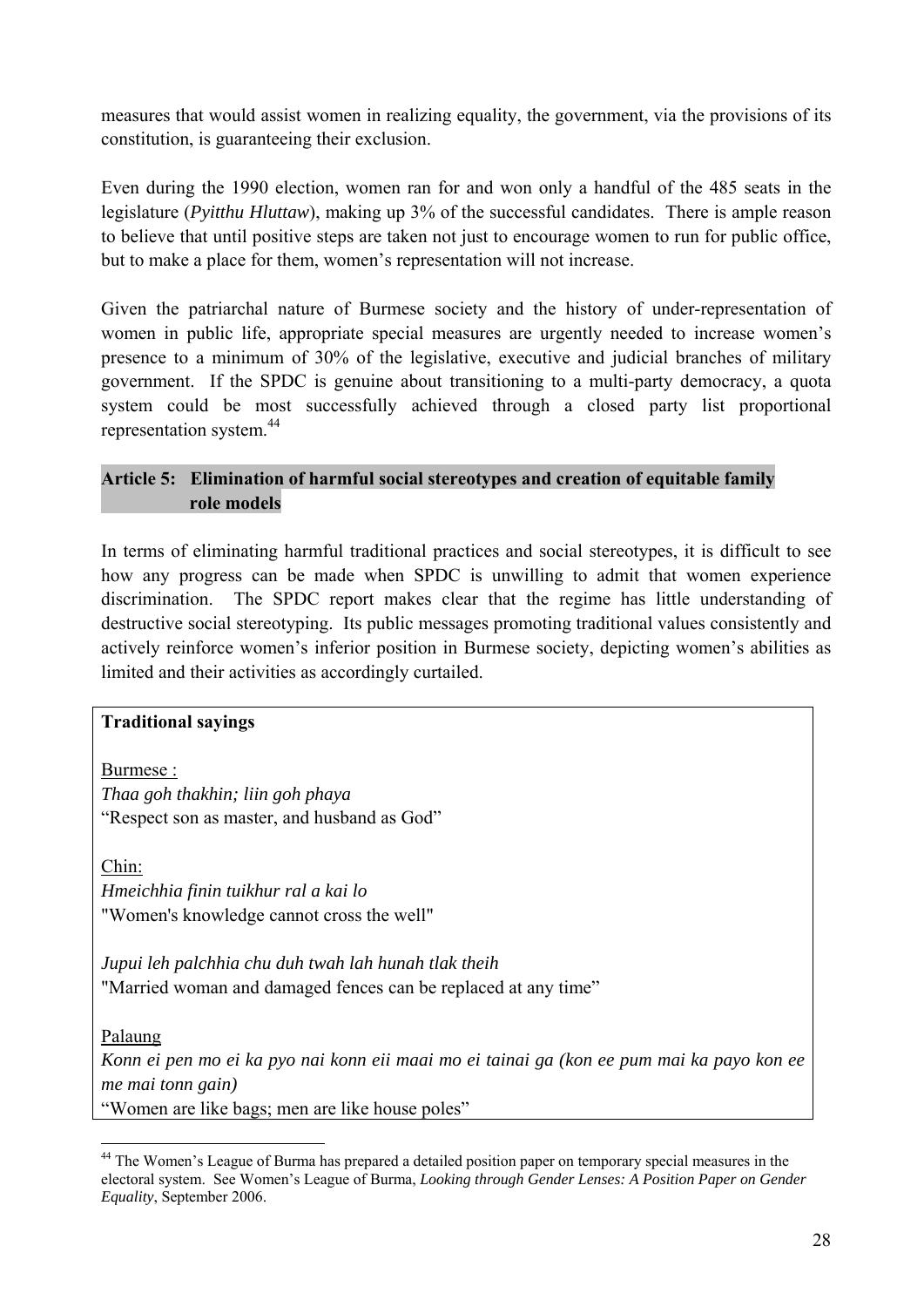*La tha ee pen pho nai ee maai ( let ee pum phun ee mei)* "If a woman is smart, it is just like a man's fart"

Lahu: *Phue ma mal mart ha koe phue pa ma ta* "A male dog won't come if the female dog doesn't wag her tail"

Shan:

*Nang ying ker lii pho, to sat ker lii cao* "A woman respects her husband; an animal respects its master"

The traditional cultures of most of Burma's ethnic groups are patriarchal. Common sayings (see text box above) paint women as stupid, disposable, naturally given to servitude, and entirely secondary to men in their importance. According to the website for the MNCWA,

In Myanmar family, the husband and wife share equal household responsibilities. The husband provides the financial needs and it is the woman who manages the family decision making in providing food, clothing and schooling etc. The women may go out to work for the social development; they still have the major responsibility to look after the family. The two responsibilities must be balanced for a woman who wishes to lead a harmonious and happy life both at home and in the society. One must be careful not to go against the cultural norms and values attached to our families.<sup>45</sup> ( $\dot{sic}$ )

*Hiri* and *ottapa* (moral shame and moral fear of repercussions), terms cited in the SPDC's report as cultural obligations of Burmese women,  $46$  are considered in Theravada Buddhism to be the "twin guardians" of morality. Normally, in Buddhist teachings, these precepts apply equally to men and women to set the boundaries that encourage ethical human behavior. In the SPDC's messaging, they have been used in inculcate images of the ideal "good woman" who is modest in her deportment and obedient in serving her husband and relatives. Women who remain single by choice, divorced women, lesbians, and woman who choose not to have children, particularly if they do so because of work, have little place in the SPDC's Burma. Women are constantly reminded to uphold traditional values, although the same admonitions are not made to the country's men:

As Myanmar opens its doors to the world, foreign influences have entered and to a certain extent, Myanmar cultural norms have come under pressure and this is now a concern to society. Therefore the cultural sub-committee, through video and radio plays, has made concerted efforts to preserve and safeguard the cultural heritage and national characters of

<sup>1</sup> <sup>45</sup> Myanmar National Women's Affairs Committee, "Status of Myanmar Women," by MNCWA, online: http://mncwa.tripod.com/mncwa/id8.html, accessed 22 August 2008.<br><sup>46</sup> In this respect, it should be noted that a significant portion of Burma's population practices religions other than

Buddhism, including various forms of Christianity, Islam, and Animism, although the SPDC consistently refers only to Buddhist principles.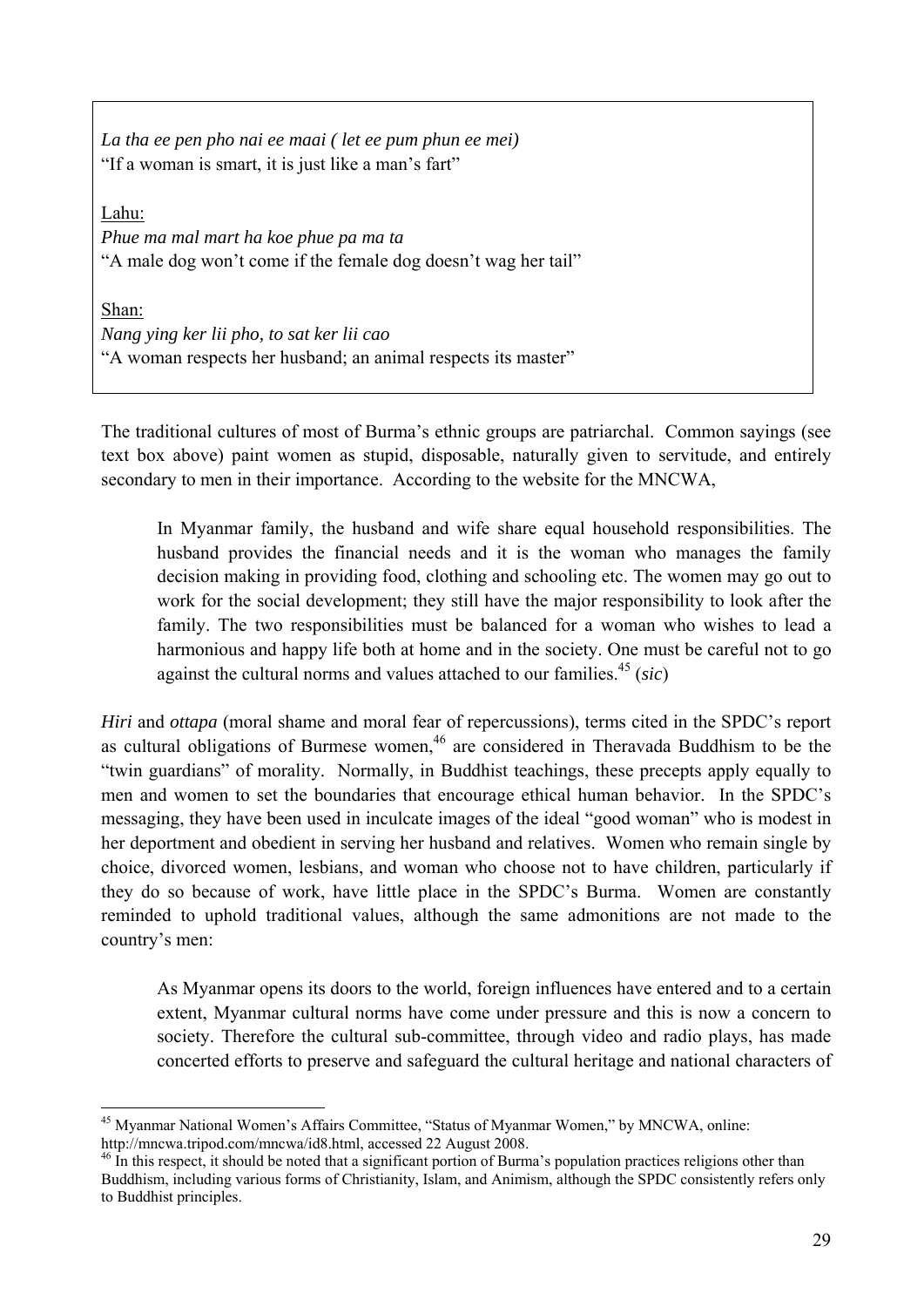Myanmar society. The (MNCWA Culture) sub-committee encourages young Myanmar women to uphold Myanmar cultural norms, to love and respect the country and its people, to honour and value parents, teachers and elders, to cherish family and society and safeguard their honour and dignity.<sup>47</sup>

The face of public life in Burma is male, in large part because the culture of Burma today is profoundly militarized. The military presence pervades every village, town and city, every branch and level of state administration, and every situation involving power and status. While at one time, women worked in the nursing corps of the Tatmadaw (Burma's armed forces), at present, they have virtually no role in the armed forces. In practice, women are not recruited for active duty in the Army, Navy or Air Force. Because there are no women in Burma's military, women do not occupy leadership and decision-making positions in the country, except as members of the democratic opposition. In public representations, women are relegated to roles secondary to men in virtually everything but child-rearing and home-making. In the SPDC's Burma, women are the expendable, unacknowledged and unrecognized majority.

#### **Recommendations**

- Include in the Constitution a provision defining gender discrimination and setting out the specific responsibilities on the part of the state to prevent it
- Promulgate domestic laws addressing sexual and gender-based violence
- Conduct legal consultations geared at the revising Burma's laws to eliminate conflicts with the CEDAW
- Ensure that all perpetrators of rape and other forms of sexual and gender-based violence, including state officials and military personnel, are prosecuted under the law and sentenced accordingly
- Institute programs of gender awareness training with all state officials and military personnel
- Allocate a sufficient budget to implement effective activities aimed at achieving gender equality and advancement of women; ensure that the ministry with responsibility for women's affairs is sufficiently and appropriately resourced in terms of personnel
- Amend laws restricting women from freely setting up independent local organizations<sup>48</sup> and running empowerment programs
- **Implement Temporary Special Measures to guarantee that women make up at least 30%** political, judicial and administrative bodies and decision-making bodies
- Develop public education programs for use in media and at community events presenting positive images of women in non-traditional roles to counter negative stereotypes
- Develop teaching materials for school curricula on gender discrimination incorporating the CEDAW and provide teacher training to ensure effective communication of the ideas; ensure that materials are available in non-Burman ethnic languages **■**

<sup>1</sup> <sup>47</sup> Myanmar National Women's Affairs Committee, "Status of Myanmar Women," by MNCWA, online:<br>http://mncwa.tripod.com/mncwa/id8.html, accessed 22 August 2008.

<sup>&</sup>lt;sup>48</sup> See State Law and Order Restoration Council (SLORC) Law No. 6/88: Law for setting up organizations, unions, parties, committees, leagues, alliances, fronts, clubs, and similar groups.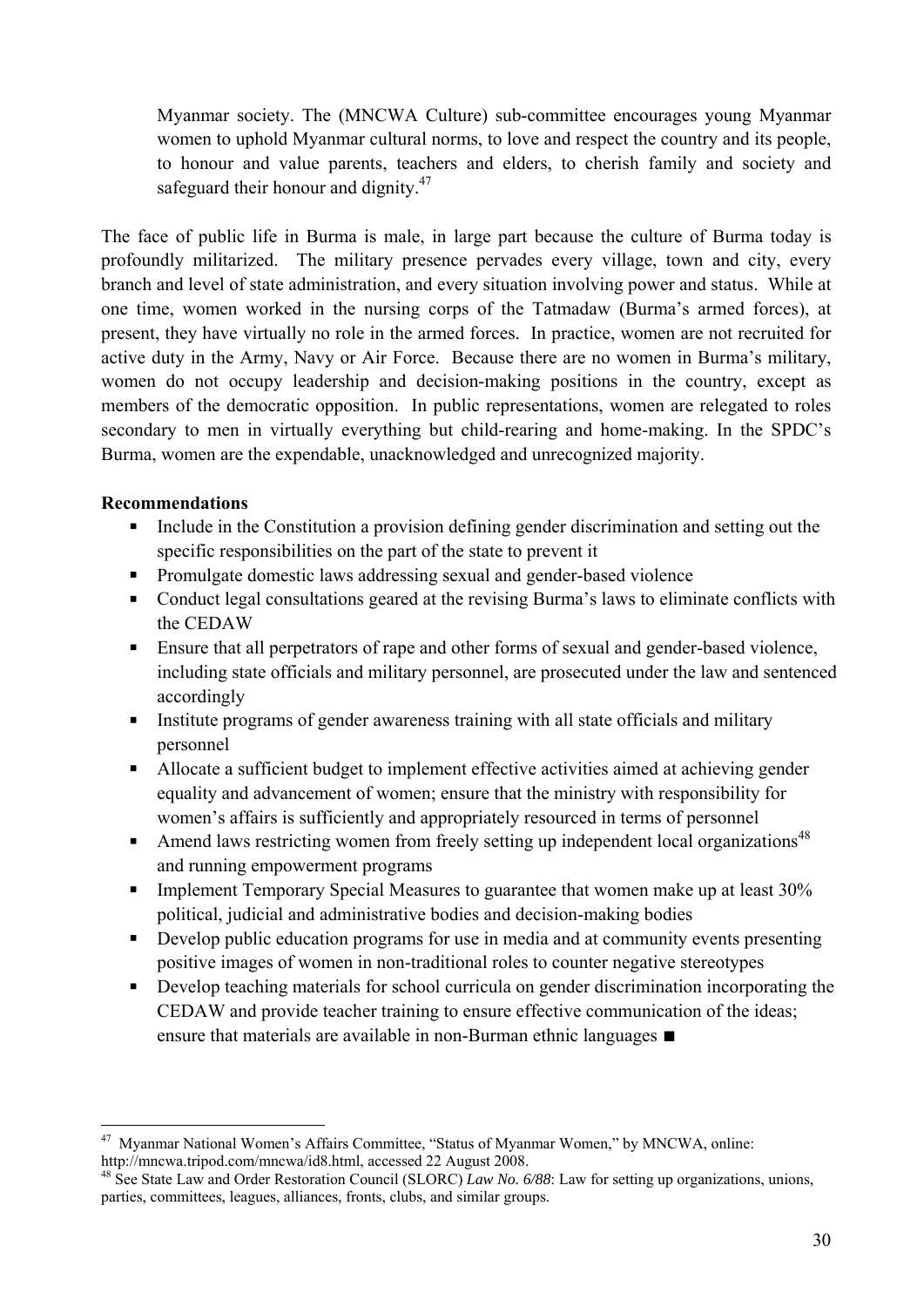#### **Article 6: Trafficking**

*States Parties shall take all appropriate measures, including legislation, to suppress all forms of traffic in women and exploitation of prostitution of women.* 

#### **Overall analysis**

1

Increasing numbers of women and girls are being forced to leave their homes and migrate to urban areas or to other countries, particularly Thailand and China, to find jobs and earn money for their own and their family's survival. Often lacking legal ID cards or travel documents, knowledge about their destinations and survival skills, including language skills, they need to rely on people with former travel experience when they travel. The people who accompany them sometimes turn out to be traffickers, cheating and tricking women and girls into exploitative work situations, including forced labour and forced prostitution.

The poverty and lack of employment opportunities which are driving women and girls to migrate are a direct result of the policies of the SPDC regime, namely their economic mismanagement, prioritization of military expenditure, and neglect of social services. At the same time, the restrictions on freedom of movement and access to information imposed by the regime directly contribute to the trafficking problem.

Thus, to seriously address the root causes of trafficking in Burma, it is necessary to challenge the military-ruled system. The SPDC, however, consistently refuses to acknowledge its role in contributing to the trafficking problem, and has instead merely drawn up cosmetic anti-trafficking programs that do nothing to reduce the trafficking problem, and end up further abusing the rights of women.

#### **Trafficking increasing despite SPDC's claims**

The SPDC has claimed that "Myanmar"<sup>49</sup> women are protected by "Myanmar" customs as well as by existing laws, including its anti-trafficking measures.

In fact, mounting evidence, documented by women's groups of Burma, shows how increasing numbers of women and girls have been trafficked into neighbouring countries, particularly Thailand and China.

"*Driven Away,"*50 a report released by the Kachin Women's Association (Thailand) in 2005, gives evidence that SPDC's failed state policies are the main trafficking "push factors." It documents how spiraling poverty, caused by militarization, state neglect of social services and unsustainable development policies has driven increasing numbers of young Kachin people to migrate to work and thus become vulnerable to trafficking.

The following interview with a 19-year-old woman now in a Kachin Independence Organisation<sup>51</sup> jail illustrates how easily women from Kachin communities can fall victim not only to trafficking, but also to false accusations of trafficking.

<sup>&</sup>lt;sup>49</sup> The regime has used "Myanmar" since 1997 after they changed the country's name without consent of the people, while the democracy movement continues to use the name Burma.

 $50$  Full report can be viewed at http://www.womenofburma.org/Report/Driven\_Away.pdf.  $51$  The KIO signed a ceasefire agreement with the military regime in 1994.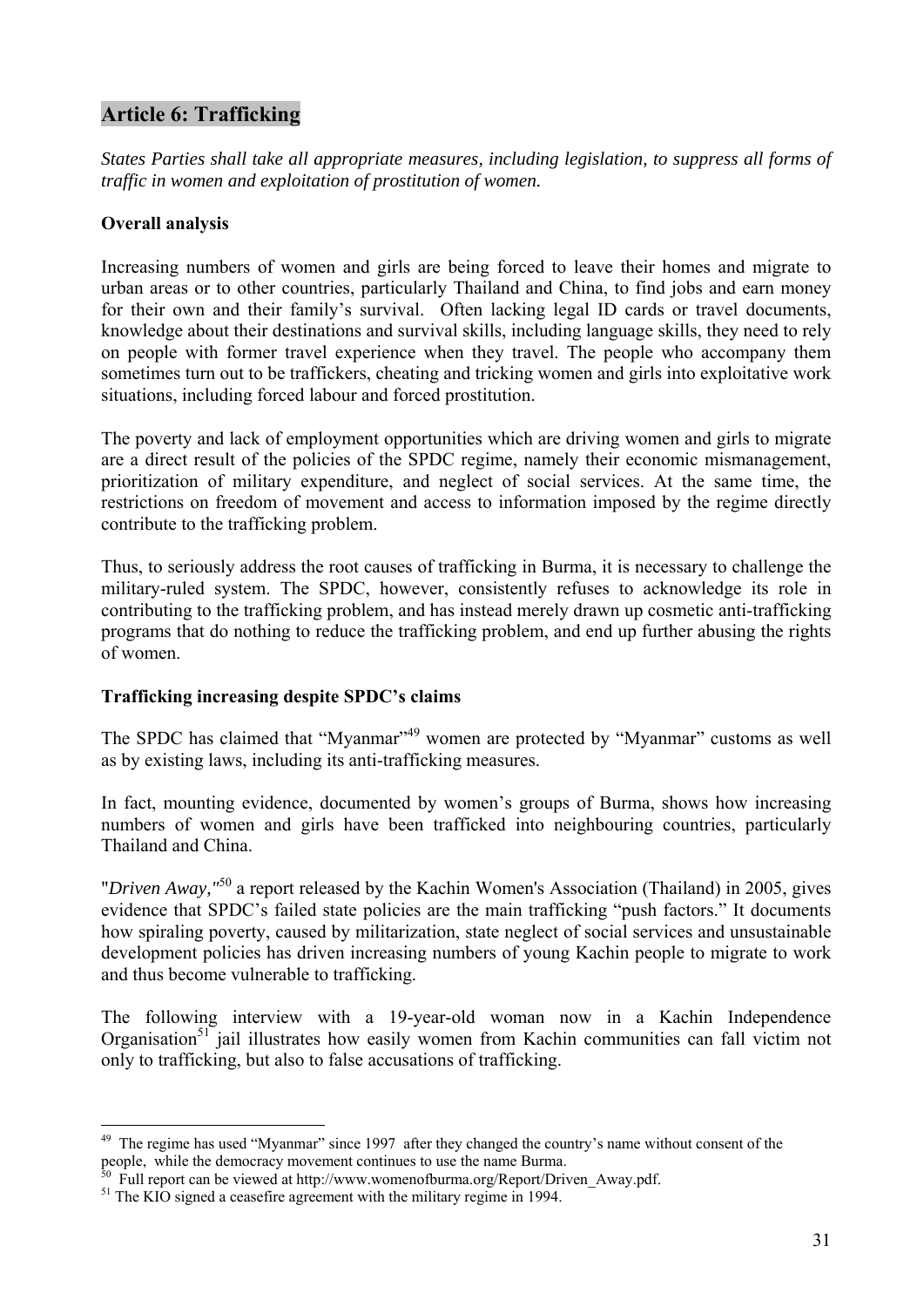*I am from a small village in Momount Township in Bamaw District. In 2005, I opened a Karaoke shop in Laiza with my sister. I went back home as I had some problems with the living conditions there. I was attending a sewing training for one month when my friend, Ma X, persuaded me to go to Sibu near Bamaw to do some trading/selling. I agreed to go with her as I didn't have any job.* 

*First I stayed at her rented room with her, and she took me where we could sell things around Laiza where the logging business is. I trusted her as I believed that she was my working partner. No place was convenient for selling, so I went with her to Sibu. Again she told me there was a military offensive in Sibu, and I should go back to Laiza, so I did. There was no job in Laiza, so I went back home. After a few days, I got a message from Ma X through my mom, who ran into her in Laiza market, that I should go back to see her urgently. I was with my (17- year- old) sister-in-law Ma Y in the bus as she was on her way to get a job as a pepper-picker. It was dark when we got to Laiza, so I took her to Ma X's room. They also knew each other. She was there for a few days when Ma X told us to work as "sugarcane– choppers" with a daily wage of 15 Y a day in Ying Jaang, China. We were also told it was better if I went first. Her aunt came when I called, then took me to Shwesawhaw village. Ma X and my young sister-in-law came the next day, but they stayed at a different house.* 

*That day Ma X came to the house where I was staying and talked to my host, and told me that I should get ready to visit Ying Jaang the next day. Two older women about my mother's age took me to the park in town and showed me a Chinese man. They asked me if I liked him. They took me from one place to another to show me different Chinese men until it was dark. I didn't like any of them.* 

*They did the same thing with my young sister-in-law. Maybe they managed to persuade her, as they were mentioning that if she got a husband, she could buy new clothes and also have her hair done etc. I tried to get a chance to talk to her but I could not as they didn't allow me to see her. They told me that it was not appropriate for women to go out and visit as people would gossip.* 

*After 10 days, my host told me just to stay in the kitchen and prepare hot water as the man who would take my sister-in-law's hand would come. I didn't have any choice because I was a house guest. Three Chinese men came and talked and went back. I didn't know what they were talking about. But the host lady told me that one of the men liked me and I should take him as all men in our Kachin area are now drug-addicts. On that day, my sister-in- law and the other two women went to Ying Jaang for shopping. I didn't have any idea what was happening. So I told the host that I would go home as it was not the job I had agreed to. Ma X came and scolded me, telling me how much she had spent on me etc. She didn't allow me to see my sister-in-law either.* 

*The host lady gave me 700 Y as my travel cost. I told her I didn't need that much, but she insisted, and also gave me 10,000 K for the parents of my sister-in-law. We two travelled together in a bus as she was on her way to her future husband.* 

*I said goodbye to her and came home. I got home on 1st April 2006. I went to my sister-inlaw's house and gave them the money and letter from her. Then my uncle (Ma Y's father) showed up at my house and asked me to follow him. It turned out that the villagers were very angry with me and called me names. They accused me of trafficking my sister-in-law, and wanted to beat me to death. I explained to them everything, but they suspected that I had trafficked her. Then I was put into this jail. Now I realize that I was also trafficked. I didn't hear anything from her.*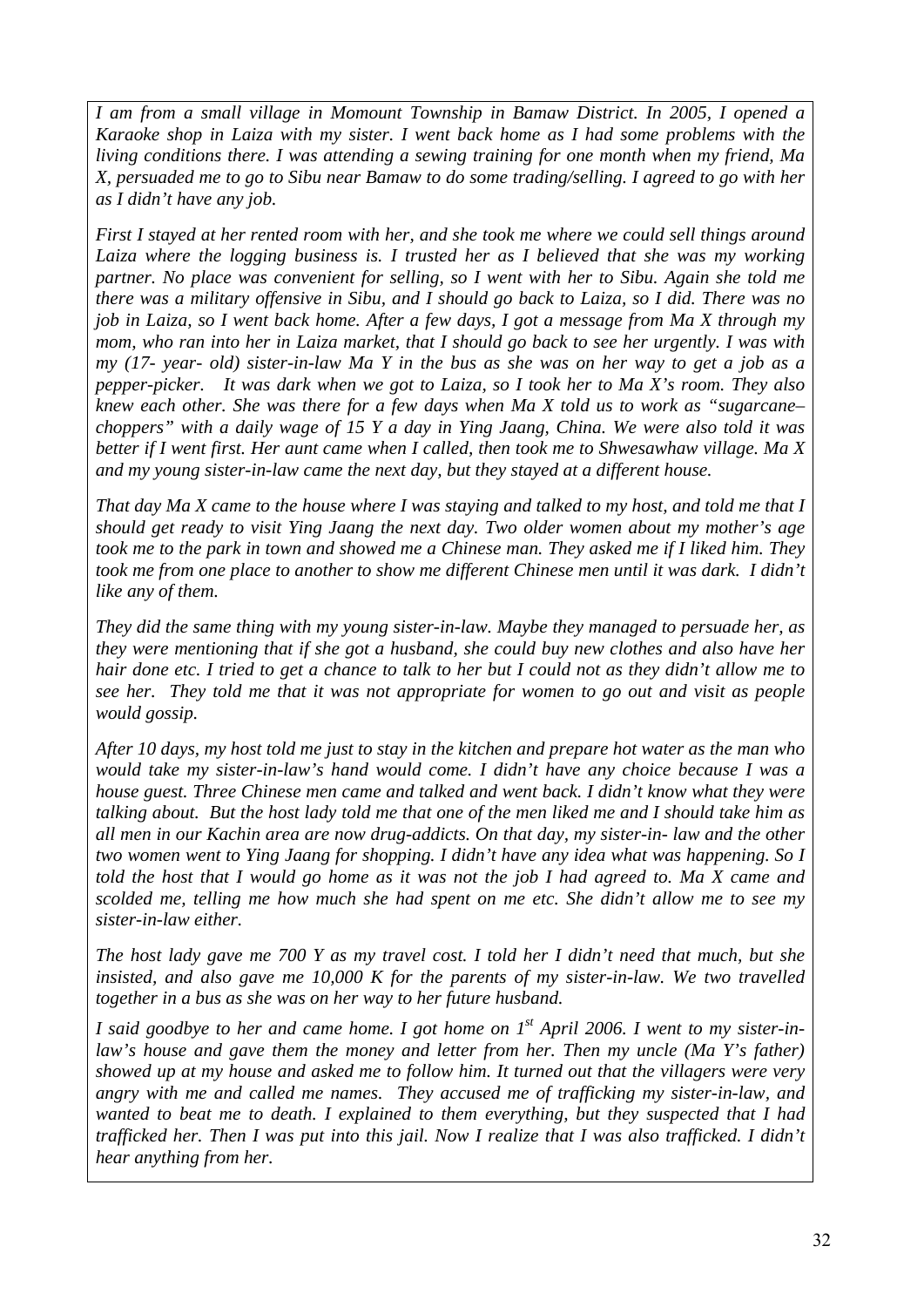#### **SPDC exploiting trafficking issue to gain international legitimacy**

Since 1997, the SPDC has been engaged at the international level on the trafficking issue, attending various regional conferences and presenting papers on the trafficking situation in Burma. In 1998, they announced the establishment of a national mechanism for the prevention of trafficking in women, operating from the state level down to village levels. Coverage of their anti-trafficking activities has also regularly appeared in the state-controlled print and broadcast media.

In recent years, Burma has signed a number of international instruments relating to trafficking issues including the *Convention on Transnational Organized Crimes and its Protocol to Prevent, Suppress and Punish Trafficking in Persons, especially Women and Children*. It has been "working closely"<sup>52</sup> with UN agencies and NGOs to carry out anti-trafficking programs, and in October 2004 it hosted a high-level COMMIT<sup>53</sup> meeting in Rangoon, in which the six Mekong region countries participated.

During 2005, the SPDC drafted anti-trafficking legislation with the assistance of international experts, who reviewed and commented on the draft law. The new *Anti-Trafficking Law* was enacted in September 2005. Under the new law, the penalty for trafficking women, children and youth is 10 years to life; and the penalty for public officials who accept money related to an investigation of trafficking is three to seven years.

#### **Two teenage trafficked girls rescued**<sup>54</sup>

 *Two teenage girls of Kutkai Township in northern Shan State were rescued by authorities after due consultation with officials of Ruili in the other country [China] on 7 May.* 

 *When the parents of the four girls including Ma Daung Nwanpa of Manta village, Kutkai Township, who were sold in the other country, reported the case to Muse police station on 4 May, authorities opened a legal case against human trafficker Ma Bya Muwu of Homon ward, Muse.* 

 *Members of the special anti-human trafficking group in Muse on 7 May dialled the possible numbers they found in the note book of Ma Bya Muwu, and came to know that of the four, the two girls, Ma Kai Kyan, 15 and Ma Kyan May Chin, 16, were still in the hands of the buyer Shauk Twom of the other country, and that he would take them to Lonlin and Kyanphone towns in the other country the next day.* 

 *The authorities took immediate action to rescue the two girls. They in cooperation with their counterparts of Rulie were able to rescue the girls from Shauk Twom at Tarkwom village in the other country at 6 pm the same day. The authorities handed over the girls to special anti-human trafficking group in Muse. According to the two girls, four of them sold at 400 Yuan each over two months ago, were subject to sexual abuse and hard labour.* 

<sup>52</sup> SPDC country report, paragraphs 79 - 80.

<sup>53</sup> Coordinated Mekong Ministerial Initiative against Trafficking.

<sup>54</sup> http://www.mwaf.org.mm/News/News/Details.asp?id=626.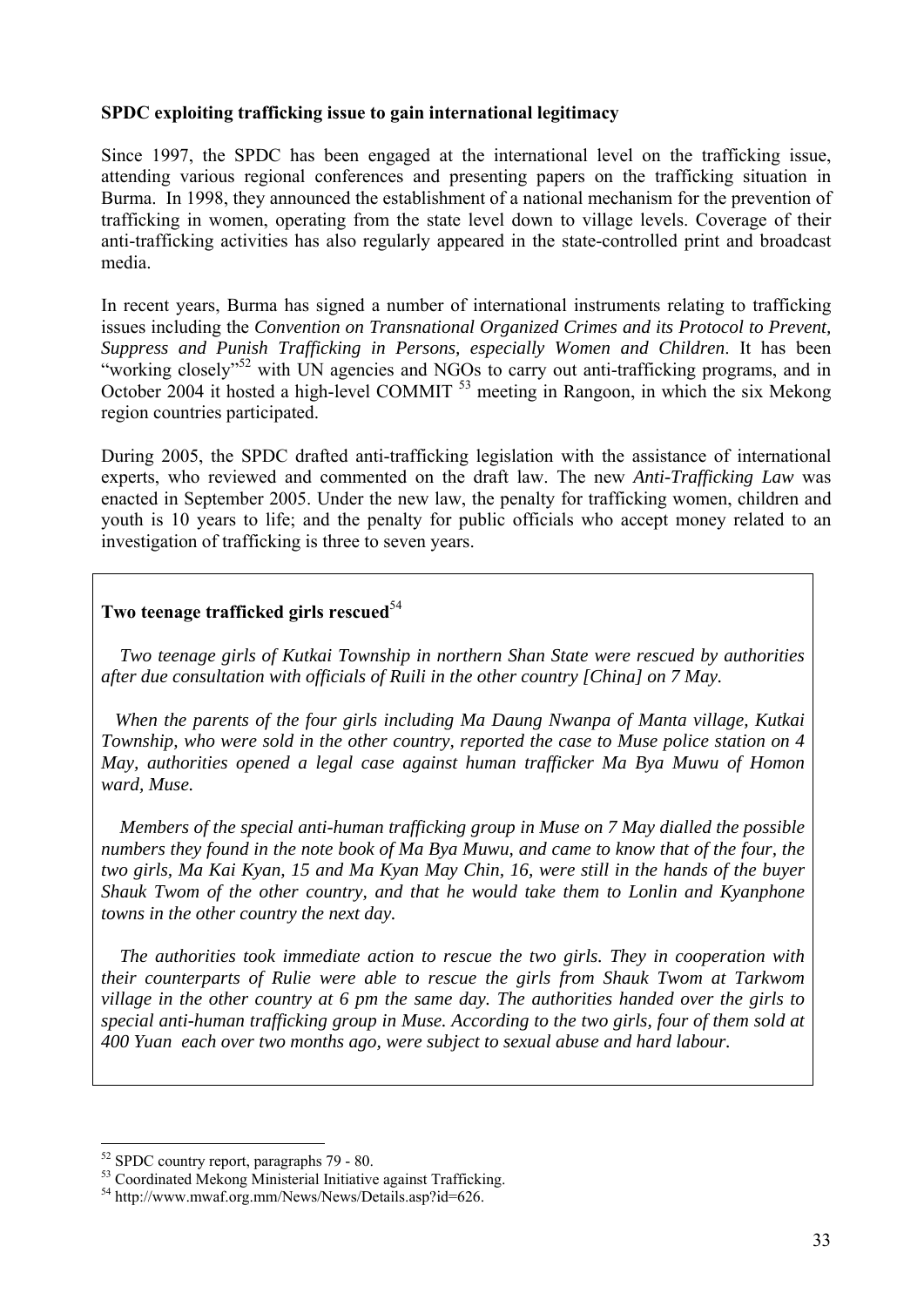#### **Anti-trafficking measures leading to further restrictions and extortion by local authorities**

While the SPDC has signed international instruments on trafficking and engaged in regional antitrafficking initiatives, there has been no genuine effort to combat the trafficking problem inside Burma. Instead, SPDC authorities have exploited the trafficking issue to impose increased restrictions on women and girls

Since 1997, unaccompanied young women between 16 and 25 in Eastern Shan State have been forbidden to travel to the Thai border, according to a directive<sup>55</sup> by the SPDC Regional Commander.<sup>56</sup> This has limited the rights of young women and placed them further under the control of others. Young women forced to leave home to work in Thailand to support themselves and their families have simply ended up paying more to bribe officials to reach the border. Since 2004, young women in this area have also needed a recommendation letter or permit from the local Myanmar Women's Affairs Federation to travel to the border, supposedly to prevent possible cases of trafficking. In reality, this process has turned into a means for the MWAF to extort money. In early 2006, the cost of a MWAF permit was 200,000 Kyat (about \$200).<sup>57</sup>

Following the announcement of the SPDC's new anti-trafficking law in September 2005, there were reports of local authorities barring people from travelling to Thailand citing the new law. In many areas, authorities began checking household members against household registration lists on the pretext of controlling trafficking, and then extorting money if the names did not match. Many households were ordered to re-register their family members (and forced to buy a new house registration form) so that authorities could check that no family members were absent; this also involved the authorities demanding between 5,000–7,000 Kyat (US\$5-7) to issue people with new national identity cards. Moreover, the authorities reinforced restrictions on the registration of guests staying overnight, in order to monitor people's movements more closely.<sup>58</sup>

#### **Women suffering from false prosecution as traffickers**

The SPDC's efforts to combat trafficking have been more punitive than protective. In their media or any regional forums, they proudly speak of their achievements in preventing trafficking, and show the statistics of how many "traffickers" they have arrested and prosecuted.

However, there have been many disturbing reports of innocent women being arrested on false trafficking charges by law enforcement officials. Older women traveling with younger women are particularly vulnerable to such accusations. Here is a true story of Shan women whose lives were destroyed when they were falsely convicted of trafficking by SPDC.

| Name:                          |      |        | Nang Noung (not her real name) |  |          |  |        |         |
|--------------------------------|------|--------|--------------------------------|--|----------|--|--------|---------|
| Age:                           |      |        |                                |  |          |  |        |         |
| <i>Ethnicity:</i>              | Shan |        |                                |  |          |  |        |         |
| $\alpha$ , the set of $\alpha$ |      | $\sim$ |                                |  | $\cdots$ |  | $\sim$ | 1.10.11 |

*"I was traveling with a woman relative and her four children aged between 2 and 18. We were stopped by the police and taken to the local police station, as well as another woman, who I had never met before, traveling with her 22-year-old daughter.* 

<sup>55</sup> See full text in Annex 1.

<sup>56</sup> Source: "Trafficking in women: A Myanmar Perspective" a paper by SPDC at the Regional Conference on Illegal Labor Movements: The Case of Trafficking in Women and Children" 25-28 November 1997, Bangkok, Thailand 57 Shan Women's Action Network Newsletter, Volume 7, September 2006.

<sup>58</sup> Source: Independent Mon News Agency, September 14, 2005.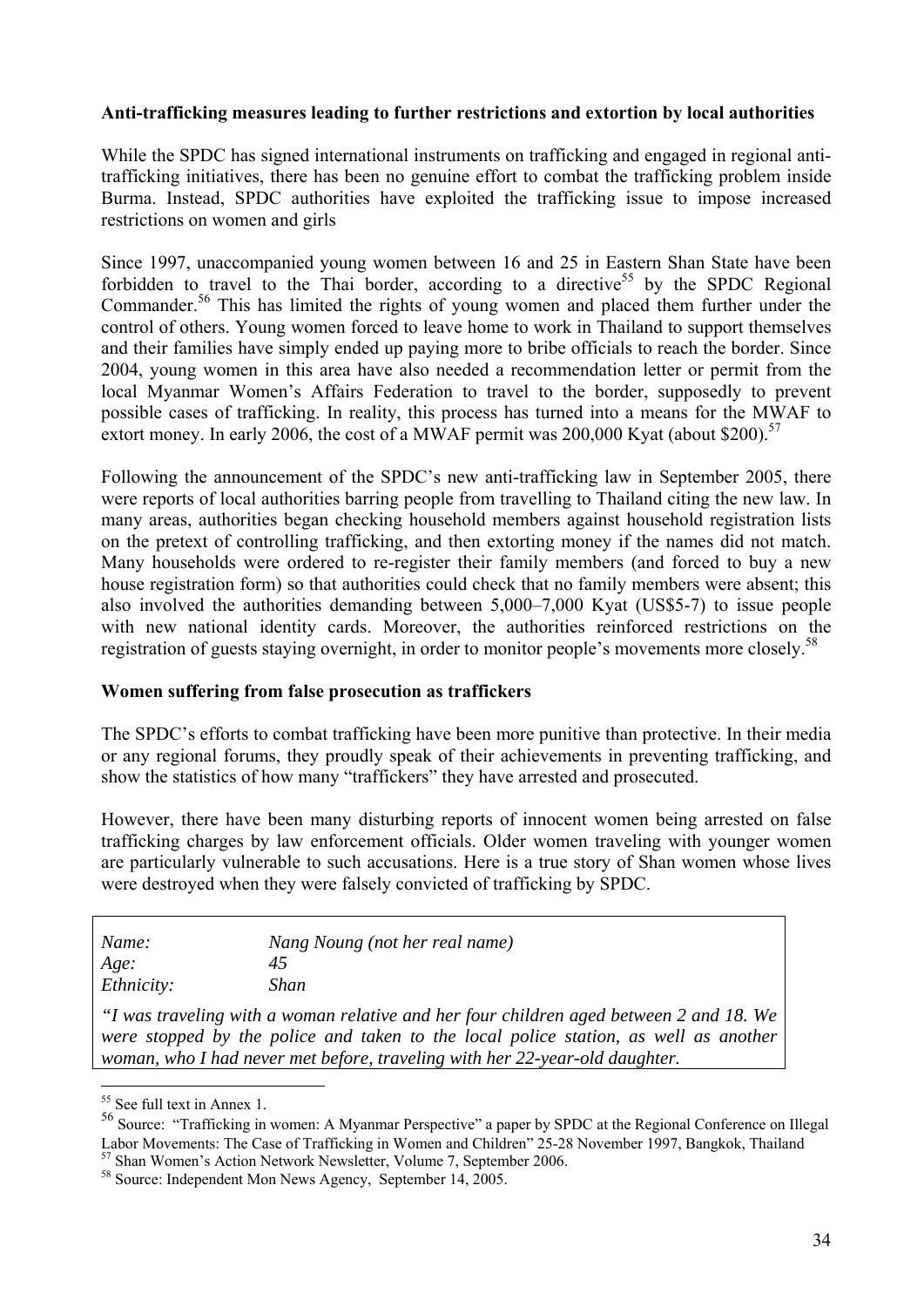*"I and the other women were accused of trafficking, even though I did not understand what this meant at the time. All of our photos were taken, and we were imprisoned for 3 days at the police station at Murng Hsu. We were interrogated, and then taken to court and asked to sign that we had been involved in trafficking. We were beaten by the police, so we had to sign.* 

*"We were sentenced to 14 years in prison for trafficking. Some other relatives paid 3,000 Kyat each to get the children released. Then after four days we were transferred to Bae Lin prison camp, Sin Kaing Township, Mandalay."* 

*"While I was in prison, I had to do hard labour, sometimes breaking up stones on roads outside the prison, and sometimes inside the prison. My wrists are now permanently injured from this. We had to work from 6 am till midnight. Sometimes we were beaten.* 

*"My relative Nang Lu, who was sentenced with me, couldn't eat the food in the prison, and was too weak to do the work. She died after about a year. The other woman Nang May is still in prison, serving out her full 14-year sentence. She was always getting into trouble in the prison and once tried to run away.* 

*"I received one visit from my relatives, but never my husband, who remarried later. "Finally, in mid-2006 I was released, after nine years and 6 months in prison. I think my sentence was cut because of good behavior. I traveled to Tachilek to visit two of my children who were staying with my mother. I ordained there as a nun for several months.* 

*"I am now surviving by working in northern Thailand, picking chilies on a farm. I live in hope of being able to see my other children one day."* 

#### **Failure of MWAF to assist trafficked women or respect their dignity**

One of the aims of the SPDC-controlled women's federation, MWAF is "To carry out eradication of human trafficking of women and children as a national duty." However, there is little evidence that MWAF has been able to genuinely assist trafficked women.

In one incident, SPDC utilized its state media to publicize the MWAF role in assisting twenty young women repatriated from Thailand without respect for the dignity of the women and their families.

*On August 10, 2004, twenty young women from Burma were handed over to the SPDC authorities across the Friendship Bridge at Tachilek in Eastern Shan State as part of a joint anti-trafficking programme between Thai and Burmese authorities and the UN Inter-Agency Project on Trafficking (UNIAP)*59

*After the return of the women to Tachilek, they were kept in confinement and ordered by MWAF to tell others that they had been trafficked or tricked into going to Thailand, even if they had gone to Thailand willingly. For one returnee, after her return, she was forced to take part in a ceremony organized by local SPDC and MWAF, during which she was* 

<sup>1</sup> Source: Myanmar Information Committee, Information Sheet, No. D-3132 (I), 14<sup>th</sup> August, 2004. See Annex 5.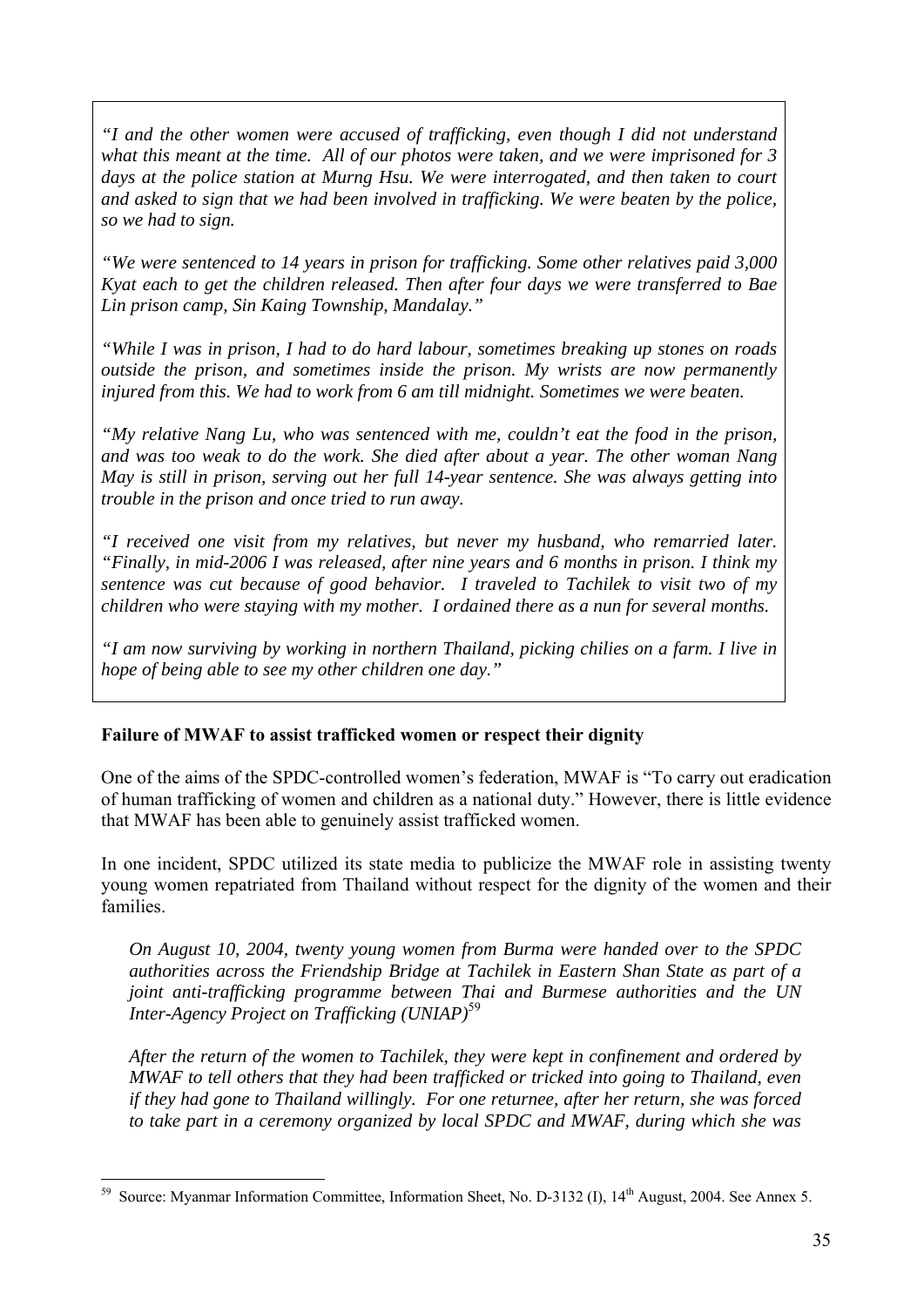*given a sewing machine to enable her to earn a living. Such public posturing shows a complete lack of regard for the women's dignity and privacy*. 60

While the MWAF at higher levels is abusing power, and taking advantage of trafficked women to gain media attention, interviews in different areas reveal that MWAF is powerless at the village level when dealing with the trafficking issue.

#### *Interview with locals in Three Pagoda area, Mon State*

*According to local people in the Three Pagodas area in Mon State, MWAF members have almost no authority to give protection to the women who had been trafficked. They cannot interfere either when the traffickers were the people who were very close with the SPDC authorities at township and ward levels. In most cases, the traffickers have already* 

*bribed the Ma-ya-ka and Ya-ya-ka,61 and so the authorities pretend that they don't know about the trafficking*. 62

The report "Driven Away" provides further evidence of the inability of MWAF to provide assistance in cases of trafficking:

*"On April 4, 2003, in the evening, my 16 year old granddaughter was taken by xxx and xxx when I was not at home. I learned this from my neighbours. My granddaughter is very bright. She had told me she needed money for the 10th standard examination. We are very poor. The*  last information I've heard about her is that she has been sold into sex work at a gold mine. I *complained to the Myanmar Women's Affairs Committee but nobody has taken any action."* 

There was no response from the MWAF, and in November 2003, the man learned that his granddaughter had died:<sup>63</sup>

#### To: Chairperson Myanmar Women's Affairs Committee Myitkyina, Kachin State Date: April 2003 Subject: **Disappearance of a girl from her house** 1. In connection with the above subject, my granddaughter Ma xxx (from Du Kathaung), 16-years-old, was taken by Mg xxx and Mg yyy on April 4, 2003 in the evening from Myitkyina Bus Station and then she has not been seen since. 2. Therefore, I respectfully want to request your help to look for her in connection with this case. Requested by U xxx Du Kathaung, Quarter, Myitkyina Copy: Chairperson, Women's Affairs Committee Du Kahtawng, Myitkyina

<sup>1</sup> 60 Source: Shan Women's Action Network Newsletter, September 2004 # 5, Page 1: *Behind the regime's anti trafficking façade.*

 $^{61}$  Ma-ya-ka = Township Peace and Development Council, and Ya-ya-ka (Section Peace and Development Council.  $^{62}$  Interview in Three Pagodas area in May 2008.

<sup>63</sup> Source : *Driven Away*, p. 46.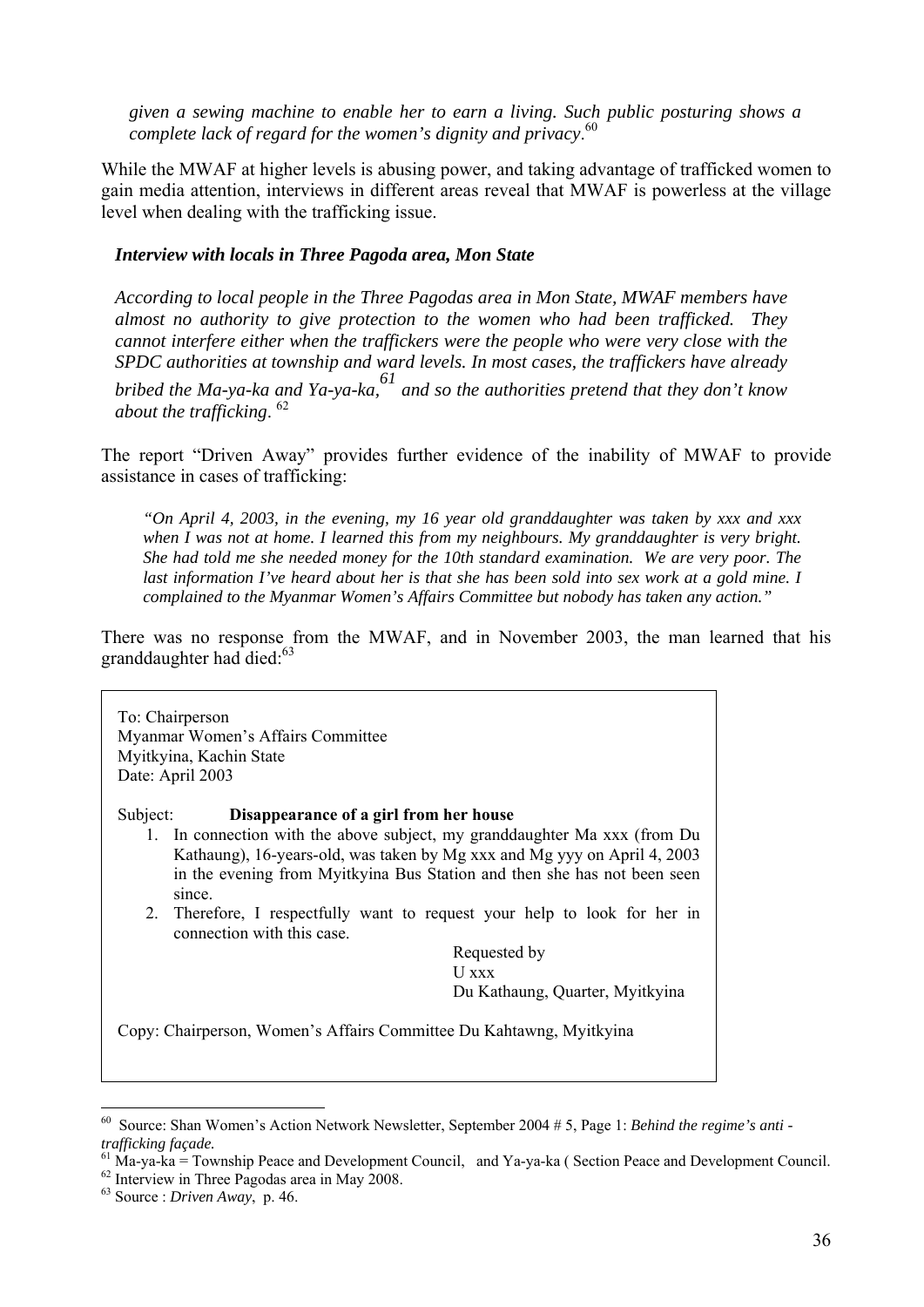To: Chief Officer No.1 Police Station Myitkyina

Date: 2003 November

### Subject: **Death of a girl who had disappeared**

In reference to the above subject, Ma xxx (now 17), granddaughter of U xxx staying at Du Kathaung Quarter, Myitkyina was tricked and taken by Maung xxx and Maung yyy who stay at Pa La Na No.1 on the evening of April 4, 2003 from Myitkyina Bus Station and she has not been seen since.

 U aaa and U bbb, neighbors of me, tried to collect information about the girl. They said that according to the driver of trailer G called U ccc, on November 1st, 2003 *"He met with Maung xxx two months ago and the girl had died already."* 

We know that Maung xxx, who has run away from the crime, is the son of U zzz and Daw zzz (Pa La Na No.1).

 Therefore we want to request to the police station to take action in connection with the above subject.

 Requested by, U xxx Kathaung Quarter, Myitkyina

Copies:

1. Chairman (Du Kathaung Quarter)

2. Chairman (No.1 Pa La Na Myitkyina)

### **Fear of stigma and retaliation**

Reports from women who have been trafficked reveal that they run the risk of becoming "double victims" if they report the crime. Already having suffered from the experience of being trafficked, they may be further blamed and shunned by the community if they expose what has happened to them.

This fear of stigma is a strong disincentive for women to report cases of trafficking to law enforcement officials. At the same time, communities are aware that local SPDC authorities are commonly in league with traffickers, and thus if they seek legal action against them, their efforts will not only be in vain, but they may also face retaliation from the traffickers.

In the following case, parents who had sought justice after their daughters were trafficked, not only found out that the traffickers had bribed local police to gain impunity, but had to face fear of reprisal by the traffickers.

# *Interview with a teacher in Kachin State*

*Ma X's family is very poor. She wanted to find a job for her family. Two traffickers, who live in Cheebwe, had told her that they would take her and her friend to China and find them a job. The two friends were taken to a place called "Lukuthamu" in China, and the traffickers went back to Cheebwe.* 

*When the parents asked the brokers where their daughters were, they were told that their daughters had been left in China to work. The parents reported the case to the police and asked them to arrest the brokers/traffickers to get the daughters back. But*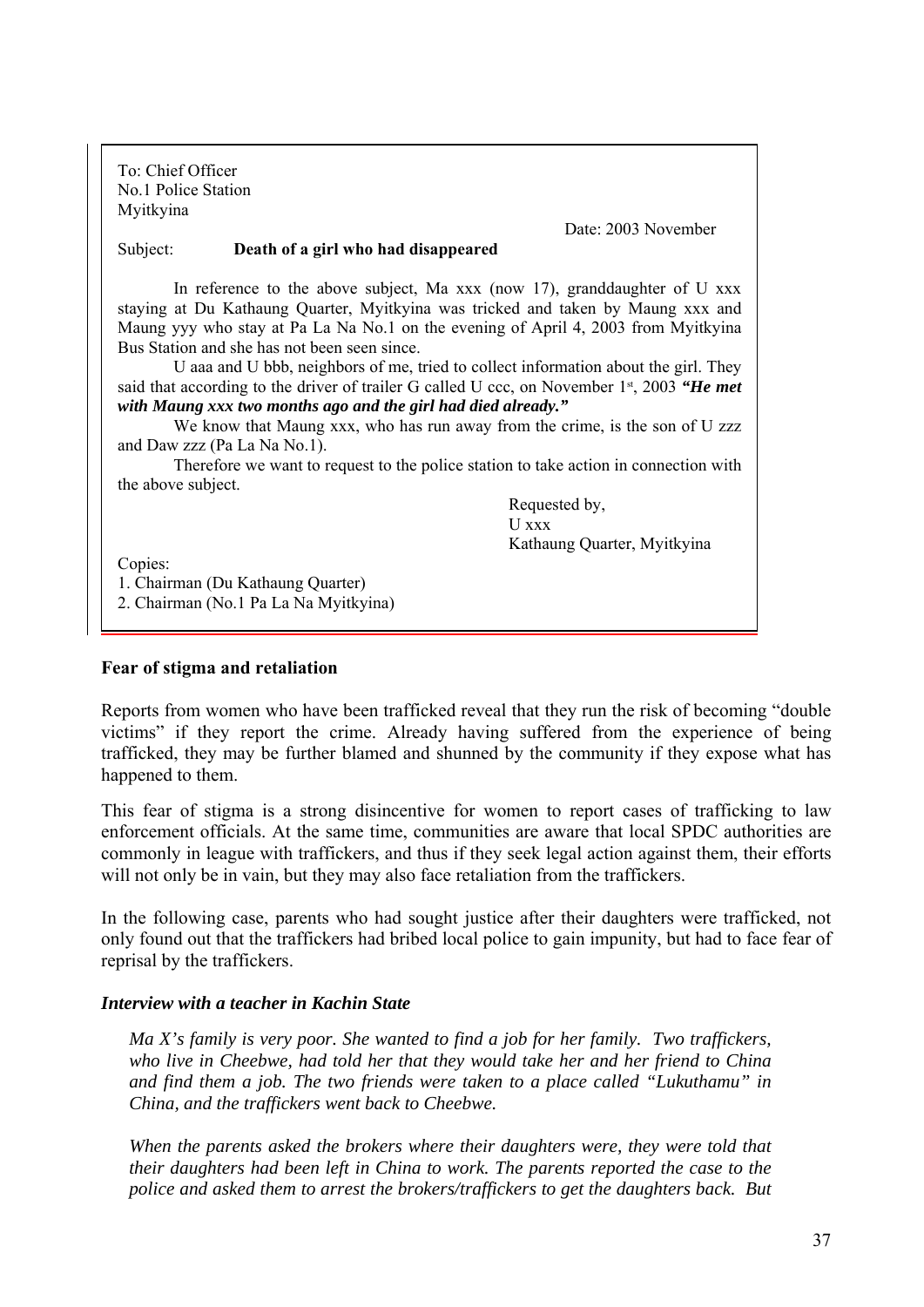*the traffickers were able to run away, and the police did not follow up or do anything*  to charge the traffickers. It was learnt that the police had taken money from the *traffickers, and let them escape. Now the parents do not know what to do. At the same time, they are very afraid of being retaliated against by the traffickers. They also do not know how to find their daughters*.

## **Fear of Arrest by the Burmese authorities for illegally leaving Burma**

Chinese authorities have been assisting trafficked women and girls from Burma to return home. However, trafficked women can be arrested by the Burmese authorities when they are sent back by the Chinese police to the border. In one case, the woman was detained by the Burmese Immigration checkpoint at the border, and the Immigration officers demanded that she pay a fine of 60,000 *Kyat* (est. 500 USD), or she would be sentenced to four years and four months in prison for leaving Burma illegally without a passport.<sup>64</sup>

## **Lack of ID and passports hindering legal travel**

Many people in ethnic areas of Burma do not possess ID cards, mainly because ethnic people are living in areas impacted by decades of armed conflict between the regime and the ethnic groups, where there is no state infrastructure. Since it is necessary to show ID cards to travel anywhere in Burma, this means that women choosing to migrate are often forced to rely on brokers to facilitate travel. This increases their vulnerability to being tricked or trafficked on the way.

Even if women possess ID cards, the process of applying for a passport is lengthy and expensive. It costs at least USD 500, and if the woman is under 25, costs a lot more because of the restrictions imposed on young women as part of anti-trafficking measures.

# *Interview with a Mon woman in May 2008*

*You can get a passport in two ways.* 

*One is going through an agent. You can just go to the office and take a photo, then give it to the agent and she/he will do everything for you. She/he will directly deal with the official for you. You just go to the Passport office at the final stage, when it is time to pick up the passport. It costs 100,000 Kyat if the waiting period is one month, but if you want it within 7 days, it costs 300,000 Kyat.* 

*The other process is doing it by yourself, which costs about 30,000 Kyat. It takes about one month to get the passport. You have to fill in several forms including Form No. 17, a document for Tax clearance, and Form No. 19 for the Departure document. These costs do not include traveling expenses and some "tea-money" to speed up the process.* 

# **Risk of trafficking:**

Lack of educational opportunities in remote ethnic areas and lack of access to information about the outside world, increase the risks of trafficking of young girls.

<sup>1</sup> <sup>64</sup> *Driven Away* , p. 44.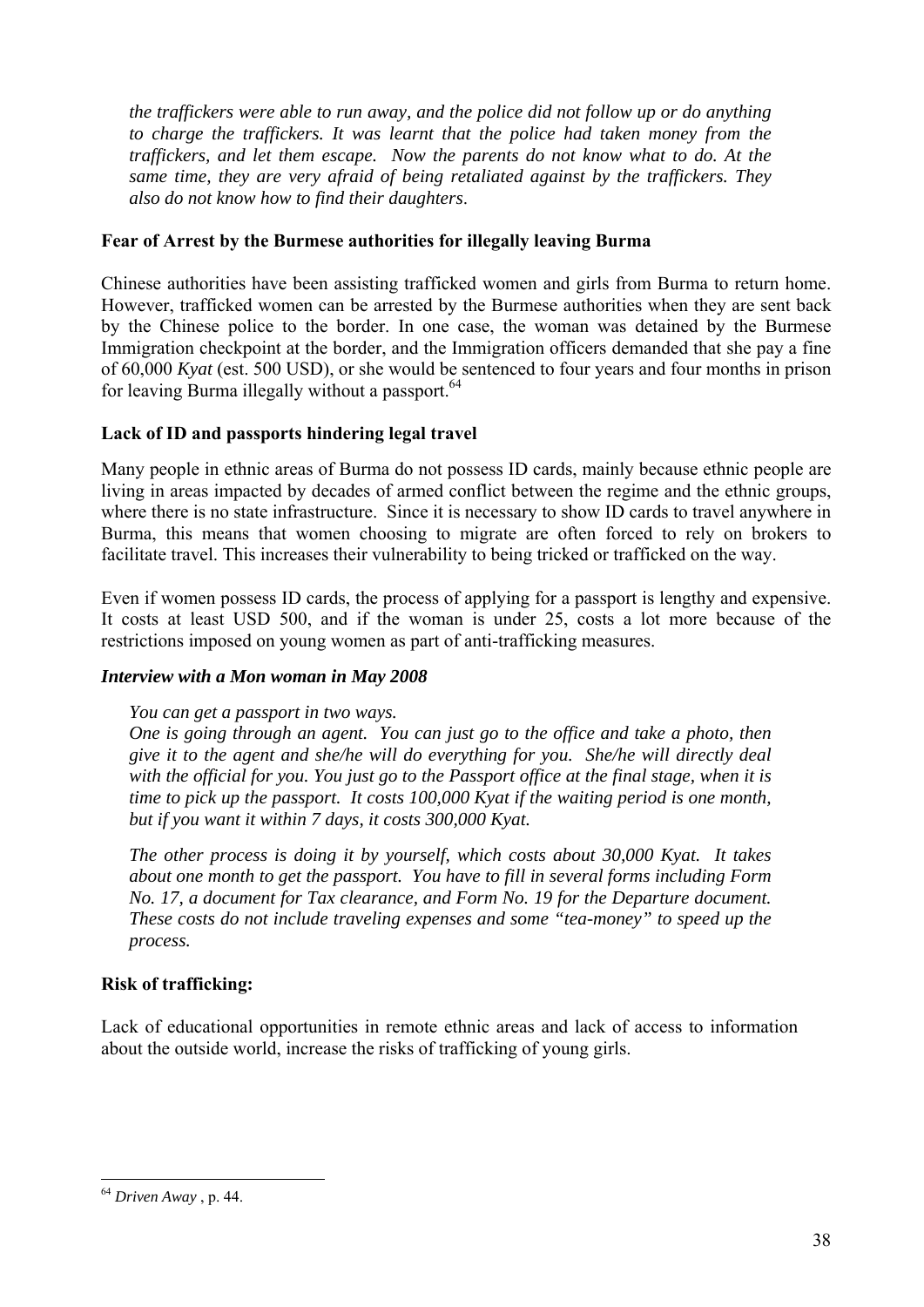# *A Lahu girl who was trafficked to Thailand talked about her experience <sup>65</sup> :*

*My name is xxxx. I am 14 years old. I am Lahu, from xxx village in Murng Piang Township. I studied to the seventh standard in Murng Piang. After my mother's death, my father sent me to town to be a nanny with a couple who had come to visit my mom and given her medicine. We thought I could also go to school easily in town.* 

*When I finished my second test exam my householders arranged for me to visit their relatives in Kengtung. They are rich and have a beautiful car. A woman from the neighborhood came and told me, 'We can visit Tachilek as a day trip, going by van.' She invited me to follow with them.* 

*I was willing to go and one evening a van came. It took us first to Ta Lerh. There were five girls, including me, in the van. There was one Akha girl who was also 14; she could speak Lahu and Shan, but she looked uneducated and like me she knew nothing about the journey.* 

*We traveled during the night and we weren't happy about that. At every checkpoint the driver stopped and left the van, telling us to stay silent inside. After talking for a few minutes with someone, we continued again. We reached Ta Lerh in the early morning.* 

*We changed into a bus which drove to the bank of a river, where some other girls were waiting for us. We waited there until dusk, when we got on a boat that floated*  down the river. Then we changed again to a big boat, which had an engine. It seemed *that the river was bigger than the first one.* 

*A woman who could speak Lahu and Akha quite well traveled with us to Ta Lerh but had then returned. Another man led us along the river. There were twenty of us in all in the boat. I didn't know who they were and where they came from. A big car was waiting for us on the land at midnight. I never saw the Akha girl again.* 

# **Recommendations**

- Anti-trafficking legislation and directives must not be misused by state authorities to impose increased restrictions on communities, and falsely arrest and charge innocent people, particularly women. In particular, the directive forbidding women under the age of 25 from traveling without legal guardians must be immediately rescinded.
- The state must ensure that national identity cards are made easily available to all citizens throughout the country.
- There must be unrestricted public dissemination of accurate, up-to-date, appropriate and culturally sensitive information on factors contributing to trafficking; including through the school system.
- There must be high investment in education and women's empowerment programs.
- There must be budget allocated to effective awareness-raising campaigns to prevent trafficking; this must include radio programs and materials in all ethnic languages available for women and girls; and appropriate materials for those who are illiterate

<sup>65</sup> Source : *Sold down the river - one Lahu girl's story*, Page 7 , Undercurrents by the Lahu National Development Organization (LNDO), January 2005.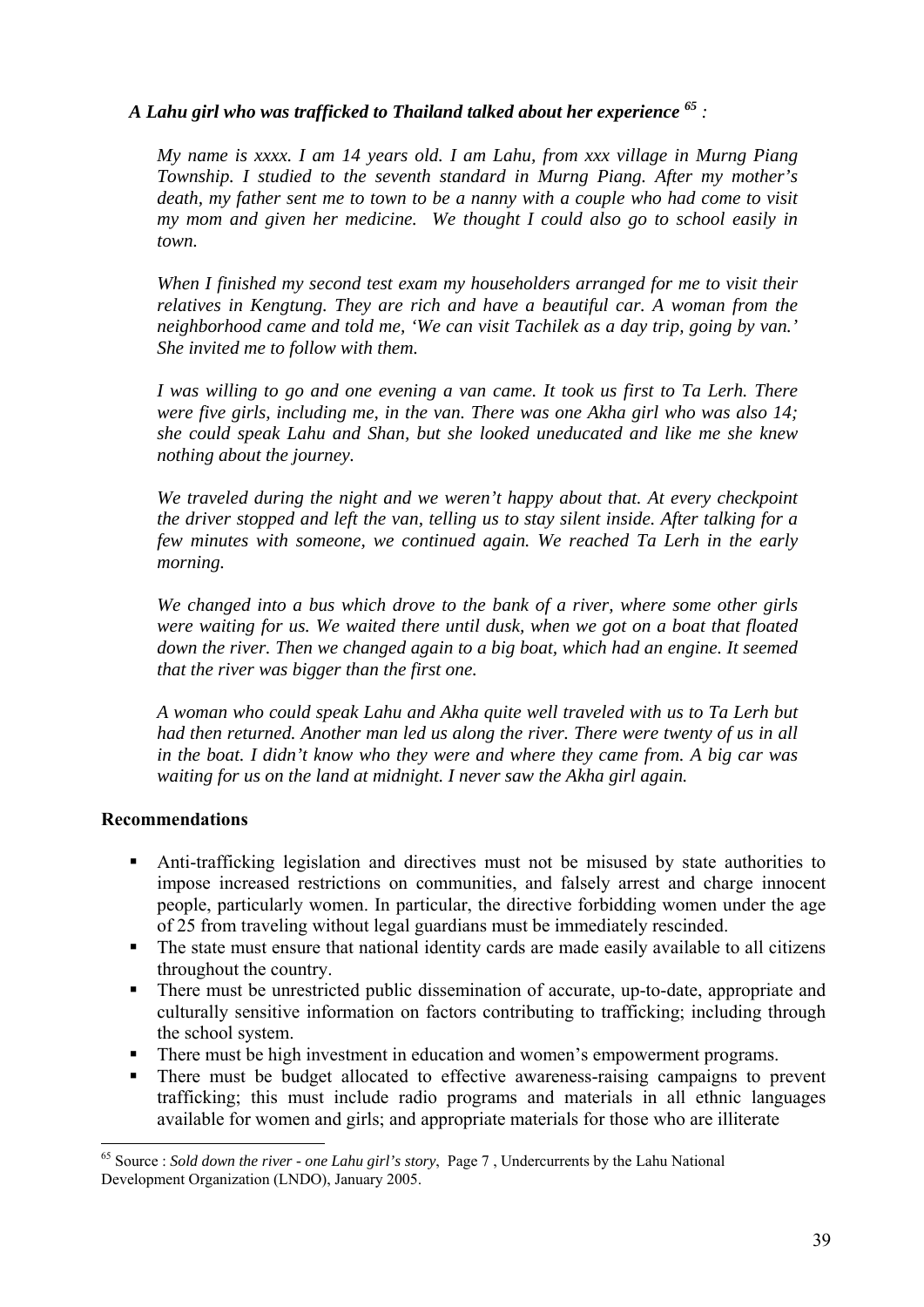- Members of state forces and authorities who are directly or indirectly involved in trafficking must be severely punished; those who are negligent in dealing with or preventing trafficking cases must also be punished.
- Law enforcement officials and legal personnel must be paid decent salaries and benefits in order to reduce corruption within the legal system.
- Community-based organizations, particularly women's organizations, must be allowed to assist trafficked women and girls without restriction.
- The safety of all parties involved in assisting trafficked women and girls must be prioritized.
- It must be ensured that the privacy and dignity of trafficked women and girls, and their families, is respected.
- Offenders should be punished/prosecuted to the full extent of the law, and under no circumstances should enjoy impunity because of their positions.
- The state must take full responsibility to provide access to consular services and translators to trafficked women and girls facing prosecution or deportation in other countries.
- Trafficked women and girls in custody should be ensured freedom from mistreatment.
- There must be an independent monitoring system, in collaboration with independent CBOs, to ensure that the state is fulfilling its obligations to regional and international anti-trafficking initiatives.
- Trafficked women and girls should be entitled to medical care, counseling, financial support, adequate housing and opportunities for further training, and be given access to free legal services.
- Trafficked girls' and women's rights and wishes must be respected at all times during repatriation
- Public information campaigns about women's human rights would also function to raise community awareness and understanding of the needs of women who have been trafficked or abused **■**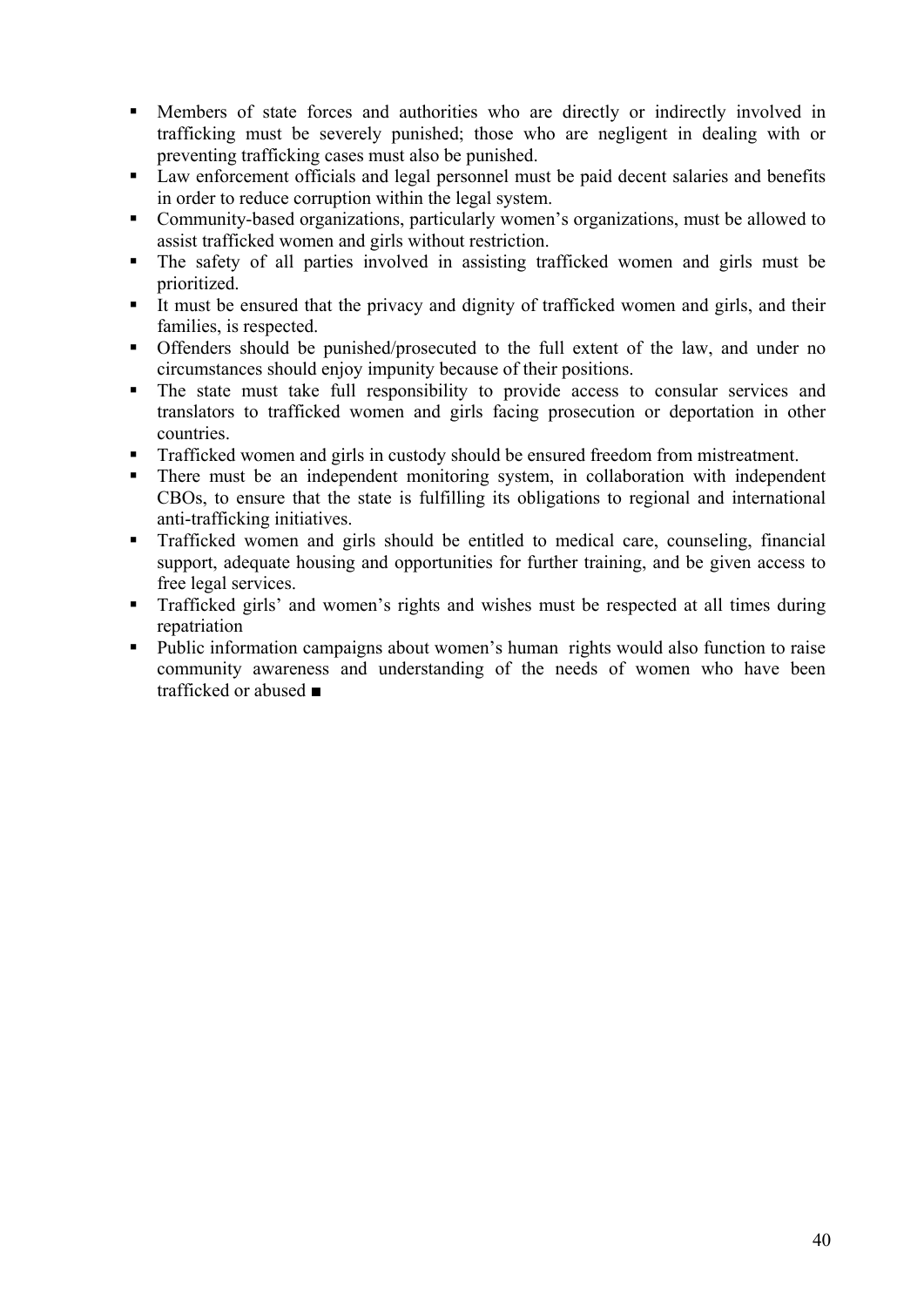# **Article 10: Education**

*States Parties shall take all appropriate measures to eliminate discrimination against women in order to ensure to them equal rights with men in the field of education and in particular to ensure, on a basis of equality of men and women:* 

*(a) The same conditions for career and vocational guidance, for access to studies and for the achievement of diplomas in educational establishments of all categories in rural as well as in urban areas; this equality shall be ensured in pre-school, general, technical, professional and higher technical education, as well as in all types of vocational training;* 

*(b) Access to the same curricula, the same examinations, teaching staff with qualifications of the same standard and school premises and equipment of the same quality;* 

*(c) The elimination of any stereotyped concept of the roles of men and women at all levels and in all forms of education by encouraging coeducation and other types of education which will help to achieve this aim and, in particular, by the revision of textbooks and school programmes and the adaptation of teaching methods;* 

*(d) The same opportunities to benefit from scholarships and other study grants;* 

*(e) The same opportunities for access to programmes of continuing education, including adult and functional literacy programmes, particularly those aimed at reducing, at the earliest possible time, any gap in education existing between men and women;* 

*(f) The reduction of female student drop-out rates and the organization of programmes for girls and women who have left school prematurely;* 

*(g) The same Opportunities to participate actively in sports and physical education;* 

*(h) Access to specific educational information to help to ensure the health and well-being of families, including information and advice on family planning.* 

# **Overall Analysis:**

1

Everyone has the right to education, and the State is obliged to provide all children with access to education. The SPDC claims that public education is free in Burma, and that they are working to achieve the Millennium Development Goal of primary education for all and the goals of the Dakar Framework for Action aiming at education for all. However, in reality, the education sector has been seriously neglected by the State. World Bank data shows that the regime spends under 1.3% of GDP on education, while it spends more than 40% on defense. This has seriously undermined educational infrastructure throughout the country, and led to a serious shortage of schools, trained teachers (less than  $80\%$  of teachers in state schools are trained<sup>66</sup>), teaching and learning facilities and resources, as well as poor organisation and management of the school system.

<sup>66</sup> http://www.ungei.org/gap/reportPacific.php.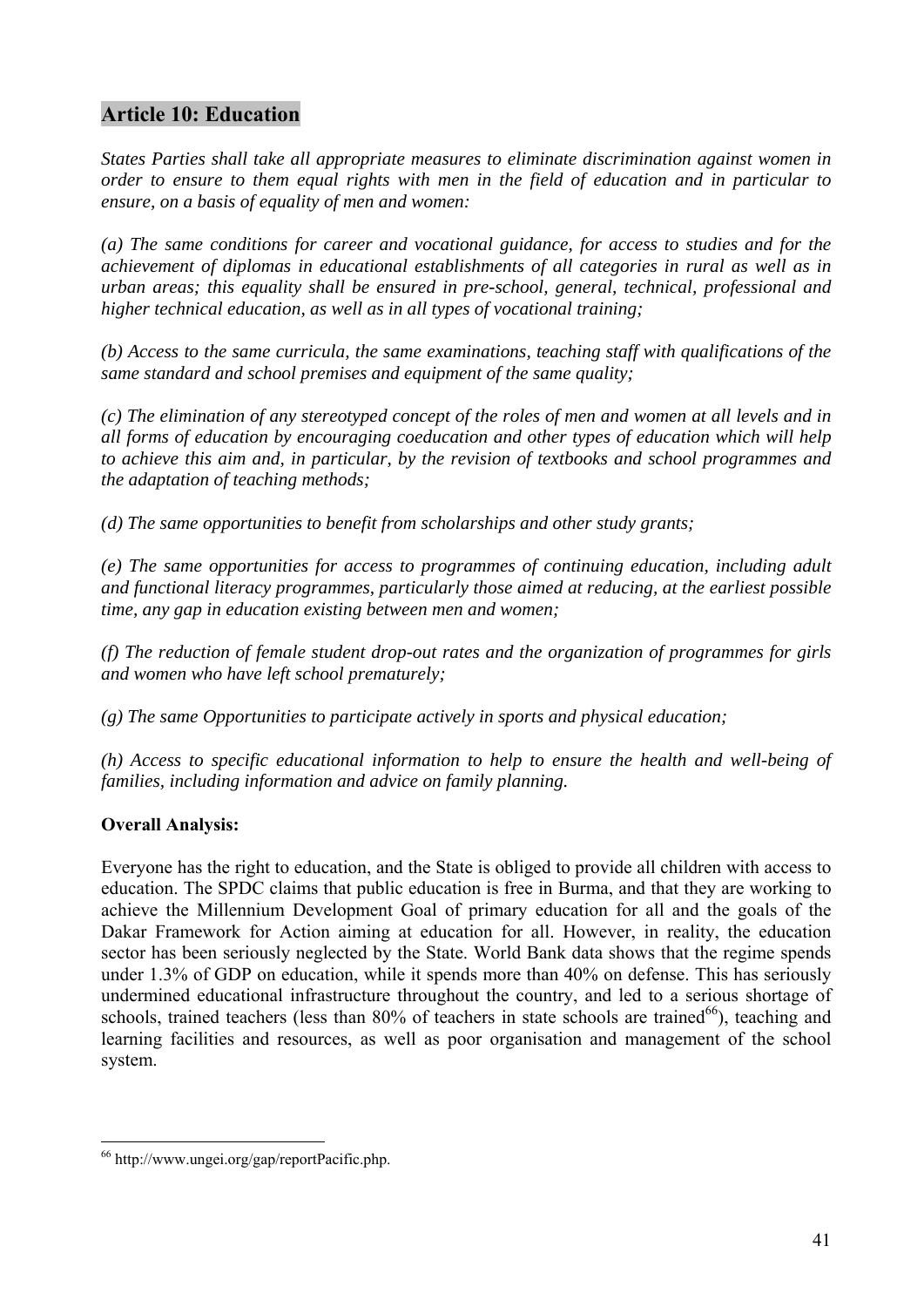Moreover, the current education system has encouraged corruption<sup>67</sup> among educational staff, who get very low salaries. Students can obtain good marks by giving bribes to teachers, while the children of SPDC authorities and members of the state-sponsored association, the Union Solidarity and Development Association (USDA), get good marks for free. Students graduate without any understanding of their courses, having used bribery to gain their grades. Educational standards have thus plummeted, with the school system producing opportunistic students who do not see the value of hard work.<sup>68</sup>

The seriously deteriorating economic situation has also forced teachers, who get very low salaries, to find ways to earn more income for their survival during school hours. At the same time, the State is making demands on teachers to be "self-reliant," which is pushing teachers to abandon their ethnics and become corrupt.

The following testimonies by women describe how such practices by teachers are undermining the school system inside Burma.

### **Selling snacks at school**

1

### *An interview with a 23-year-old Karen woman, in August 2008*

In 2001, when I was a student of the 10th Grade, I was outside most of the time rather *than in the class. Even though we all knew the school hours, the teacher didn't teach a lot during the school hours because the teacher opened a snack-shop at school during school hours in order to get extra money for her survival. Around the year 1999, there were only a few teachers selling snacks in the school-compound but in 2001, there were more teachers: from Primary School to High School level. Not only did they sell snacks, but also asked the students to sell them.* 

### *Interview with a 30-year-old woman, now living on the border.*

*It is a common practice in schools for teachers to sell snacks in the school compound during school hours. Most of the young school-children from my place play and act like their teachers. One day, a First Grade girl student play-acted as her teacher, and told her friends: "Good morning Class, Well before I start the lesson, will you come and buy snacks from me? I will teach you after this." This shows what the teachers' life is like at school.* 

### *Interview with a Mon woman, aged 24, in August 2008:*

*I came from a village in Mon State. My mother was a Primary School teacher. Every day, after I came back from school I had to help my mother to make hand-made snacks to sell at school. At school, like my mother, all teachers had to sell snacks. They also asked the students to sell them for them. Some teachers went round the school class after class during the lunch-break. Students got one Kyat as commission for every 10 Kyat gained from sales.* 

 $67$  Burma is the Second most corrupt nation in the world along with Haiti and Turkmenistan (Source: Transparency International Report October 2005.

<sup>&</sup>lt;sup>68</sup> Source: The Education Report 2002, compiled and published by the Foreign Affairs Committee, All Burma Federation of Student Unions (ABFSU).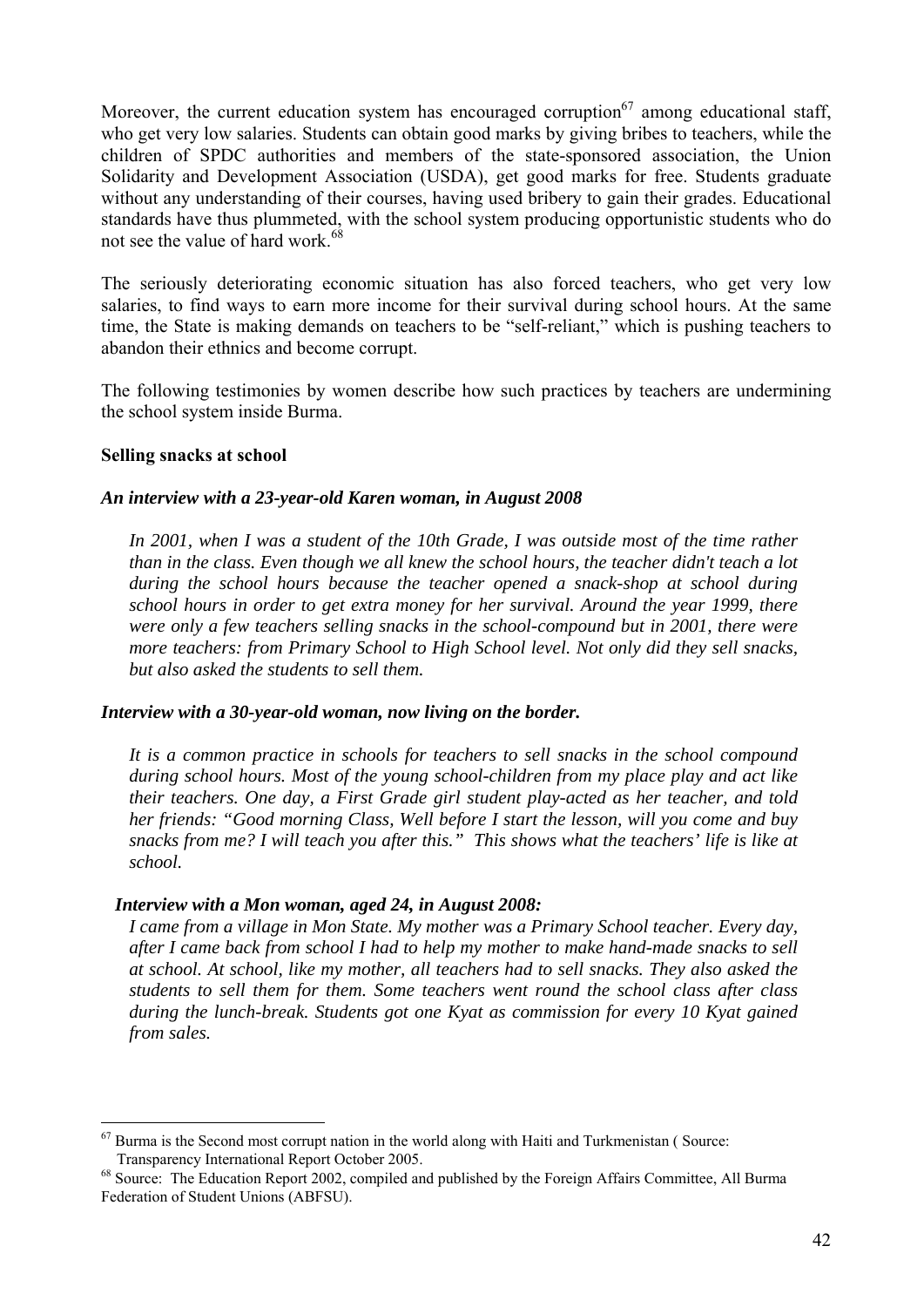# **Giving private tuition**

### *A Palaung woman gave the following interview:*

*We had to take private tutoring classes from the teachers who taught us. If we didn't take tuition from them, we could not get a good score even if we were good at our studies or hard-working. We also could not get prizes for good performance. For example, my younger sister, who was in 7th grade and was very hard-working and clever, couldn't afford to take tuition classes. So, she was never in the top ten in her class. Only the students who took tuition classes with the teacher were in the top ten.* 

### *Another interview given by a Karen woman***:**

*In the classroom, the teacher hardly taught at all. Some teachers just asked the students to memorize the lessons to be able to answer the questions they would ask. There was no explanation of the content. Then the students recited what they had learnt by heart,*  in front of the teachers, who were knitting all the time. Teachers didn't care whether *the students did their class work well or not.* 

### **Forced to be corrupt**

### *Interview with a Palaung woman:*

*Students had to attend the private tuition classes opened by their own teachers at school. It was very common for students who bought snacks from teachers and attended their private classes to get more privileges in the class or at school. When I moved to another school to study at a High school, teachers there also opened a snack shop in the school compound. Before school hours, they had to sit at the shop and sell. Teachers took turns among themselves to look after the shop. Teachers who got the class period off, took care of the shop while the others were teaching. Students did not have to follow the rules, as they could buy snacks anytime they wished during school hours.* 

In short, the education system has been destroyed by successive military regimes in Burma, and the quality of education has become very low. According to the 2008 EFA Global Monitoring Report Education Development Index, Burma is ranked 94 out of 129 countries.<sup>69</sup>

### **High education costs**

1

Even though the quality of education has been deteriorating, students and parents have been forced to shoulder the burden of steeply rising educational costs.

It costs at least 100,000 Kyat (100 USD) per year to send a child to primary school, even in rural and ethnic areas, with higher costs for higher levels. According to interviews conducted between March and May 2008, education expenses range from 100,000–400,000 Kyat (100-400 USD) per year for one student.<sup>70</sup>

The low salary provided to state-appointed teachers causes added financial burdens for students and parents, particularly in rural areas, with communities having to raise funds to persuade teachers to stay in their villages and teach. For example, one community had to provide one

<sup>69</sup> http://www.unesco.org/education/gmr2008/EDI\_tables/table2.pdf.

 $70$  See Annex 2-4 for detailed annual expenses of school students.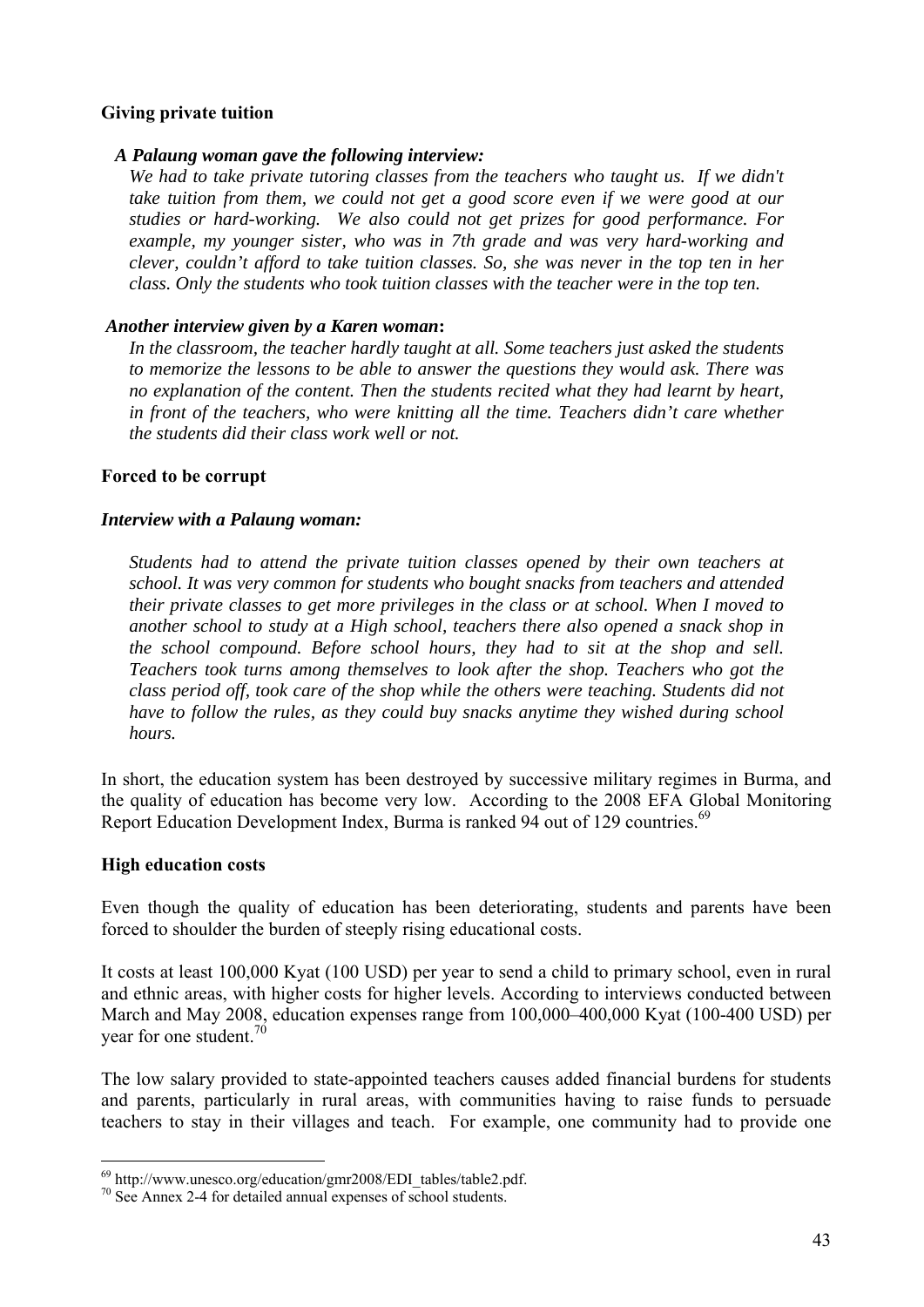village teacher with an extra 3,500 Kyat (= 3.5 USD) and 8 *Pyi* (16 kgs) of rice per month, besides her salary paid by the state, as an incentive to stay and teach in their village.<sup>71</sup>

On top of this, students are expected to take private tuition classes, usually with their school teachers, to pass exams or to get good scores. Tuition fees range from 400 Kyat to 6,000 Kyat per month

Better quality education is generally only available in urban areas, through private institutions such as computer schools, language schools, and business schools, which are very expensive.

### *Interview with a 26-year-old woman, garment worker, on 1 April 2008*

 "*Education is only for the rich kids, not for poor people like us, struggling for survival and having to cope with sky-rocketing consumer prices, even though we want to have an education. So how can we get development? We do not have enough money to eat. We cannot even dream about education*."

### *Interview with a 27-year-old woman, garment worker, on 10 May 2008*

*"The price of consumer goods is going up steeply all the time. People are starving. To go to school, it costs from 100,000–200,000 Kyat (100–200 US\$) when the year starts. This doesn't include the private tuition cost. So how can people at the grassroots level afford education? They have to find jobs. There are so many girls who lie about their age to get jobs. They are about 12–13, and should be at school. If this trend keeps going, there won't be any girls educated."* 

### **Education system as a tool to promote dictatorship**

The regime has been exercising tight control over the existing education system, and using it as a tool to maintain power. Teachers are trained and indoctrinated to be loyal to any government, respect the rules of government staff members, and prevent and suppress student unrest. In the recent state–orchestrated referendum (in May 2008), the regime used all the facilities and manpower of the educational infrastructure to ensure a majority "Yes" vote.<sup>72</sup>

The sschool curriculum has also been developed to instil acceptance of the military system. The school syllabus encourages memorization to pass examinations rather than developing students' critical thinking or promoting skills which are needed for the world of work as well as social life. Students are trained primarily to be disciplined, both in and out of school. The notion of discipline invokes a sense of loyalty to the state and the desire to be good, obedient citizens.  $^{73}$ 

1

<sup>73</sup> *Education in Burma (1945-2000),* A paper by Dr. Thein Lwin:

 $71$  Interview with a Palaung woman in Palaung area in April 2008.

 $72$  The administration of education is centralized, and all directives come vertically from top to bottom through central ministerial departments to division and states. Therefore teachers and administrators of schools and institutions have to follow all the orders . Since the military came to power, teachers and students have been manipulated by the successive regimes for all its rallies, and all the state - sponsored activities. Those who do not follow orders face repercussion. Plus their family members making lives miserable using their armed forces : police, army, fire forces as well as its sponsored organizations GONGOs . : MWAF, USDA, MMWCA.

http://burmalibrary.org/docs/Education\_in\_Burma\_(1945-2000).htm.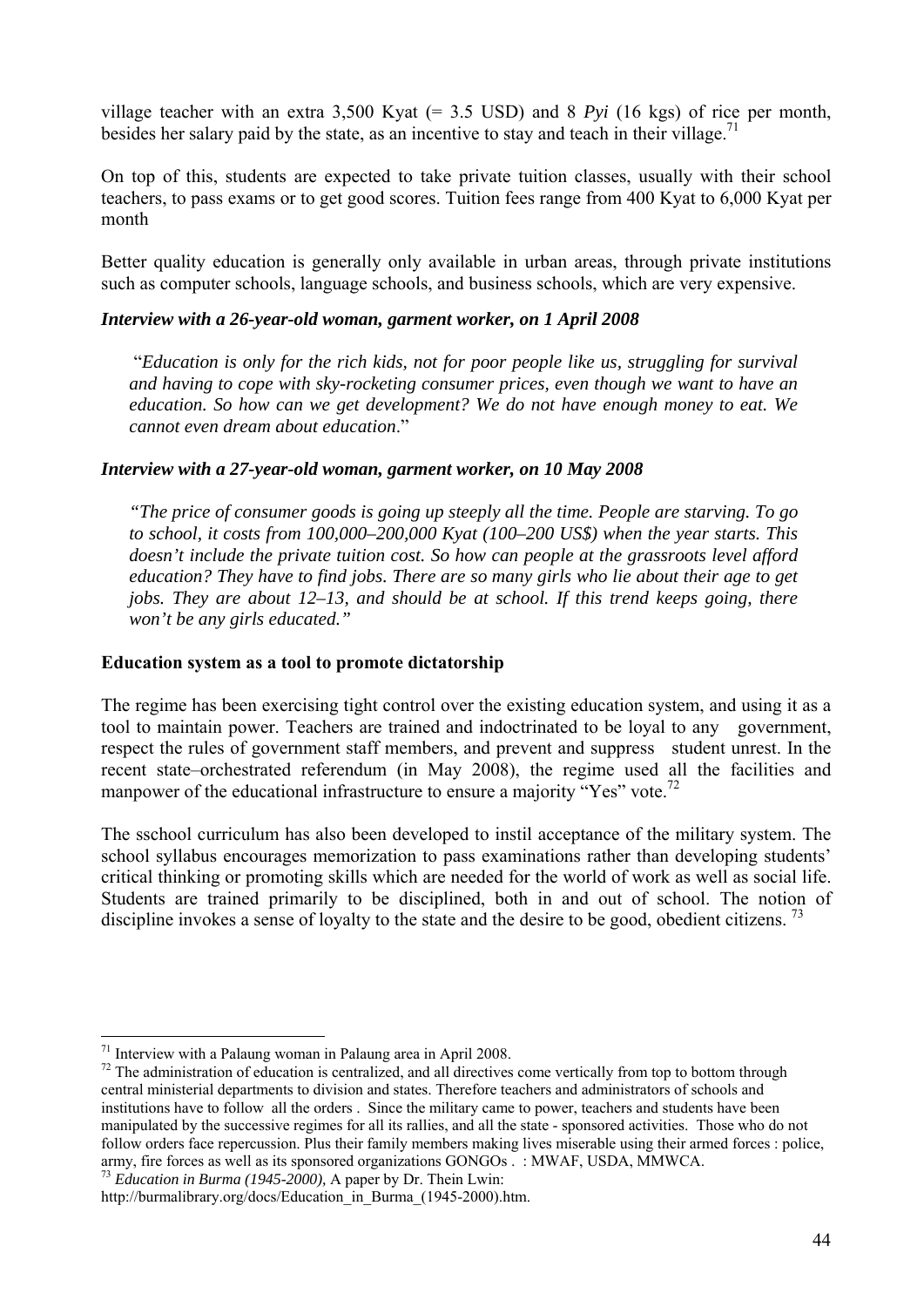Teachers, like other civil servants, have been forced by the regime, together with their students, to join the Union Solidarity and Development Association  $(USDA)^{74}$ . The USDA has been developed as a nationwide mechanism to conduct propaganda and exercise control over the general population. USDA members are used to organize sham mass rallies against democratic opposition groups and in support of the junta's policies. Female teachers, like other female civil servants, are also forced to serve in the Myanmar Women's Affairs Federation (MWAF). All schoolgirls in high schools are also forced to join MWAF whether they want to or not.

### *A young Kachin woman of 24 talks about how MWAF recruits its membership:*

*All high school girl students are ordered to join the MWAF. Our class teacher gave us the application forms to fill in. We had to fill in the forms and give two photos: one for the form, and another for the membership card. So every girl has become a member of MWAF. If someone moves to another school, and cannot show her membership card (through loss or damage), she has to fill in the form again. This means MWAF has increasing numbers of members all the time. As a member, we had to go to ceremonies, for example, the tree planting ceremony on Tree Planting Day. I myself filled in MWAF forms twice. The first time was in Pyin Oo Lwin (May Myo), and when I moved to the school in Rangoon, I had to fill in the form again.* 

### **Educational privileges for military personnel**

While the SPDC has been neglecting the education needs of the general public, they have been investing in their own military educational institutions, thereby creating an educational system that privileges military personnel. There are four main military educational institutions, namely the Defence Services Institute of Medicine, the Defence Services Institute of Technological, the Defence Services Academy, and the Defence Services Institute of Nursing. These institutions are specifically designed by the military to provide army personnel and their family members and relatives with high-quality education, thereby creating an educated military elite class.  $^{75}$ 

# Neglect of education in ethnic and rural areas<sup>76</sup>

There are very limited educational opportunities in ethnic and rural areas. According to a report published in 2003 by the International Confederation of Free Trade Unions, there is an average of one school for every two villages in rural communities of Burman-dominated regions, while there is on average only one school for every 25 villages in ethnic border areas.<sup>77</sup> As stated earlier, parents often have to subsidize the teachers' salaries in these schools. Villagers are also often forced to pay for the building of these "government" schools<sup>78</sup>, and parents usually end up physically constructing the buildings.

 $74$  The Union Development and Solidarity Association is a GONGO formed in 1993 and evolved as the SPDC's political arm, which is notorious for its often-violent intimidation of pro-democracy groups in Burma. Its members are the elite of the community: For more information, visit: http://burmalibrary.org/docs3/USDA-Mon-Forum2005- 04.html

<sup>&</sup>lt;sup>75</sup> For more information, visit: http://www.badasf.org/education.htm.<br><sup>76</sup> Also see section on Article 15 on Rural Women.

 $77$  There are 39,000 publicly run primary schools throughout Burma. Most are in urban areas.

<sup>78</sup> Source: UNICEF current website: http://www.unicef.org/myanmar/children\_1350.html: *"Many school expenses must be borne by students' families, presenting an insurmountable financial obstacle for many impoverished households. Classroom facilities are often poor and under-equipped, and attrition rates among teachers are high due to low pay, poor working conditions and long separations from their families."*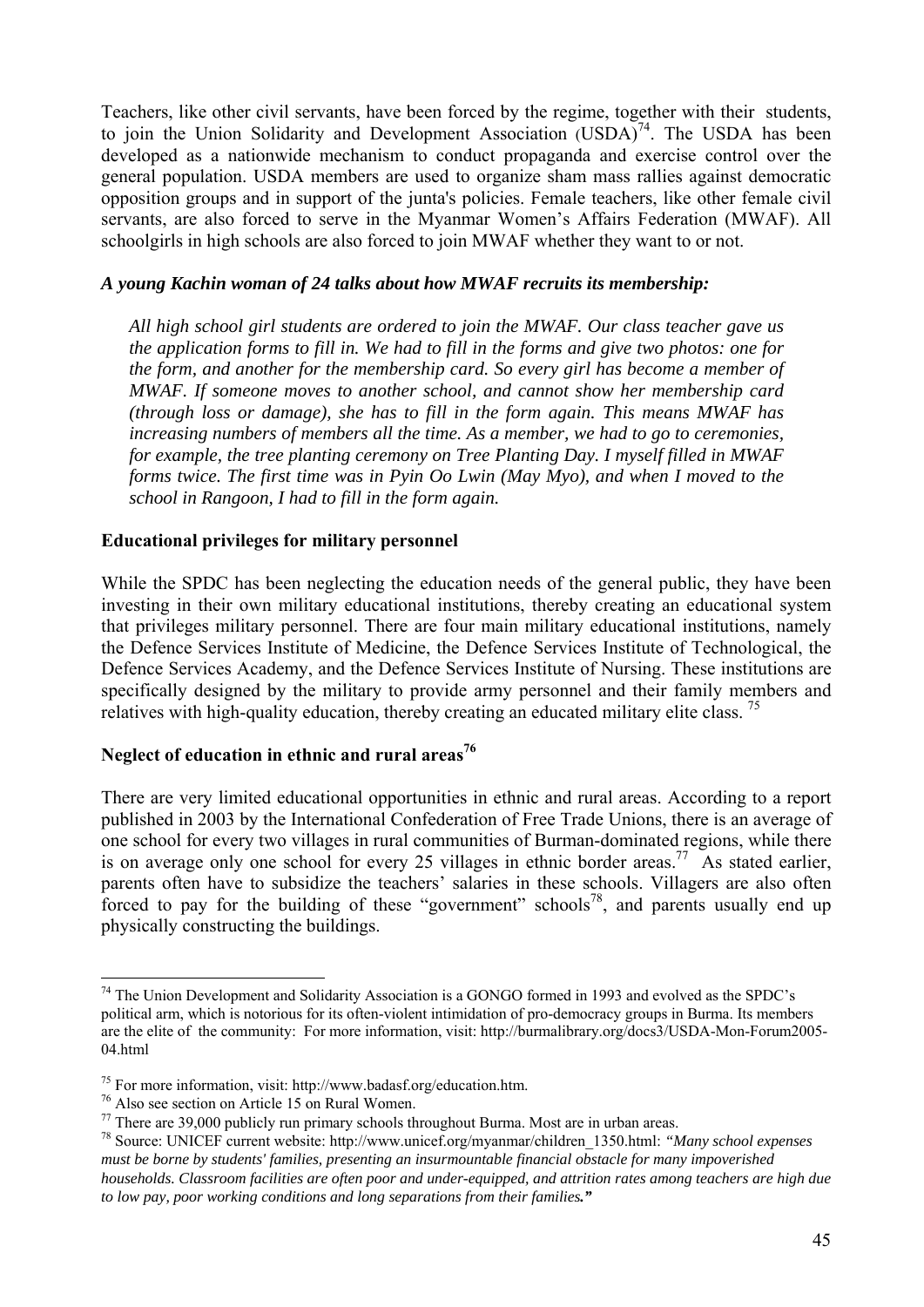### *Interview with a 22 year-old woman from a rural area in Rangoon Division in May 2008.*

*Since I was young, during these times of hardship, there have not been enough teachers. We heard that some people who passed 4<sup>th</sup> Grade are teaching the 2<sup>nd</sup> Grade. We also heard that even though there has been some budget allocated (by the government) for the school, whenever schools start the new academic year, teachers go round collecting donation as there are no desks, or chairs, or even mats. The children have to sit on the concrete floor to study. It is so very cold in the rainy and cold seasons that the students often get sick. They also have to bring their own mat to sit on the concrete floor and write. Now schools close to the town have been renovated, but not those in the rural area. During the rainy season, children have to wade through knee-deep mud to get to school. Schools are so far away from the village that parents get worried, and take their kids out of school. The transportation system is also very bad. How can they go to school? It is so miserable. There must be a change to alleviate this suffering."*

Information from a remote Lahu area in Shan State also illustrates the deteriorating situation of education in Burma.

*Every village with more than thirty households along the Mekong in Burma has a State Primary School. But most of them don't have teachers, chairs, tables, desks or a blackboard. Village headmen have been collecting funds for government school teachers since 2000. Collecting provisions is a serious burden to those that simply want an education for their children, as each household already has to provide a monthly or yearly quota of firewood and rice for militia and SPDC soldiers. If anyone fails in this duty they are fined a large amount of money or even tortured. 79*

The following interview with the 38-year-old mother of a student depicts the current state of education in the ethnic Karenni State.

In our village, most people are illiterate. There is a primary school in our village, but *there is no teacher. The village head collected money from the villagers and hired a teacher, but none of the children could attend the school because they could not afford the books, pencils and other school fees.* 

### **Promoting** *Burmanization* **through education**

1

The current education system is encouraging *Burmanization*. The official language of education is Burmese, and all subjects except English are taught in Burmese. The regime has a policy of sending teachers from central Burma to ethnic areas rather than training people from local communities. Ethnic languages are not allowed to be taught in the schools in ethnic states, and teachers teaching ethnic languages outside schools after school hours are in constant fear of harassment by the authorities.<sup>80</sup>

Language barriers thus discourage ethnic children from attending school and pursuing their education. This, coupled with minimal budget allocation from the state and widespread poverty, means that few ethnic children continue to further their education to secondary or tertiary levels.

<sup>79</sup> Source: *Lack of Education – Is Development Really Coming*? Page 20, Undercurrents by the Lahu National Development Organization (LNDO), January 2005.

<sup>&</sup>lt;sup>80</sup> Even cultural events are restricted and sometimes forbidden in ethnic areas, and branded as political. (Interview)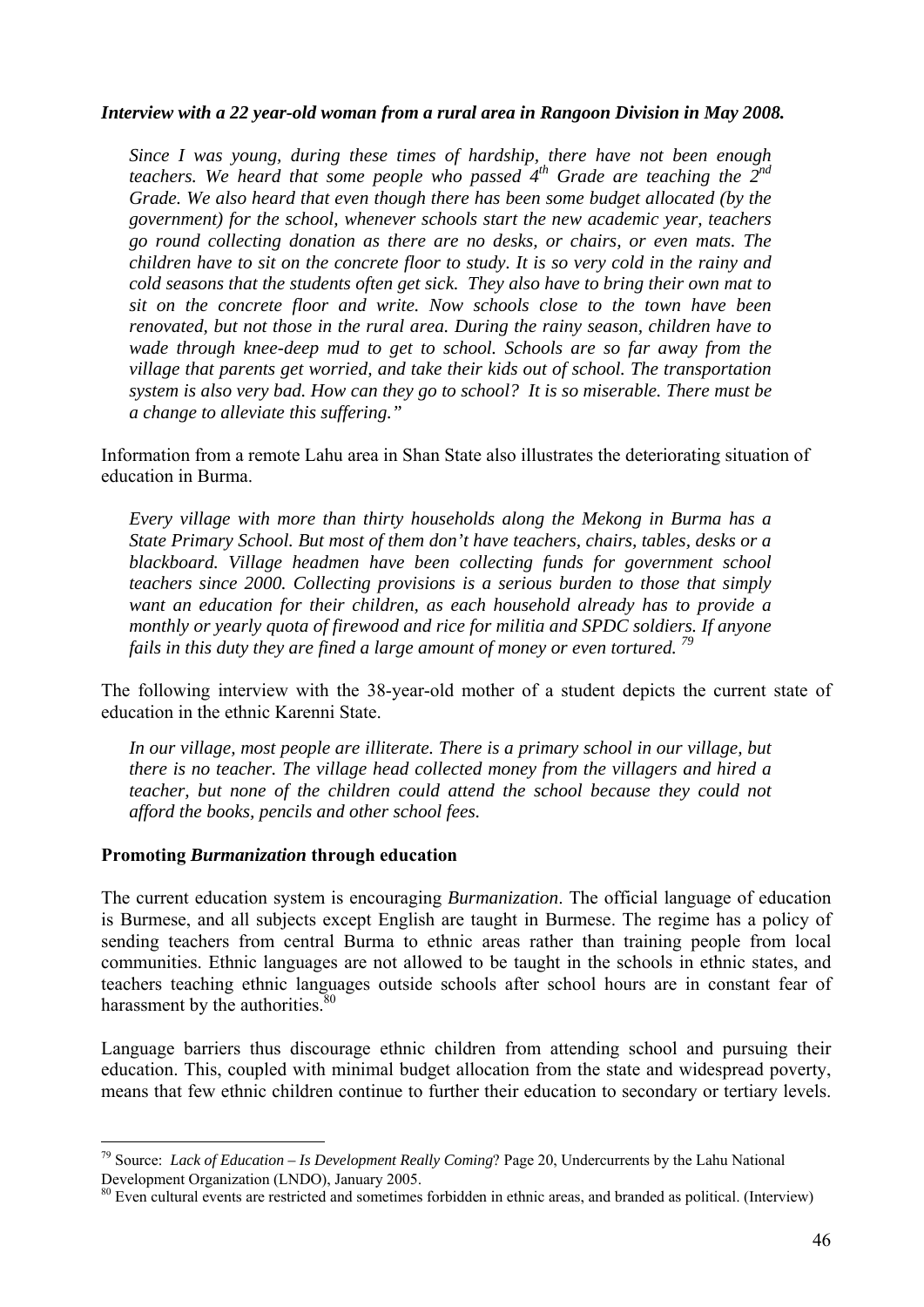As a result, ethnic people have far fewer opportunities to develop their human potential, and are being left far behind the majority Burman population in every aspect of their lives.

### **Human rights abuses limiting access to education**

Systematic human rights abuses in ethnic areas are also a significant factor limiting children's access to education. A report by the All Burma Federation of Student Unions (ABFSU) on Education in February 2005 not only cites the current poor level of education in ethnic areas and lack of investment by the state as the main reasons for the high school drop-out rate, but also other human rights abuses. It describes how parents living in forced relocation sites in ethnic areas face repeated human rights violations by the regime's army, including forced labour and extortion, and are therefore rarely able to afford to send their children to school. As a result of such violations, many people have had to flee and become migrants or IDPs.

## **Minimal education in IDP areas**

Many families, including the very young to very old, have had to flee and become IDPs because of the regime's military offensives and human rights violations such as forced relocation and land confiscation. IDPs live in makeshift settlements in mountainous jungle areas, seeking to survive while avoiding military patrols that will shoot them on sight. However, the regime has never admitted the existence of IDPs in Burma. There is very limited access to education in IDP areas. According to statistics by the National Health and Education Committee (NHEC) $^{81}$ , educational facilities for nursery and early childhood care in IDP areas are zero while less than 20 percent of the population in IDP areas – Karen, Karenni, Shan and Wa regions -- have access to primary education due to the instability of their situation and the lack of school facilities.

### **UN-supported programs further undermining educational system**

In collaboration with UNICEF, UNDP, and UNESCO, the regime is implementing various educational projects, including the *Continuous Assessment and Progression System* (CAPS), introduced in Burma by UNICEF in 1991. SPDC has been claiming the success of this system,  $82$ a joint project between UNICEF and the Basic Education Department, but in reality, CAPS has been a complete failure. The system was applied without proper planning or controls, and the result has simply been the further disintegration of the education system. Teachers did not receive proper training to use the new system, and classroom teachers, overseeing large classes, were unable to manage the various assessment tools without assistant teachers. There was also no support made available by the regime for the many children with special needs. $83$  The result of the project has simply been the further disintegration of the education system, and, as a result, neither the education authorities nor UNICEF have officially evaluated the project.<sup>84</sup>

 $81$  The NHEC is an umbrella organization for the health and education of democratic groups including groups of ethnic nationalities.

<sup>82</sup> http://www.un.org/ga/children/myanmarE.htm.

<sup>&</sup>lt;sup>83</sup> Email communication with Dr. Their Lwin.

<sup>&</sup>lt;sup>84</sup> Source: the Education Report 2002 compiled and published by the Foreign Affairs Committee, All Burma Federation of Student Unions (ABFSU).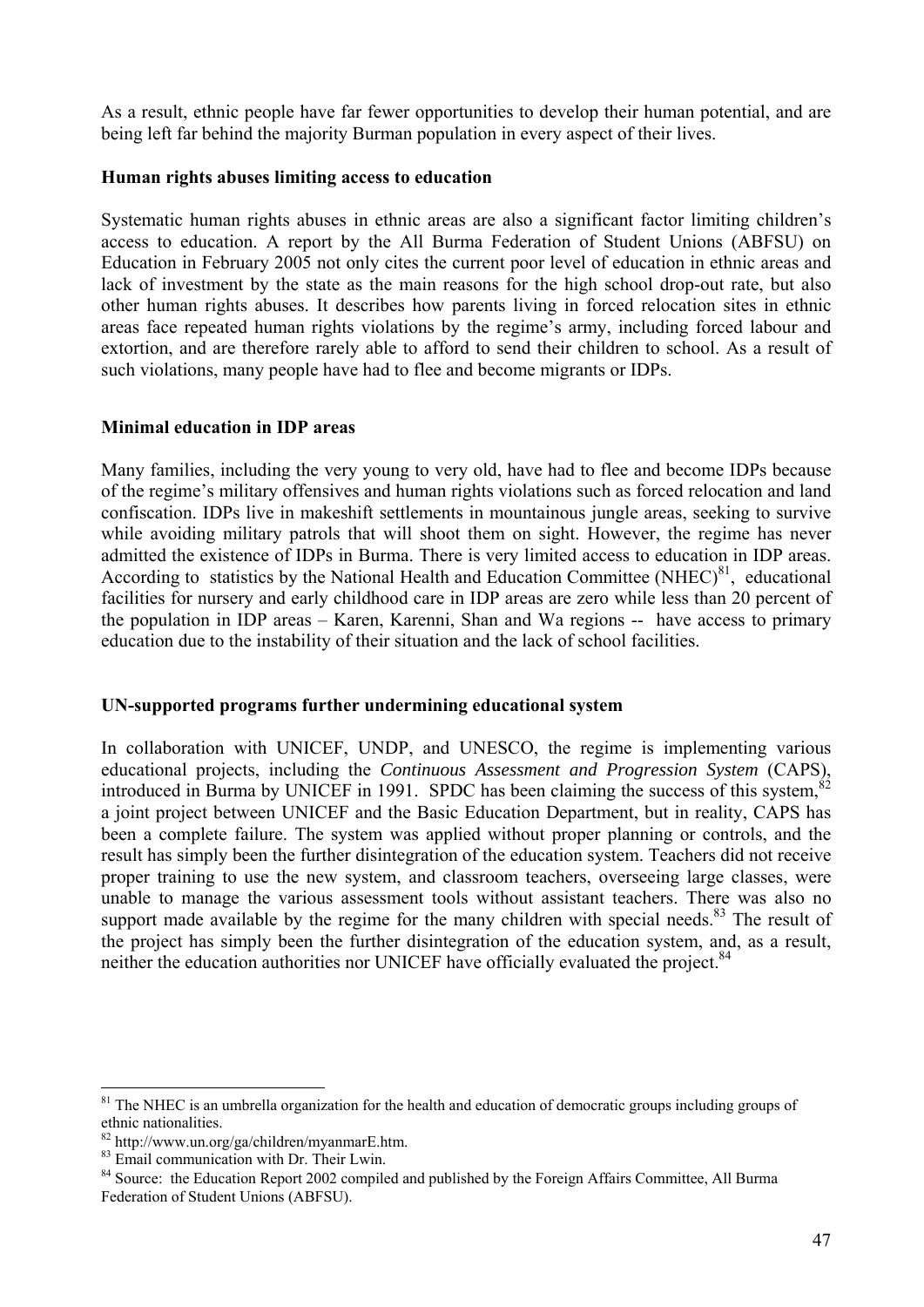## **CAPS – a failure**

### *NHEC Interview with JICA officials, Rangoon 2006*

In Myanmar, the Japanese International Cooperation Agency (JICA) has been supporting the Basic Education Department, Ministry of Education to promote a child-centered approach (CCA) since early 2000. But we are UNABLE to progress due to limitations, non-cooperation and unwillingness for change mainly by authorities. We are disappointed and worried for the future of Burma as educationally it is not leading anywhere yet. 85

## **Impact on women and girls**

## **Gender inequality hindering girls' education**

Owing to deep-rooted cultural and social norms, upheld by all ethnic groups including Burmans, society remains male-dominated. $86$  This gender inequality hinders girls from accessing education, as most families prefer to pay for their sons rather than daughters to attend school. Particularly when households are facing economic hardship, girls are expected to sacrifice their education and earn money to support their family. This inevitably leads to girls being less educated than boys.

With 90% of people in Burma now suffering economic hardship<sup>87</sup>, an increasing number of girls are leaving school to earn money for their families or never attending school at all. Recent UNICEF statistics state that 55% of children enrolled actually complete the primary level, and less than half of all girls in Burma currently complete primary school*.* 88 With limited educational qualifications, girls end up doing unvalued odd jobs for survival.

# *Interview with a 26- year-old woman, garment factory worker on 1st April 2008*

*As far as I can remember, our family has been very poor. When I was only little, I had to pick water-greens and sell them to earn money. When I was older, I worked as a construction worker carrying rocks and bricks. I also did other odd jobs. I worked as a mason and a street hawker. I worked at a store before moving to Rangoon and worked as a tailor for 7 years. It was not enough, so I changed my job and worked at a potato chip production shop because the daily wage was good: 600 Kyat per day (60 US cents). In fact, it was really a heavy job. I had to get through 20 viss of potato a day by myself. I had to do the whole process: peeling, frying and delivering to the shops. I was only 19 years old then. I worked there only one year and quit around 2003 to 2004. Then I came to Thailand and worked."* 

<sup>85</sup> Source: National Health and Education Committee (NHEC).

<sup>86</sup> A traditional Burmese saying states: "Respect son as Master, and husband as God."

<sup>87</sup> Country-wide UN surveys in recent years (Source: http://www.burmanet.org/news/2007/08/20/bangkok-post-

soaring-petrol-costs-deepen-woes-larry-jagan/).<br><sup>88</sup> http://www.unicef.org/infobycountry/myanmar.html.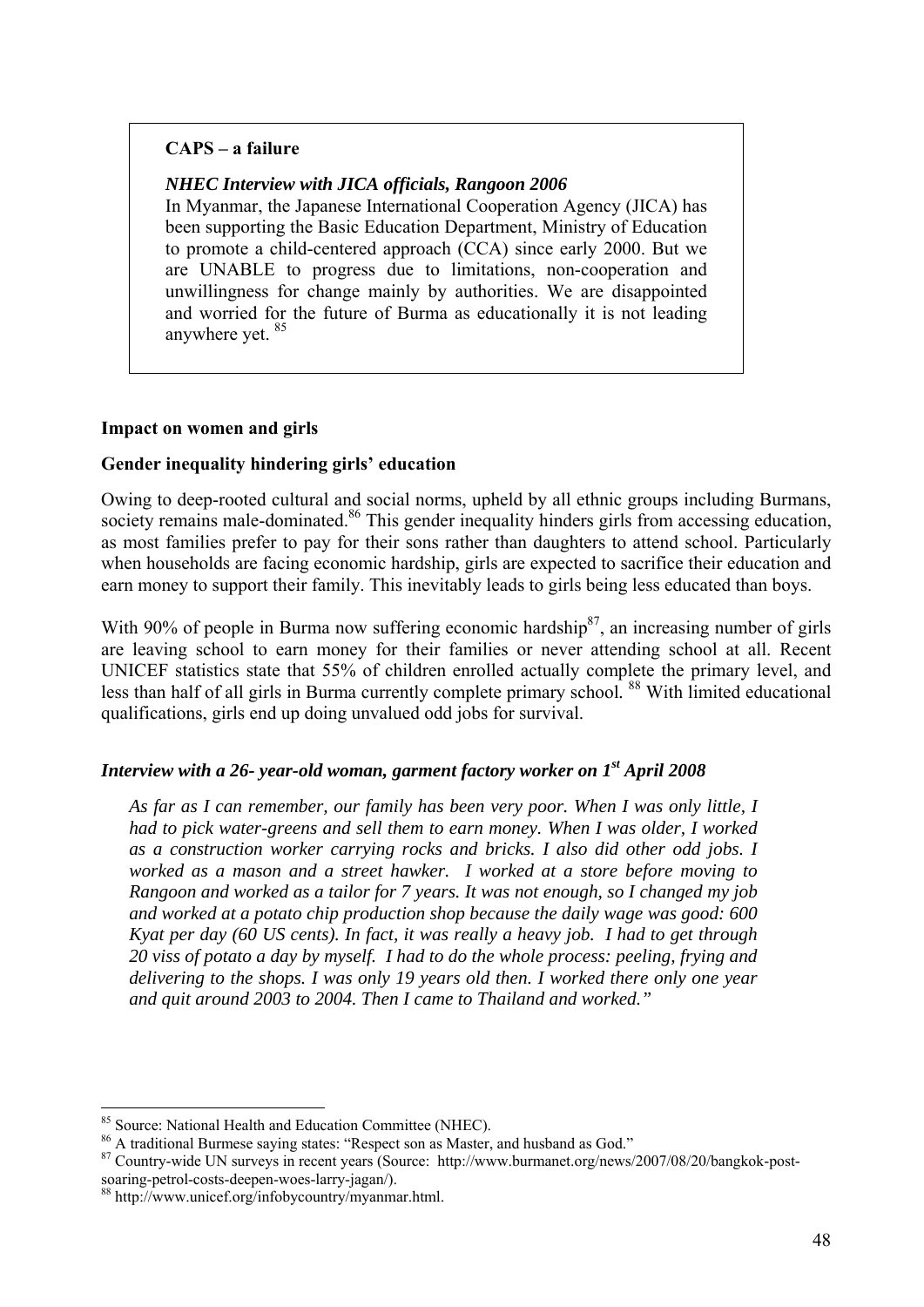# *Interview with a 23-year-old woman on 29 April 2008*

*My mother runs a stall selling Mohinga (Burmese rice noodles), and I had to help my mom. My mom and my elder brother worked to support the family. The thing is that we just lived hand to mouth even though we worked very hard. The "tax" collected by the authorities was also a lot. I have several younger siblings, so I had to quit school and work at a garment factory to help support them.* 

### **Girls attending school obliged to work part-time to support costs**

Even when girls are able to attend school, many need to work after school and at weekends to earn money for their families. Most women and girls interviewed said that they had to do any job available to contribute to school expenses and stay in school. Some girls from very poor families had to go and stay with slightly better-off relatives, and help them with housework such as cooking and baby-sitting in exchange for payment of school fees.

## **Examples of jobs girls are doing to pay for their school fees**

- **Looking after cattle**
- Finding firewood to sell
- **Carrying firewood**
- Fetching water
- Babysitting
- Packing snacks
- Working as sellers, as street hawkers
- Tea-plucking

1

- Working at tea factories
- Helping parents' home business (e.g. tea plantation, charcoal production etc.)
- Helping selling at family's or relatives' shops/food stalls
- **Working on the family farm or somebody else's farm**
- Teaching younger children, including neighbours' children

### **Girls and female teachers migrating abroad**

Many girls are being forced to migrate to neighbouring countries to find jobs. With lack of information about the laws, customs or working conditions in other countries, they are vulnerable to trafficking and exploitation when leaving home.<sup>89</sup>

It is not only girls who are leaving school. Teachers are also leaving their jobs to find work in neighbouring countries because they cannot earn enough to support themselves. Women teachers in particular, who are still expected to support their parents and siblings, have been forced to find menial jobs abroad, which pay better than teaching in Burma.

### *Interview with a 22 year-old former teacher, now a garment factory worker, in May 2008*

*I was a teacher before coming to Thailand. I also gave private tuition classes to children, in Rangoon, and also in Myawaddy. I started working as a primary teacher and then got promoted as a middle school teacher after a training. We had to attend several trainings at our own expense. My salary was from 3000–4000* 

<sup>89</sup> Details are in Driven *Away*, a report by Kachin Women's Association Thailand (KWAT), and Caught *Between Two Hells*, a report by the Burmese Women's Union (BWU).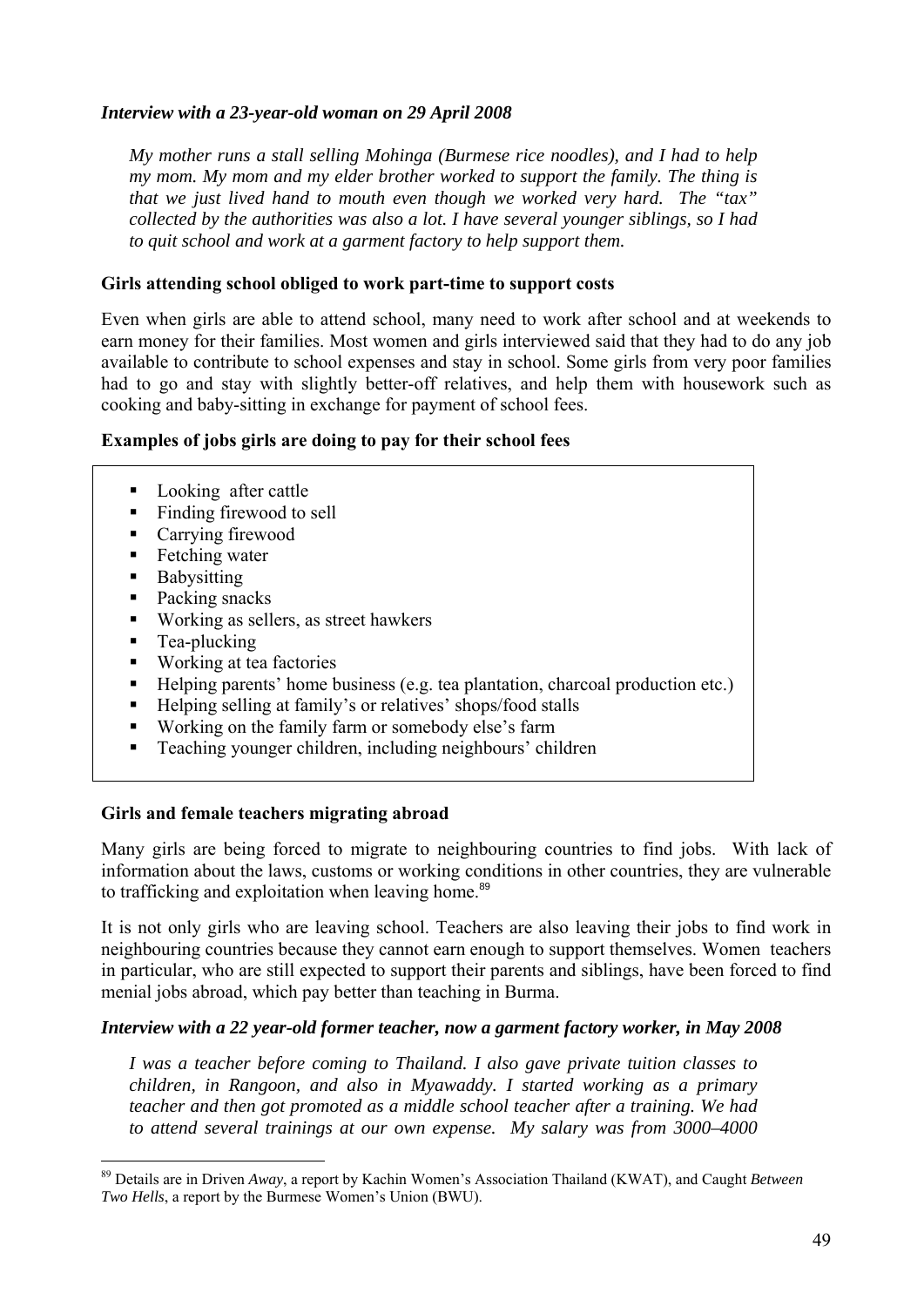*Kyat (est. US\$ 3–4 per month) with some extra provisions: some soap, cooking oil and rice. It was not enough to live on myself, let alone support my family. So I quit the job and am now working at a garment factory in Mae Sod, Thailand.* 

## **Schoolgirls vulnerable to state-sponsored sexual violence by regime's troops:**

As well as having to face other human rights violations in the armed conflict areas, schoolgirls also face the personal risk of sexual and gender based violence committed by the regime's troops stationed in the area. As mentioned earlier, there is on average only one school for every 25 villages in ethnic areas, so the nearest school may be at least half an hour's walk from one's village. Therefore, girls are very vulnerable to rape on their way to and from school.<sup>90</sup> (Details can be seen in the Section "Violence Against Women.") Families commonly take their daughters out of school for fear of this danger.

## **Recommendations:**

- Military spending must be drastically reduced, so that at least 10% of the national budget can be spent on education; budget figures must be made publicly available.
- There must not be disproportionate allocation of state funds to military education institutions, which is creating an educational system that privileges military personnel.
- Schools throughout the country, particularly in rural areas, must provide free and compulsory quality basic education.
- **Teachers and educational professionals must be pprovided with decent salaries and social** security benefits in order to end the widespread corruption in the education system; and to prevent teachers, most of whom are women, from being forced to engage in other activities for survival such as private tuition which affects their work and the school system.
- The education system must not be misused to promote military propaganda and maintain the current authoritarian system.
- There must be an independent monitoring mechanism to ensure that the Education For All goals are being reached
- There must be transparency and accountability of education program activities, including those conducted in partnership with NGOs, the private sector and international agencies
- There must be special programs, such as scholarships (or subsidized facilities), to prevent the high drop-out rate among girls and women throughout the country; and to encourage girls and women receive proper/ adequate training/ education
- Measures must be taken to eliminate stereotypes of women and girls based on cultural and traditional norms, which are hindering their access to education;
- To address the issue of poor teaching and assessment methods, teacher-training colleges should be adequately funded and upgraded; this will also promote women's advancement, as the majority of teachers are women.
- School curricula must be revised, including to eliminate gender stereotyping, and to incorporate ethnic languages.
- Teachers should be recruited and trained from local ethnic communities, and initial learning should be in ethnic languages. ■

<sup>&</sup>lt;sup>90</sup> Women's groups have released several reports giving evidence of military rape in Burma.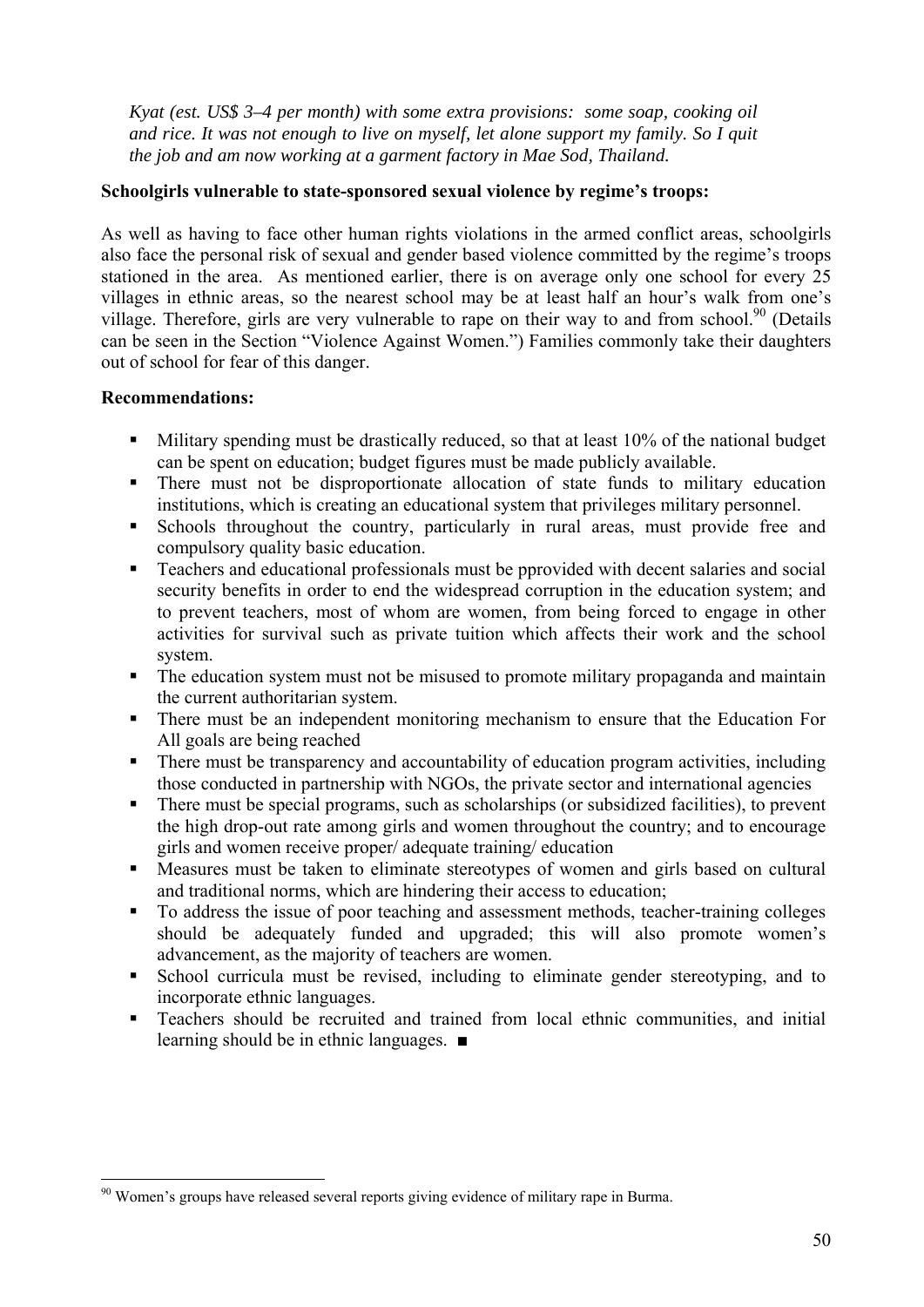# **Article 12: Health**

*1. States Parties shall take all appropriate measures to eliminate discrimination against women in the field of health care in order to ensure, on a basis of equality of men and women, access to health care services, including those related to family planning.* 

*2. Notwithstanding the provisions of paragraph I of this article, States Parties shall ensure to women appropriate services in connection with pregnancy, confinement and the post-natal period, granting free services where necessary, as well as adequate nutrition during pregnancy and lactation.* 

# **Overall analysis:**

The SPDC claims that it is providing comprehensive health services all over Burma through its national health infrastructure with the aim of reaching the "Health for All" goals. Demonstrating progress towards reaching the goal of "uplift of health," Burma's military regime frequently cites increases in numbers of health facilities constructed or upgraded, and increasing numbers of health personnel trained under military rule.<sup>91</sup> Yet more objective statistics belie the figures published by the regime. The regime officially spends about 40 cents per capita per year on health, amongst the lowest in the world, amounting to under 3% of the national budget, despite record foreign exchange earnings for the 2007-2008 fiscal year.<sup>92</sup> Today, deaths from infectious diseases, malnutrition, and maternal causes continue to prematurely claim the lives of many Burmese, deaths that are largely preventable. In recognition of these failures, in 2000, the WHO ranked Burma's healthcare system  $190<sup>th</sup>$  out of 191 member states, only slightly outperforming Sierra Leone.<sup>93</sup>

Although health facilities can be seen in most towns and cities in Burma, the state healthcare system in Burma is almost non-existent, and under-budgeting has rendered these structures mostly empty shells. There is an acute shortage of medicine, medical facilities and supplies, and very few trained health staff or sometimes no staff at all, as almost none are able to survive on a state salary alone. Many have left to join the private sector or work abroad. With such scant public support for public health, today, almost 90% of Burma's healthcare expenditure is paid for out-of-pocket. Given that the majority of Burma's population lives on under one USD per day, and over 70% of the average Burmese household income is spent on food alone (a figure prior to the price hikes precipitating the Saffron Revolution), access to professional healthcare services remains an unaffordable luxury for most Burmese. The problem is far more acute in rural areas of the country, overwhelmingly populated by non-Burman ethnic groups, where investment in social services is far less, poverty more pronounced, and many other barriers exist that preclude many individuals from accessing healthcare services in a timely fashion.

# *A 33-year-old Shan woman from Central Shan State talked about her mother who had been suffering from uterine cancer.*

*In 2001, my mother who is in her late 60s, began suffering from a pain in her stomach. When she went to the village heath center, she was given an injection and some medicine. The pain didn't go, and got worse whenever she did any heavy job or lifted* 

<sup>&</sup>lt;sup>91</sup> Source: "Progress of Health Sector in Time of Tatmadaw Government: Hailing 63<sup>rd</sup> Anniversary Armed Forces Day." *The New Light of Myanmar*, March 25, 2008, p. 7.<br><sup>92</sup> WHO, http://www.who.int/nha/country/en/.

<sup>&</sup>lt;sup>93</sup> Reference: World Health Report 2000.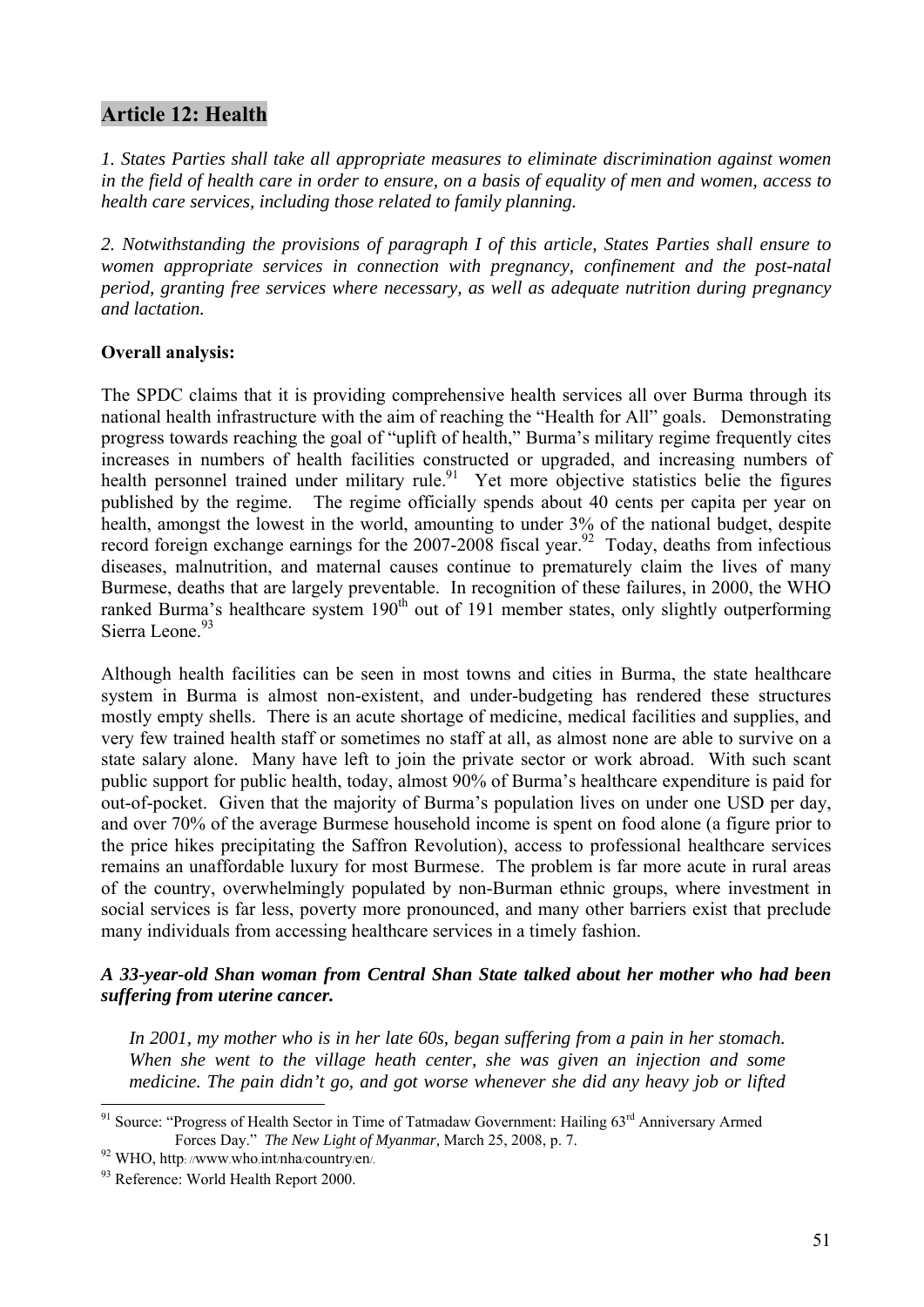*things. She also noticed a small lump in her stomach and felt pain whenever she urinated. She also felt the lump getting bigger. Therefore she went to the hospital in town. With the language barrier and lack of information, someone had to accompany her to speak with health workers. She had been going back and forth to clinics and hospital for the past 6 years, but the pain stayed and the doctor just said it was some stomach disease. Then, last month, I took her to a private clinic opened by a gynecologist in town, and she had a thorough check-up three times costing 10,000 K each time. We were told that she was diagnosed with uterine cancer and needed a hysterectomy. Then the gynecologist asked her to go a bigger clinic where she could have a hysterectomy by a senior gynecologist.* 

*My mother was at the big private clinic for about 10 days - 3 days before and one week after the operation. She came home with a wrap on her stomach and a big plaster. After two or three days, she felt pain because of the big plaster. She had to go back to the clinic to check three times. It cost nearly 500,000 Kyats for clinic fees including surgery, and the transportation from the village to town and other direct expenses cost about 100,000 Kyat.*

In many ethnic areas, the situation is exacerbated by the high prevalence of infectious diseases, such as malaria, the leading cause of morbidity and mortality in the country. In 2003, Burma's reported deaths from malaria accounted for over 50% of the region's total and was the highest for any country in WHO's Southeast Asia region, including India and Indonesia, which have far larger populations.<sup>94</sup> The true figure is likely to be even higher, as most people with malaria do not present for care at public health facilities.<sup>95</sup> Noted physician Dr. Frank Smithius of MSF – Holland, a medical INGO with decades of experience fighting malaria in Burma, has said, "The WHO says that there are 500,000 malaria patients in Myanmar [Burma], but I know for a fact that's not true. I estimate it to be closer to ten million."<sup>96</sup>

### *Interview with a 38-year-old Karenni woman*

*There is no permanent clinic in our village, but there are two nurses who sometimes come and open a clinic where they charge for treatment. Since there is no regular clinic, we often have to go to Loi Kaw (capital city of Karenni State). One day, a woman accompanied her friend to Loi Kaw to go to hospital and she left her daughter at home. The house was set on fire and the child was killed.* 

### **Lack of state-supported health services:**

### *Interview with a 26-year-old health worker in Palaung area of Northern Shan State*

*I am a nurse working at the village's "self–help" health centre in Man Tone.* 

*The health situation is really bad in our area. There are around 20 villages close to our centre. The situation of mothers and children is getting worse and worse. Women get married by the age of 14 or 15 years old. There is no healthcare for them. There are about 10 pregnant women who come to our clinic each day and on some days there are more than 10. Both mothers and children are suffering from malnutrition. They also have no knowledge or information about family planning or* 

<sup>&</sup>lt;sup>94</sup> WHO, Regional office for Southeast Asia, 2003

<sup>&</sup>lt;sup>95</sup> Source: The Gathering Storm : http://www.hrcberkeley.org/pdfs/BurmaReport2007.pdf p. 64<br><sup>96</sup> Source: Radio Netherlands, June 25, 2008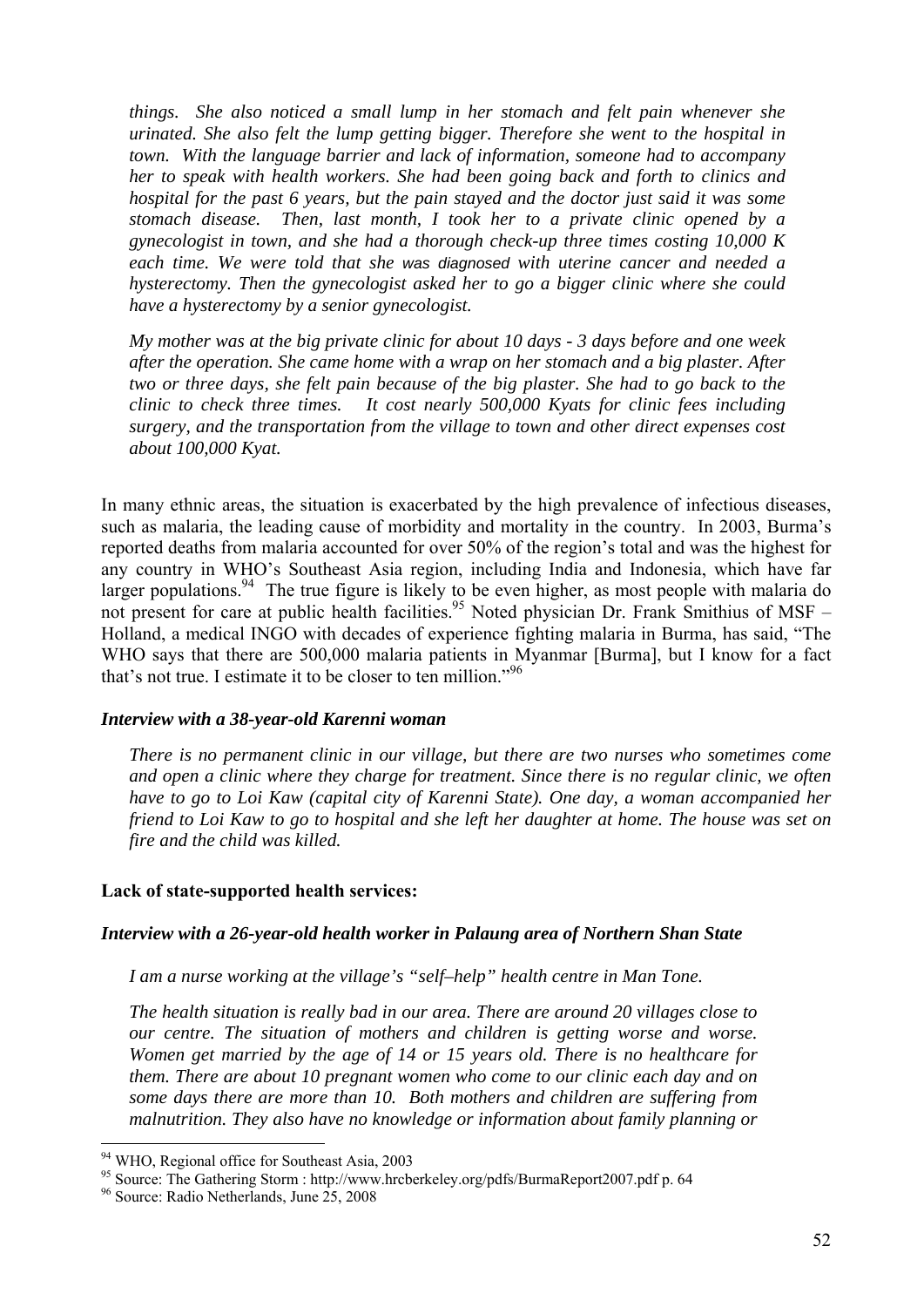*vaccinations. They still get pregnant even when they are about 45 years old. In this area, most people get sick from malaria.* 

*There are no state services in our area. There is no clinic, and only one hospital in the nearest town. Most people don't go to hospital because transportation is so difficult. The main thing is there are not enough doctors or nurses, and it is very expensive. There is no health education except when "Save the Children" comes to the area sometimes and gives vaccinations and some preventive medicine. Sometimes WFP also comes and distributes rice, fish paste and chilies. I have never seen the Myanmar Women's Affairs Federation come and do anything good.* 

## **HIV Situation**

According to the latest figures from the Burmese Ministry of Health, an estimated 230,000 adults, aged 15-49, in Burma are HIV positive, corresponding to a national adult prevalence of 0.67%, a significant decrease from the earlier official figure of 1.3% in 2005, itself a significant departure of the 3.4% estimated in one analysis in  $2000^{97}$ . The variation in these estimates underscores the dearth of reliable health information in Burma, a situation that continues to worsen as the regime increasingly restricts the independent collection, analysis, and dissemination of information, including about health. In the case of HIV, some private analyses place the true numbers of those infected to be four or five times higher than Burma's official figures. 98

Yet despite the lack of certainty about true HIV prevalence figures, what is known is that in the face of what UNAIDS calls "one of the most serious epidemics in Southeast Asia," an epidemic which the Burmese regime acknowledges as "a disease of national concern and one of the priority diseases," official Ministry of Health expenditure on controlling this entity was only about \$137,000 in 2005, less than half of \$0.01 per person.<sup>99</sup> Neighboring Thailand's equivalent figure is \$1.43.100 The result, as is the case with other health crises in Burma, is that people continue to die. According to official figures, likely underestimates, 13,000 new HIV infections occur every year in Burma; 73,000 living with HIV are in need of antiretroviral therapy, of whom far fewer than 10% are receiving it; and 20,000 individuals die of HIV-related causes every vear.<sup>101</sup> Similarly, despite the regime's claims of increasing numbers of condoms distributed and numbers of educative talks given to bolster claims of progress in fighting this epidemic, HIV/AIDS education initiatives continue to be woefully inadequate: in an official country report submitted to the UN in 2006, less than a quarter of young adults demonstrated sufficient knowledge of HIV transmission.<sup>102</sup>

There are now several international agencies running HIV/AIDS programmes inside Burma, attempting to fill this void; the largest of these is MSF-Holland, which is providing over 6,000 people with anti-retroviral therapy. However, this is still insufficient, and there remains a great need for national level commitment and support, in addition to more transparency and fewer bureaucratic obstacles for such groups operating officially inside Burma.<sup>103</sup> These official

<u>.</u>

<sup>97</sup> Beyrer, Labrique, Brookmeyer, assessing the magnitude of the HIV/AIDS epidemic in Burma. *J AIDS* 2003; 311- 317.

<sup>98</sup> Reference: US GAO report, April 2007.

 $^{99}$  UNAIDS 2007 country report.<br> $^{100}$  UNAIDS 2007 country report

<sup>&</sup>lt;sup>101</sup> ICAAP 2007, Colombo. 102 Source: http://www.unaids.org/unaids\_resources/UNGASS/2005-Country-Progress-

Reports/2006\_country\_progress\_report\_myanmar\_en.pdf.

<sup>&</sup>lt;sup>103</sup> Source: Prevention and Treatment of HIV in Myanmar. Talk given by Dr. Frank Smithuis, MSF- Holland, ICAAP in Colombo, 2007.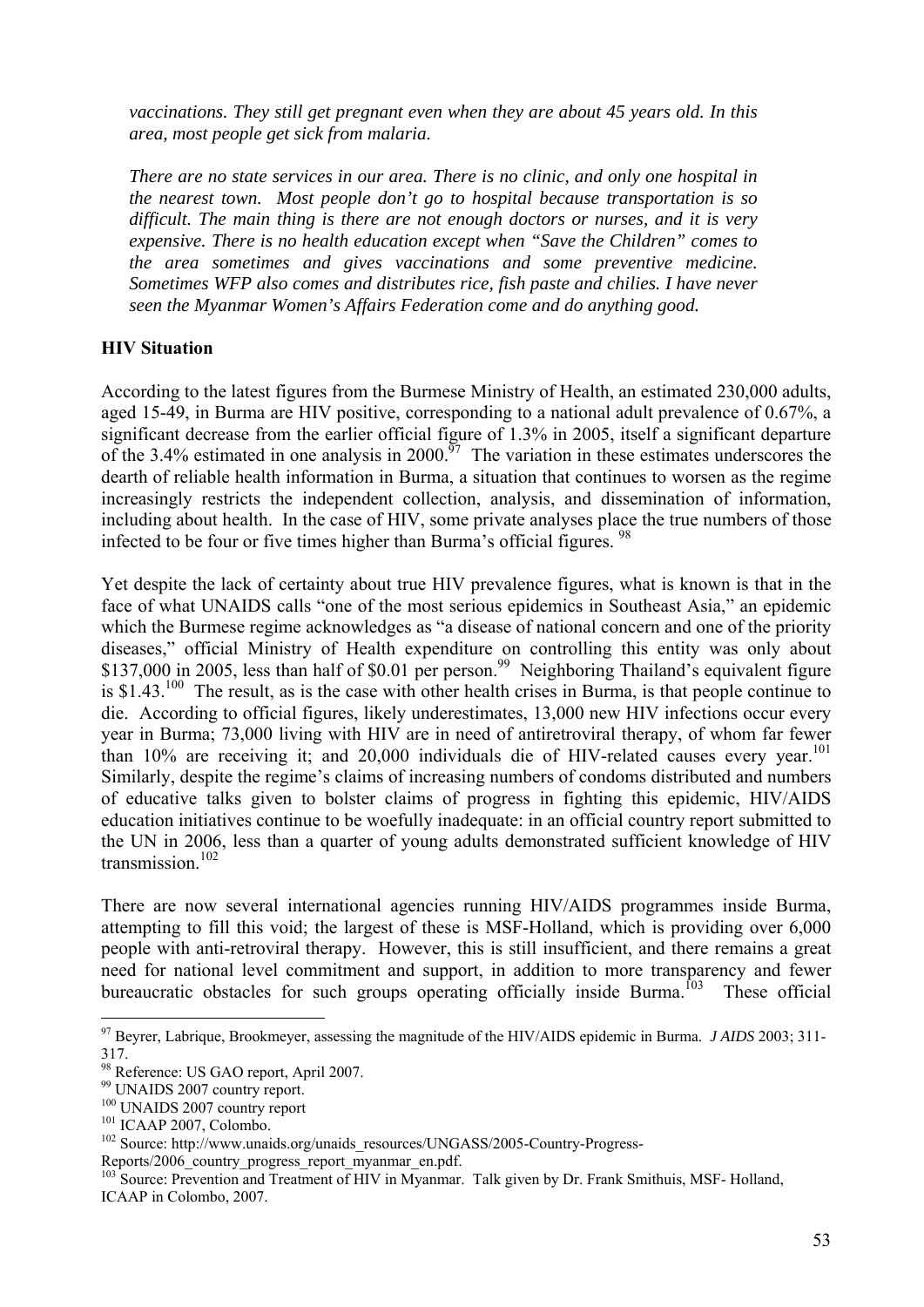barriers exacerbate ongoing problems, such as society's extremely conservative attitude toward sexual relations, and the persistence of stigma and discrimination which surrounds HIV, all of which complicate outreach and prevention efforts and facilitate the ongoing spread of the virus. 104

These official failures continue. Most glaring is Burma's failure to submit a country progress report to the High-Level Meeting of the UN General Assembly Special Session on HIV/AIDS, held on 10-11 June 2008. This raises concern as to the regime's commitment to transparency and accountability to HIV control, and its commitment in such endeavors with the international community, all issues that have been raised in light of the regime's response to the disaster of Cyclone Nargis in May 2008.

# **IDP and Armed Conflict Areas**

Although public health in Burma is in crisis, IDP communities face far worse conditions. On top of disinvestment in social services, widespread systematic human rights abuses by the Burmese military regime against non-Burman civilians have produced a health catastrophe. In surveys by the Backpack Health Worker Team (BPHWT), a mobile medical team serving IDP communities in eastern Burma, almost 10% of children do not survive to their first birthday and almost a quarter do not see their fifth birthday. These figures are far higher than Burma's official figures, already amongst the worst in ASEAN,<sup>105</sup> and place the conflict zones of eastern Burma on par with better-known disasters such as Angola and the Democratic Republic of the Congo. These deaths are almost entirely preventable; malaria was responsible for almost half the deaths of children under 5.<sup>106</sup> Other causes are diarrhea and respiratory infections, likely exacerbated by the high levels of malnutrition in IDP children. Similarly, these causes of illness and death are preventable.

These poor health outcomes are exacerbated by the junta's policies in these areas. As part of the junta's counter-insurgency policy, the Four Cuts Policy, destruction of food supplies is widespread, experienced by over a quarter of IDP households.<sup>107</sup> This almost doubles the risk of malaria, as families are forced to forage in the jungles for food; it also quadruples the risk of landmine injury or death.<sup>108</sup> And, despite the magnitude of the health crisis in IDP communities of eastern Burma, the SPDC forbids access by international humanitarian organizations to these populations, and they are forced to rely on local, community-based organizations to provide basic health care, organizations such as the BPHWT. Yet this work is not without risk: since the inception of BPHWT in 1998, at least 8 healthcare staff have been killed by SPDC troops or landmines.<sup>109</sup> Other CBO health workers have also been harassed, intimidated, or killed for their work, and clinics razed by SPDC troops, all in direct contravention of the *Geneva Conventions*. 110

Even in areas that the Burmese military regime claims no longer face active conflict, in areas where groups have "exchanged arms for peace," mortality from preventable causes remains

<sup>104</sup> http://www.gng.org/currents/myanmar/mya\_hiv.html<br>
<sup>105</sup> BPHWT, *Chronic Emergency*, 2006.<br>
<sup>106</sup> Ibid.<br>
<sup>107</sup> Ibid. <sup>108</sup> Ibid.<br>
<sup>109</sup> Ibid. <sup>110</sup> The Gathering Storm: http://www.hrcberkeley.org/pdfs/BurmaReport2007.pd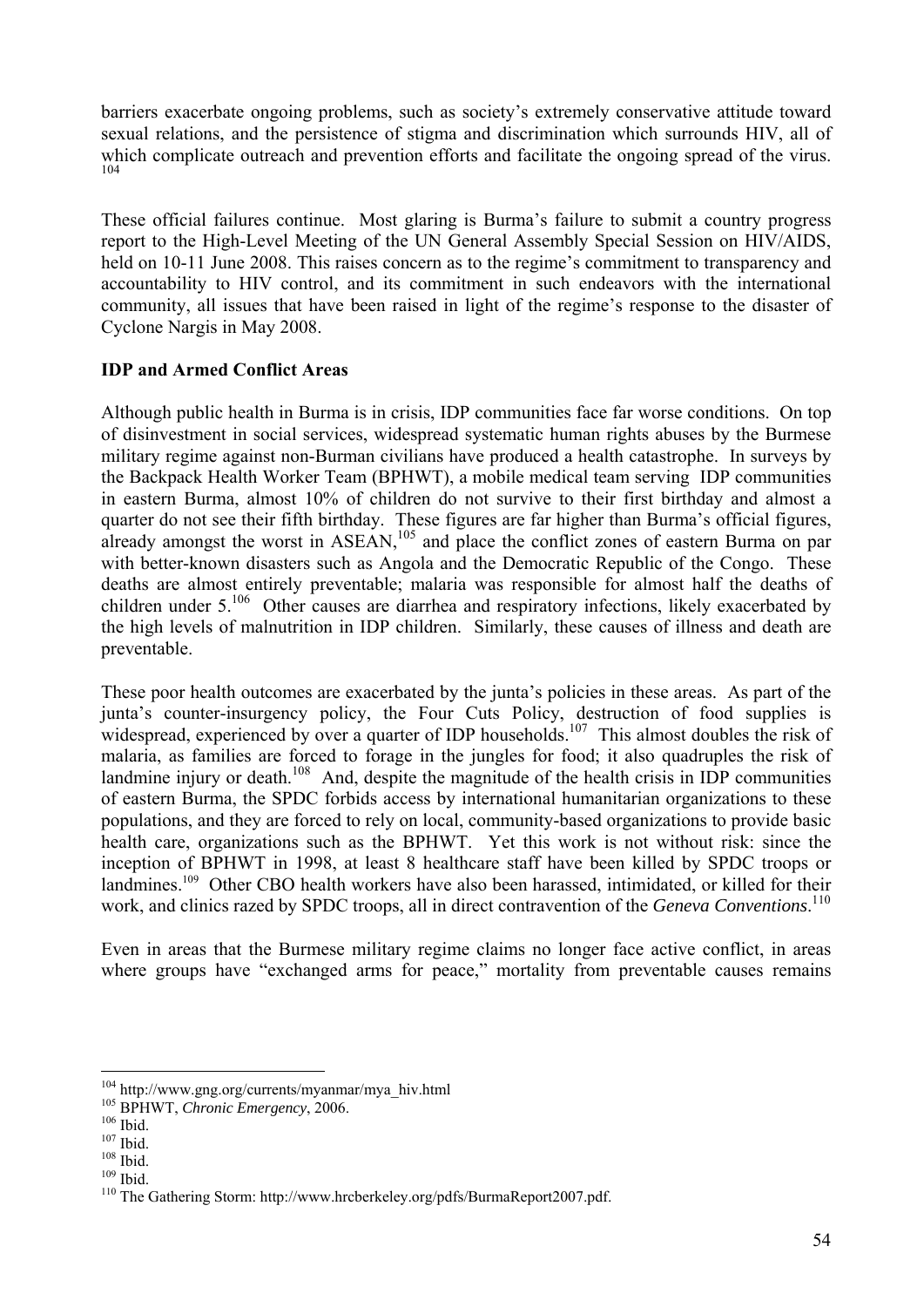unacceptably high. For example, in Kachin State, mortality rates for malaria may be four times to five times higher than the national rates. $111$ 

## **Regime's use of GONGOs as tools of repression**

The Burmese military regime continues to use social services and development projects as tools to further entrench their control. Not only has it imposed multiple restrictions on the work of UN agencies and INGOs, local groups have also come under the regime's pressure to cease or severely curtail their work because they are "perceived as being too political, too independent, or because they do a better job than the state at providing social services." $\frac{112}{10}$  In their place, the regime has mobilized GONGOs to provide social services, largely for publicity purposes. These organizations include groups such as the Myanmar Women's Affairs Federation (MWAF), the Myanmar Maternal and Child Welfare Association (MMCWA), and the Union Solidarity and Development Association (USDA).

Similarly, purportedly with the aim of promoting the health of mothers and children, the MMCWA was established in April 1991. It has since been promoted as a non-government organization (NGO), working for the benefit of society. However, its aim also overtly political, as evidenced by its leaders' speeches criticizing "internal destructionists." Further, its leadership is primarily composed of wives of the top generals and ministers of Burma, making its classification as an independent NGO highly problematic.

| <b>MMCWA President</b> |                                                                                                                                                 |  |  |  |  |  |
|------------------------|-------------------------------------------------------------------------------------------------------------------------------------------------|--|--|--|--|--|
|                        | Current (Aug 2008): Daw Khin Saw Hnin, Wife of Secretary - I of the State Peace and<br>Development Council Lt-Gen Thiha Thura Tin Aung Myint Oo |  |  |  |  |  |
| <b>Till Oct 2007:</b>  | Daw Khin Khin Win, Wife of then Secretary I of the State Peace and<br>Development Council Lt-Gen Thein Sein                                     |  |  |  |  |  |
| <b>Till Oct 2005</b> : | Dr Daw Khin Win Shwe, Wife of then Secretary I of the State Peace<br>and Development Council General Khin Nyunt                                 |  |  |  |  |  |

### **Regime's restrictions on UN agencies and INGOs**

UN agencies and international NGOs have been allowed to work inside Burma from 1990. Although future prospects for increasing the scope of humanitarian assistance in Burma appeared promising in the late 1990s, there has been a noticeably restrictive environment, which has worsened since the ousting of former Prime Minister, General Khin Nyunt, in 2004. There has been increasing distrust of international relief agencies, which was finally codified in the *Guidelines for UN Agencies, International Organizations and NGOs/INGOs on Cooperation Programme in Myanmar*, published by the Ministry of National Planniing and Economic Development in February 2006.The document formally laid out steps required for foreign aid organizations to develop MoUs with the Burmese regime, manage purchases of equipment, hire

<sup>1</sup> <sup>111</sup> C.Wongsrichanalai, K. Lin, L.W. Pang, M. a. Faiz, H. Noedl, T. Wimonwattrawatee et al., "In vitro

Susceptibility of Plasmodium falciparum Isolates from Myanmar to Antimalarial Drugs," Am J Trop Med Hyg 65:5, November 2001, 450-55.

<sup>&</sup>lt;sup>112</sup> Source: International Herald Tribune, Myanmar Cracks Down on Business Groups. At

http://www.iht.com/articles/ap/2007/05/16/asia/AS-GEN-Myanmar-Government-Crackdown.php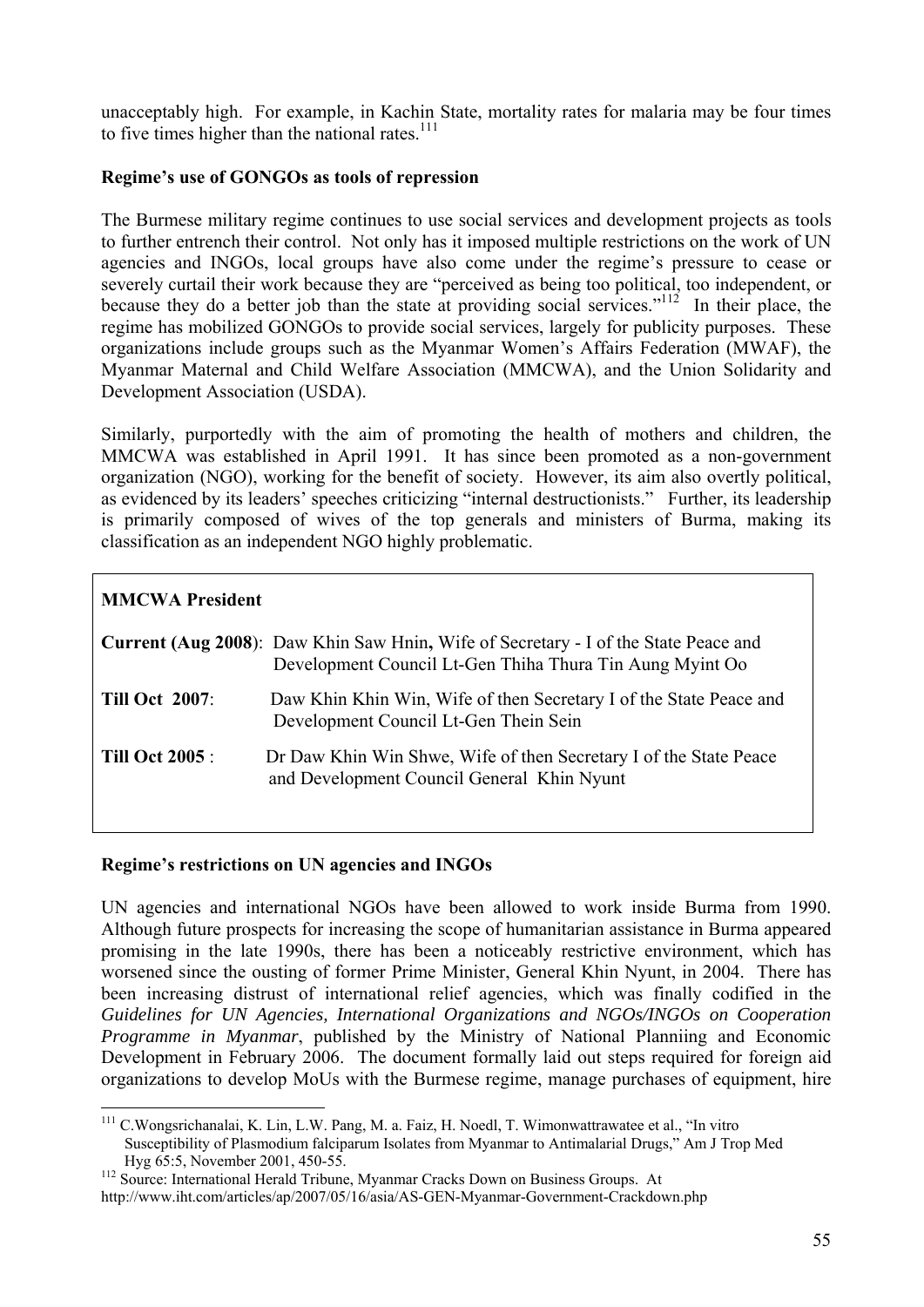staff members, and travel within the country. In particular, all domestic travel must be accompanied by junta liaison officers, and international aid groups have to work with township officials, and members of groups such as MMCWA and the USDA. A Burmese language version of the *Guidelines* contains even more restrictions, and in January 2008, members of INGOs working in health were summoned to Naypyidaw, where further bureaucratic obstacles were imposed, including warnings about enforcement of existing restrictions. In particular, the independent gathering of data, essential for public health programming, is to be curtailed.

As a result of these restrictive policies, several organizations have curtailed or ceased programs. The UN Global Fund for AIDS, Malaria and Tuberculosis pulled out of Burma in 2005, and Medecins Sans Frontieres – France pulled out in March 2006.

## **Impact on women and girls**

While the health of the whole population is adversely affected by the regime's policies, women and children bear the brunt of the collapse of the health system.

The policies of the military junta, ranging from widespread impoverishment of the population, migration, and lack of access to healthcare, have and continue to lead to preventable deaths of women and children. According to the *UNIFEM* Publication *Gender Profile in the Conflict in Myanmar,* poor nutrition and health care facilities have caused women in Myanmar to suffer from a high rate of maternal mortality, approximately 517 per 100,000 live births, and their children suffer from an extremely high rate of moderate malnutrition and preventable diseases.<sup>113</sup> Official figures, reported by the SPDC to UNICEF, cite 76 infant deaths per 1,000 live births in Burma in 2004, amongst the worst of the region. A UNICEF study also reveals that out of the 1.3 million children born every year in Burma, more than 92,500 will die before they reach their first birthday and another 138,000 children will die before the age of  $5^{114}$ . As noted earlier, the situation is even more dire in conflict zones of eastern Burma, where official investment in health, especially reproductive health, is essentially non-existent and abuses against the predominantly non-Burman population rife, including the systematic rape of women and girls. In eastern Burma, only 4% of births are attended by skilled birth attendants, far lower than the official figure of 57% of the rest of the country.  $^{115}$ 

In the conflict zones, an estimated one in ten children do not survive to their first birthday, and almost a quarter will die before age 5, figures more closely resembling disasters such as Democratic Republic of the Congo and Angola, rather than Burma.<sup>116</sup> Similarly, perhaps 1 in 12 women will, in the course of her lifetime, lose her life as a result of pregnancy-related causes, a figure far worse than Burma's national figure of 1 in 75, already the worst in the region. (For comparison, this figure in neighboring Thailand is 1 in 900). This figure from eastern Burma is more comparable to countries such as Rwanda, Somalia, and Democratic Republic of the Congo.<sup>117</sup> These deaths are mainly preventable, a result of post-partum hemorrhage, unsafe abortion, and obstructed delivery.<sup>118</sup> Further, high fertility rates, reflecting lack of access to

<sup>113</sup> Amnesty International. *Unsung Heroines: The Women of Myanmar*. 24 May 2000.

http://web.amnesty.org/library/Index/engASA160042000?OpenDocument&of=COUNTRIES%5CMYANMAR? OpenDocument&of=COUNTRIES%5CMYANMAR.<br><sup>114</sup> UNICEF. Myanmar, The Country. http://www.unicef.org/myanmar/pages/a4.html.

<sup>&</sup>lt;sup>115</sup> The Gathering Storm: http://www.hrcberkeley.org/pdfs/BurmaReport2007.pdf.<br><sup>116</sup> BPWHT, Chronic Emergency, 2006.<br><sup>117</sup> Ibid.<br><sup>118</sup> UNPFA Population Fund, 2001.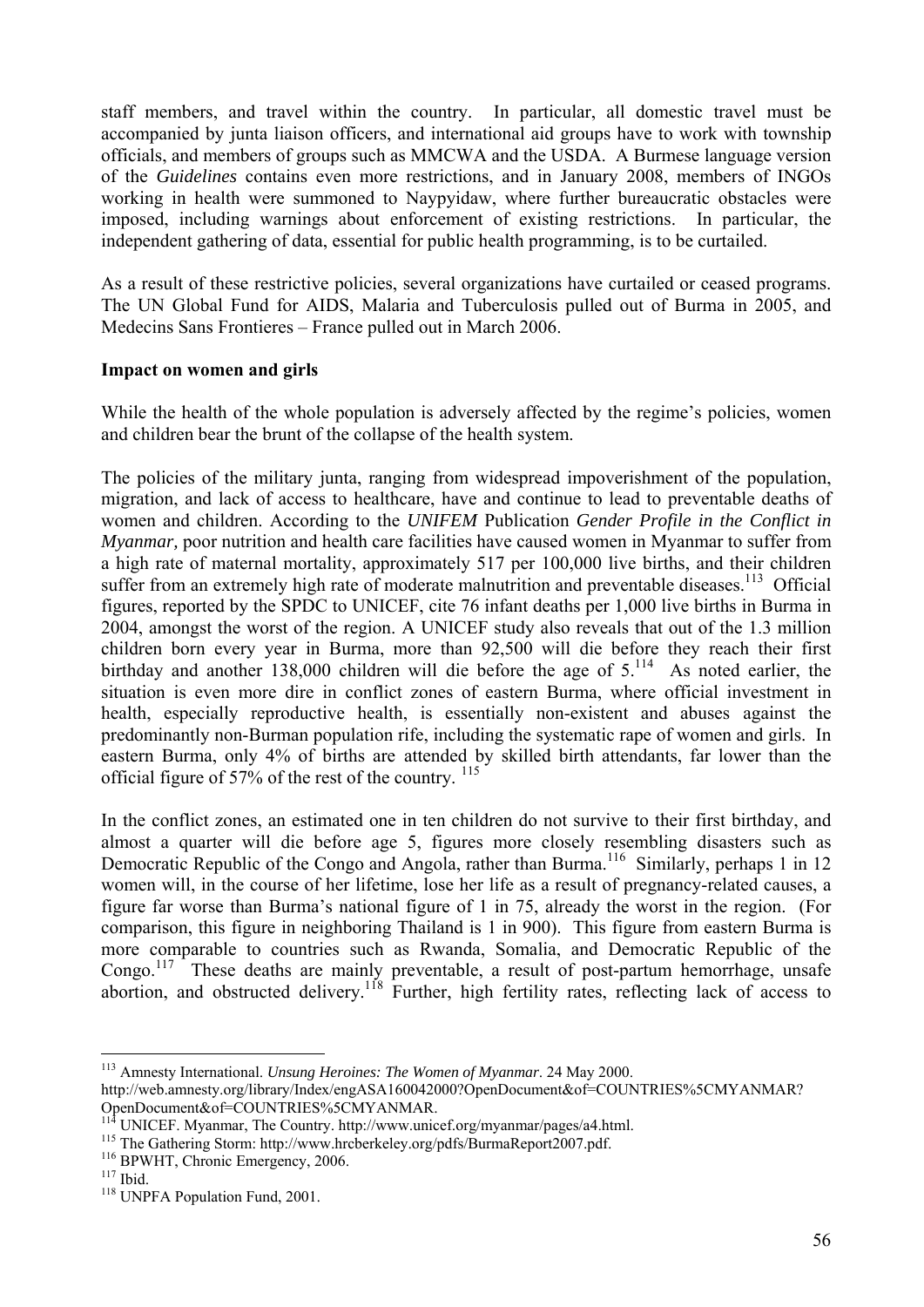reproductive technologies, as well as the high prevalence of conditions such as malnutrition and anemia, increase the risk that women die unnecessarily as a result of their pregnancies.

### *An interview with a 39-year-old Chin woman with 8 children:*

*When I delivered my last baby, it was in the jungle. We don't have a mid-wife, nurse or medic in our village; I had to go to another village. It is all because we are so poor and there is nothing for us. On my way back, my stomach really got painful and the baby started coming out. With God's grace, Mr. Mang Lian Thang was there with me and he helped me to deliver my baby. We didn't have scissors to cut my baby's umbilical code and no clean cloth to wrap him up and make him warm. Till now, my*  baby is suffering from pneumonia. He kept vomiting for a month after he was born. I *believe it is because he got pneumonia. Not only my baby, but my womb was injured and I don't have money to cure it either. We pregnant women suffer a lot. There are many women like me. We need medicines and doctors in our village.* 

A 40-year-old Kachin woman had six children - five daughters and one son. Because she wanted another son, she got pregnant although the doctor told her not to. She did not go to the hospital when it was nearly due because she did not have enough money. The hospital cost would have been 100,000 Kyat for normal delivery, and 300,000 Kyat for caesarian. She decided to give birth with a traditional birth attendant, who told her that she was not yet due, but after the TBA left, she went into labour pains. She suffered from obstructed delivery, and both mother and baby died.

# **Unwanted pregnancy and unsafe abortion**<sup>119</sup>:

As noted earlier, the lack of access to family-planning programs, coupled with the cultural taboos about talking about reproductive health, frequently results in unwanted pregnancies, which heighten the risk of Burmese women dying. Further, with issues such as reproductive health being perceived as internal affairs between a husband and wife, pregnancy (or avoiding it) is often not a conscious choice for Burmese women, who are frequently forced to turn to abortions as a means for fertility control. As abortion is illegal in Burma, women turn to dangerous methods to terminate their pregnancy. The UNFPA estimates that one in three pregnancies in Burma ends in abortion, with approximately 750,000 abortions being carried out each year, or about 2,000 abortions per day. It is estimated that the consequences of unsafe abortion account for around 50 per cent of maternal deaths.<sup>120</sup> This number is likely to be much higher in ethnic and rural areas where women rely solely on traditional medicines and traditional doctors.

International NGOs have published reproductive health education materials in Burmese, but they are usually not provided in ethnic languages and the providers are often unfamiliar with local languages.

# **Women and HIV/ AIDS**

1

The same vulnerabilities that place women of Burma at risk for pregnancy-related morbidity and mortality also increase their risk for HIV infection and its subsequent social and health

<sup>119</sup> Abortion is illegal in Burma, except when pregnancy threatens the life of the mother (according to the *Penal Code* Section 312). Both patients and medical practitioners involved in the abortion are subject to fines or up

to three years imprisonment, ten if the procedure results in death. 120 www.unfpa.org/exbrd/2001/secondsession/dpfpammr\_eng.doc.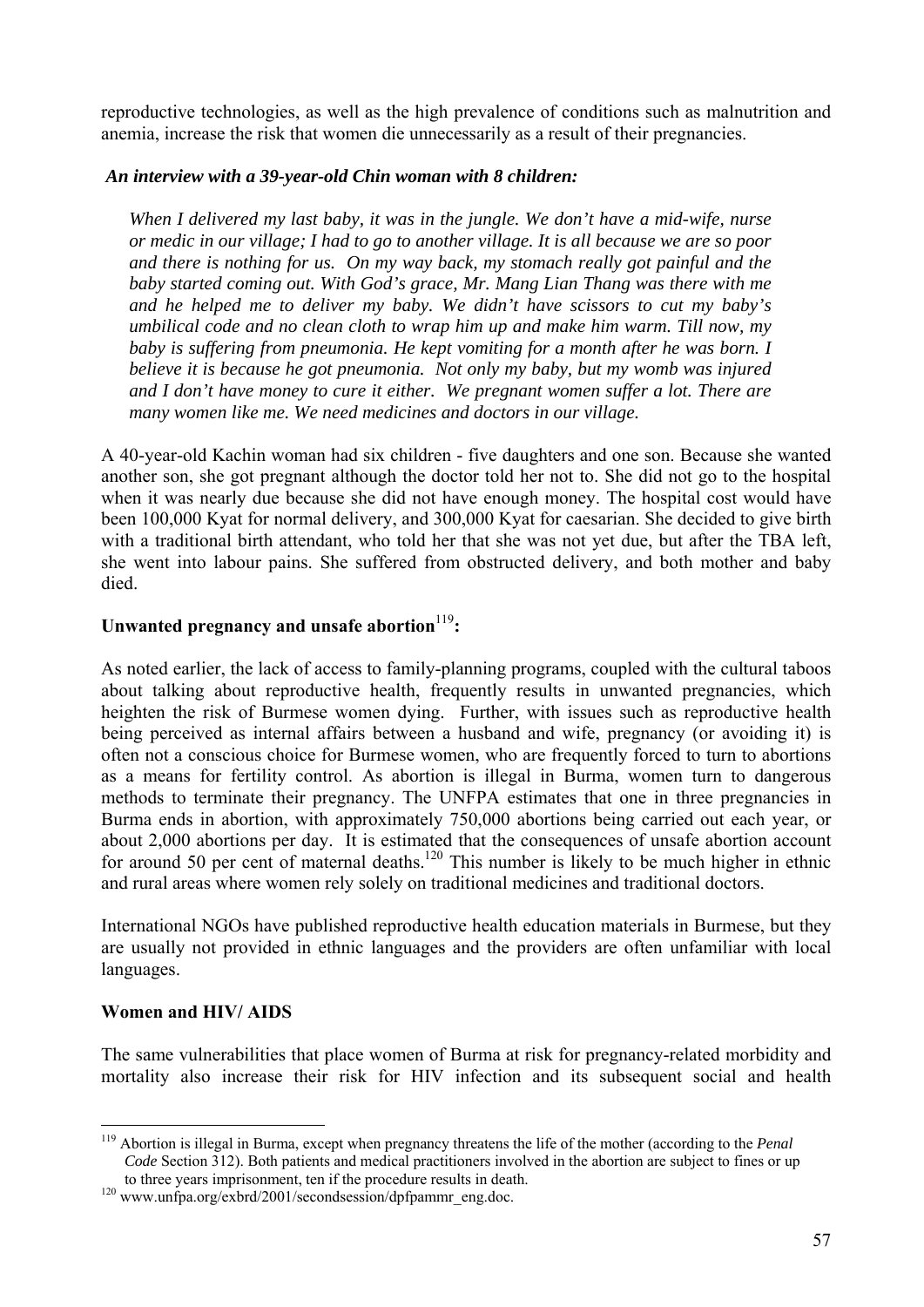impacts.121 In statistics submitted by the Burmese regime to UNAIDS, the HIV prevalence among pregnant women was estimated at 1.8% in 2004. Every year, at least 10,000 HIV-positive women become pregnant, giving birth to at least 3,000 to 4,000 children who are infected with  $HIV<sup>122</sup>$ . This is largely preventable; less than 5% of pregnant women with HIV are receiving  $ARVs^{123}$  to prevent transmission of the virus from the mother to her unborn child.<sup>124</sup> Similarly, about 4% of those needing it are estimated to be on treatment, which is life-saving for the patient but also essential for the family's survival, as those infected are often the bread-winners for the family.<sup>125</sup>

INGOs working in HIV/AIDS have been subject to increasing restrictions from the regime, and local HIV/AIDS initiatives have been forced to shut down, such as the closure of the Maggin Monastery hospice in 2007. Social workers, including HIV/AIDS activist Phyu Phyu Thin, who used to run an HIV/AIDS safe house, have been harassed and arrested. Her community outreach activities were banned by the authorities.

# *Interview with a woman from a suburb area of Myitkyina, Kachin State*

*A 38-year-old woman with two children was very poor. She became pregnant again, and when she was close to delivery, she became very sick and went to the hospital to take a blood test. She discovered that she was HIV positive. Then she was told that the fetus had died inside her, and she needed an operation to remove it. As she had no money for the operation, she was given an injection to induce her to deliver the fetus. She came home and became even more sick. As she could not push the fetus out, she died of all the complications.*

## **Recommendations:**

- Military spending must be drastically reduced, so that at least 15% of the national budget can be spent on health; budget figures must be made publicly available.
- A national health care system must be developed in which care is distributed effectively, equitably and transparently. There must be more well-equipped public health facilities, particularly in rural areas.
- All guidelines restricting international agencies from assisting needy populations, particularly in the provision of health care, must be rescinded.
- Immediate steps must be taken to halt the conflicts and human right violations that are displacing an unprecedented number of people and facilitating the spread of infectious diseases in the region.
- There must be a comprehensive public health education program, implemented in collaboration with the education sector, which will provide girls and women with the information necessary for them and their family members to lead healthy lives.<sup>126</sup>
- Comprehensive training must be provided to more health professionals, including doctors, nurses, and community health workers.
- Efforts should be strengthened and expanded to provide reproductive health education and access to free contraceptives to women, men and adolescents throughout the country.

<sup>&</sup>lt;sup>121</sup> Physicians for Human Rights, No Status, 2004.

<sup>&</sup>lt;sup>122</sup> http://www.unicef.org/media/media\_27322.html.<br><sup>123</sup> Antiretroviral drugs are medications for the treatment of infection by retroviruses, primarily HIV.<br><sup>124</sup> Declaration of Commitment on HIV/AIDS (UNGASS); Myanmar c December 2004.<br><sup>125</sup> Ihid

<sup>&</sup>lt;sup>126</sup> Using popular media such as magazines, video, drama, radio plays, comic books and youth magazines.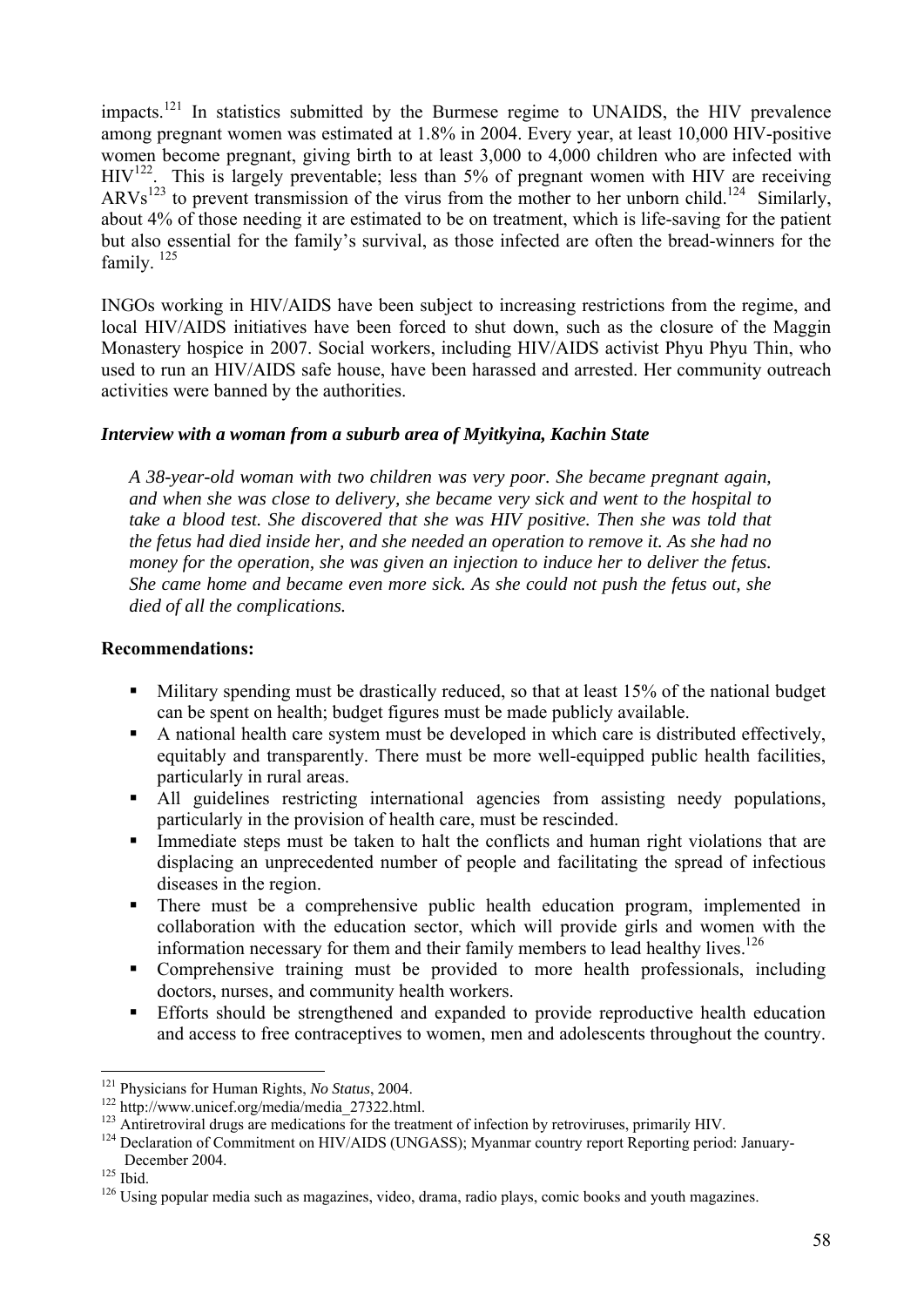Family planning education programs must take into consideration the traditions and physical barriers of women in rural areas.

- Sterilization should be made freely available and accessible to women, to reduce women's mortality due to illicit and unsafe abortion procedures.
- **Training and appropriate educational materials should be provided to indigenous herbal** medicine practitioners and traditional birth attendants, who are commonly consulted by rural communities.
- Empowerment and advocacy are key elements in health promotion at the community level. Community-based organizations and religious groups, including those running HIV/AIDS initiatives, must be allowed to work freely with no restrictions or harassment.
- The state must provide free antenatal and postnatal services to all women, and ensure access to these services by women in rural areas.
- There must be free flow of information, including publication of studies, and more unhindered opportunities for various actors working on women's health issues to meet and communicate.
- The Myanmar Maternal and Child Welfare Association must operate completely independently of the military hierarchy, and the leadership must not be composed of or influenced by wives of military officers. ■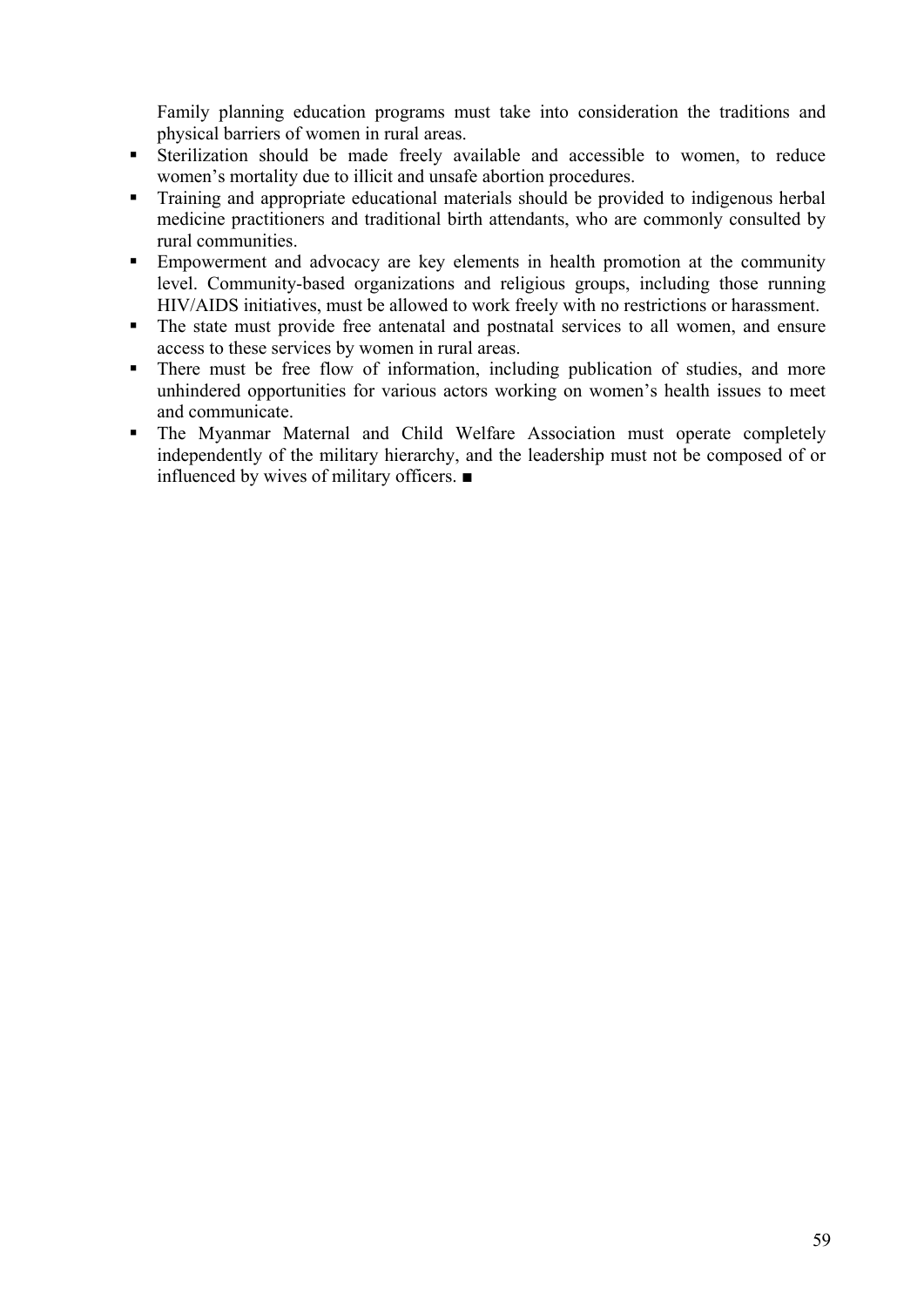# **Article 14: Rural Women**

*1. States Parties shall take into account the particular problems faced by rural women and the significant roles which rural women play in the economic survival of their families, including their work in the non-monetized sectors of the economy, and shall take all appropriate measures to ensure the application of the provisions of the present Convention to women in rural areas.* 

*2. States Parties shall take all appropriate measures to eliminate discrimination against women in rural areas in order to ensure, on a basis of equality of men and women, that they participate in and benefit from rural development and, in particular, shall ensure to such women the right:* 

*(a) To participate in the elaboration and implementation of development planning at all levels;* 

*(b) To have access to adequate health care facilities, including information, counselling and services in family planning;* 

*(c) To benefit directly from social security programmes;* 

*(d) To obtain all types of training and education, formal and non-formal, including that relating to functional literacy, as well as, inter alia, the benefit of all community and extension services, in order to increase their technical proficiency;* 

*(e) To organize self-help groups and co-operatives in order to obtain equal access to economic opportunities through employment or self employment;* 

*(f) To participate in all community activities;* 

*(g) To have access to agricultural credit and loans, marketing facilities, appropriate technology and equal treatment in land and agrarian reform as well as in land resettlement schemes;* 

*(h) To enjoy adequate living conditions, particularly in relation to housing, sanitation, electricity and water supply, transport and communications.* 

# **Overall analysis**

1

70% of the total population of Burma lives in rural areas.<sup>127</sup> Two thirds of the population works in the agriculture sector, the key sector of Burma's economy, with agricultural production contributing 58% to the country's GDP and making up  $48\%$  of Burma's exports.<sup>128</sup> Moreover, the rural areas are rich in natural resources such as timber, gems and minerals. However, the rural populations in Burma continue to suffer from extreme poverty because of the regime's prioritization of military expansion, exploitation of natural resources for short-term profit, and coercive agricultural policies.

In 1989, the Central Committee for Development of Borders and National Races was formed. It claims to carry out work for the development of the remote border areas and national races, and to date 18 special regions have been set up under the committee. In fact, SPDC's main

<sup>127</sup> http://www.un.org/special-rep/ohrlls/ldc/MTR/Myanmar.pdf

<sup>128</sup> Source: http://www.mm.undp.org/HDI/Agricultural.html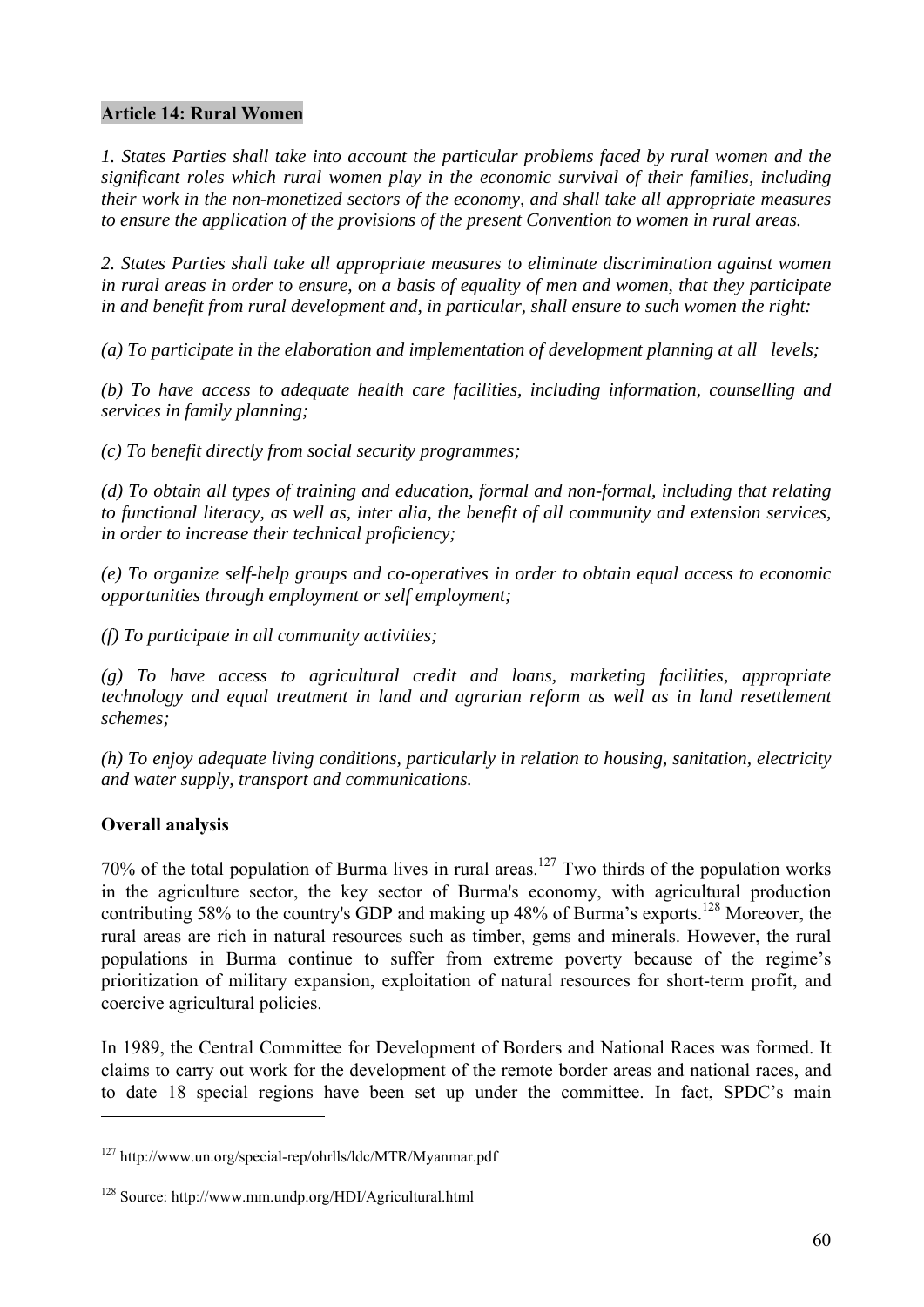"development" agenda has been military expansion to control local populations and benefit from the exploitation of the local natural resources. Increased numbers of battalions have been deployed into ethnic areas (currently there are at least 525 Burma Army battalions), and been ordered to "live off the land," resulting in increased confiscation of land for military bases and income-generation projects, and the use of civilians as forced labour to build and maintain the bases, take security duty, and work on military farms. Troops also regularly extort funds, food, and other possessions from local villagers, causing increased economic hardship for local populations.

Abuses are worst in the areas where the regime has been carrying out large-scale anti-insurgency programs to undermine local support for the ethnic resistance movements. SPDC troops have been deliberately destroying villagers' food stocks and relocating hundreds of thousands of villagers at gunpoint from rural areas into military-controlled relocation sites where they have no means of survival. Farmers caught secretly tending their fields have been shot on sight. Such abuses have driven many to flee as refugees and undocumented migrant workers to neighbouring countries; those who cannot cross the border have become internally displaced persons.

## **Exploiting natural resources for military profits**

Control of the rural areas has enabled the SPDC to make mammoth profits by giving concessions to its business cronies and foreign companies for logging, mining, and construction of megadams along Burma's major rivers to sell electricity to neighbouring countries, and laying pipelines across ethnic states to sell gas, particularly to China and Thailand.<sup>129</sup> None of the profits are being used to develop the rural areas. Instead, local populations are being forcibly relocated from project sites with little or no compensation, and have to suffer from the abuses committed by the increased numbers of SPDC troops sent in to provide security to the projects.

On top of this, resource extraction is being conducted without proper environmental and safety regulations. Rural people working in mines and living around mining areas are suffering from the lack of standard regulations set by SPDC for mining.<sup>130</sup> Cave-ins occur frequently, and there is unregulated use of toxic chemicals such as mercury and cyanide in gold-mining operations. People in Kachin State have been falling ill from drinking contaminated water, and eating vegetables grown in the contaminated areas and fish and water creatures from the streams in gold-mining areas<sup>131</sup>. Villagers living around a manganese mine operated by Chinese investors in eastern Shan State have also been documented experiencing headaches, nose bleeds, coughing and dysentery, and water from the nearby springs and streams has become unfit to drink.<sup>132</sup>

<sup>&</sup>lt;sup>129</sup> SPDC has given the most commercial logging concessions to China and Thailand. China is the largest importer of timber from Burma, even purchasing uprooted trees from Burma. Every year, Burma illegally exports some 95 percent of its timber-- more than 1 million cubic meters of wood -- from northern Burma to Yunnan Province in China. (Source: *A Choice for China: Ending the destruction of Burma's frontier forests*, a report by Global Witness, a London-based, non-governmental organization)

<sup>&</sup>lt;sup>130</sup> There are numerous informal and formal mining operations throughout Burma. Ivanhoe Mines Ltd. and The Leeward Capital Corporation, and China Nonferrous Metal Mining Company (CNMC) are the largest corporations investing in Burma. CNMC is planning to invest US\$600 million in a new nickel mine, namely Tagaung Taung mine, a joint venture with SPDC Number 3 Mining Enterprise. This will generate significant income for the Burmese regime. ( Source: Burma Campaign UK website)

<sup>&</sup>lt;sup>131</sup> *Valley of Darkness*, p. 33, A report by the Kachin Development Networking Group <sup>132</sup> Unhindered prospects, Undercurrents Issue 2, p. 2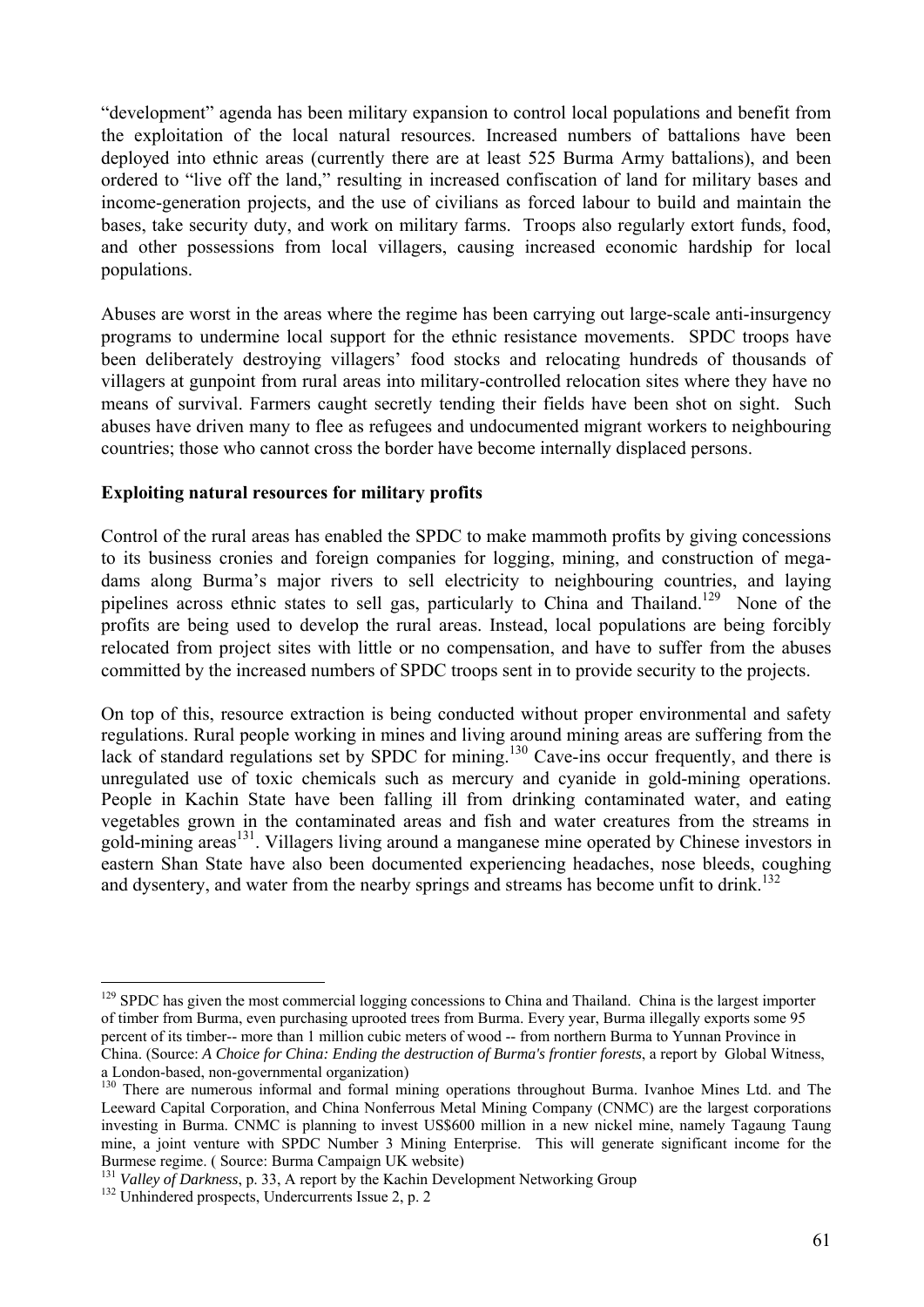# **Coercive agricultural policies causing food insecurity**

The regime's agricultural policies have failed to prioritize farmers' income and welfare, and have led to decreased rice production and food insecurity in some areas. For example, rice production in Murng Nai in southern Shan State dropped 56% between 1994 and 2006 as a result of the regime's policies. Farmers already suffering from forced relocation as part of anti-insurgency measures, suffered further land confiscation by the army, forced labour on the army's summer paddy farms and were forced to sell their paddy to the army at depressed prices.<sup>133</sup>

Since the end of 2005, SPDC has also been forcing people nationwide to grow the *Jatropha curcas* tree for biofuel production. SPDC's top general decreed that eight million acres had to be grown within three years, and has forced all sectors of society to divert funds, farmlands and labour for this purpose. Those who fail to participate in the project have been fined, arrested and threatened with death. In southern Shan State, at least 800 farmers have been forced to flee to Thailand as refugees because of the excessive demands for farmlands and labour to grow *jatropha*. 134

The SPDC's token attempts to deal with the drug trade in Burma have also caused large-scale food insecurity, while failing to significantly curb drug production. The SPDC's "War on Drugs" in recent years has involved imposing opium bans in selected poppy-growing areas, but without ensuring alternative means of support for former poppy farmers. In particular, the opium ban enforced since June 2005 in the northern Wa areas has led to severe hardship for hundreds of thousands of Wa farmers, many of whom have been forced to migrate to seek work. In reality, the SPDC has no political will to eradicate the drug trade in Burma. Its personnel remain directly involved at all levels of drug production and trafficking, and continue to profit directly from the trade.135 At the same time, the SPDC is relying on various drug-trafficking ceasefire groups and militia to maintain control and police against resistance activity in ethnic areas. Therefore, while opium bans are imposed in selected areas, other areas remain free to grow opium, and drug production in Burma remains high.

# **Impact on women and girls**

Poverty has directly affected the majority of people in Burma regardless of gender. However, because of cultural and traditional practices and beliefs, women and girls in rural and remote areas are usually hit harder by chronic poverty. Furthermore, women are not only increasingly being denied their fundamental rights to education and health, but are also facing gender-based violence.

The following testimony reveals how bad the economic situation has become as a result of the regime's decades of mismanagement of the country and neglect of rural areas.

# *Interview with a 23-year-old woman from Yatheitaung, Rakhaing State*

*Economic hardship has affected everyone, especially women. Everything is expensive, and it is very hard for most people to survive daily. They do not have enough money to buy food for the family. Women have to cut their hair and sell it so that they can* 

<sup>1</sup> <sup>133</sup> See Deserted Fields: The Destruction of Agriculture in Murng Nai Township, Shan State, by the Shan Relief and Development Committee, 2006

 $134$  Biofuel by Decree, a report by EDCF (the Ethnic Community Development Forum – comprising seven community development organizations working in Burma).

<sup>&</sup>lt;sup>135</sup> For more details, see *Show Business, Hand in Gloves & Shan Drug Watch* at www.shanland.org.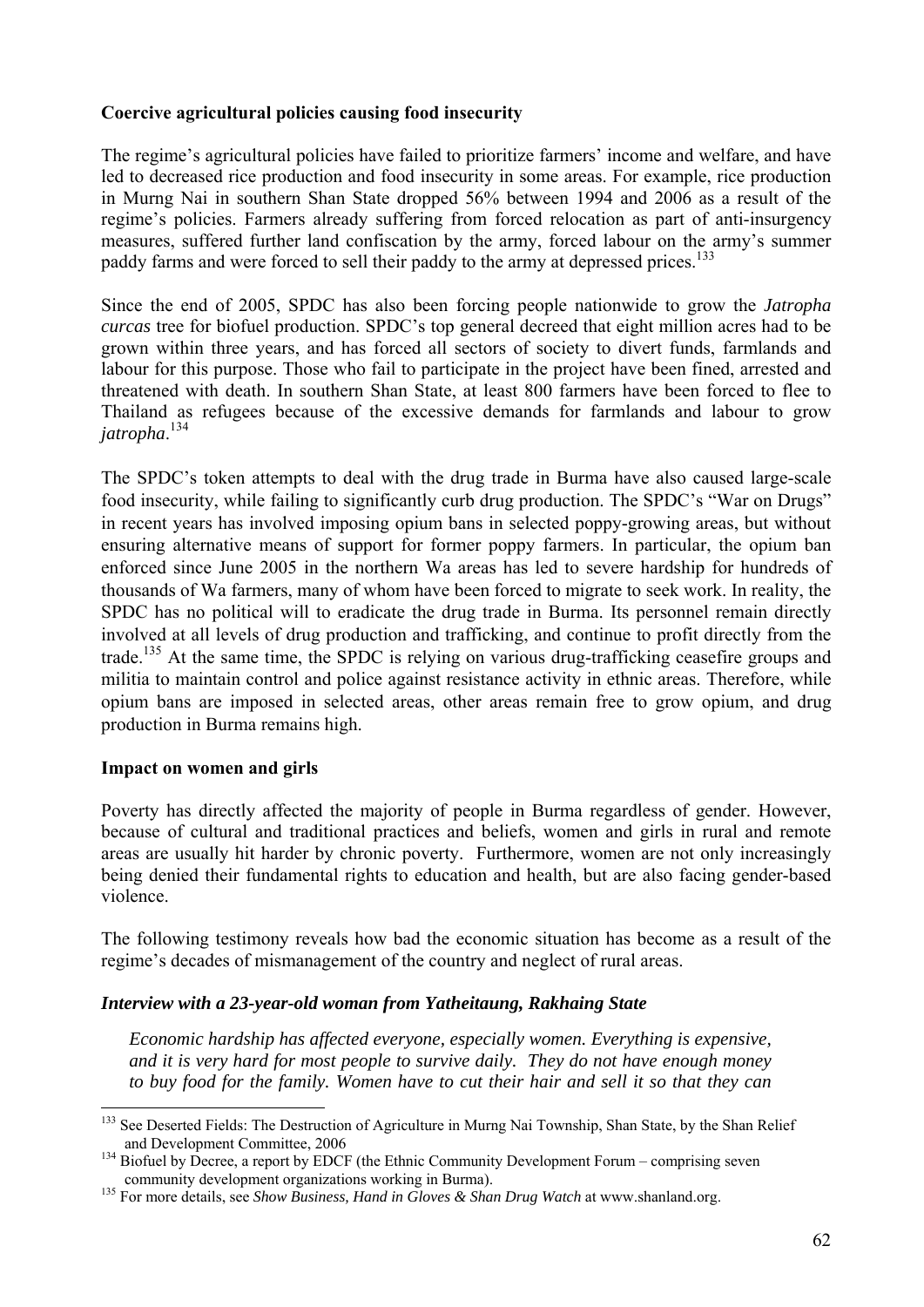*buy food, or even just exchange it for food. This situation is particularly serious in rural areas.* 

*I think selling our hair in exchange for food is very bad for women. According to our customs, we regard hair as very valuable. There is a saying that "The power of man is strength, and the power of woman is the knob of her hair." Selling our own hair means losing one's power. So this makes us women feel disrespected, but we do not have any other choice. We have to do anything to get enough food for the family.*

## **Land confiscation and forced relocation for development projects**

When villagers are forcibly displaced to make way for development projects, women are particularly vulnerable because of their reproductive health needs.

In the following interview, a pregnant 25-year-old Kuki woman talks about how a dam project in Western Burma has affected her life. Her land was confiscated, and she was forcibly relocated to a place where there is no clinic or any kind of healthcare.

*We have faced serious economic hardship because of the Ta Ma Thee dam construction and Win Tin Tun (Company) wood production. Prices are getting too high for us and we cannot buy food enough. We face food scarcity even though we work everyday. We do not get paid every day either. Our land was confiscated to build the dam. So, we had to move to a new village named Shwe Bo Lay village. We did not get any help when we moved, but we were stopped, checked and questioned by the authorities. We have faced so many problems since we moved here (but at least we are lucky that we have other Kuki families who try to help each other.) We built our house but we are often checked by the soldiers. My family is not registered and accepted as villagers yet. We are now trying to get registered. I am now pregnant so I have to stay at home and depend on my other family members. We do not have enough to survive and I do not get any medicine or any medical treatment. I am worried all the time for my pregnancy and I do not know what* will happen in the future. I have to live in fear and uncertainty for the future.

# **Forced labour**

The practice of forcing civilians to carry ammunition and supplies for SPDC troops remains commonplace in the conflict areas of eastern Burma. While men are more routinely recruited, women are also forced to work as porters when men are not available. The physical hardship of carrying heavy loads through rough terrain can be life-threatening for pregnant women.

A 33-year-old Karen woman talked about her experience as a forced porter for SPDC troops in Pa-pun District in Karen State in 2004. The SPDC has deployed increased numbers of troops and been building roads in Pa-pun to pave the way for dams on the Salween River, to export hydropower to Thailand.

*I was forced to go as a porter for SPDC when I was three months pregnant. I had to go about 15 miles from my village. SPDC soldiers asked me to carry one tin of rice. It was about 25 kgs and was really heavy for me. As I was pregnant, I had no strength to walk so far. The soldiers didn't give us enough food to eat nor clean water to drink. The journey was too hard for a pregnant woman. I had to climb up the mountain, cross the river and sometimes cross valleys. I felt hungry and thirsty*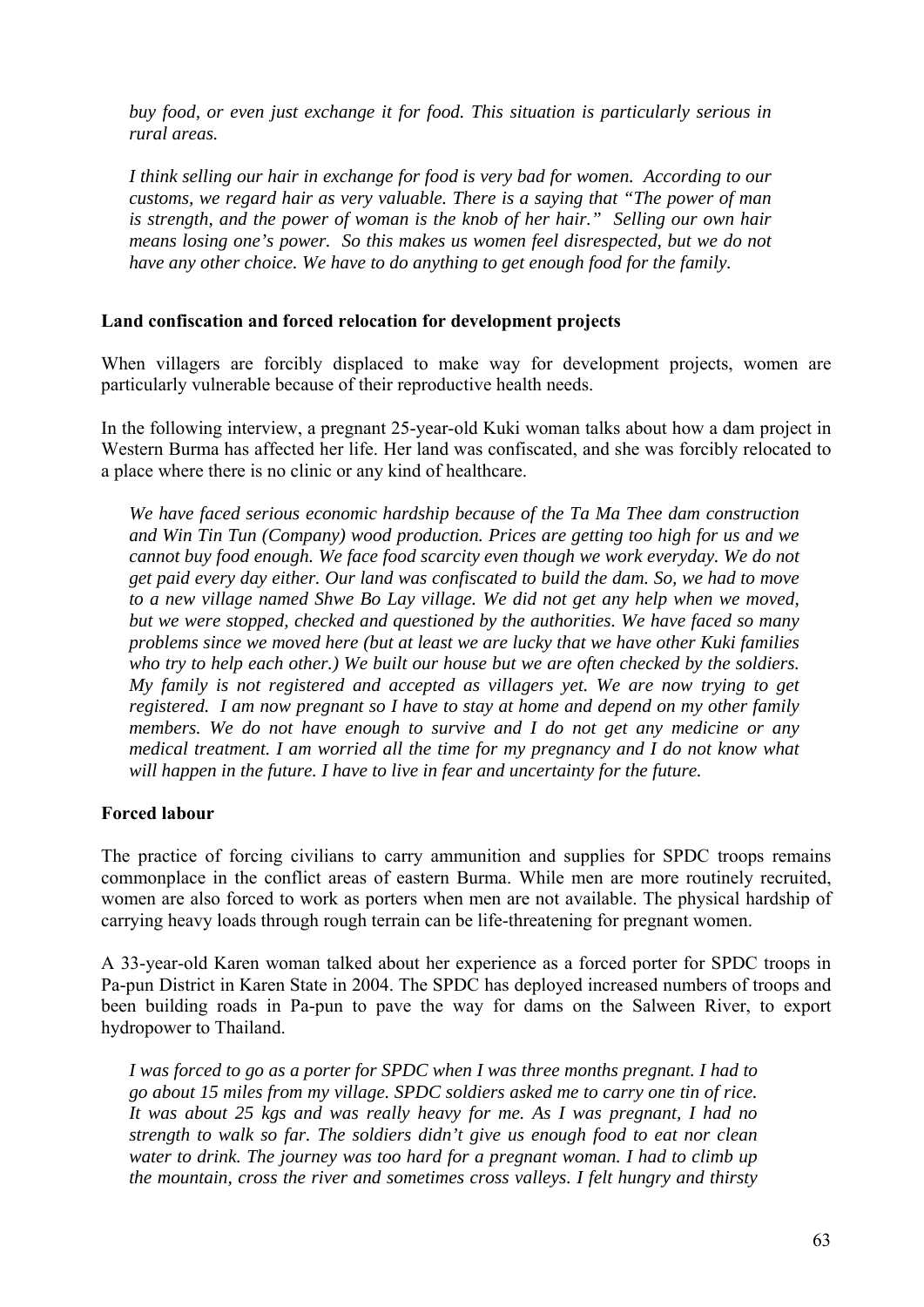*but there was nothing to eat or drink. There were other women with me and they felt sorry for me but they couldn't help me as they had to carry their own loads. I felt tired and thirsty and had to rest often on the way. The day after I got back from that forced labour, I miscarried. There was a lot of blood and at that time there was no medicine for me or even food. I became very pale and tired.136*

### **Increased opium production and addiction**

The failure of the regime to seriously address the drug problem in Burma has led to increased opium production in some areas, and a resulting increase in drug abuse. Research has shown that in Palaung areas of northern Shan State, increasing numbers of men are becoming opium addicts in areas where local pro-regime militia are being permitted to grow opium, and where the regime's policies have undermined the traditional tea-growing industry. A 2006 report by Palaung women researchers describes the serious impact this had on women's lives.<sup>137</sup>

Already suffering from traditional gender inequality which dictates complete subordination to their husbands, Palaung women face multiple hardships when their husbands become addicted. Husbands not only stop providing for their families, but sell off property and possessions, go into debt, commit theft, and deal in drugs to pay for their addiction. Subjected to verbal and physical abuse from their husbands, wives must struggle to bear the entire burden of supporting and caring for up to 10 or 11 children in villages with scarce access to health and education services. In one case, a woman lost 8 out of 11 children due to malnutrition and disease, and in another case, two daughters were trafficked by their addicted father.

### **Sexual violence:**

Women and girls are constantly at risk of sexual violence because of the increasing number of troops sent in to provide security for development projects. Numerous women have been raped by SPDC soldiers in the area surrounding the Tasang Dam site on the Salween River, in Central Shan State<sup>138</sup>

The following testimony was given by a 25-year-old Karen woman who was gang-raped in 2006 by SPDC soldiers in Karen State, where increased troops have been deployed to secure the areas around the Yadana gas pipeline.

*My aunty asked me to follow the Burmese soldiers and those Burmese soldiers asked my aunty to return back and let me stay with them alone. Bur I didn't want to stay alone because I was afraid of them. But she left me and then three of the Burmese soldiers asked me to go with them. They wore army uniform. Then after about 15 minutes' walk, two of them pulled me into the bushes and raped me. The other one stood guard. I tried to shout but they closed my mouth. They raped me one by one on the ground of the bushes. I was alone and afraid of them. While one of them closed my mouth, one raped me. I pushed them and tried to protect myself but they are too strong and there were two of them and so I could not defend myself. Then after they raped me they let me go back and told me not to tell anyone.139*

<sup>&</sup>lt;sup>136</sup> Case #27. State of Terror, a report released in 2007 by Karen Women's Organization (KWO).

<sup>&</sup>lt;sup>137</sup> See Poisoned Flowers: The impacts of spiraling drug addiction on Palaung women in Burma, report by the Palaung Women's Organisation, 2006.<br><sup>138</sup> Licence to Rape, report by the Shan Women's Action Network (SWAN), 2002.

<sup>&</sup>lt;sup>139</sup> Case #118, State of Terror, a report by Karen Women's Organization (KWO), 2007.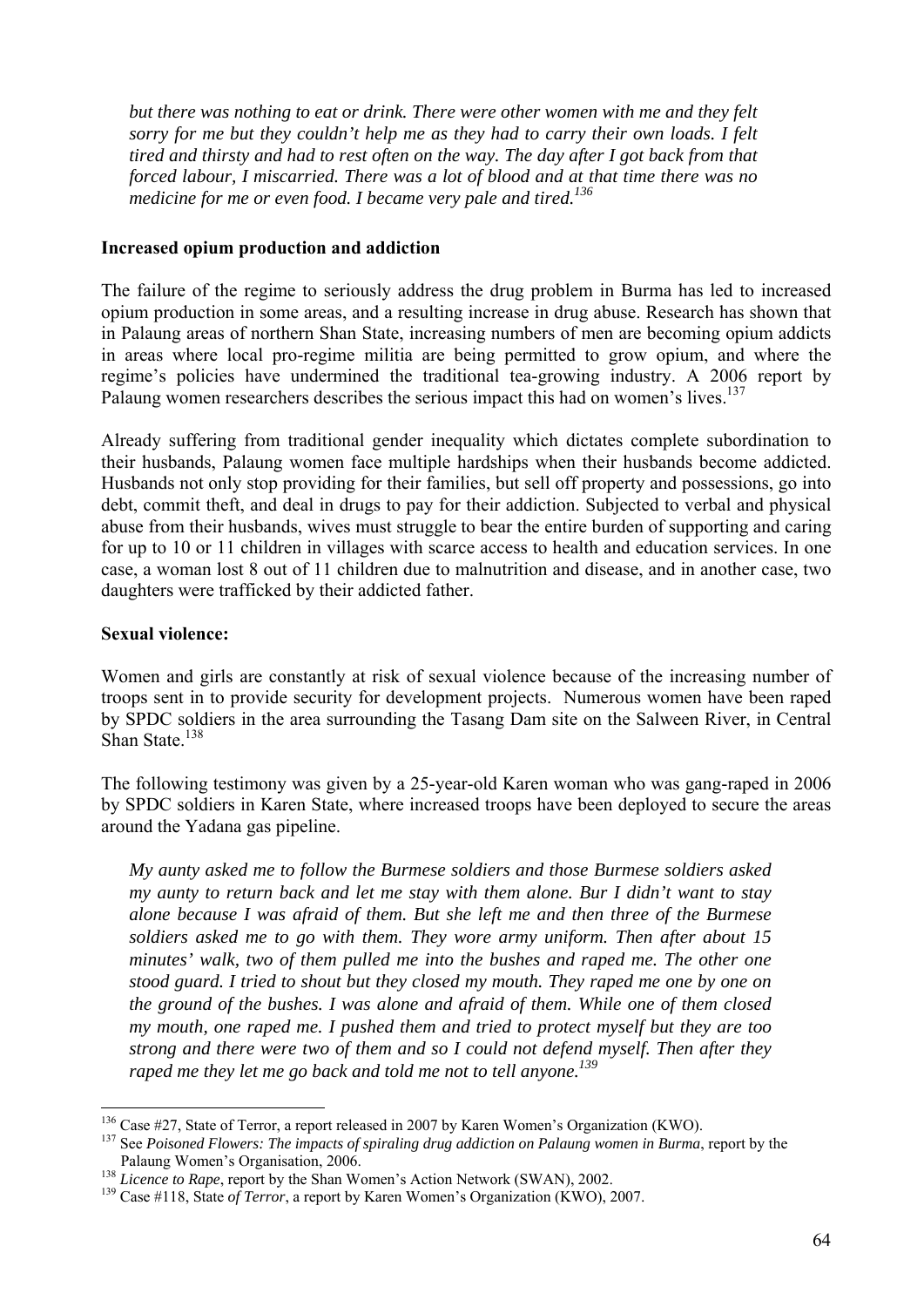Women and girls not only used as forced labour for army development projects but also raped and forced to have abortions.

*On 4 July, two women (aged 21 and 18) from separate villages in Kyauktaw Township in Rakhaing State were gang raped by troops from IB 374. The women had been used as forced labor on a SPDC army-owned rubber plantation when the incident happened. IB 374, led by Captain Ko Ko Oo is stationed in Nyochaung Village, where the army owns rubber plantations and cultivated land. The families of the victims lodged a complaint with the Military Operation Command (MOC) 9 Head Office in Kyauktaw Township. They investigated the incident and on 12 August 2007 gave 10,000 Kyat to each victim as compensation. When the MOC and the commanding officer heard that one of the women was pregnant, he ordered her to*  have an abortion. She died of related complications on 17 August 2007.<sup>140</sup>

### **Growth of the sex industry at mining and border "boom-town" areas**

Growing poverty and lack of work opportunities in rural areas, as a result of the regime's failed development policies, are driving increasing numbers of women to enter the sex industry. Many end up as sex workers in mining areas, and at border "boom-towns," where they often face exploitative working conditions and health risks.

Far from seeking to protect these women's rights, there is evidence that SPDC personnel are colluding directly with owners of sex establishments in exploiting women to receive profits. According to *Valley of Darkness*, released by the Kachin Development Network Group (KDNG), in the Shingbwi Yang gold-mining area of Kachin State, SPDC authorities not only allow, patronize, and profit from an open brothel, they also collude with local businessmen to capture and re-sell women who try to escape from the brothel. Furthermore, those who tried to help captured women were punished by Regional Operations Command authorities.<sup>141</sup>

### **Recommendations:**

- Development projects should only be implemented after independent, transparent social and environmental impact assessments have been conducted, including assessment of the impacts on women, and with the full consent of affected peoples.
- The huge income from natural resource extraction must be spent mainly on local development and on public service sectors, to ensure that people in rural areas can access quality health and education services.
- Military offensives and anti-insurgency campaigns targeting civilians, particularly in ethnic areas, must end immediately.
- There must be sustainable agricultural policies that can ensure land rights and human security, and allow communities, with the equal participation of women, to manage their own natural resources.
- Policies of military expansion and building of new army camps and outposts throughout the country must end immediately.
- Forced paddy procurement, and confiscation and destruction of food supplies must end immediately.

<sup>&</sup>lt;sup>140</sup> Source, Kaladan News, 20 August 2007.

<sup>&</sup>lt;sup>141</sup> Valley of Darkness, report by the Kachin Development Network group (KDNG), 2006.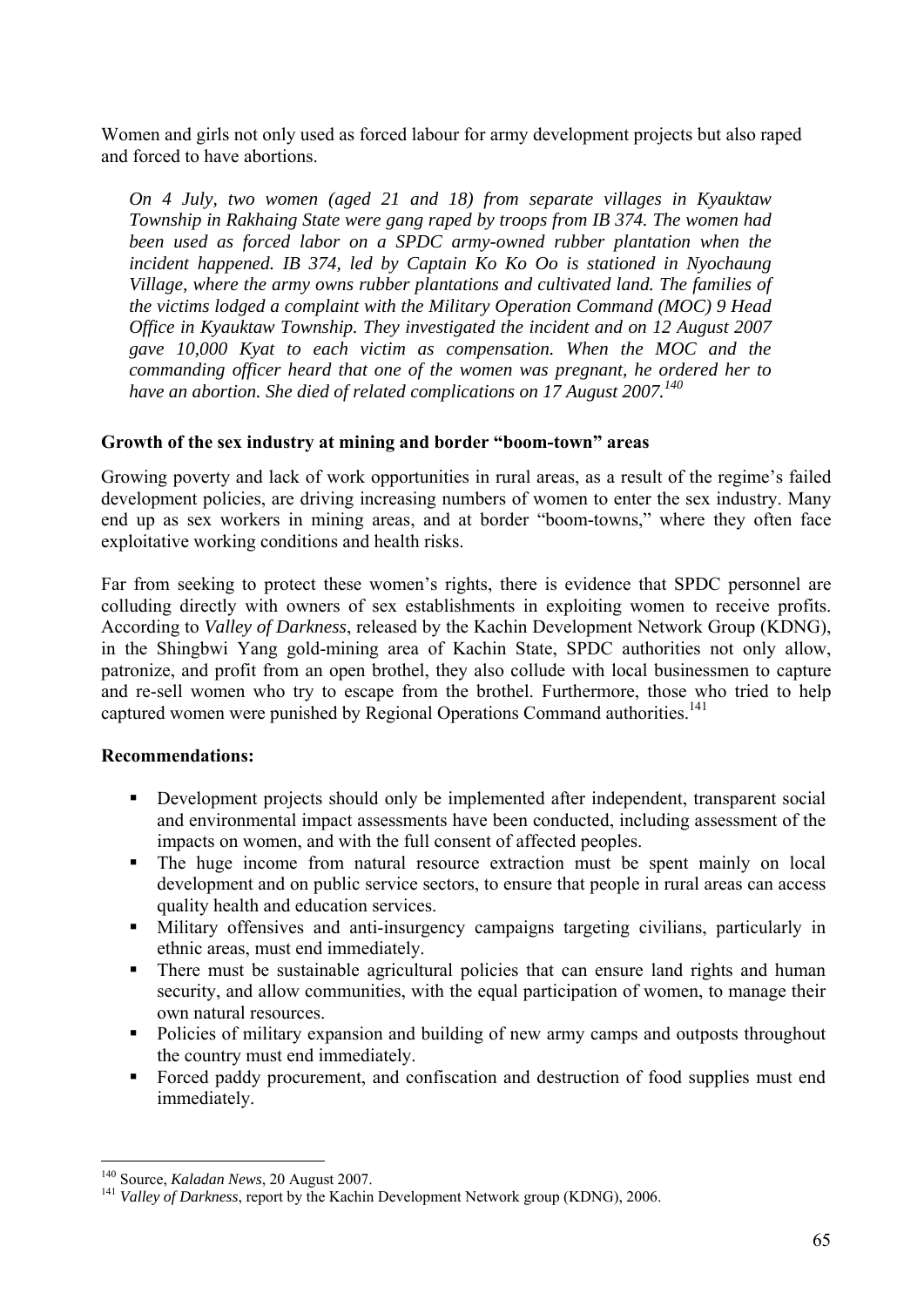- The practice of forced labour and portering, land confiscation, forced relocation and forced planting of crops for military and development projects must end immediately.
- Opium eradication must be carried out together with the development of sustainable alternative livelihoods with local communities; development programs must ensure women's empowerment and participation in decision-making.
- **Laws restricting rural women from freely setting up independent local organizations and** running development programs must be amended.
- All guidelines restricting international NGOs and UN agencies from assisting rural communities must be rescinded.■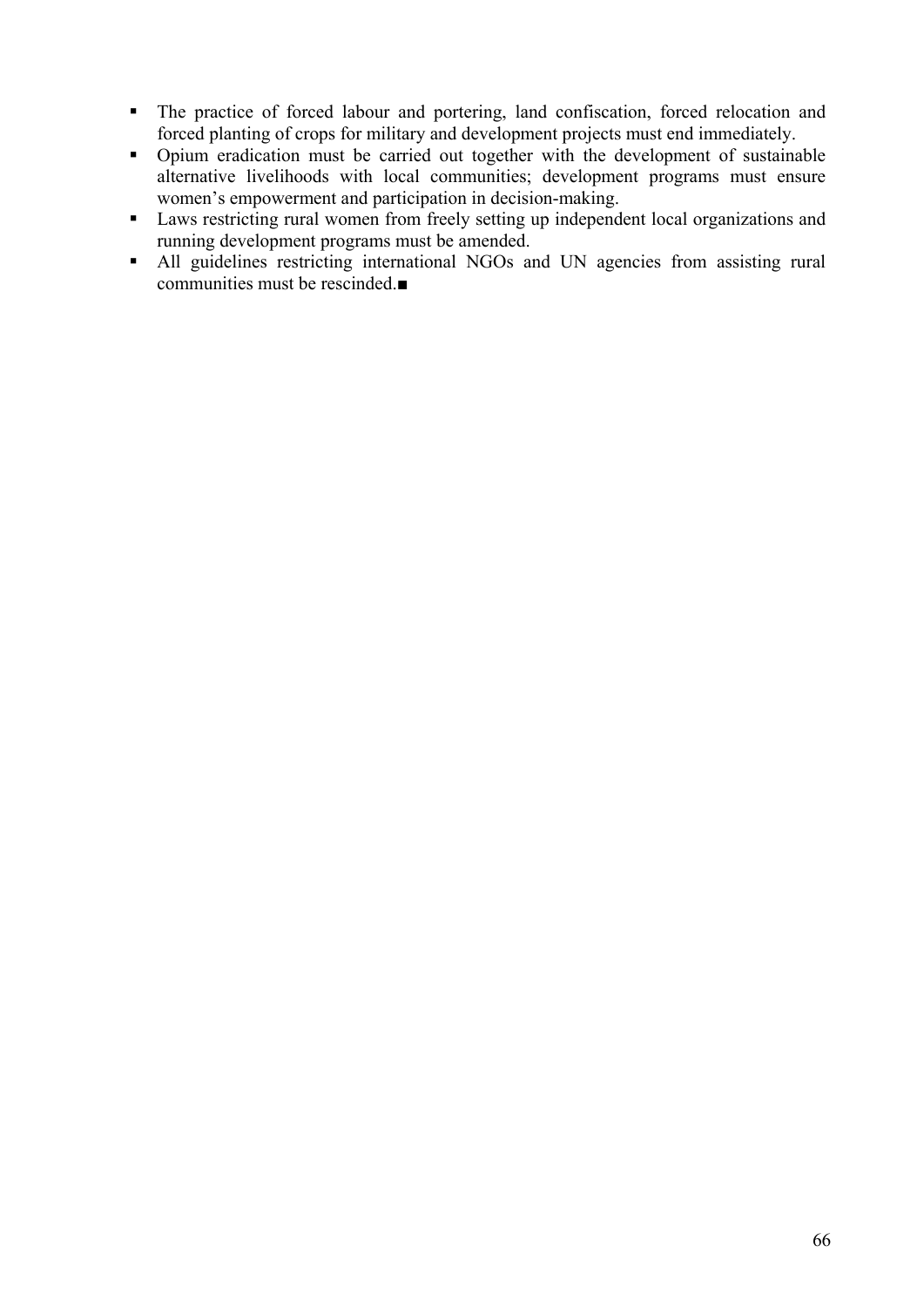## **General recommendation no. 19: Violence Against Women**

## **Overall analysis**

The issue of Violence against Women has been officially recognized at the international level since 1993. The 2006 study of the UN Secretary-General on VAW further recognizes that "*There is compelling evidence that violence against women is severe and pervasive throughout the*  world<sup>",142</sup>, and that "At least one out of every three women is likely to be beaten, coerced into sex *or otherwise abused in her lifetime*."143

However, for SPDC, violence against women is not a major issue in Burma.<sup>144</sup> In their CEDAW periodical reports submitted in 1999, and the combined report in 2007, there was neither language nor a separate section on Violence Against Women under General Recommendation No. 19 of the CEDAW Committee.

Successive military regimes have repeatedly boasted that the status of women and girls in Burma is among the highest in the world<sup>145</sup>. In the 2007 CEDAW country report, they make the extraordinary assertion that "women in Burma enjoy their rights even before they are born",<sup>146</sup> dismissing out of hand the root causes of violence against women, including historically unequal power relations between men and women and pervasive discrimination against women in both the public and private spheres. $147$ 

# **SPDC's zero tolerance of Violence Against Women?**

 "Myanmar's traditions, culture and values, which abhor and prohibit the sexual exploitation of women, strongly contribute to the Government's endeavours to protect women and girls from human rights abuses, including sexual and gender-based violence. We fully support the zero tolerance policy with regard to violence against women and girls."<sup>148</sup>

In fact, women in Burma are facing violence at every level, not only because of historical gender discrimination, but as a direct result of military rule and the lack of rule of law. They are suffering from violence committed by family members, by the community and in particular by the State, without recourse to redress.<sup>149</sup>

Because of the regime's failure to acknowledge discrimination and violence against women, people in authority, particularly in the SPDC army, routinely commit discriminatory and violent acts without remorse.

<sup>&</sup>lt;sup>142</sup> The 2006 UN Secretary General's Study on VAW: Source: http://www.un.org/womenwatch/daw/vaw/.

<sup>&</sup>lt;sup>143</sup> Address by UN Secretary General Ban Ki-moon at the launch of Global Campaign to end VAW on 27 February,

<sup>2008.&</sup>lt;br><sup>144</sup> SPDC country report for Beijing Plus 5 in June 2000 and Beijing Plus 10 in September 2004.

<sup>&</sup>lt;sup>146</sup> UN Document: CEDAW/C/ MMR/3, p. 16, para. 66.<br><sup>146</sup> UN Document: CEDAW/C/ MMR/3, p. 16, para. 66.<br><sup>147</sup> Source: http://www.un.org/womenwatch/daw/vaw/.<br><sup>148</sup> http://daccessdds.un.org/doc/UNDOC/GEN/N06/588/04/PDF/N0658

Commission (UNCHR) were passed on the situation of human rights in Burma including sexual violence, and reports submitted by the UN Special Rapporteur on the situation of Human Rights in Burma, and reports by UN Special Rapporteur on Violence Against Women have contained mounting evidence of sexual crimes committed by the SPDC army and authorities.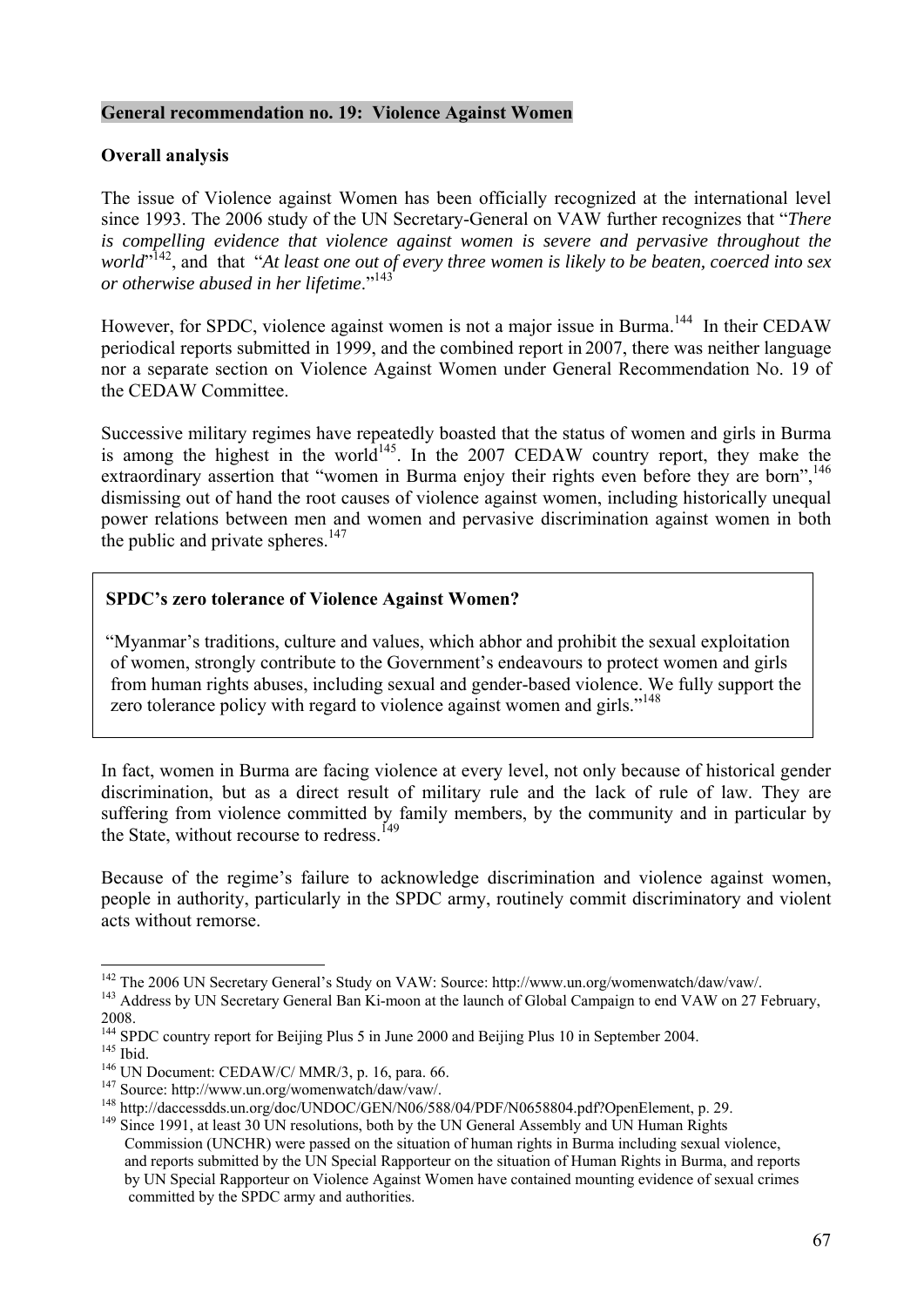**The following testimony** of a 24-year-old woman from Phar Saung Township, Karenni State illustrates the mind-set of the SPDC army.

*Nang Myint worked as a seasonal worker for a living. In 2001, she got married to Mg Kyaw Ko Ko, a soldier from IB 430, Company 2 in a traditional ceremony. After the marriage, she stayed at the military base with him while waiting for permission from the army to officially get married under Army regulations. Then her husband died in the front line, when she was 3 months pregnant. After her husband's death, the army officer in the military ordered her to leave the base telling her that her marriage was not recognized under military law, and also accused her of being a "bad" woman, for coming and staying in the camp with her husband without being officially married. In 2002, she came back to her village in Par Saung Township. However, the villagers asked her to leave, accusing her of being a "bad" woman for getting pregnant with a Burmese soldier and then coming back with no husband. So she had to go and stay in another village, where she gave birth to her child. She faced a very difficult situation to raise the fatherless child. The child died of malaria at the age of 3 years old and 8 months on 26th December 2007. Since then Nang Myint has been experiencing mental disorder because of all her suffering*. 150

### **Domestic violence**

Domestic violence is prevalent throughout society in Burma.<sup>151</sup> However, it is regarded as a "private" or "family/ internal" affair, in which no one except immediate family members and close relatives can intervene. Women also feel ashamed of revealing such matters to people outside their family in case they are perceived as "badly-behaved" women.

### *An interview with a 32-year-old woman from Phar Saung Township, Karenni State*

*I am a street vendor. My husband is a member of a militia in the area. He is an alcoholic and always beat me. On 20th March 2008, he beat me badly because I could not pay the money he had asked from me, and kept threatening me. Within a few days, I ran away with my 72-year-old mother and 8-year-old daughter to escape from these abuses. Being a militia member, my husband asked the soldiers from LIB 135 to arrest me if they saw us. But with the help of a local Karenni group, we managed to get away and arrived on the border. In fact, there is an MWAF in Phar Saung, but I did not want to take my case to them. I have seen so many incidents of domestic violence faced by women in the area. MWAF has never come and helped women solve such problems. Instead, they have blamed women who were battered and treated them as "bad" women*. 152

The case below is the testimony of a 31-year-old Shan woman from Karenni State. She had faced domestic violence at home, and has been under the care of a women's organization on the border since September 2007.

*I was a widow with a daughter. My first husband died while I was 6 months pregnant. Then I remarried a man called U Maung Htay. He is an alcoholic and a gambler. It was not my choice or agreement, but I had to force myself to marry him after he had* 

<sup>&</sup>lt;sup>150</sup> Source: SCOEWBA, an organization which is taking care of women.

<sup>151</sup> Feedback from discussion workshops organized by women's groups along Burma's borders since 2004.<br>
<sup>151</sup> Source: SCOEWBA.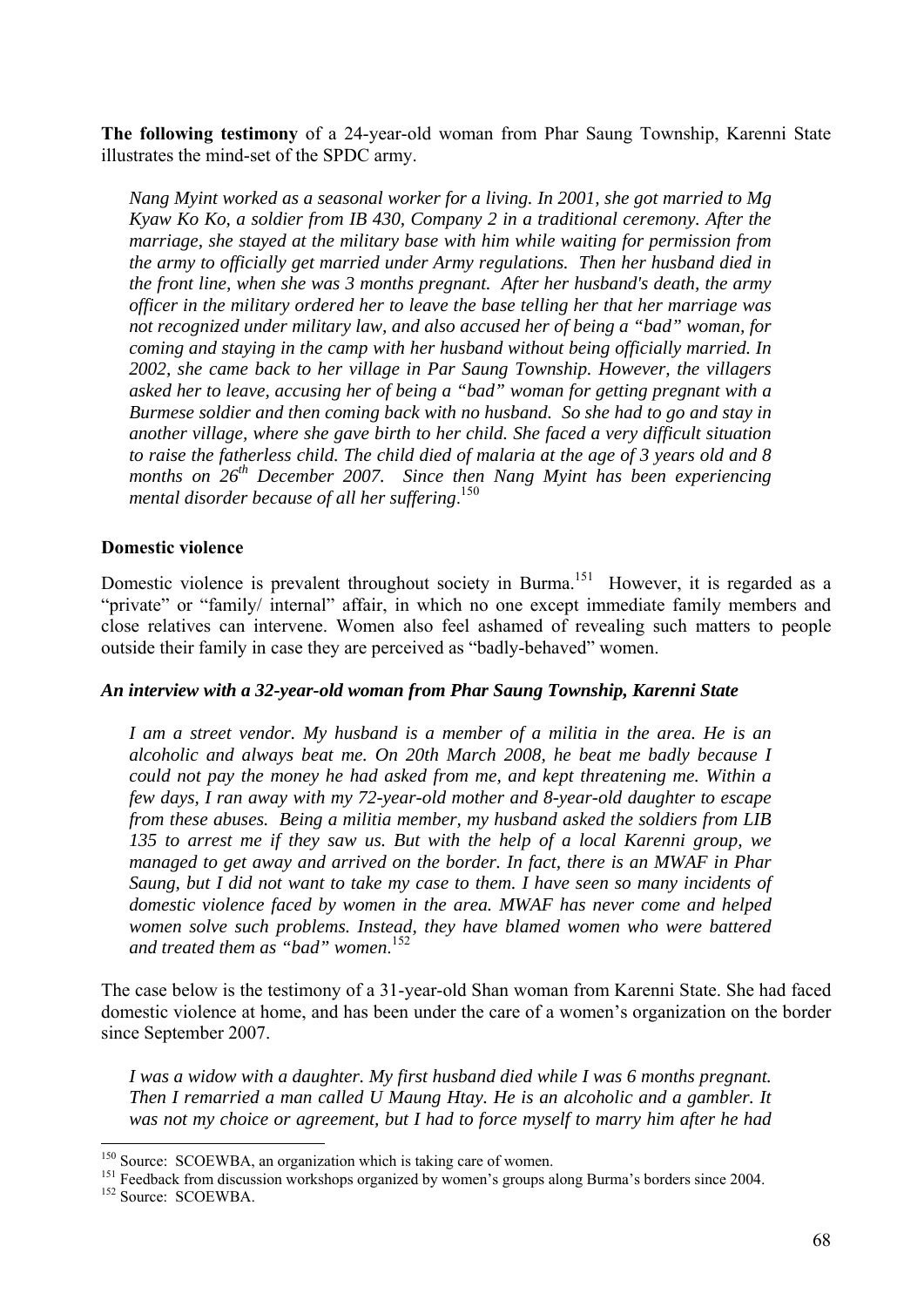*raped me and to avoid the community's blame on me. I was out selling goods when it happened. Throughout the marriage, he never treated me well. He often traveled and*  left me and my daughter. Moreover, he beat me and my daughter all the time. Then I *got pregnant with him. But, he still beat me despite my pregnancy. I dared not ask help from other people nor from my relatives for fear of his retaliation and threats. It was so unbearable, I ran away from him. With the help of people on the way, now I have safely managed to arrive at the border, and was sent to a safe house. I had a terrible pain in my stomach one day, and was taken to the hospital at Mae Hong Son and had an emergency delivery. My child was born prematurely. He is underweight, and suffering from jaundice. Now I've been looked after at the safe house.153*

### **Sexual harassment**

Another common issue of violence faced by women and girls in Burma is sexual harassment. Women and girls interviewed<sup>154</sup> revealed how they had been touched and groped sexually by men in crowded buses and other public places, including by men they knew well. Most women and girls keep silent when they suffer such harassment because they think it is shameful to talk about this to other people, and feel guilty and afraid that people will look down on them and gossip about them.

## **Sexual violence**

Rape and sexual violence committed by state actors – SPDC armed forces and authorities - are occurring throughout Burma. The majority of incidents take place in the ethnic states which have been most impacted by the regime's policies of military expansion. Sexual violence is being used by the regime as an integral part of its strategy to subjugate the ethnic peoples, and establish control over their lands and resources. It serves multiple purposes: terrorizing local communities into submission; flaunting the power of the dominant troops over the enemy's women; humiliating and demoralizing ethnic resistance forces and also serving as a "reward" to its troops for fighting.

Women's groups and human rights groups from Burma have been continuously documenting and exposing the SPDC's sexual violence against women and girls from Shan, Kachin, Chin, Karen, Mon, Karenni and Arakan States through a number of reports, particularly since 2002.<sup>155</sup>

<sup>&</sup>lt;sup>153</sup> Source: SCOEWBA. The woman arrived at SCOEWBA on 6/9/07.

<sup>&</sup>lt;sup>154</sup> During the consultation workshop on the CEDAW shadow report in January 2008.<br><sup>155</sup> Shan Women's Action Network, *Licence to Rape* in 2002, Karen Women's Organization, *Shattering Silences* and Women's League of Burma, *System of Impunity* in 2004, Mon Women's Organization, *Catwalk to the Barracks* in 2005, *State of Terror* and *Unsafe State* in 2007.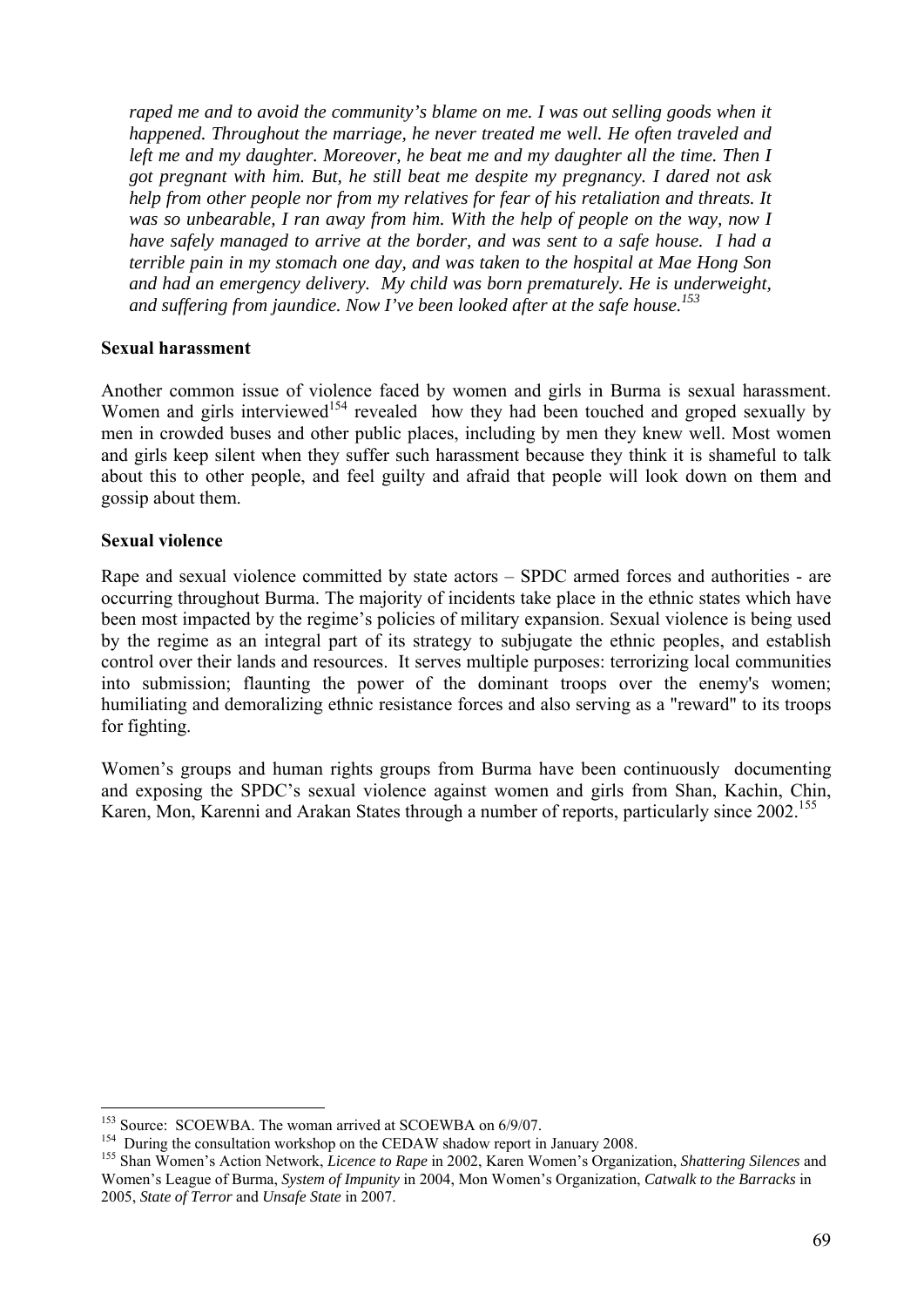# **Table: Documentation of Rape and Sexual Violence**

| <b>Name of Report</b>   | <b>Licence to Rape</b>                                                                                                                                                                                                                        | <b>Shattering Silences</b>                                                                                                                                             | System of<br>Impunity                                                                                      | <b>Catwalk to the</b><br><b>Barracks</b>                                                                                                                                                                                                                                                                                                                 | <b>Unsafe State</b>                                                                                                                                                         | <b>Total</b> |
|-------------------------|-----------------------------------------------------------------------------------------------------------------------------------------------------------------------------------------------------------------------------------------------|------------------------------------------------------------------------------------------------------------------------------------------------------------------------|------------------------------------------------------------------------------------------------------------|----------------------------------------------------------------------------------------------------------------------------------------------------------------------------------------------------------------------------------------------------------------------------------------------------------------------------------------------------------|-----------------------------------------------------------------------------------------------------------------------------------------------------------------------------|--------------|
| <b>Release date</b>     | <b>May 2002</b>                                                                                                                                                                                                                               | April 2004                                                                                                                                                             | September 2004                                                                                             | <b>July 2005</b>                                                                                                                                                                                                                                                                                                                                         | <b>March 2007</b>                                                                                                                                                           |              |
| <b>Focus</b> area       | <b>Shan State</b>                                                                                                                                                                                                                             | Karen State                                                                                                                                                            | All ethnic states<br>and central Burma                                                                     | Mon State                                                                                                                                                                                                                                                                                                                                                | Chin State                                                                                                                                                                  |              |
| <b>Period covered</b>   | $1996 - 2001$                                                                                                                                                                                                                                 | 1988-2004                                                                                                                                                              | 2002-2004                                                                                                  | 1995-2004                                                                                                                                                                                                                                                                                                                                                | 1989-2006                                                                                                                                                                   |              |
| No. of cases            | 173                                                                                                                                                                                                                                           | 125                                                                                                                                                                    | 26                                                                                                         | 37                                                                                                                                                                                                                                                                                                                                                       | 38                                                                                                                                                                          | 399          |
| No. of women & girls    | 625                                                                                                                                                                                                                                           | 127                                                                                                                                                                    | 34                                                                                                         | 50                                                                                                                                                                                                                                                                                                                                                       | 39                                                                                                                                                                          | 875          |
| No. of girls (under 18) | 77                                                                                                                                                                                                                                            | 20                                                                                                                                                                     | 15                                                                                                         | 11                                                                                                                                                                                                                                                                                                                                                       | 5                                                                                                                                                                           | 161          |
| Remark                  | 83% of rape cases<br>committed by high-<br>ranking military officers<br>(commander - corporal).<br>$61\%$ gang-rapes<br>25% of the rapes<br>resulted in death<br>In only one case was a<br>perpetrator punished by<br>his commanding officer. | Half of the rape<br>incidents were<br>committed by high-<br>ranking officers;<br>40% were gang-<br>rapes;<br>In 28% of cases<br>women were killed<br>after being raped | 17 cases were gang<br>rapes by senior<br>military officers or<br>authorities, or with<br>their complicity. | Scores of "comfort<br>women" forced to work<br>by day -forced into sexual<br>slavery at night.<br>30 young women,<br>including schoolgirls,<br>Made to stay at military<br>base & take part in a<br>military "fashion and<br>beauty show." Over half<br>cases committed by<br>military officers, often in<br>front of, or together with<br>their troops. | Women and girls as<br>young as 12 are being<br>raped in their hopes<br>and farms, while<br>travelling outside<br>their village and<br>when conscripted as<br>forced labour. |              |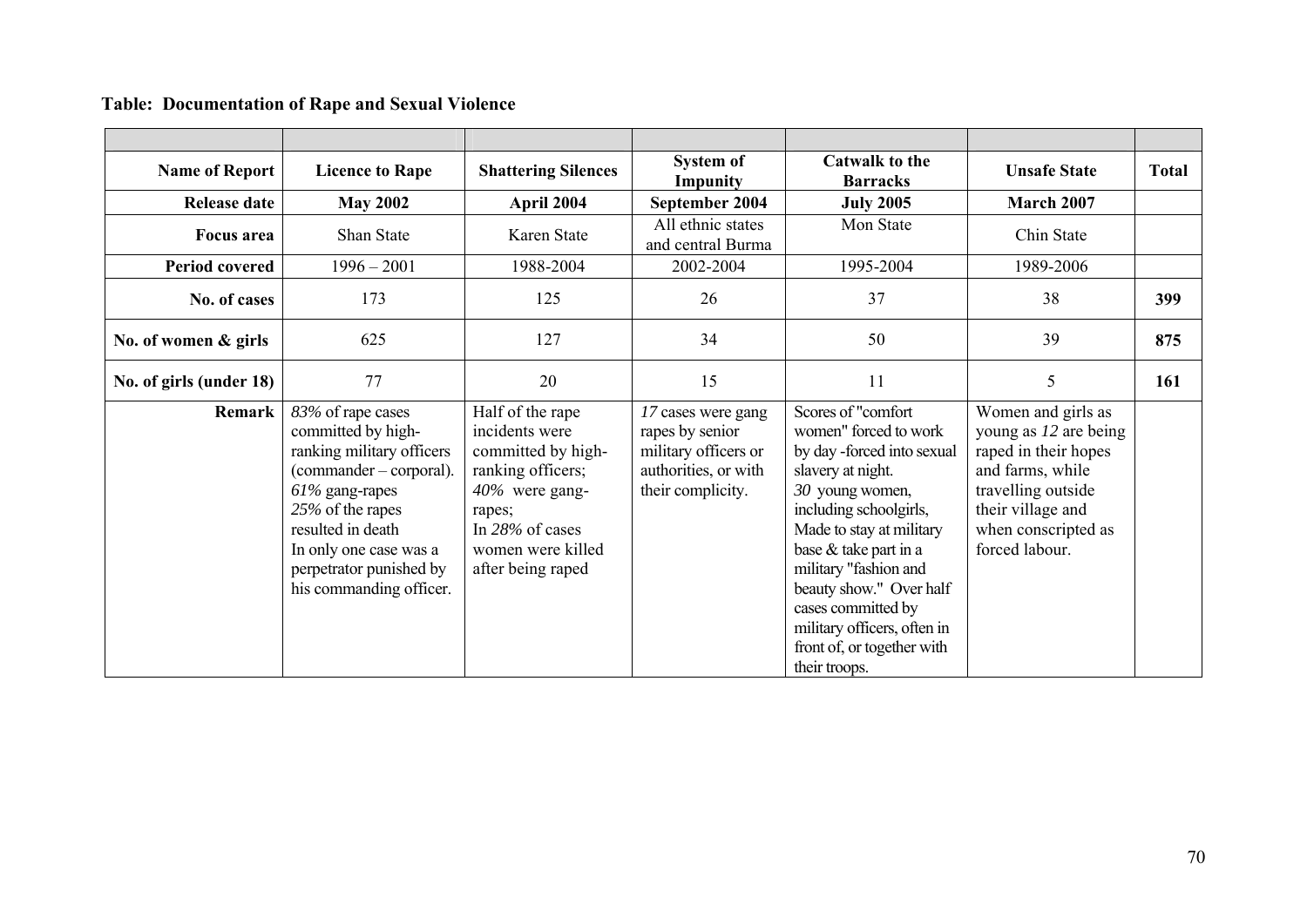The reports have given clear evidence that under the military regime, which is holding absolute power with no rule of law, no women or girls – young or old, laypersons or nuns - are safe, whether in war zones, ceasefire or non-conflict areas, in isolated mountainous areas or in plain regions. Nearly all military rapists - whatever their rank - go unpunished, fostering the climate of impunity and escalating violence. The reports corroborate that sexual violence is not being committed by rogue elements within the military but is central to the modus operandi of SPDC, and is therefore systematic and structural in nature.

## **Continuing denial by SPDC**

Since 2002, when the joint report of SWAN and SHRF, *Licence to Rap*e, was released, SPDC has been rebutting the charges of systematic sexual violence in Burma at UN forums, through their media and in their official statements and reports to UN. In the SPDC's last CEDAW country report, it claimed that violations against women were thoroughly investigated and perpetrators prosecuted in accordance with existing laws.<sup>156</sup>

In fact, the "investigations" carried out by SPDC into allegations of sexual violence have simply been cosmetic, aimed at defusing international pressure. During their investigations into *Licence to Rape*, the SPDC investigation teams were sent to Shan State from 18-30 August 2002. On 23 August *(before completion of the investigation)***,** the SPDC held a briefing for heads of diplomatic missions and UN agencies in Rangoon, claiming to have found the allegations in the "*Licence to Rape*" report "groundless and malicious."

**Details of the SPDC investigation into** *Licence to Rape* **carried out in Murng Hsat and Murng Ton Townships** <sup>157</sup>

**Dates of investigation**: 18-30 August 2002 **Investigation team:** 5-man SPDC investigation team

*18 August*: Murng Hsat Township: the SPDC team flew by helicopter to Murng Hsat. Messages were given to SPDC military units both in Murng Hsat and in various locations in Murng Ton Township to order local headmen to prepare villagers to meet the visiting team. The local military units informed local headmen and village committee members that a team of high-ranking SPDC officers were coming to meet them to ask about incidences of rape. The headmen and committee members were told they would be fined 3,000 Kyat each if they did not show up on the day of the SPDC team's visit and did not bring with them a specified number of villagers. It was not specified whether the villagers should be men or women. The local military units warned the headmen and village committee members that they must not reveal information about any incidences of rape committed by the Burmese army in their area or they would face problems after the meeting.

*20 August*: Local headmen arranged for 40 villagers from the local vicinity to gather in front of the Murng Hsat Township office at 9.00 am in the morning. There were armed SPDC soldiers guarding the area. One SPDC military officer wrote the names of the villagers as they arrived on a Burmese language prepared statement. After the assigned number of villagers had arrived, the SPDC investigation team came. The officer in charge

<sup>&</sup>lt;sup>156</sup> Source: UN Document: CEDAW/C/ MMR/3, p. 15, para. 59.<br><sup>157</sup> For more details, please visit: http://www.shanwomen.org: on Publications Page: *A Mockery of Justice*.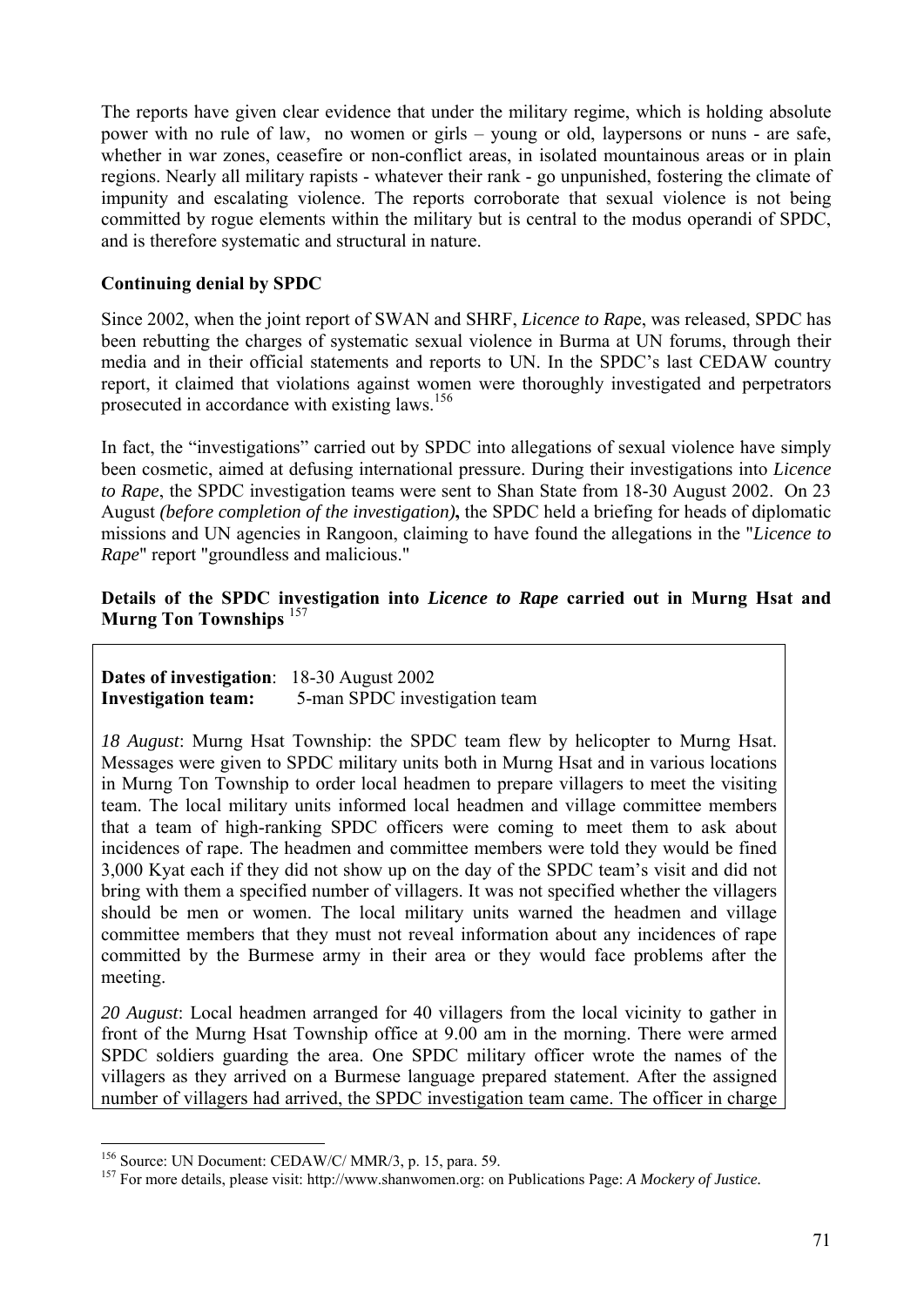of the team told the villagers he was there to check that no Burmese troops had raped women in their area in the last 5-6 years. He asked the villagers to confirm this. He spoke in Burmese, with no translation. Not everyone understood Burmese, and no one dared ask any questions. Those that did understand Burmese did not dare mention any cases. The SPDC officer in charge of the team ordered the villagers to sign next to their names, which had been listed as they arrived on the prepared document. The document stated that they had not heard of any incidences of Burmese troops raping Shan women. Those that could write, signed their names, and those that could not, stamped their fingerprint. Some people did not know what they were signing.

The villagers were then ordered to chant publicly in front of the township office in Burmese three times: "*The Burmese army has not raped Shan women!"* and to raise their hands as they chanted. Pictures were taken of them doing this.

The whole process took about one hour.

*24 August:* Murng Ton Township: The SPDC team traveled from Murng Hsat to Murng Ton in a military convoy of about 12 trucks. Each truck contained about 8-9 armed soldiers from Infantry Battalion 49 and Light Infantry Battalion 278 from Murng Hsat. Soldiers from these military units were ordered to stand guard at intervals.

Thirty villagers were ordered to meet the SPDC investigation team in front of the district office in Murng Ton. The meeting with the SPDC team was carried out in Murng Ton in the same way as in Murng Hsat. However, there was no forced chanting afterwards.

*26 August:* Mae Ken village: The SPDC team travelled in a military convoy to Mae Ken village. Security was provided by troops from LIB 519. Fifteen villagers were ordered to meet the SPDC investigation team outside a school in Mae Ken. The process of the meeting was the same as in Murng Ton.

*28 August:* Na Kong Moo: The SPDC team travelled in a military convoy, with guards (from LIB 333 and IB 49) to Na Kong Moo village. Twenty villagers were ordered to meet the SPDC team in a headman's house in Na Kong Moo. The process of the meeting was the same as in Murng Ton.

*30 August:* Pong Ba Khem: The SPDC team travelled in a military convoy to Pong Ba Khem, with security provided by IB 65. Thirty villagers were ordered to meet the SPDC team in the military camp of LIB 524. The process of the meeting was the same as in Murng Ton.

Various tactics including threats, intimidation and punishment have been used by SPDC personnel to obtain false testimonies and statements from local community-members*,* witnesses and even rape survivors. People are commonly threatened not to talk to outsiders, including personnel from UN agencies.

For example, in October 2002, the UN Special Rapporteur of Human Rights in Burma, Mr. Pinheiro was granted permission by SPDC to conduct a monitoring trip to Burma, and also invited to visit Shan State to investigate rape reports. However, prior to his visit, SPDC sent military intelligence officers to Shan State to track down and interrogate rape survivors. They were ordered to sign that Burmese soldiers did not rape Shan women, and threatened not to talk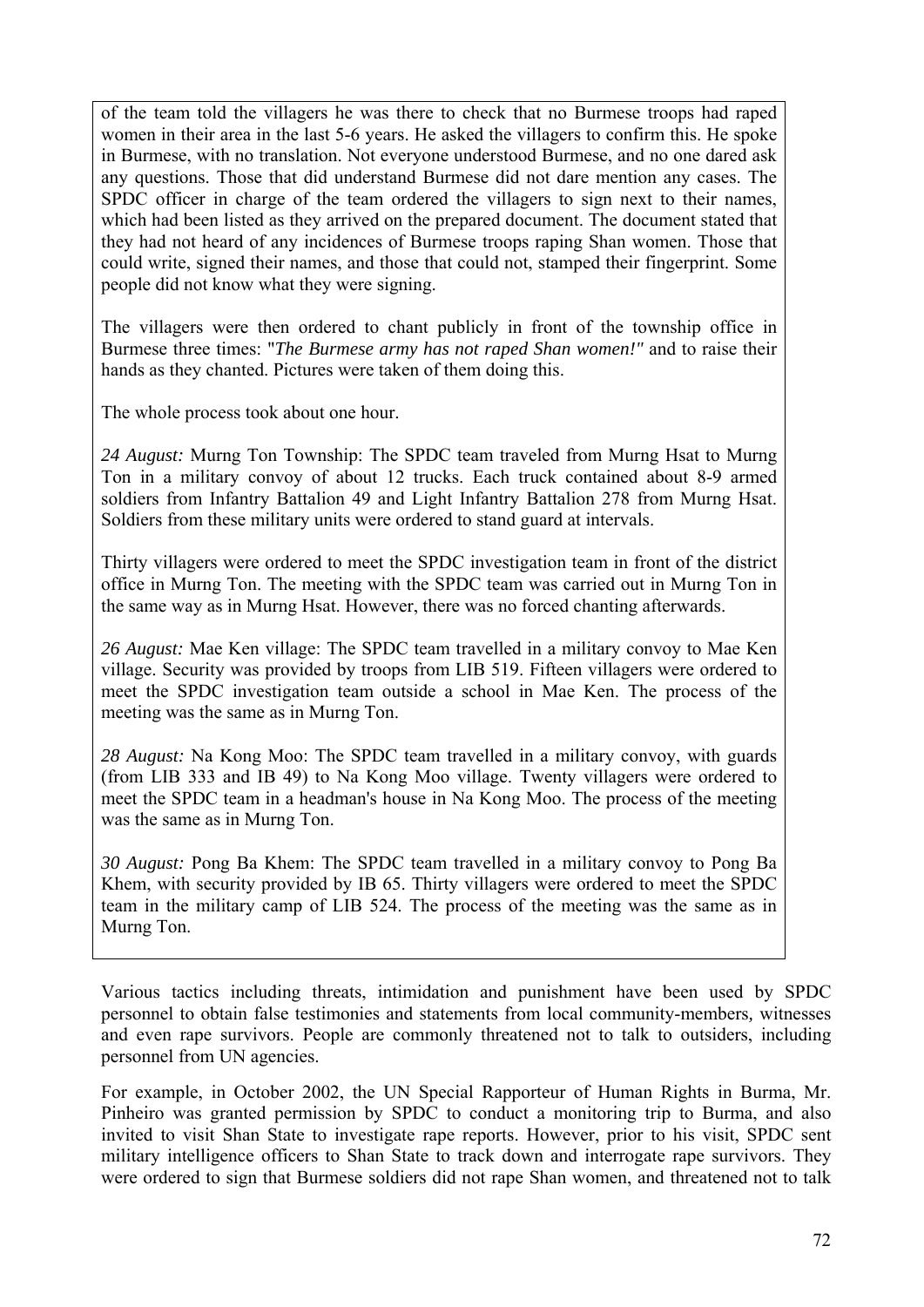to the "foreigners", or would face consequences. The regime also threatened Shan villagers in various areas not to testify against their troops.

A similar pattern of intimidation took place in December 2002 when the International Committee of the Red Cross (ICRC) was allowed into the conflict area of Southern Shan, where many of the rapes documented in *Licence to Rape* had taken place. Local Shan populations were warned not to speak ill of the military, and in early February 2003, local military officers threatened villagers who had dared speak out to the ICRC during their visit to Shan State in January 2003 that they would cut out their tongues and slit their throats if they did it again. Similar threats were also made when Amnesty International visited Burma in January 2003.

Until today, the regime has periodically referred derogatively to the contents of *Licence to Rape*  in its state media, and also in UN forums and reports to the UN.158

The SPDC has not only denied the evidence of sexual violence committed by its troops and authorities, but has also sought to discredit and blame women's groups and other human rights groups, which have been exposing their crimes.

#### **Some SPDC responses to reports by women's groups on systematic sexual violence in Burma**

In response to *Shattering Silences,* by the Karen Women's Organization (KWO) in April 2004, SPDC issued a statement that the contents of the report were "absurd," and claimed the report was part of a "black propaganda campaign" aimed at derailing the regime's peace talks with the Karen National Union.

In response to *System of Impunity,* by the Women's League of Burma (WLB) in September 2004, SPDC stated: "These allegations are found to be baseless and totally devoid of truth (…) It is evident that this article was purposely written to cause disunity among the national races and to create mistrust and disunity between the armed forces and the people and to defame the honor of Myanmar [Burmese] ethnic women and the Armed Forces."

## *SPDC statement at the 7th session of the Human Rights Council in March 2008:*

"The allegations regarding sexual violence against ethnic women and children are baseless and aimed at discrediting the Government of Myanmar [Burma] and Myanmar [Burmese] Military.**"** 

#### **Falsely charged for speaking out about rape**

1

In order to suppress news of sexual violence, SPDC has been trying to block flows of information from inside Burma, particularly since 2002. Those found sending information outside the country are punished severely, and in some cases framed and falsely charged. The attempt in early 2007 to cover up a case of gang-rape committed by SPDC officers in Putao, Kachin State and the subsequent arrest of the four schoolgirls involved illustrates the magnitude of danger faced by communities, particularly the victims of rape and their family members, when trying to seek justice under the military regime.

<sup>158</sup> *System of Impunity*, a report by the Women's League of Burma, 2004.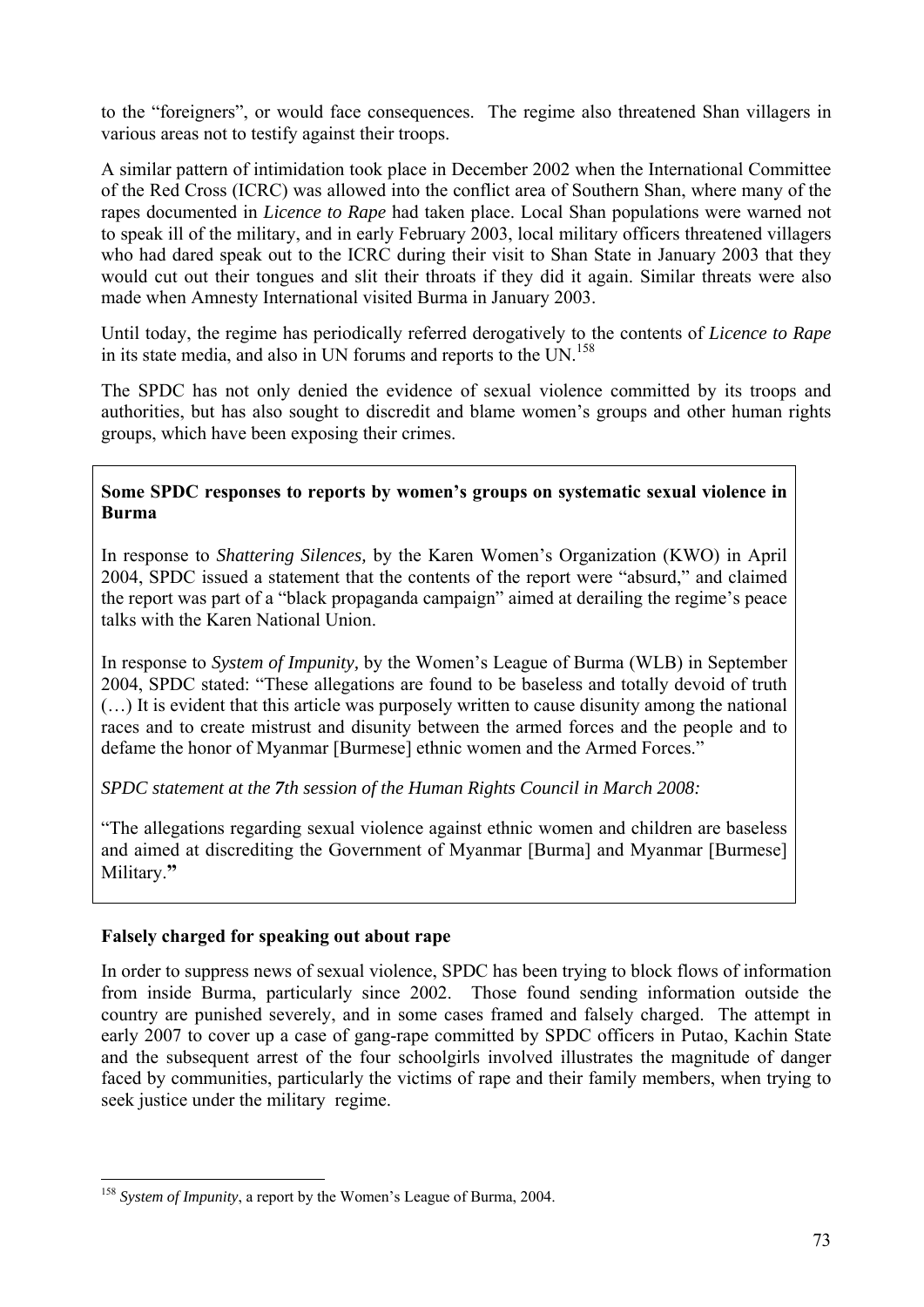### **The Putao Case: February 2007**

*Rawang Nang, Chinlai Nin Ram, Nanghkyi Hkaw Dang and Pu Ramare (aged 14 to 16) were Eighth Standard students studying in Duk Dang State High School in Putao Township*  in Kachin State. On February 2<sup>nd</sup> 2007, they were lured to a karaoke bar by seven *soldiers from No. 138 Infantry Battalion stationed in Munglang Shidi village, about 20 miles south of Putao. They were taken to the military base in Mulashidi, and were gangraped by three officers and four other soldiers. The three officers were subsequently identified as Maj. Zaw Win Thet, Capt. Win Myint Oo, Capt. Kyaw Ze Ya. Initially, the girls were too afraid to inform the police for fear of retaliation.* 

*However, later the girls' parents and relatives reported the incident to the battalion Commander, Lt. Col. Soe Win, and a trial of the rape case was conducted by the Village Administrative Committee, which decided to provide compensation of 500,000 Kyat (est. US\$ 500) to each victim, but only 300,000 Kyat was given to the victims by the army. During the trial, the identity of the officers charged was revealed but the army refused to disclose the identities of the other 4 soldiers involved in the rape. Following the trial, the Duk Dang Village Administrative Office, local women's groups and the victims were warned by the military not to speak of the rape any further.* 

*However, information about the rape case reached the media outside Burma. The army then questioned the girls, the parents of the girls, teachers at the state high school, the village administrative offices and village women's organization. Then on 3rd February 2007, the girls were arrested by SPDC for passing information on to overseas media organizations such as the BBC, RFA, and others.* 

*The teenagers were jailed in Putao, and then charged with 10 offences, including*  prostitution, on March 9<sup>th</sup>, 2007. Two younger girls were sent to Mandalay Prison, and *the elder to Myitkyina.*159

 **SPDC's recent response at the 7<sup>th</sup> session of the Human Rights Council in March 2008 on sexual violence against women** 

 37. The Myanmar Military have been falsely accused of gang rape based on the report Issued by the exiles and insurgents. Rape, gang rape is regarded by Myanmar people and Government as the most dastardly crime. The insurgents and anti-government elements have been consistently making unfounded allegation against the Government. Whenever rape is committed, the Government makes sure that the perpetrators are brought to the justice and prosecuted and sentenced in accordance with existing laws of Myanmar.

#### **Mounting evidence of ongoing sexual violence:**

In complete contradiction to the regime's claim that "*Rape, gang rape is regarded as the most*  dastardly crime,<sup>"160</sup> numerous testimonies by women, girls, relatives and other community members about rape by SPDC troops have continued to be compiled. They prove that rape and sexual violence by SPDC troops and authorities is widespread and systematic. Rape is continuing to be used as torture and punishment for local communities, in particular, women and girls, for

<sup>&</sup>lt;sup>159</sup> Source: Kachin Women's Association Thailand (KWAT).

 $^{160}$ http://myanmargeneva.org/pressrelease\_PMGev/7th%20Session%20HRC%20Statement%2017% 20Mar%202008.htm.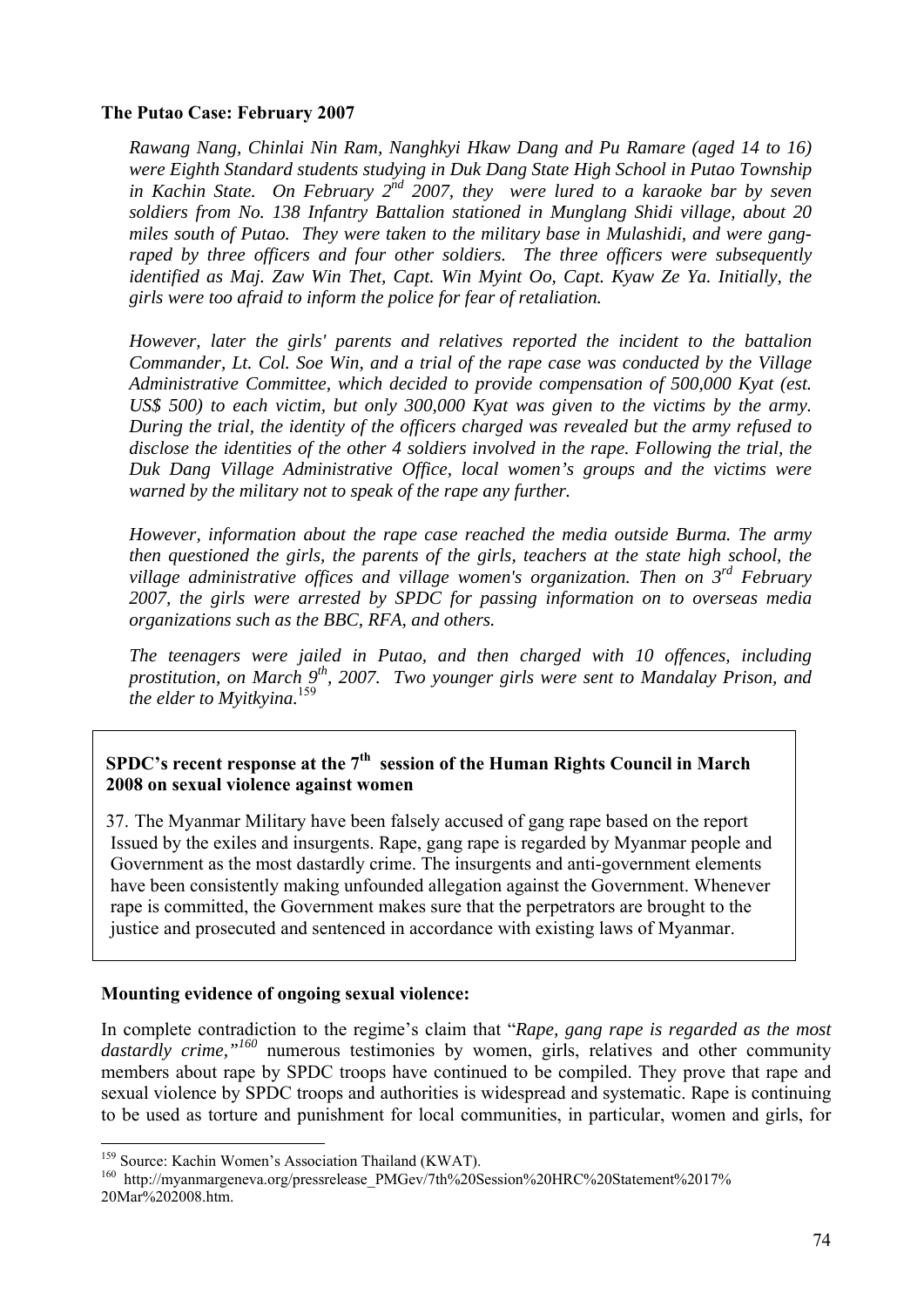supporting rebels. Women and girls are raped when used as forced labour: when taken as guides for SPDC troops, or as porters to carry military equipment and food. They are raped when carrying out daily chores, such as collecting vegetables for cooking, when looking after cattle in their fields, gathering firewood or bamboo shoots outside their village, or walking to markets and nearby villages. Women and girls are gang-raped, brutally tortured and murdered, and in one case, a young girl was killed and then burned in a hut after being raped.<sup>161</sup>

Women and girls whose lives were spared have been threatened on penalty of death not to inform anyone of the crime. Some women and girls have tried to seek help from their village headmen by informing them of what had happened, but usually village headmen dare not report about the rape to the authorities for fear of retaliation, including being framed and charged for *"disgracing the Tatmadaw (Army)."* Only in rare cases have women and girls received any form of compensation, which is usually "hush money" issued with threats by SPDC authorities to the whole community that if anyone spreads news about the crime, action will be taken against them.

#### **Emboldened in acts of sexual violence:**

SPDC's official denials about military sexual violence have encouraged their soldiers to persist in committing criminal acts of rape, even in public or in front of family members, with no shame or restraint. Those who have tried to resist or protect the women have been kicked, beaten and tortured, and sometimes murdered.

#### **Mother and daughter raped**

*Early in the New Year of 2006, an SPDC Commander from LIB No. 426 ordered villagers of Htukweiso, west of Pruso Township, not to leave the village for any purpose. Days later, on January 3, 2006 at 7:00 a.m, a mother named Monar (aged 37) and her daughter Nahnar (aged 18) left for their farm and were arrested outside of the village by the troops from LIB no. 426. The troops then raped both the mother and daughter on the spot and then took them to their military camp where they held them for three days. Nahnar's menses occurred during this time. The troops forced her to pour cold water over herself to clean her body and immediately afterwards she fell unconscious for an hour and was left lying in the prison cell.162*

#### **Humiliating husbands and community**

*On 23rd March, 2006 a group of eight troops from SPDC Light Infantry Battalion (LIB) 515 came to the Palaung village Wan Mark Khinok, Tong Lao village tract, Southern Shan State. The soldiers tied up the husbands and raped five women in front of their husbands. All the women were married with one or two children. After this happened, the village headman complained to Captain San Hlaing, commander of LIB 292, based in Tong Lao, but he just said it was not his duty to solve the problem.<sup>163</sup>*

SPDC soldiers are so confident of impunity for their crimes, that they have even boasted how many women and girls they have raped to their fellow soldiers. This is confirmed by the following personal testimony by Army defectors.

The soldiers, aged 17, 19 and 26, who had defected with their weapons from Company Two of Light Infantry Battalion 226 across the border from Piang Luang in Northern Chiang Mai

<sup>&</sup>lt;sup>161</sup> Source: Karen Women's Organization (KWO).

<sup>162</sup> Source: Karenni National Women's Organization (KNWO).<br>
<sup>162</sup> Source: Karenni National Women's Organization ( RWO).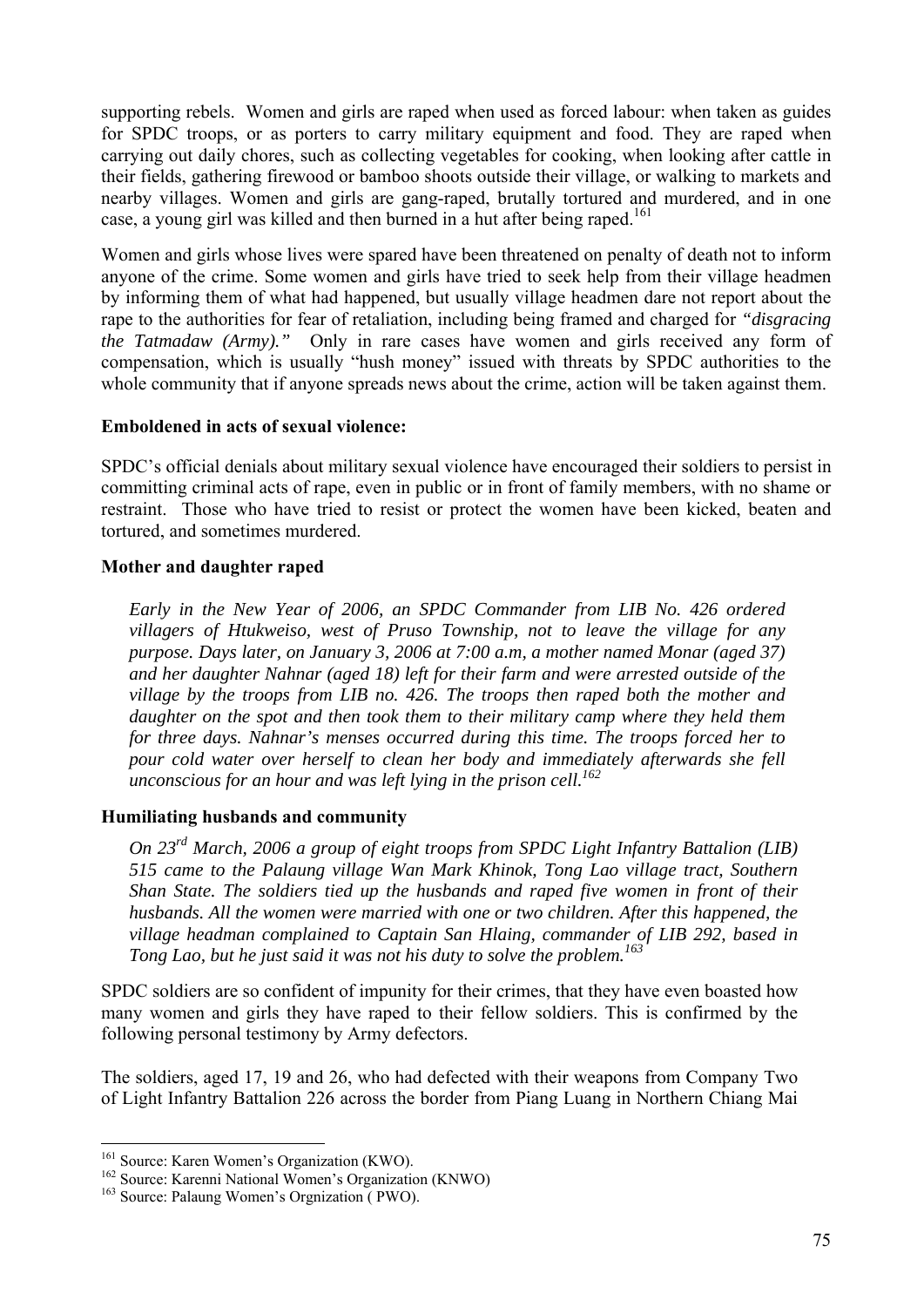province, testified that their commanding Sergeant Myint Htay had boasted to them last month about having raped "*five or six*" women in Shan State.<sup>164</sup>

Soldiers on patrol have openly demanded "*comfort women*" from local villages. And in a particularly horrifying incident, an ethnic Palaung woman offered as a "comfort woman" was brutally killed simply because the troops found her "*ugly."*

*On April 3, 2006, about 60 troops of LIB 514 based in Harm Ngai tract, Murng Kerng, came to the Palaung village of Luuk Karn. They ordered the villagers to provide them with chicken, alcohol and "comfort women." The headman had no choice and provided seven women to the troops. These included one woman who was mute and "ugly." The troops were angry at being provided with an "ugly" woman and beat this woman to*  death and then left her body outside the village. The six other women were all raped.<sup>165</sup>

#### **Rape of girl children**

At least **128** cases of sexual violence documented in the existing reports published are under 18. One was as young as **5** years old. They were raped while going to school, staying at home, accompanying elders to go out somewhere, looking after animals, visiting friends, and finding fish/vegetables.

*On 2 July 2007, a 9-year-old Akha girl, Aa Mi (not her real name), of Nawng Non village, went to collect some vegetables for cooking after returning from school. At that time, 3 SPDC soldiers who were attending a local SPDC army training school captured her and carried her to a nearby gully. They raped her and attempted to strangle her to death afterwards.* 

*When Aa Mi did not come back that evening, her family and neighbours went to search for her but could not find her. She returned only after 2 days with many bruises on her body. She was sent to hospital, and it was confirmed she had been raped, so the police were notified. The girl was sent home from hospital after one day, and told not to answer any questions. An investigation was instigated, and she was able to point out the 3 soldiers at the army school.* 

*After that, the Kengtung Deputy Military Commander gave Aa Mi and her family 500,000 Kyat (US\$ 500). He is reported to have said: "If anyone spreads news about this event, action will be taken against them."* <sup>166</sup>

#### **Sexual violence in places of worship**

1

In barbaric violation of the religious sensitivities of local communities, SPDC soldiers have even used places of worship such as village churches or Buddhist monasteries to sexually abuse and rape women and girls.

A Karenni woman describes one such case which took place in her village in Pruso Township in Karenni State in March 2008.

<sup>&</sup>lt;sup>164</sup> Personal testimonies of Army Defectors on January 17, 2003 : Source: www.shanwomen.org, Archives on Press releases: Burmese Army defectors testify to continuing impunity for rape

<sup>165</sup> Source: Shan Herald Agency for News ( SHAN), *Junta army looks at gift horses in the mouth*, No.03 – 05/2006, 4 May 2006

<sup>&</sup>lt;sup>166</sup> Source: Shan Human Rights Foundation (SHRF ) January, 2008 Report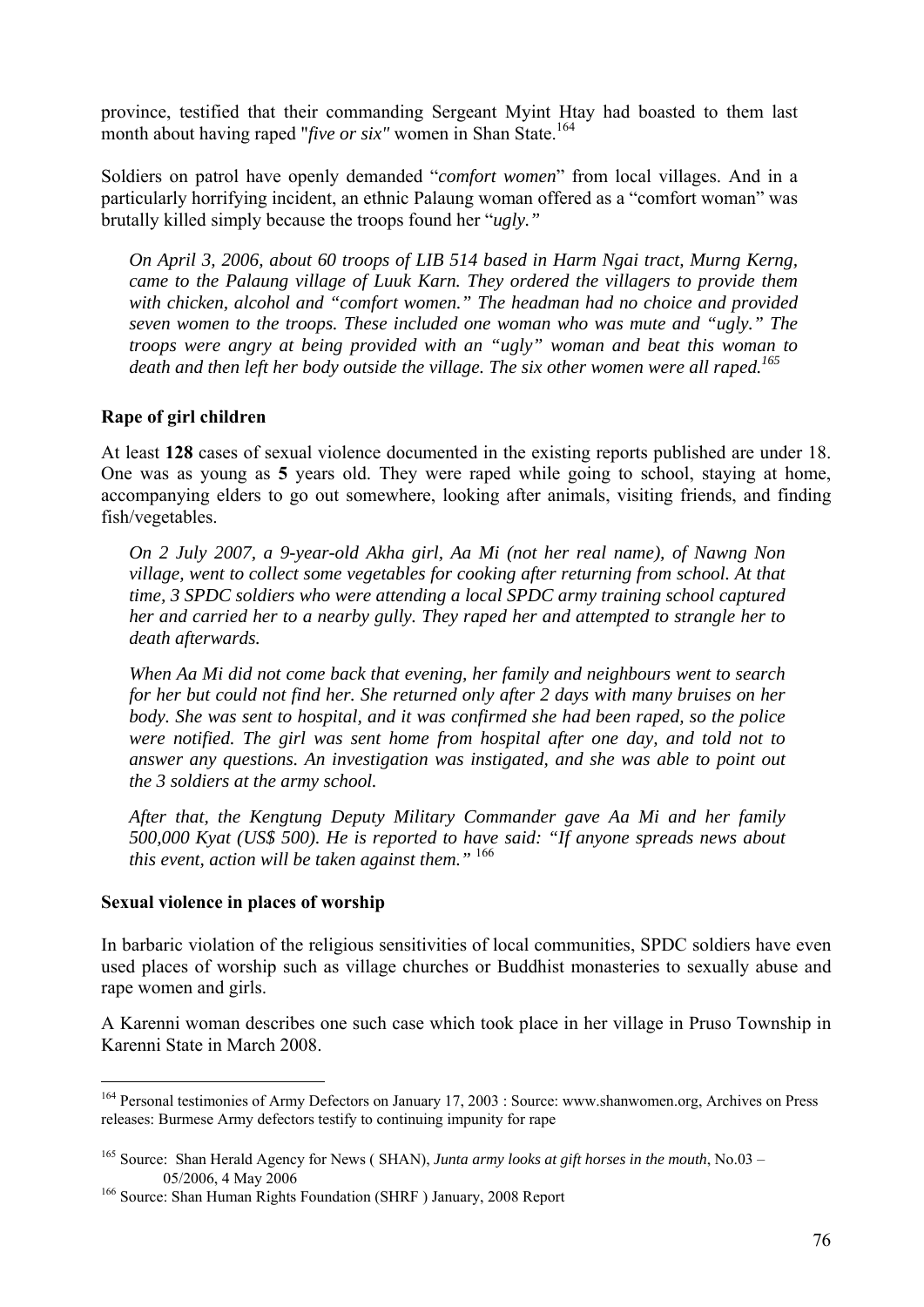*When SPDC soldiers came into the village, they separated women and men. They took all the men as porters and put all the women and girls in the church. Then they chose the women and girls and raped them in front of the other people.* <sup>167</sup>

Buddhism is the religion of the majority in Burma, and most SPDC soldiers are Buddhists. The premises of Buddhist monasteries are regarded as sacred places where people can take refuge from worldly disturbances, yet SPDC soldiers have openly acted in contempt of such beliefs, as the following incident in Karen State shows.

*On September 5, 2004, at about 5 pm, the SPDC Military Operation Command-3 Commander Tin Aye of South-West Command and Infantry Battalion 51 commander Zaw Min, with about 40 troops, came to Tanyin (Hawkla) village in Win Yae Township of Karen State, and camped around Anan Kwin village monastery for the night. On that night, six young nuns aged 11-14 were sexually harassed by some soldiers. Some troops went up to the nuns' dormitory at about 12 midnight and again at about 1 a.m. At about 2 am, the troops went up to the dormitory once again, roughly pulled off the robes of the nuns, who were sleeping in the outer room, and attempted to rape them.* 

#### **Abuse of power and sexual assault by other SPDC forces and authorities**

The climate of impunity for military rape, and the lack of rule of law, is an encouragement for others in authority in Burma to commit sexual violence. More and more evidence has been exposed of rape and sexual violence against women taking place in "white areas"<sup>168</sup> by police and state officials.

#### **Police complicity:**

#### *Case from Rakhaing State*

*On 11 January, 2008, three SPDC police raped a local teenage girl from Phone Nyo Hlake village, Buthidaung Township in the presence of her family. At around 3 am, six policemen led by Sub-corporal Hla Aung and Kyaw Zaya, Aung Sein of Buthidaung town police station went to Phone Nyo Hlake village, according to a relative. Three policemen entered the house while the three others waited outside. Two of them raped the young girl in the presence of her family, while the third robbed them of 170,000 Kyat. Hearing the family's cries, villagers ran to assist them, but fled when they saw the police. The six policemen went back to the police station. The following day, the father of the victim accompanied by some relatives went to Buthidaung police station to file a complaint against the culprits. No action was taken against the policemen involved, according to a village elder. Villagers believe that the soldiers have been emboldened because of the failure of the authorities to take action in earlier cases.169*

#### *Case from Shan State*

1

*On May 15, 2007, the policeman Soe Soe Naing and his friend followed Nang Su Tee Myint and her friend near the golf course in Quarter (2) in Kunhein Township in Shan State* 

<sup>167</sup> Source: Karenni National Women's Organization (KNWO)

<sup>&</sup>lt;sup>168</sup> Areas free from fighting and with no limitation of movement at any time.<br><sup>169</sup> Source: *Police rapes girl, robs Kyat 170,000,* 2008-01-28 of Kaladan News.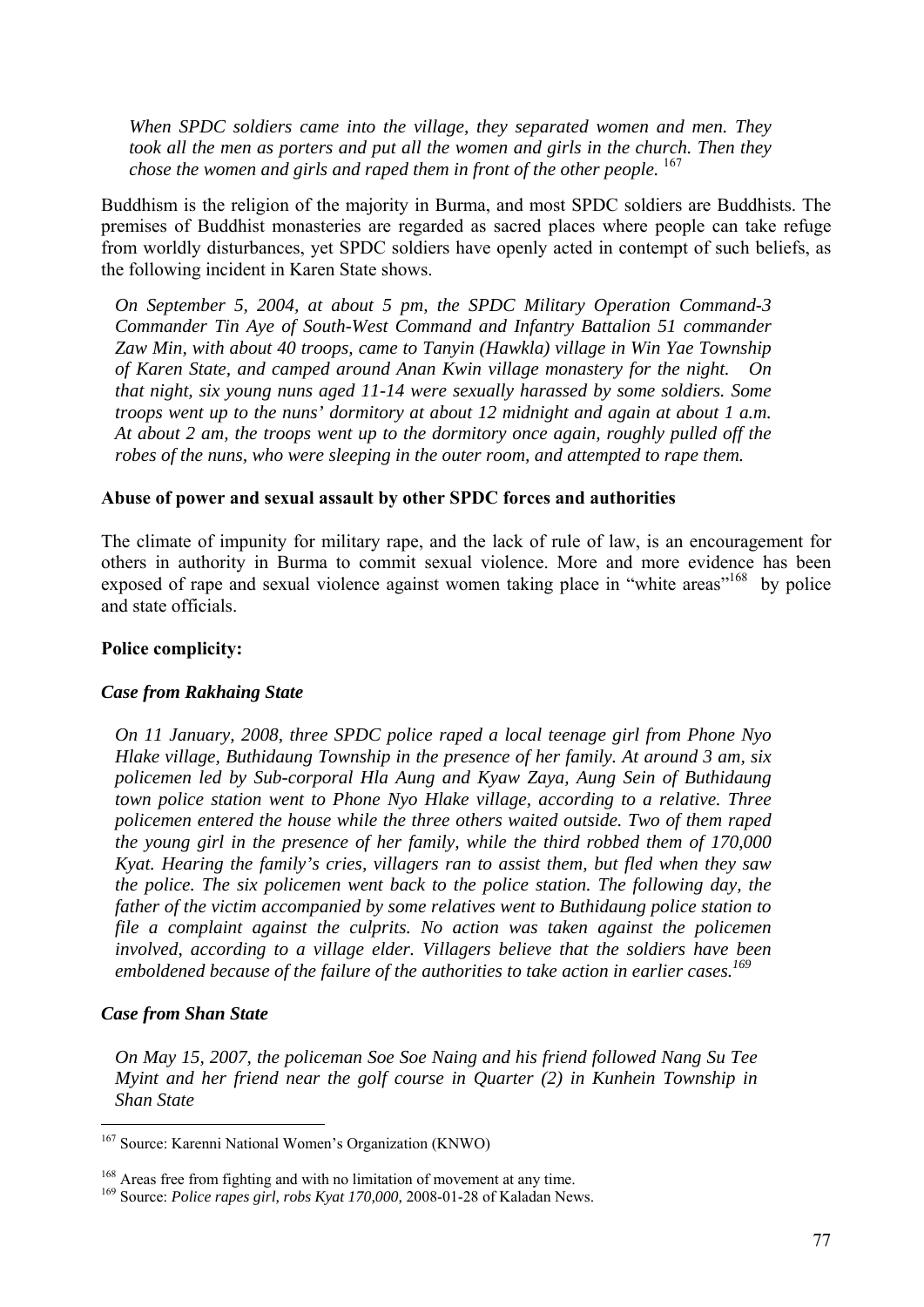*They checked the girls' licenses, but the girls didn't carry them. The police told them that they had to give a lot of money, then took them into the bushes and raped them. After raping them, they threatened them that if they told their parents, they would be killed. They didn't tell their parents. But the parents saw them looking upset and sent them to the hospital. They then explained what happened to them. That time the police had already moved their place of duty.<sup>170</sup>*

## *Case from Central Burma*

*In Magwe Division, a fourteen-year-old girl was gang-raped by three men, including one police officer, at a Pagoda fair in Thiri Mingalar Village on November 25, 2006. 171*

The number of rape cases involving under-aged girls has increased in central Burma. According to the Democratic Voice of Burma, in October 2006, at least seven under-aged girls were raped in Thanyin, Hlaing, Htaut Kyant and Shwe Pyi Thar Townships in Rangoon.

#### **Sexual violence now a systemic problem in Burma**

While rape may have initially been utilized and condoned by the regime as a strategy of war, the resulting climate of impunity has now caused sexual violence to become a systemic problem in Burma. Several shocking cases involving military and police officers raping underage daughters of their fellow officers provide evidence of this.

In the following case, an SPDC officer stationed in Shan State raped and killed the 6 year-old daughter of a fellow SPDC officer.

*On April 29, 2005, Hnin Indra Oo, the 6-year-old daughter of Daw Win Mar and Sgt Min Zaw Oo of Kunhein-based Light Infantry Battalion 524, was invited by Corporal Zaw Min, 28, the battalion radio operator, to go along with him so he "could buy sweets for her". They both went together, and she did not come back. She was found dead under Hei Hai Bridge situated outside the command post after a frantic search. It was later discovered in the postmortem that she had been repeatedly and brutally raped, and then killed*<sup>172</sup>.

In another more recent incident, a border-based news group reported that an army major had raped a police officer's teenaged daughter and her friend (aged 13-14), together with his accomplice, a lawyer in Thangtlang town in Chin State, northwest Burma on June 8, 2008.

## **Two Chin teenaged girls raped in Burma: Rapists arrested** <sup>173</sup>

*2008-06-17 08:50* 

*June 17, 2008 - In an incident which reveals the debased nature of some people in authority in Burma, a Burmese Army major and a lawyer allegedly raped two teenaged girls in Thangtlang* 

<sup>&</sup>lt;sup>170</sup> Source: Shan Human Rights Foundation (SHRF).

<sup>&</sup>lt;sup>171</sup> file:///d:/eudora2/attach/Democratic%20 $\overline{V}$ oice%20of%20Burma.htm<br><sup>172</sup> Source: Army girl raped by army man, No: 06 - 05/2005, Shan Herald Agency for News (SHAN), 6 May 2005, and Source from inside Shan State.

<sup>173</sup> http://khonumthung.com/kng-news/2008-news-archive/june-2008/two-chin-teenaged-girls-raped-in-burmarapists-arrested.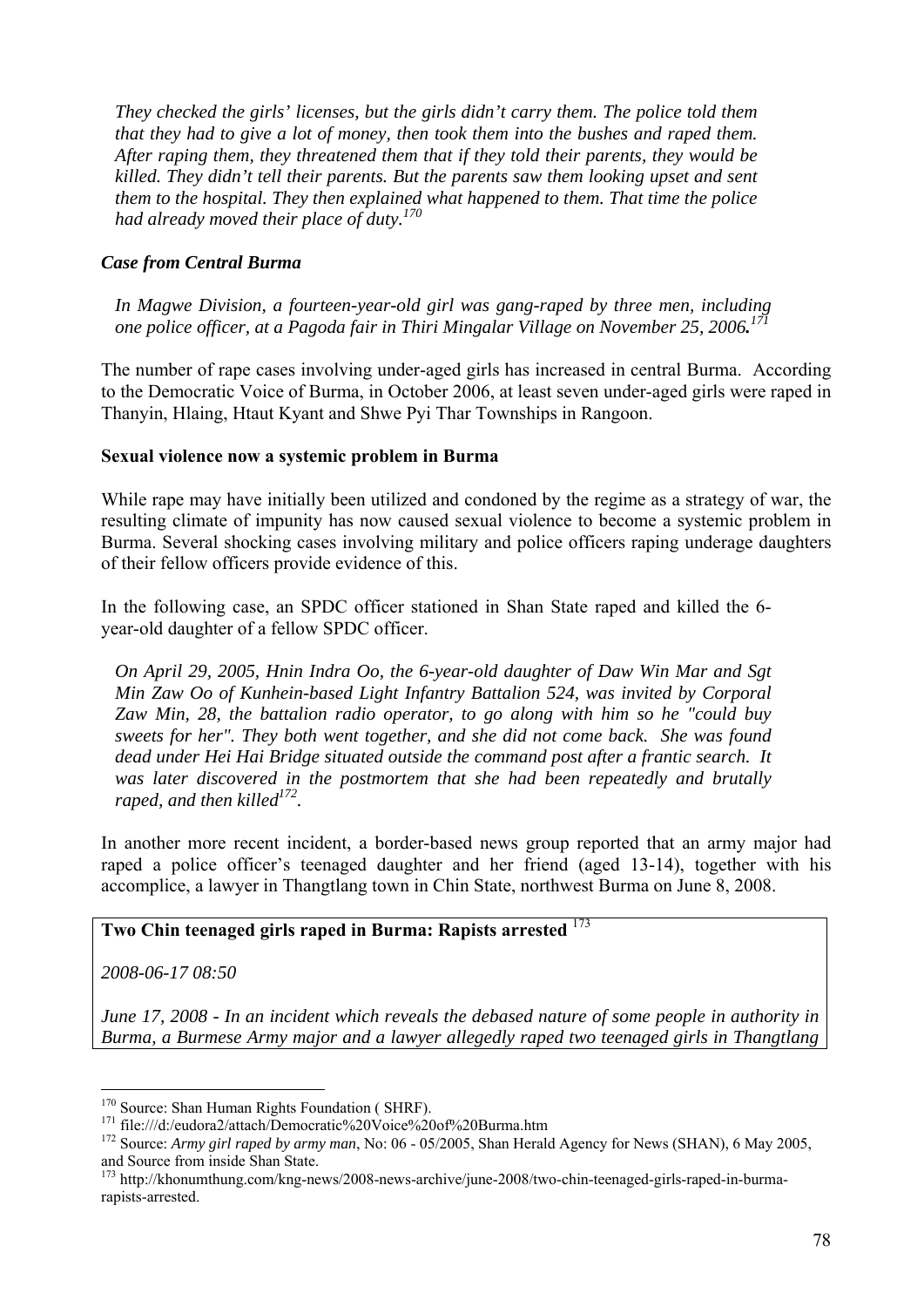*town in Chin State, northwest Burma on June 8.* 

*On June 8, Major Soe Thaik Aung of the Light Infantry Battalion No (268) and lawyer U Myint Phone from the township court in Thangtlang town in Chin State raped Ngun Chin (13) and. Par Ku (14) both from Thangtlang town in lawyer Myint Phone's house at around 4 p.m. according to locals in Chin State.* 

*After the girls were raped, they were locked up in U Myint Phone's house.* 

*The father of one of the rape victims is a policeman. He filed a case in the police station in Thangtlang as soon as he learnt that his daughter had been raped and locked up in the lawyer's house.* 

*Thangtlang police personnel rushed to the house of the lawyer and rescued the girls, a local from Thangtlang said.* 

*A medical check up in Thangtlang hospital confirmed that the girls had been raped. U Myint Phone was arrested and is being detained in Thangtlang police station. Major Soe Thaik Aung is being detained in Hakha police station, according to a local.* 

*One of the rape victims, who has not been identified, is hospitalized in Hakha because she was seriously injured after being sexually abused.* 

*A political person in Hakha town on condition of anonymity told Khonumthung News that he had heard that a seriously injured girl has been hospitalized in Hakha.* 

## *Khonumthung News Group*

## **Following news**

## **Army officer escapes rape charge**

*Jun 18, 2008 (DVB)–An army officer who was accused of involvement in the gang rape of two underage girls in Chin State's remote Htantalan Township has not yet been charged by authorities, according to locals.* 

*Two police officers and a high-level official from Htantalan Township court were arrested by local police on 10 June on suspicion of the gang rape of two girls aged 12 and 14.* 

*But locals said the police could not arrest a military official from Light Infantry Battalion 268 who was allegedly involved in the rape as official military law only allows the military court to investigate and punish members of the armed forces accused of breaking the law.* 

*"Local authorities cannot charge any army officials in criminal investigations – their cases are only handled by the military's strategic command," said a Htantalan resident.* 

*An officer on duty at the Chin State police headquarters said they had not yet been fully briefed on the case, but claimed local police officers had already begun the investigation.* 

*"They have opened a rape case and are currently conducting an investigation," said the police officer. "The local hospital has already given us medical evidence relating to the rape."*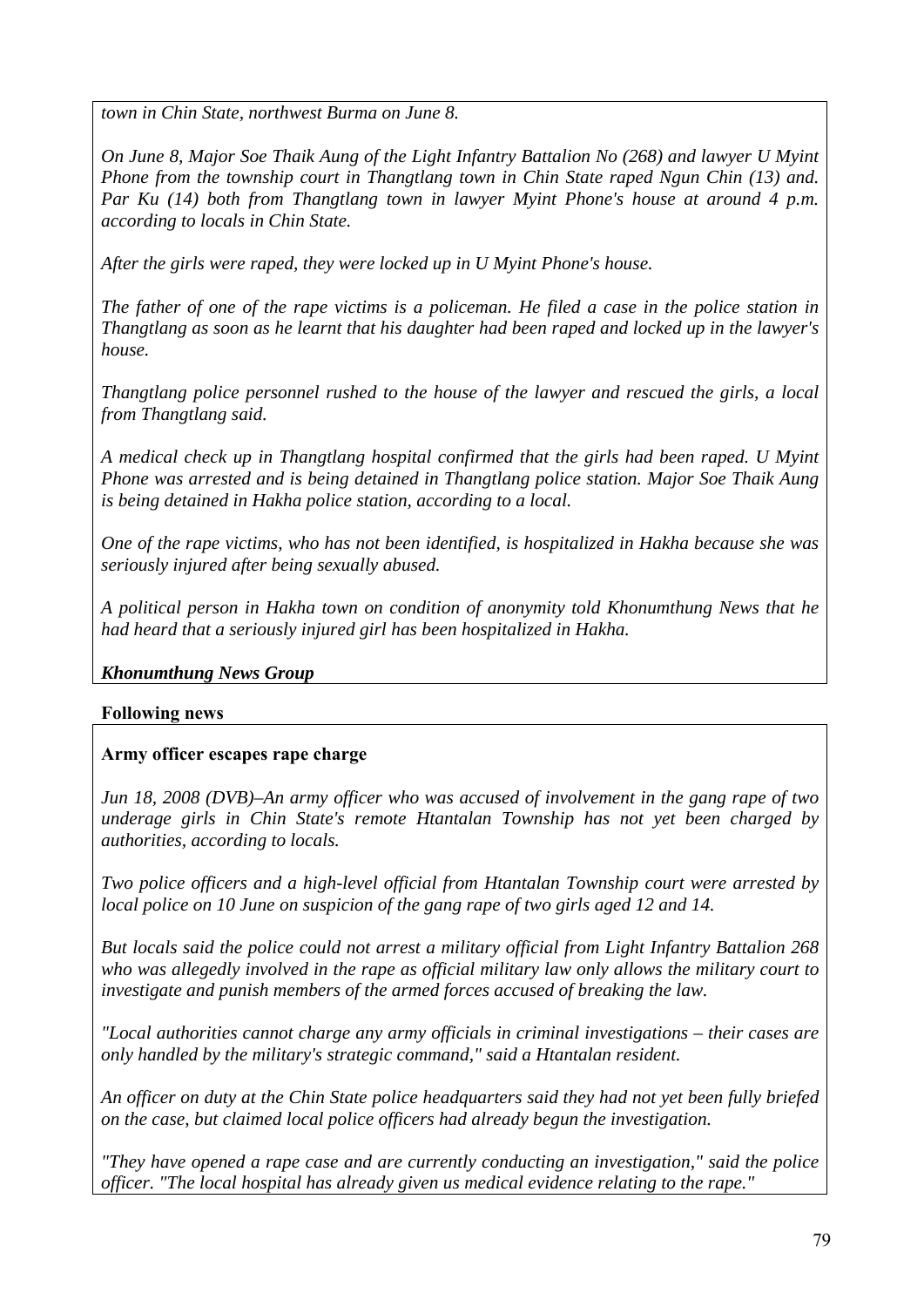*The names of the two victims and the officials accused of their rape have been withheld.174*

# **A shocking rape incident on July 27, 2008**

# **Teenaged Kachin schoolgirl gang raped and killed by sadistic Burmese soldiers**175

*Written by KNG Saturday, 09 August 2008 00:00*

*In a gruesome incident a Kachin schoolgirl, Nhkum Hkawn Din (15), daughter of Nhkum Yawng Shawng and Maran Nu Bren was gang raped and killed on July 27 (Sunday) by Burmese Army soldiers in Bamaw District in Kachin State, northern Burma, locals said. Her body bore stab wounds in seven places and her eyes had been gouged out. It was a calculated act of perversion by the soldiers.* 

*Nhkum Hkawn Din was an eighth grade student in the government State High School in Momauk also called N'mawk. She was gang raped and killed in a paddy field near her village called Nam Sai situated between Momauk and Bamaw by Corporal Aye Thein and two other colleagues in the village-based army post headed by Sergeant Thet Htun of the Light Infantry Battalion No. 437, said villagers of Nam Sai.* 

*She was on her way to the paddy field carrying rice for lunch for her elder brother near Nam Sai village when the three soldiers began following her. Some villagers even remember seeing the girl being followed by the soldiers at about 9 a.m. on Sunday when she left her home. She was waylaid later by the soldiers. She lived in Block 1, Nam Sai village with her family. Her parents and her brother came to know of the incident by evening and lodged a missing diary with the police.*

*According to Hkawn Din's family, Hkawn Din's body was found three days after she went missing on July 30, 200 feet from the army checkpoint on the road leading to the Sino-Burma border set up for collecting money from cattle merchants. The body had been buried naked.* 

*She had been stabbed in seven places on her body. Her skull was smashed, there was a stab wound under her right shoulder, her neck was slashed, her eyes had been gouged out with a knife, and her face was badly mutilated. There were stab wounds in her abdomen and her private parts, said her family.* 

*The police station in Momauk was informed as soon as Hkawn Din went missing and soon after her body was recovered. But the police told the victim's family "We cannot take any action without concrete evidence against the soldiers," said villagers of Nam Sai.* 

*Meanwhile, the local military authorities are yet to investigate and take action on the killing and rape of Hkawn Din, according to villagers of Nam Sai.* 

*There have been instances earlier in Kachin State when soldiers have got away with gang rape of school girls. But this time the soldiers ensured that the raped girl did not live to identify them.*

1

<sup>&</sup>lt;sup>174</sup> http://english.dvb.no/news.php?id=1439.<br><sup>175</sup> http://www.kachinnews.com.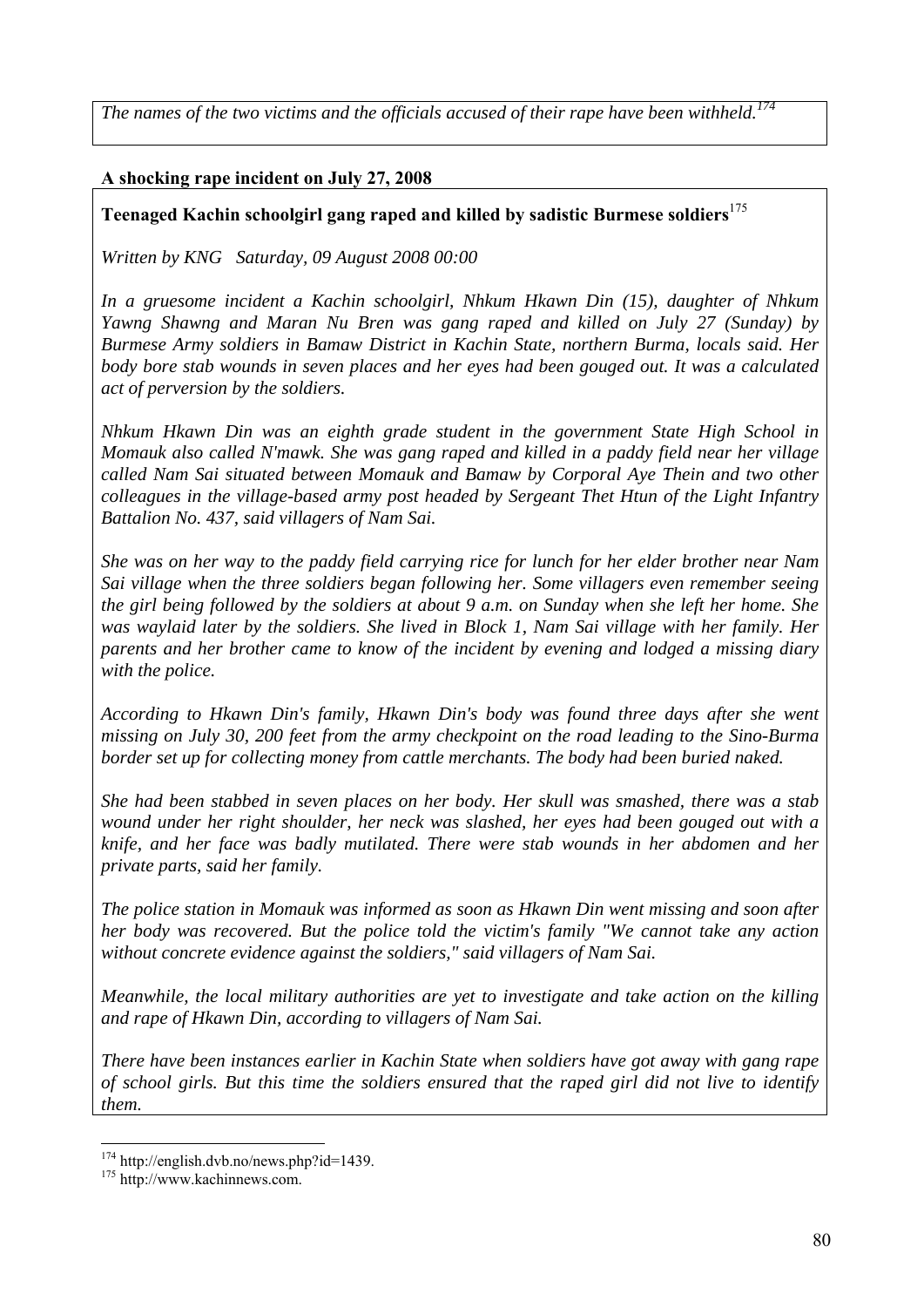## **Recommendations:**

- The state must admit their use of rape as a weapon of war, and the prevalence with which military personnel engage in sexual violence as a means of subjugating ethnic peoples.
- Steps should be taken immediately to bring an end to these practices, prosecute offenders under the existing laws, and ensure that they receive severe punishment.
- The state must enact laws or amend existing laws to provide specific penalties for offenders depending on the degree and severity of the offence.
- Commanding officers must be held accountable for the offenses committed by their soldiers, and should be punished for failing to ensure offenders are prosecuted.
- The international community must establish an investigation team to carry out a thorough inquiry into the perpetrators in the army.
- State troops must be withdrawn from ethnic areas immediately and permanently so that independent investigations of the perpetrators can take place without military repercussions on communities.
- The heads of the state military must be referred to ICC for the crimes committed by their army.
- Any military officers who fail to report and take action for sexual crimes committed by military personnel must be referred to ICC.
- The state must acknowledge the prevalence of domestic violence, sexual harassment and sexual intimidation.
- Culturally sensitive services must be provided for women facing domestic violence.
- The safety of women seeking justice for all forms of violence must be guaranteed.
- There must be public education, including awareness-raising campaigns, and education programs for all civil servants and state forces about women's human rights.
- Gender-sensitivity must be integrated in school curricula from nursery school level, and must be promoted through the state media.
- Community-based organizations carrying out programs empowering and assisting women must be allowed to establish and operate independently without restrictions and harassment.
- The MWAF must be reformed into a genuine women's organization which operates completely independently of the military hierarchy, and the leadership must not be composed of or influenced by wives of military officers.
- There must be programs educating men and boys about the root causes of violence against women. ■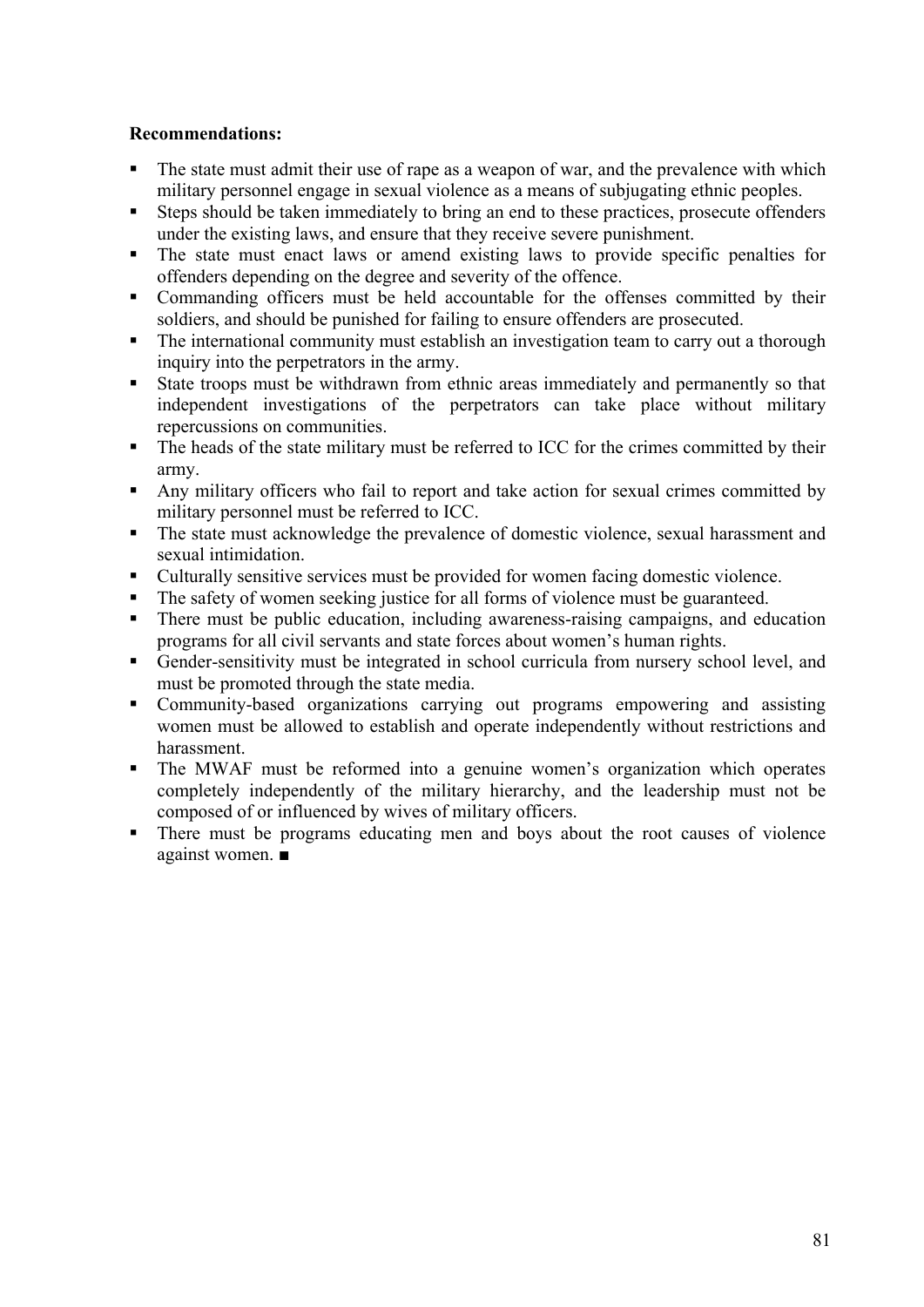## **CONCLUSION:**

Women and girls in Burma have seen no improvement to their lives since SPDC signed CEDAW in 1997. It is apparent that the regime signed the Convention simply as an attempt to legitimize itself in the eyes of the international community. It has failed to display any genuine commitment to the Convention, and has given only lip service to the CEDAW principles. There is no evidence that recommendations made by the 22<sup>nd</sup> CEDAW Committee in response to the country's initial report in the 22<sup>nd</sup> Session were acted upon, distributed or publicized in any way. Most people inside Burma have never heard about the Convention. The regime's second and third combined report reveals a failure by the SPDC to understand the definition of gender discrimination or the purpose of the CEDAW

This CEDAW shadow report corroborates that the regime is systematically violating the human rights of the people of Burma, and shows the impact of its failed policies on women and girls in particular. It exposes how the regime is profiting from the sale of the country's natural resources to build up the military and its GONGOs, and how systematic militarization and prioritization of military expenditure, including capacity-building of military personnel, has reinforced the existing patriarchal system. Today, the military presence pervades every village, town and city, and every branch and level of the governing infrastructure.

The report shows how the regime has been completely negligent in addressing not just the specific needs of women and girls, but the needs of all of Burma's citizens. The report also contributes to the mounting evidence of the regime's use of rape as a weapon of war throughout the ethnic lands.

We, women of Burma, therefore reiterate that there can be no advancement of the lives of women and girls in Burma, and no protection and promotion of their rights while the military and its proxy organizations remain in power. There is an urgent need for genuine political change, to put an end to the militarized culture inside Burma. ■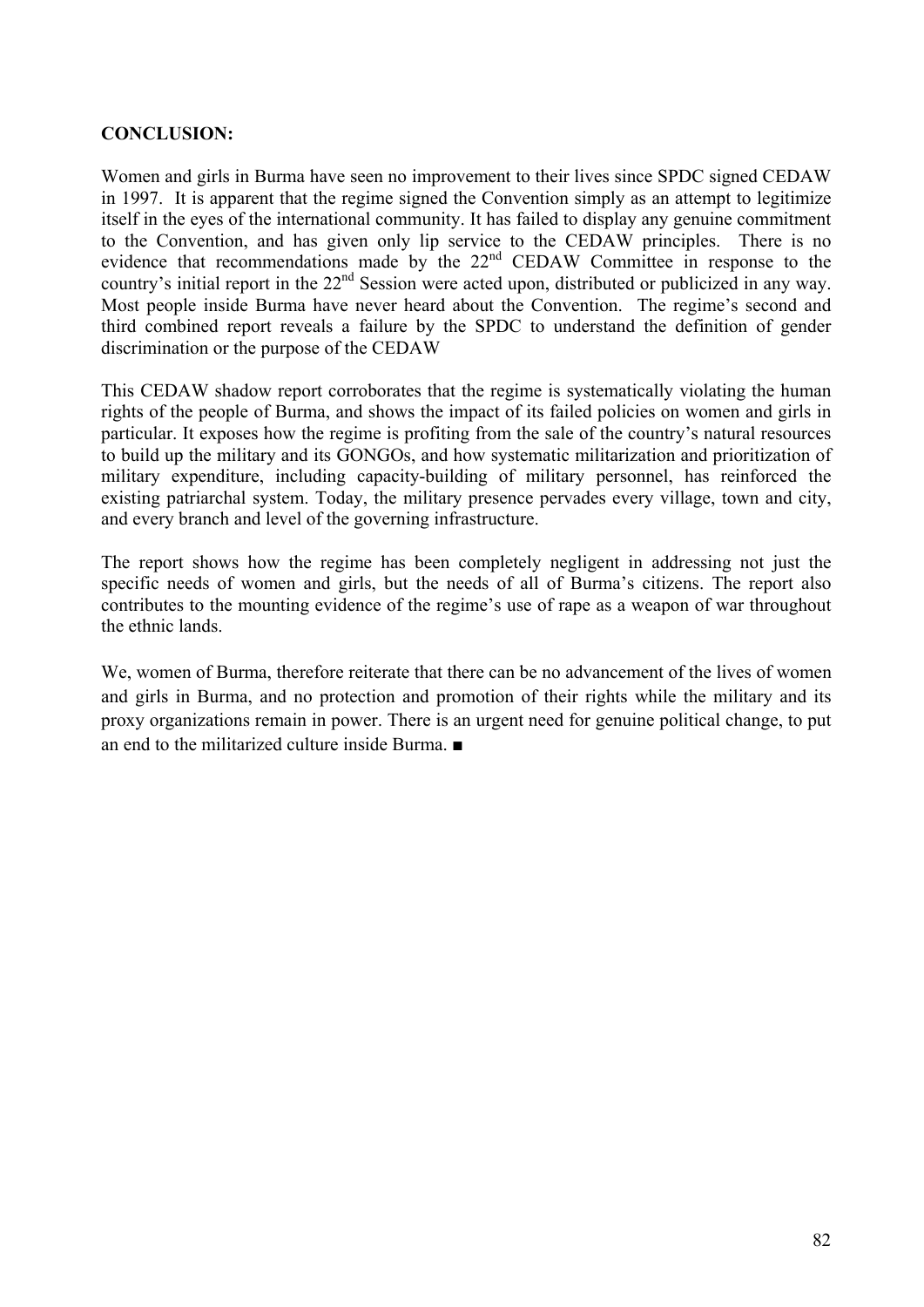### **Annexes**

#### **Annex 1**

The Ministry of Immigration and Population has also instituted measures whereby legal migrant women are carefully screened by a special board so that they do not become victims of traffickers. In the Eastern Shan States, the regional command has recently imposed restrictions on girls fewer than 25 years of age travelling across the border into Thailand, in the hope of curbing the trade. Young women between the ages of 16-25 years are not allowed to cross the border unless accompanied by a legal guardian.

#### **Annex 2**

Examples of fees and donations collected at schools by teachers according to a survey in one Palaung area in northern Shan State, Burma.

#### **Fees collected at state schools**

- Classroom supplies
- Exams (stationery and marking)
- Dustbin, broom, table cloth etc
- Sanitation (Toilet, garbage etc)
- Teaching fees outside school hours/extra teaching fees
- Maintenance fee (for repairing anything broken at school)
- New school building
- Paying respect to teachers
- **Teachers' farewell parties**
- **Library fee**
- **Sport fee**
- Fees for 4 fine-art skills (singing, dancing, composing and playing musical instruments)
- Donations for elders and Grands
- School festivals
- Fees for Elders/Grands
- Donation for religious ceremonies (Thadingyut, Kathein etc );
- Other miscellaneous fees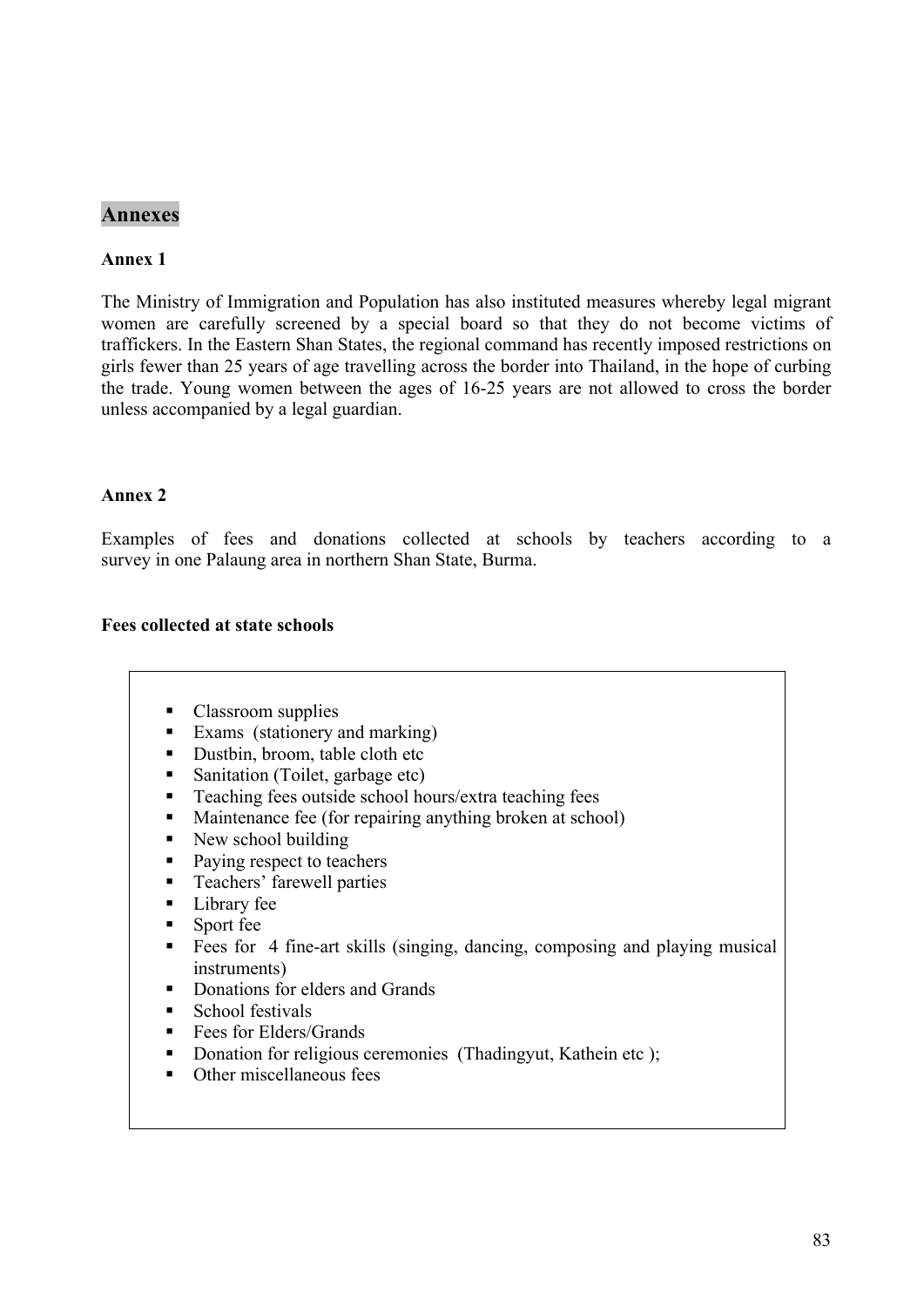| <b>Approximate Expenses for a Student in Grade Eight or Nine</b>                                                                                                           |                                     |  |  |  |  |
|----------------------------------------------------------------------------------------------------------------------------------------------------------------------------|-------------------------------------|--|--|--|--|
| <b>Items</b>                                                                                                                                                               | <b>Amount in Kyat</b>               |  |  |  |  |
| Boarding fees per year                                                                                                                                                     | 12,000 - 90,000 (food not included) |  |  |  |  |
| Textbooks per year                                                                                                                                                         | $2,500 - 5,200$ (second-hand books) |  |  |  |  |
|                                                                                                                                                                            | 6,000<br>(new books)                |  |  |  |  |
| Notebooks (6 to 7 dozen)                                                                                                                                                   |                                     |  |  |  |  |
| 1,800 Kyat per dozen                                                                                                                                                       | $108,000 - 126,000$                 |  |  |  |  |
| <b>School Enrolment Fees</b>                                                                                                                                               | 32,000 - 100,000                    |  |  |  |  |
| Pens and Pencil (around 40 to 50)                                                                                                                                          | $150 - 200$                         |  |  |  |  |
| Night Class fee per month                                                                                                                                                  | 4,000                               |  |  |  |  |
| Extra Class (Saturday) per month                                                                                                                                           | 2,000                               |  |  |  |  |
| <b>Monthly Examination Fees</b>                                                                                                                                            | $100$ and up                        |  |  |  |  |
| Sports Fee per month                                                                                                                                                       | 150                                 |  |  |  |  |
| Garbage bag fee per month                                                                                                                                                  | 150                                 |  |  |  |  |
| Funeral, teacher's children milk per month                                                                                                                                 | 100                                 |  |  |  |  |
| "Pwe", Burmese traditional show, one ticket                                                                                                                                | 450                                 |  |  |  |  |
| SPDC officer visit (per visit)                                                                                                                                             | 500                                 |  |  |  |  |
| For School Building                                                                                                                                                        | 5,000                               |  |  |  |  |
| School uniform (three pairs)                                                                                                                                               | 9,000                               |  |  |  |  |
| There are still other expenses such as closing school ceremony, food, transfer of the<br>teachers, chairs, tables, sanitation, etc. Costs can also vary from area to area. |                                     |  |  |  |  |

## **Annex 3: Table showing approximate annual expense for a student in Grade Eight/ Nine in 2004 (Costs have since risen due to increasing prices.)176**

*Note: The daily wage in Burma is about 800 Kyat (0.78 US\$)* 

1

 $\Gamma$ 

٦

<sup>176</sup> *Source: Year 2004 - Education Report*, Foreign Affairs Committee, All Burma Federation of Students Unions, February 2005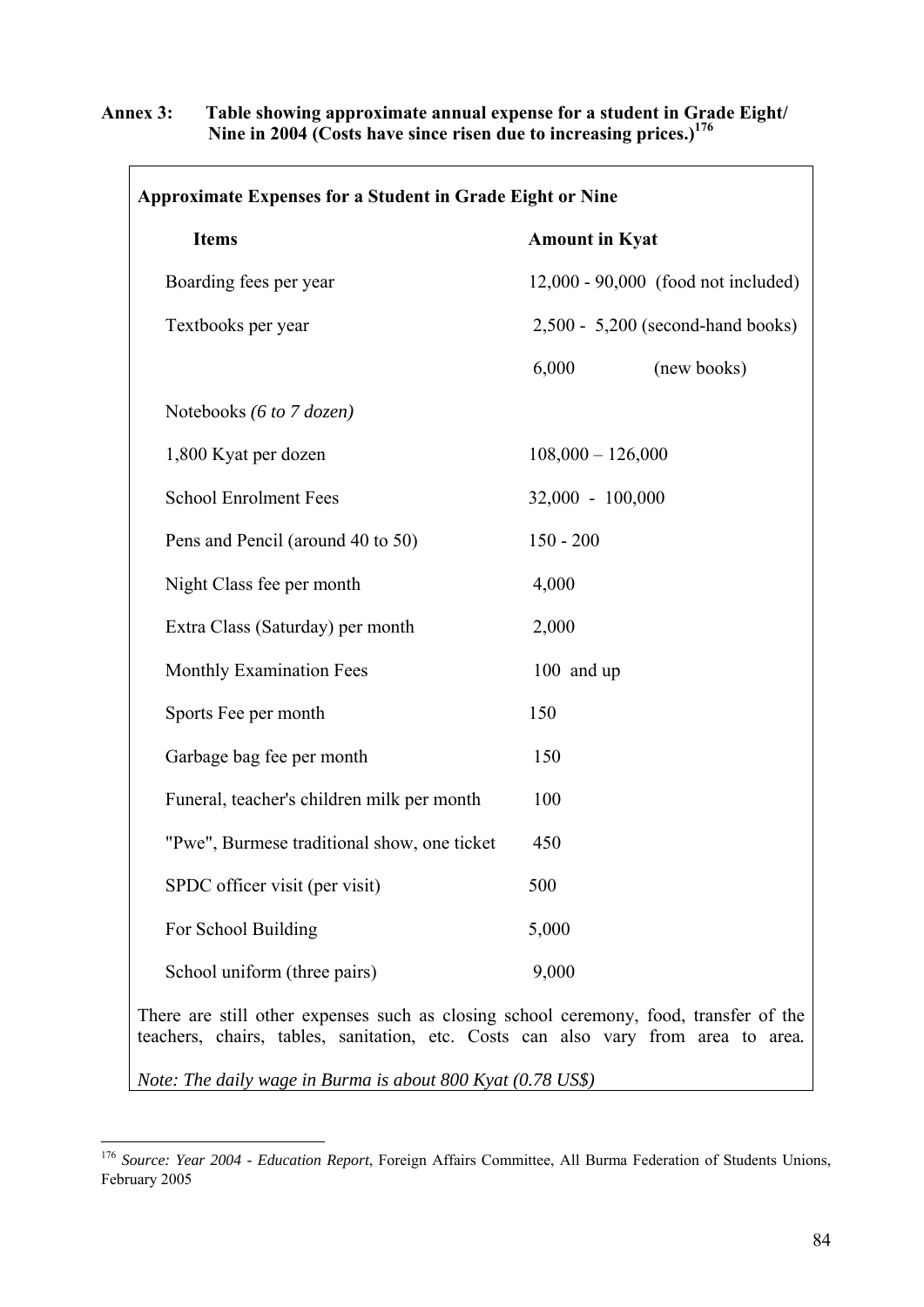#### **Annex 4: Data recently received from Rangoon, Burma (June 2008)**

|  |  |  |  |  |  |  |  |  |  | SPDC's 2008 official entrance fees for the Basic Education Schools |
|--|--|--|--|--|--|--|--|--|--|--------------------------------------------------------------------|
|--|--|--|--|--|--|--|--|--|--|--------------------------------------------------------------------|

| Nursery – Grade 4 | - Free         |
|-------------------|----------------|
| Grade 5           | $-500$ (Kyat)  |
| Grade 6           | $-600$ (Kyat)  |
| Grade 7           | $-700$ (Kyat)  |
| Grade 8           | $-800$ (Kyat)  |
| Grade 9           | $-900$ (Kyat)  |
| Grade 10          | $-1000$ (Kyat) |
|                   |                |

1. The school entrance fee of each school is not the same. The entrance fee of the schools in Rangoon is different. The schools that are famous and have good exam results are more expensive. For instance, at the Basic Education High School No. 1, Dagon, the fees for new students and those who have relatives studying there already are different.

Those whose brothers or sisters have already been studying there have to pay 10,000 Kyat for the entrance fee. However, the new students have to pay 600,000 – 900,000 Kyat for the entrance.

At the Basic Education High School No. 1, Latha, the students have to pay several different fees and 100,000 Kyat for entrance fee.

- 2. There was a new uniform regulation in 2008. It cost about  $4,000 6,000$  for a uniform and they must buy it from the school.
- 3. Students were told to give at least 2,000 Kyat as a donation to the Nargis disaster relief. Each school asks for different donations.
- 4. The unusual thing this year is that some high schools have a signboard calling for someone to serve as a School administrator for free.
- 5. Currently, there is no other fee being collected this year as before.

The Education Ministry has announced the date to apply for schools is from May 25 – 31, 2008. In the announcement it also mentions a phone number to contact in case of complaint, if there is any donation being collected. However, reportedly on May 28, the headmasters of some schools in Rangoon were still collecting "*donations*"

Current prices of stationery

- About 2,000–3,000 Kyat for a dozen low quality notebooks
- About 4,300 Kyat for a dozen good quality notebooks
- 300–700 Kyat for a pencil (depending on brand and type of pencil)
- At least 700 Kyat for a compass box
- About 100–300 Kyat for a pen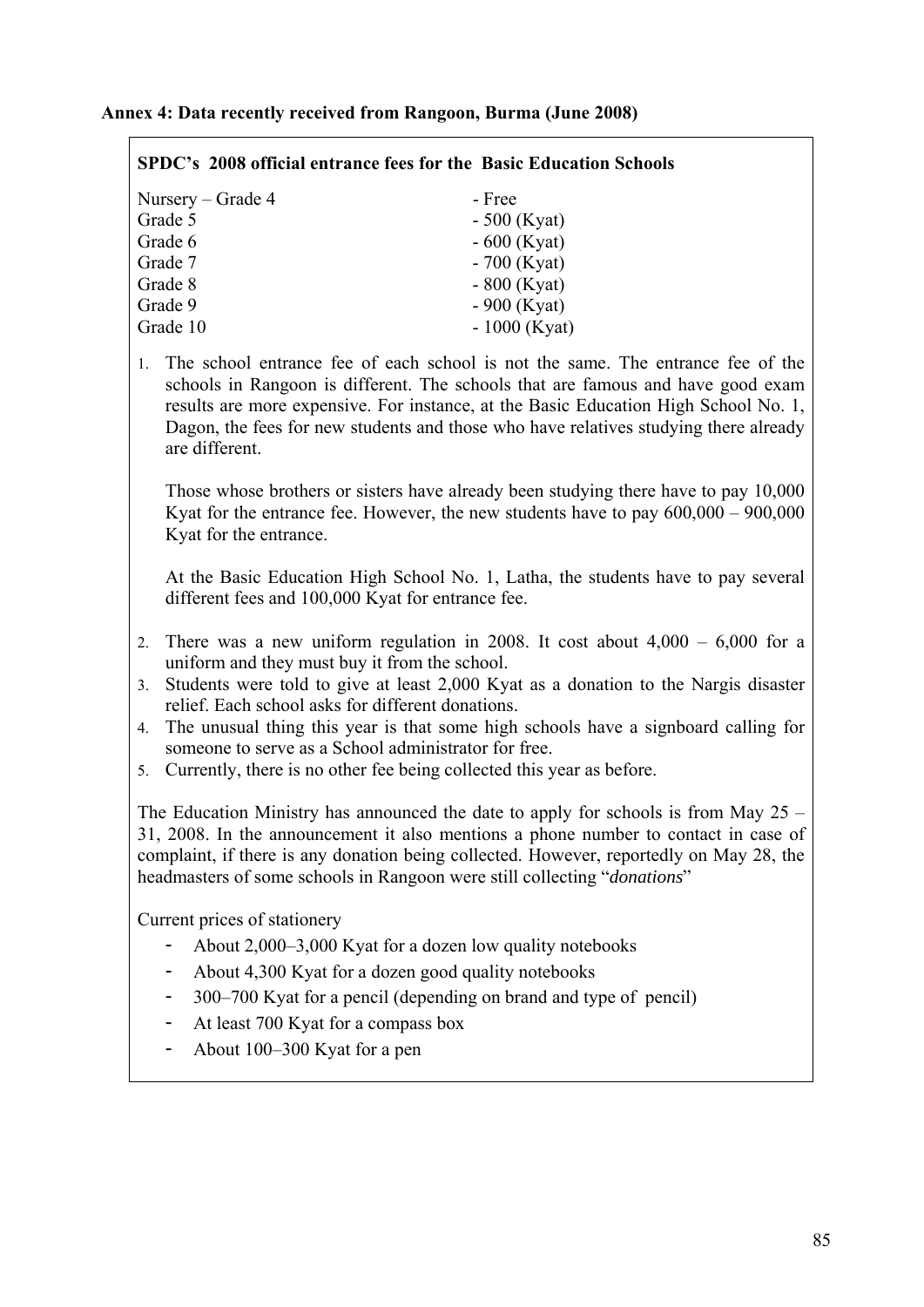## **MYANMAR INFORMATION COMMITTEE, YANGON Information Sheet**

## **N0. D- 3132(I) 14th August, 2004**

1. Prime Minister General Khin Nyunt Sends Congratulations to Singaporean Counterpart

General Khin Nyunt, Prime Minister of the Union of Myanmar, has sent a message of congratulations to His Excellency Mr. Lee Hsien Loong, on his assumption as Prime Minister of the Republic of Singapore on 12 August 2004.

*2. Myanmar Girls Stranded in Thailand Sent Back* 

*Young Myanmar women were sent back to Myanmar under the joint coordinated agreement between the Myanmar Women's Affairs Federation and the Ministry of Social Development and Human Security of Thailand and under the joint cooperation of the Social Welfare Department and UNIAP. A total of 20 young women who went to Thailand illegally for work but faced difficulties there were handed over to Myanmar side at the Friendship Bridge in Tachilek.* 

*The handover of the women was conducted on the basis of mutual understanding and initial agreement of cooperation between Myanmar and Thailand. The measure to accept young women in trouble and send them back to their parents is part of the programme of prevention against human trafficking.* 

*The handover ceremony took place at the Friendship Bridge in Tachilek on 10 August. Officials met and comforted them at the meeting hall of Tachilek District Peace and Development Council. Their belongings were also returned to them on the occasion. Arrangements were made to send them back to their parents on 10, 11 and 12 August with the cooperation of the women's affairs committees concerned, departments and UNIAP*.

----- End of Message ------

1

<sup>177</sup> http://www.myanmar-information.net/infosheet/2004/040814.htm